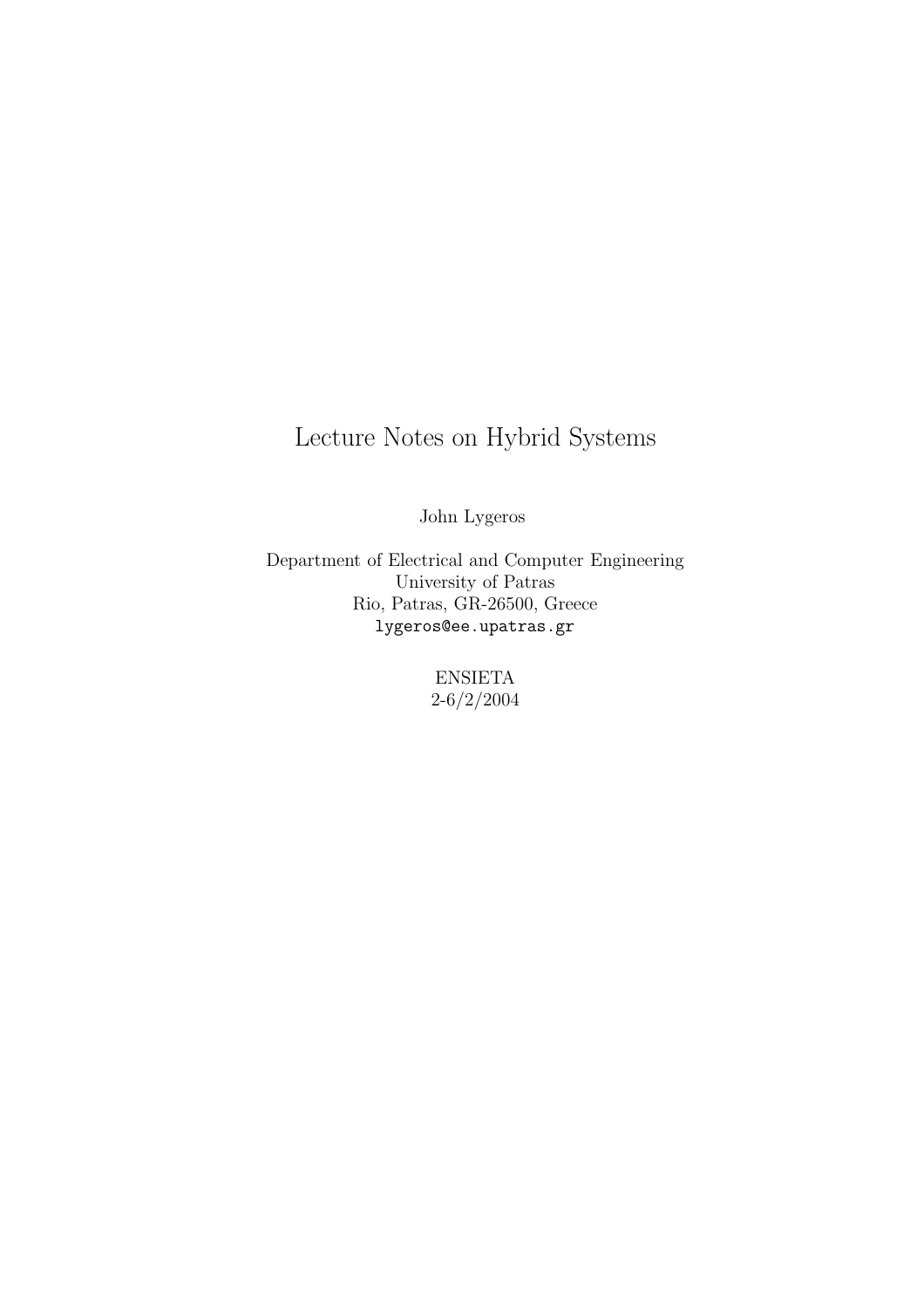#### Abstract

The aim of this course is to introduce some fundamental concepts from the area of hybrid systems, that is dynamical systems that involve the interaction of continuous (real valued) states and discrete (finite valued) states. Applications where these types of dynamics play a prominent role will be highlighted. We will introduce general methods for investigating properties such as existence of solutions, reachability and decidability of hybrid systems. The methods will be demonstrated on the motivating applications. Students who successfully complete the course should be able to appreciate the diversity of phenomena that arise in hybrid systems and how discrete "discrete" entities and concepts such as automata, decidability and bisimulation can coexist with continuous entities and concepts, such as differential equations.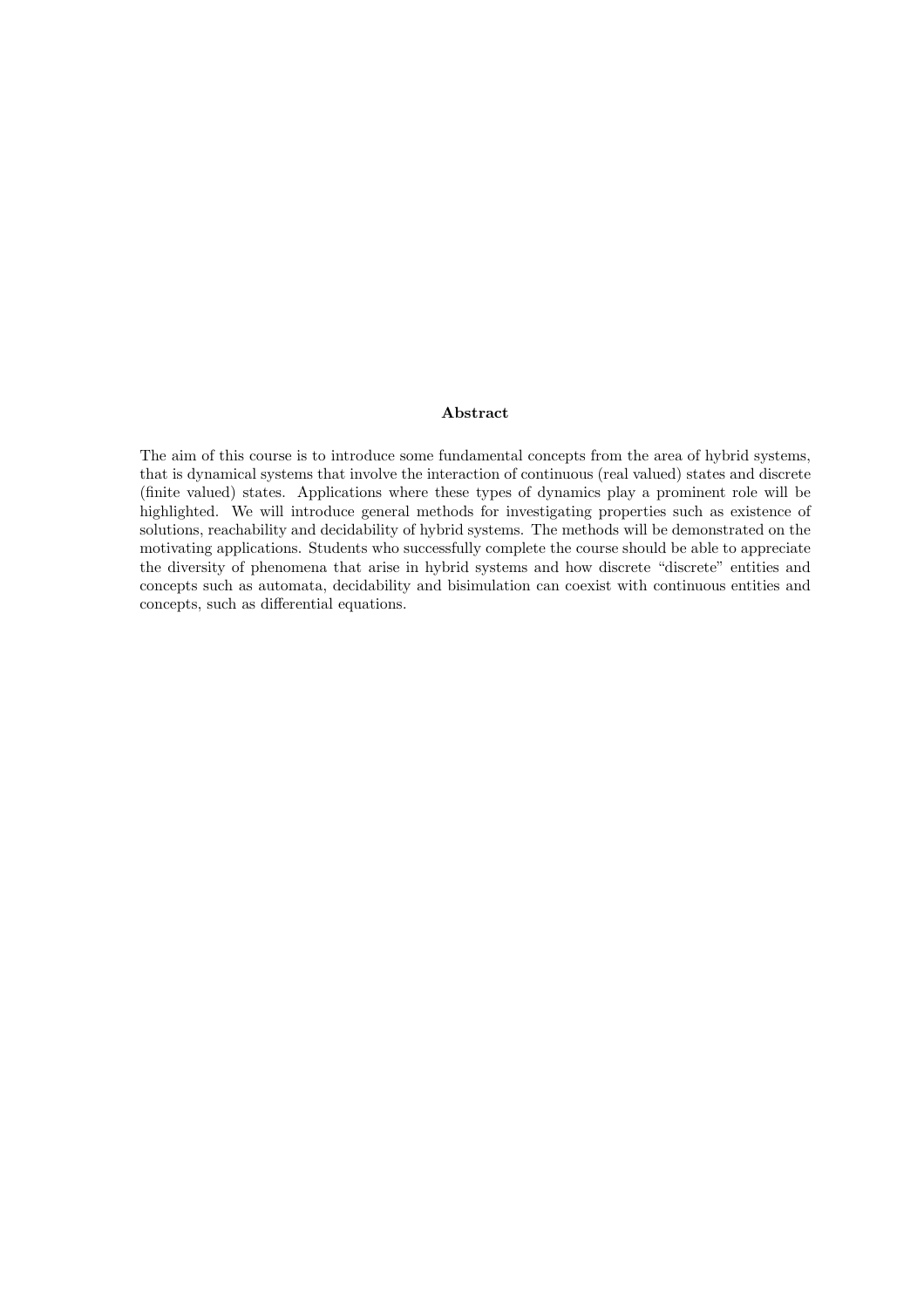# **Contents**

| 1        |         | <b>Dynamical Systems: an Overview</b>                                                                    | $\mathbf{1}$   |
|----------|---------|----------------------------------------------------------------------------------------------------------|----------------|
|          | $1.1\,$ |                                                                                                          | $\mathbf{1}$   |
|          | 1.2     |                                                                                                          | $\overline{2}$ |
|          | 1.3     |                                                                                                          | 3              |
|          |         | Pendulum: A Nonlinear, Continuous Time System<br>1.3.1                                                   | $\sqrt{3}$     |
|          |         | 1.3.2<br>Logistic Map: A Nonlinear Discrete Time System                                                  | $\,6\,$        |
|          |         | 1.3.3                                                                                                    | $\,7$          |
|          |         | 1.3.4                                                                                                    | 8              |
|          | 1.4     |                                                                                                          | 10             |
| $\bf{2}$ |         | <b>Review of Continuous Systems</b>                                                                      | 11             |
|          | 2.1     |                                                                                                          | 11             |
|          | 2.2     |                                                                                                          | 12             |
|          | 2.3     | Continuity with Respect to Initial Condition and Simulation                                              | 14             |
|          | 2.4     | Bibliography and Further Reading $\ldots \ldots \ldots \ldots \ldots \ldots \ldots \ldots \ldots \ldots$ | 15             |
| 3        |         | Hybrid Automata & Executions                                                                             | 16             |
|          | 3.1     |                                                                                                          | 16             |
|          |         | 3.1.1                                                                                                    | 17             |
|          |         | 3.1.2                                                                                                    | 17             |
|          |         | 3.1.3                                                                                                    | 18             |
|          |         | 3.1.4                                                                                                    | 19             |
|          | 3.2     |                                                                                                          | 21             |
|          |         | 3.2.1                                                                                                    | 21             |
|          |         | 3.2.2                                                                                                    | 23             |
|          | 3.3     |                                                                                                          | 27             |
| 4        |         | <b>Existence of Executions</b>                                                                           | 28             |
|          | 4.1     |                                                                                                          | 28             |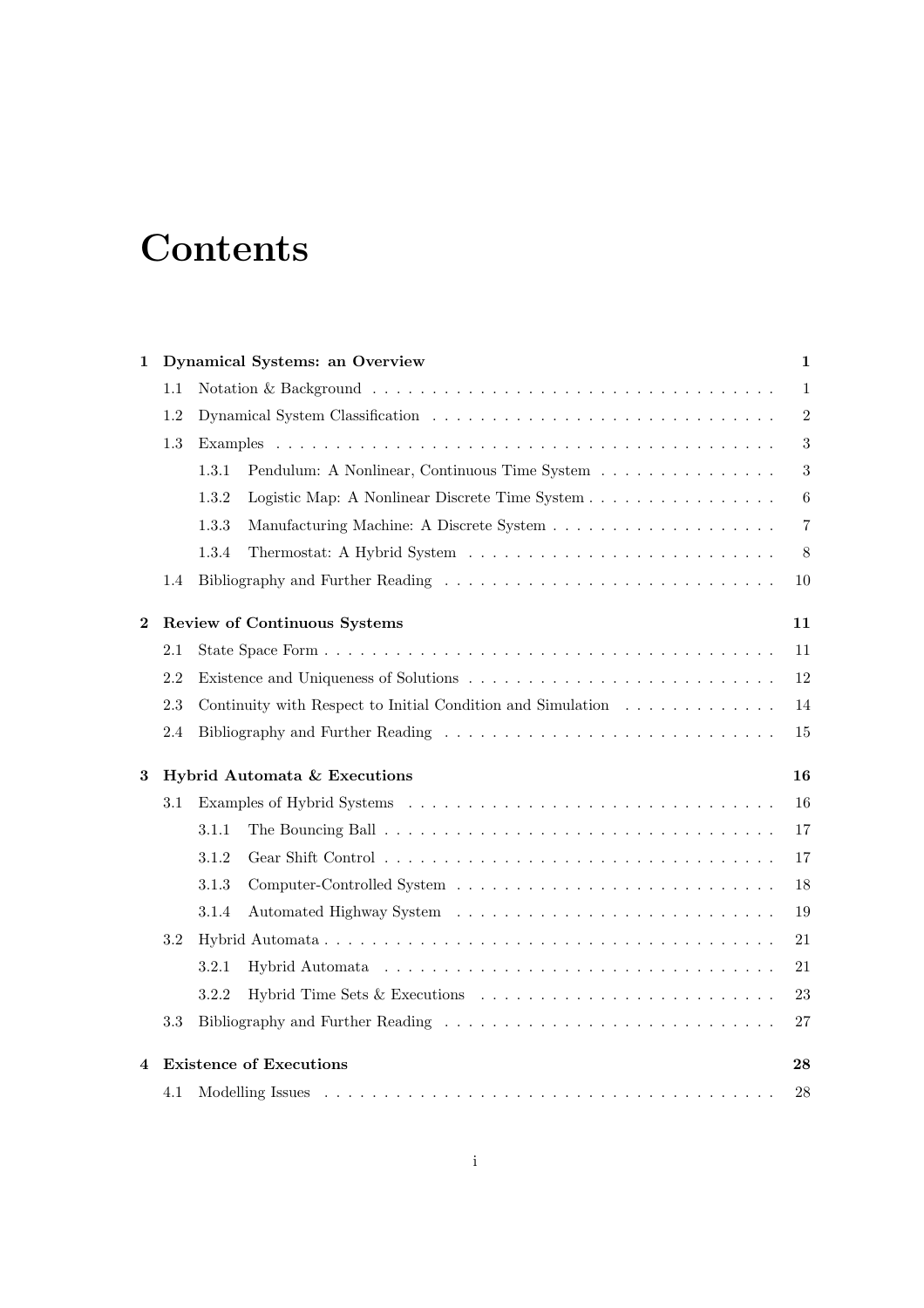|                | 4.2 |                                                          | 29 |
|----------------|-----|----------------------------------------------------------|----|
|                | 4.3 |                                                          | 31 |
|                | 4.4 |                                                          | 34 |
|                | 4.5 |                                                          | 36 |
| $\bf{5}$       |     | Analysis and Synthesis                                   | 37 |
|                | 5.1 |                                                          | 37 |
|                | 5.2 |                                                          | 39 |
|                | 5.3 |                                                          | 40 |
| 6              |     | Model Checking and Timed Automata                        | 41 |
|                | 6.1 |                                                          | 41 |
|                | 6.2 |                                                          | 44 |
|                | 6.3 |                                                          | 48 |
|                | 6.4 |                                                          | 52 |
| $\overline{7}$ |     | Reachability with Inputs: A Viability Theory Perspective | 53 |
|                | 7.1 |                                                          | 53 |
|                | 7.2 |                                                          | 54 |
|                | 7.3 |                                                          | 55 |
|                | 7.4 |                                                          | 57 |
|                | 7.5 |                                                          | 59 |
|                | 7.6 |                                                          | 62 |
|                | 7.7 |                                                          | 67 |
|                | 7.8 |                                                          | 70 |
|                | 7.9 |                                                          | 70 |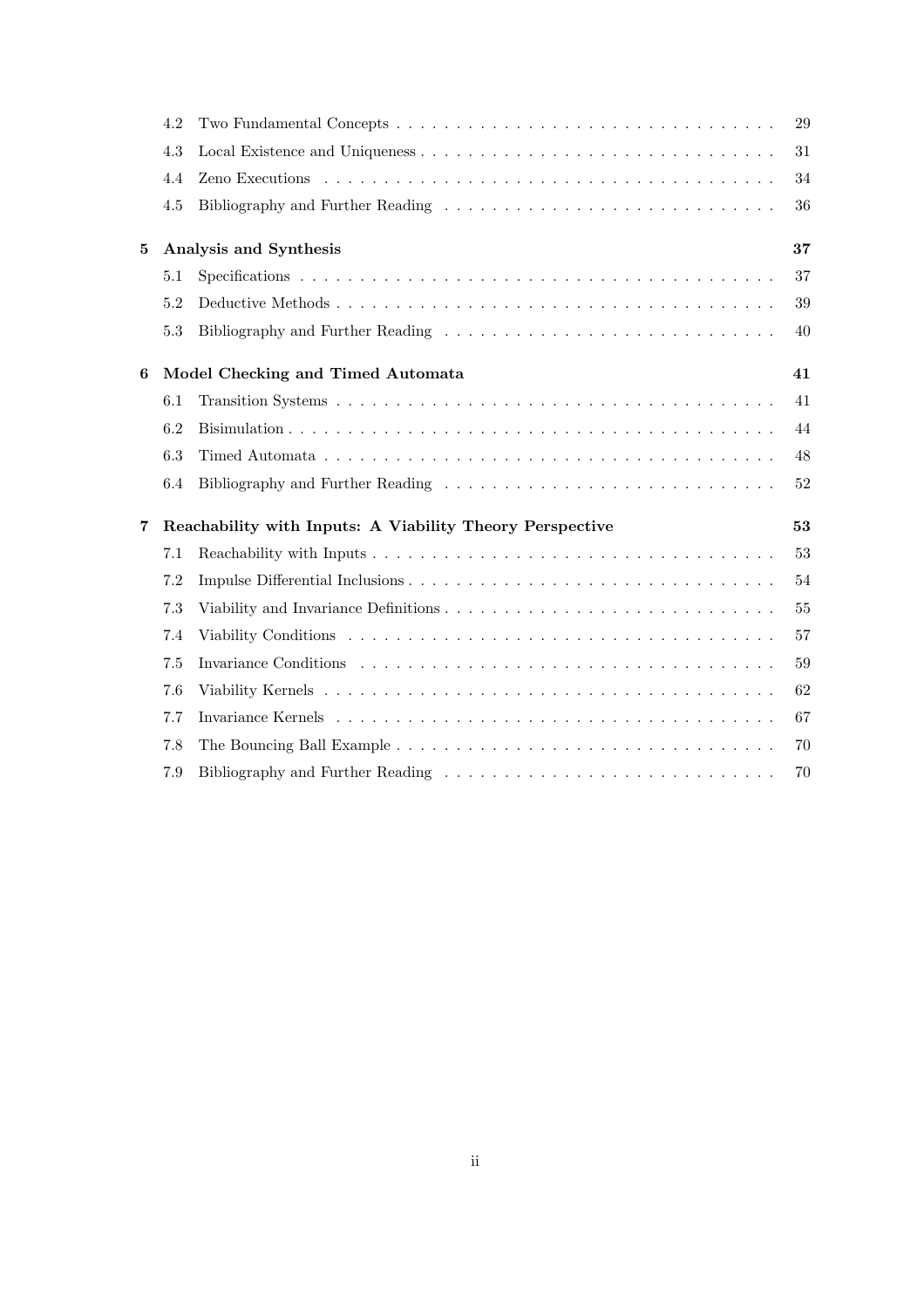# List of Figures

| 1.1     | The pendulum $\dots \dots \dots \dots \dots \dots \dots \dots \dots \dots \dots \dots \dots \dots \dots \dots$ | $\overline{4}$   |
|---------|----------------------------------------------------------------------------------------------------------------|------------------|
| 1.2     |                                                                                                                | $\sqrt{4}$       |
| 1.3     |                                                                                                                | $\overline{5}$   |
| 1.4     |                                                                                                                | $\,6\,$          |
| 1.5     |                                                                                                                | $\,6\,$          |
| 1.6     | The directed graph of the manufacturing machine automaton. $\dots \dots \dots \dots \dots$                     | 8                |
| 1.7     |                                                                                                                | $\boldsymbol{9}$ |
| 1.8     | Directed graph notation for the thermostat system. $\dots \dots \dots \dots \dots \dots \dots$                 | $\boldsymbol{9}$ |
| 3.1     |                                                                                                                | 17               |
| 3.2     | A hybrid system modelling a car with four gears                                                                | 18               |
| 3.3     |                                                                                                                | 18               |
| 3.4     |                                                                                                                | 19               |
| 3.5     |                                                                                                                | $20\,$           |
| 3.6     |                                                                                                                | 22               |
| 3.7     |                                                                                                                | 23               |
| 3.8     |                                                                                                                | 24               |
| 3.9     |                                                                                                                | 25               |
|         | 3.10 Example of an execution of the water tank hybrid automaton                                                | 26               |
|         |                                                                                                                | $27\,$           |
| 4.1     | Examples of blocking and non-determinism                                                                       | 31               |
| 4.2     |                                                                                                                | 35               |
| $4.3\,$ | System with a smooth, non-analytic domain. $\dots \dots \dots \dots \dots \dots \dots \dots \dots$             | $35\,$           |
| 6.1     |                                                                                                                | 42               |
| 6.2     |                                                                                                                | $49\,$           |
| 6.3     | Region graph for the timed automaton of Figure 6.2. $\dots$                                                    | $50\,$           |
| 7.1     |                                                                                                                | 59               |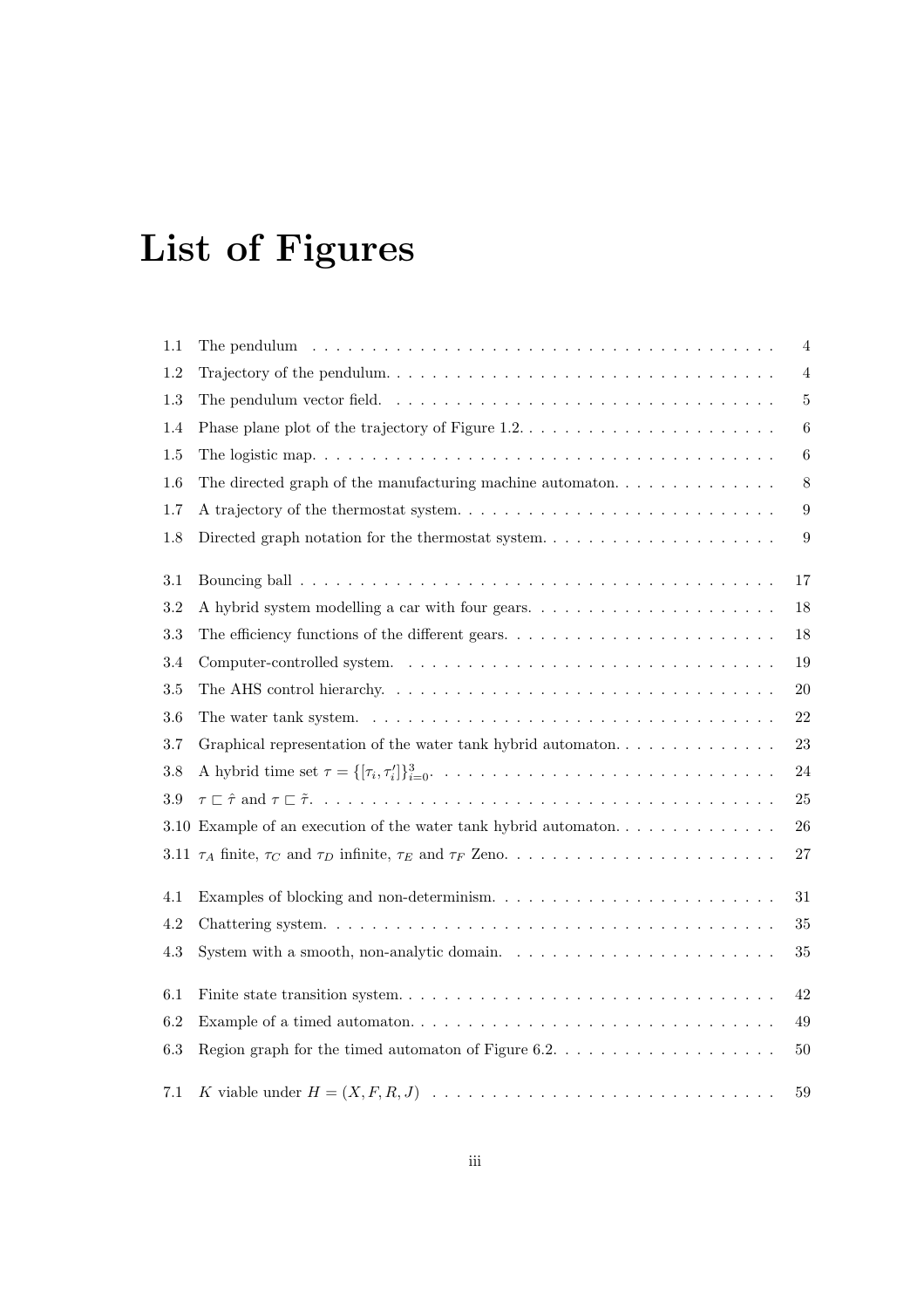| 7.3 Three possible evolutions for $x_0 \notin \text{Viab}_F(K \cap I, R^{-1}(K)) \cup (K \cap R^{-1}(K))$ . 63 |  |
|----------------------------------------------------------------------------------------------------------------|--|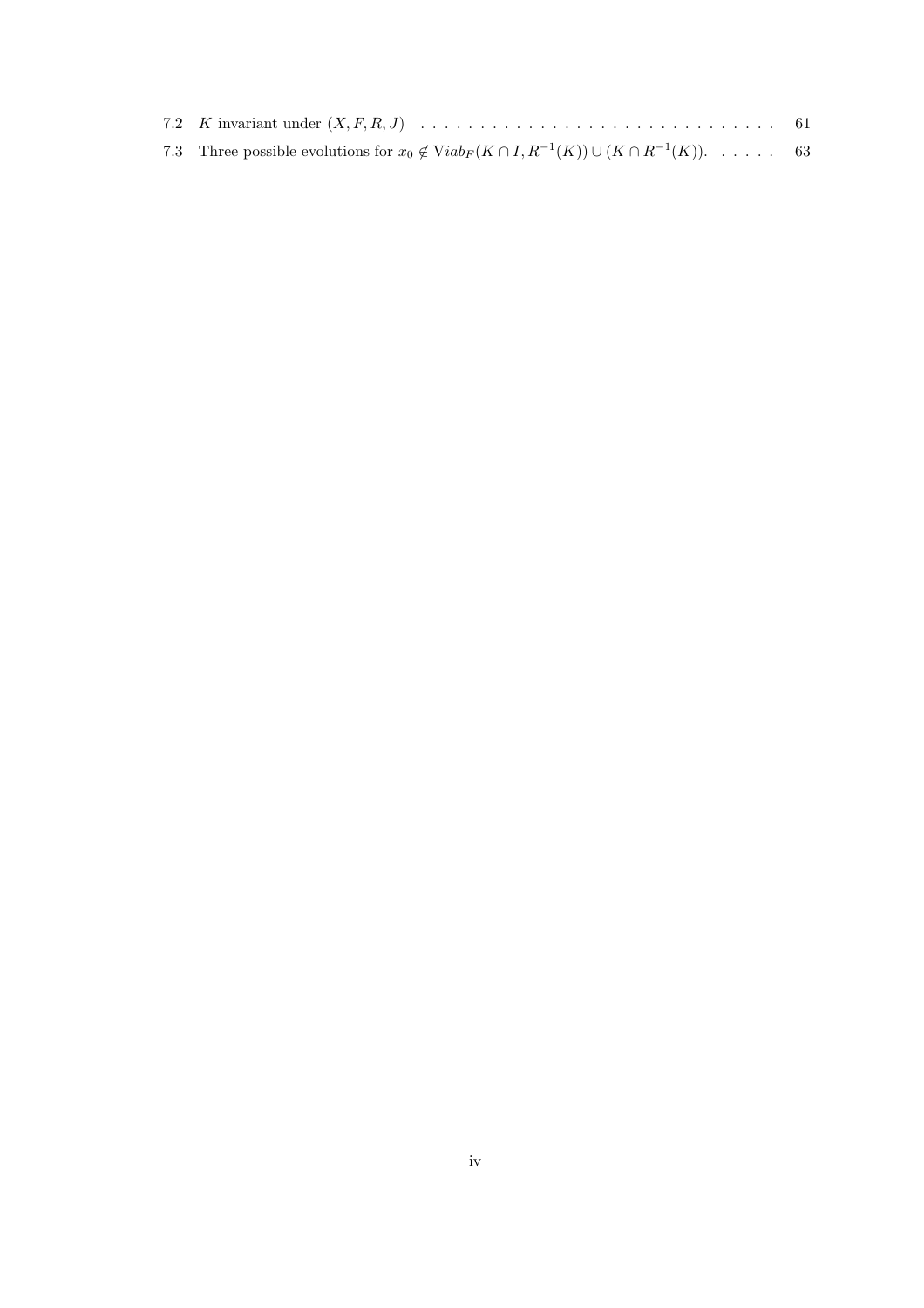## Chapter 1

# Dynamical Systems: an Overview

### 1.1 Notation & Background

- $\bullet$   $\mathbb{R}^n$  denotes the n-dimensional Euclidean space. This is a finite dimensional vector space (also known as a linear space). If  $n = 1$ , we will drop the superscript and write just  $\mathbb R$  (the set of real numbers or "the real line"). I will make no distinction between vectors and real numbers in the notation (no arrows over the letters, bold fond, etc.). Both vectors and real numbers will be denoted by lower case letters.
- $||x|| = \sqrt{x_1^2 + x_2^2 + \ldots + x_n^2}$  denotes the standard (Euclidean) norm in  $\mathbb{R}^n$ .
- $\mathbb Z$  denotes the set of integers,  $\dots$ ,  $-2$ ,  $-1$ ,  $0$ ,  $1$ ,  $2$ ,  $\dots$
- $x \in A$  is a shorthand for "x belongs to a set A", e.g.  $x \in \mathbb{R}^n$  means that x is an n-dimensional vector.
- Given a set X,  $P(X)$  denotes the **power set** of X, i.e. the set of all subsets of X. In other words,  $A \in P(X)$  means that  $A \subseteq X$ . By definition,  $X \in P(X)$  for all sets X.
- Ø denotes the **empty set** (a set containing nothing). By definition  $\emptyset \in P(X)$  for all sets X.

**Exercise 1.1** Consider a set containing only 3 elements, say  $Q = \{q_1, q_2, q_3\}$ . Write down all the elements of  $P(Q)$ . There should be 8 of them. In mathematics, the power set,  $P(X)$ , of a set X is sometimes denoted by  $2^X$ . Can you guess the reason for this?

- $f(\cdot): A \to B$  is a shorthand for a function mapping every element  $x \in A$  to an element  $f(x) \in B$ . For example the function  $\sin(\cdot) : \mathbb{R} \to \mathbb{R}$  maps a real number x to its sine,  $\sin(x)$ .
- In logic
	- $-$  ∀ is a shorthand for "for all", as in "∀ $x \in \mathbb{R}, x^2 > 0$ ".
	- $-$  ∃ is a shorthand for "there exists", as in "∃x ∈ R such that  $sin(x) = 0$ ".
	- ∧ is a shorthand for "and", ∨ stands for "or", and ¬ stands for "not".
- Logic expressions can be used to define sets by enumerating properties of their elements. For example, the following expression defines a subset of  $\mathbb{R}^2$

 ${x \in \mathbb{R}^2 \mid (x_1^2 + x_2^2 = 1) \wedge (x_1 \ge 0) \wedge (x_2 \le 0)},$ 

namely the part of the unit circle that falls in the  $4<sup>th</sup>$  quadrant.

•  $\infty$  denotes "infinity".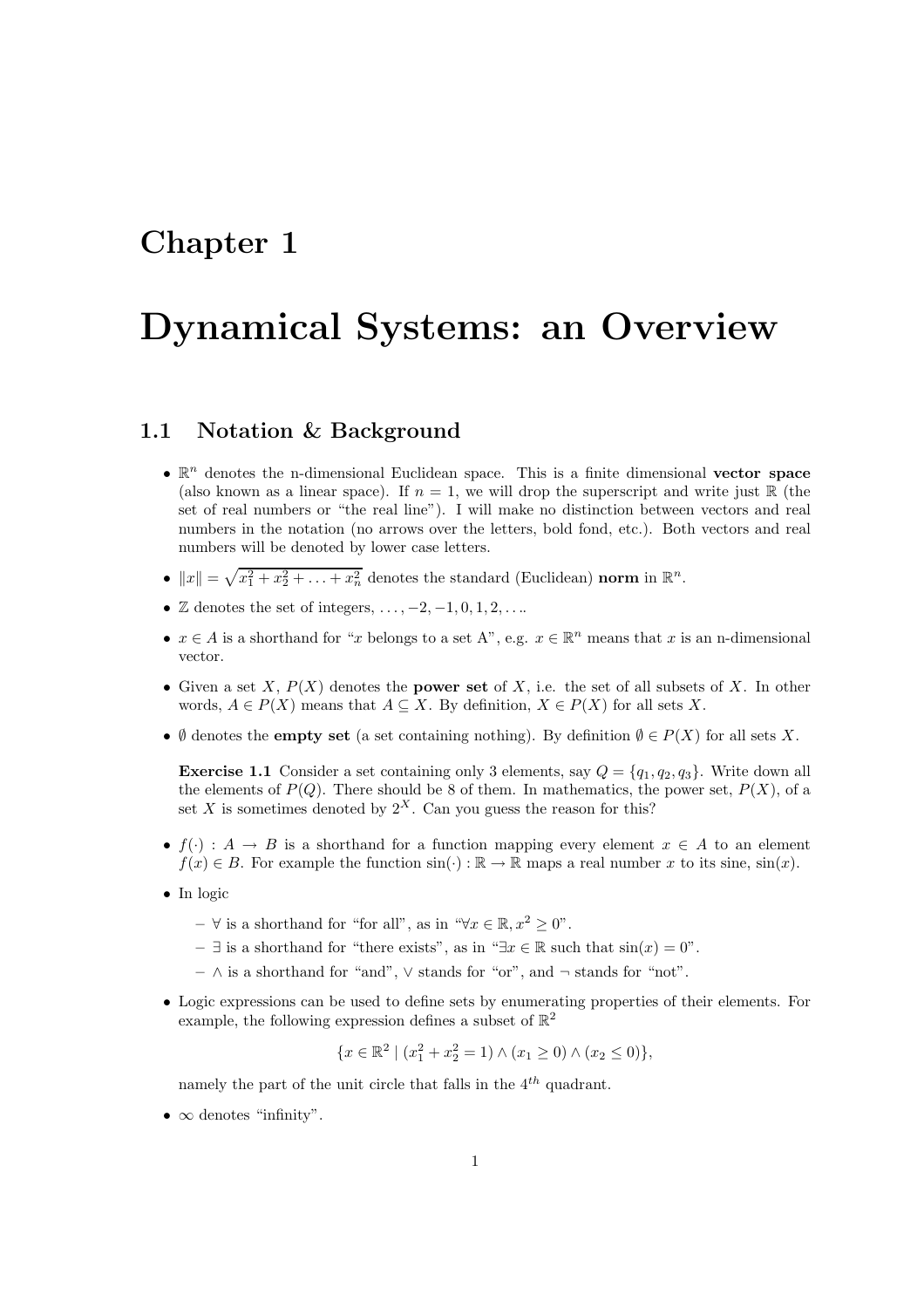• Given two real numbers  $a \leq b$ ,

 $[a, b] = \{x \in \mathbb{R} \mid a \leq x \leq b\}$ 

denotes the **closed interval** from  $a$  to  $b$ , while

 $[a, b) = \{x \in \mathbb{R} \mid a \leq x < b\}$ 

denotes the **right-open** interval from a to b. Notice that if  $a = b$ , then  $[a, b] = [a, a] = \{a\}$ , whereas  $[a, b] = [a, a] = \emptyset$ . We also define  $[a, \infty)$  as the set of all real numbers greater than or equal to a.

• Given two sets Q and  $X, Q \times X$  denotes the **product** of the two sets. This is the set of all pairs  $(q, x)$  with  $q \in Q$  and  $x \in X$ , i.e.

$$
Q \times X = \{(q, x) \mid q \in Q \text{ and } x \in X\}
$$

I will assume that people are somewhat familiar with the concepts of vector space, state space, differential, etc. A brief review of these topics will be given in Chapter 2

Lecture notes will be self contained but, by necessity, terse. I recommend that students consult the references to fully appreciate the subject. A number of exercises have been added throughout the notes, to enhance the learning experience and highlight subtle points. They should all be easy (if not trivial!) to solve if you understand the notes. You are not required to turn in solutions for the exercises in the notes, they are there to help you understand the material, not to test your understanding. You are of course welcome to discuss the solutions with the instructor.

### 1.2 Dynamical System Classification

Roughly speaking, a dynamical system describes the evolution of a state over time. To make this notion more precise we need to specify what we mean by the terms "evolution", "state" and "time".

Certain dynamical systems can also be influenced by external inputs, which may represent either uncontrollable disturbances (e.g. wind affecting the motion of an aircraft) or control signals (e.g. the commands of the pilot to the aircraft control surfaces and engines). Some dynamical systems may also have outputs, which may represent either quantities that can be measured, or quantities that need to be regulated. Dynamical systems with inputs and outputs are sometimes referred to as control systems.

Based on the type of their state, dynamical systems can be classified into:

- 1. **Continuous**, if the state takes values in Euclidean space  $\mathbb{R}^n$  for some  $n \geq 1$ . We will use  $x \in \mathbb{R}^n$  to denote the state of a continuous dynamical system.
- 2. Discrete, if the state takes values in a countable or finite set  $\{q_1, q_2, \ldots\}$ . We will use q to denote the state of a discrete system. For example, a light switch is a dynamical system whose state takes on two values,  $q \in \{ON, OFF\}$ . A computer is also a dynamical system whose state takes on a finite (albeit very large) number of values.
- 3. Hybrid, if part of the state takes values in  $\mathbb{R}^n$  while another part takes values in a finite set. For example, the closed loop system we obtain when we use a computer to control an inverted pendulum is hybrid: part of the state (namely the state of the pendulum) is continuous, while another part (namely the state of the computer) is discrete.

Based on the set of times over which the state evolves, dynamical systems can be classified as: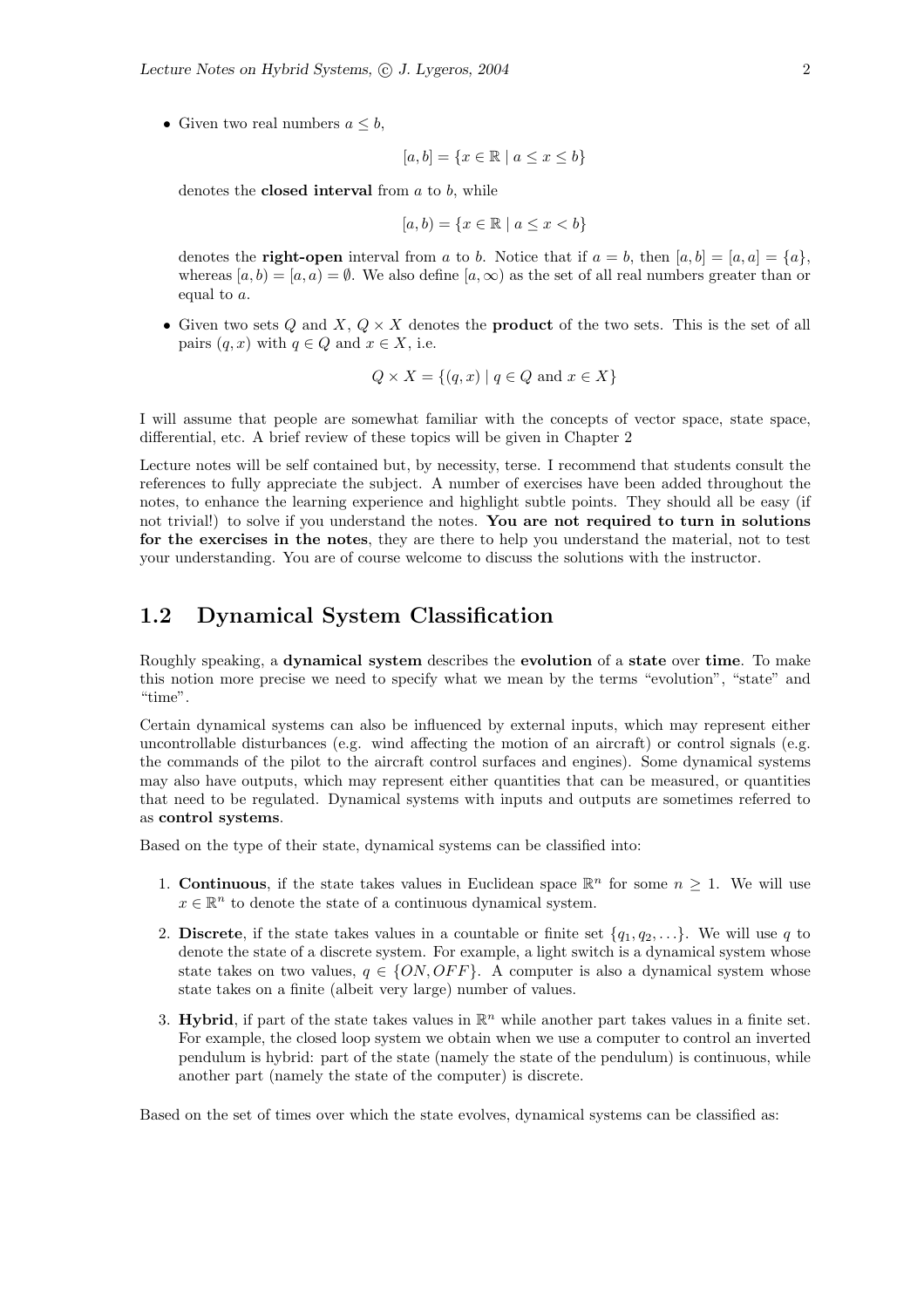1. **Continuous time**, if the set of times is a subset of the real line. We will use  $t \in \mathbb{R}$  to denote continuous time. Typically, the evolution of the state of a continuous time system is described by an ordinary differential equation (ODE). Think of the linear, continuous time system in state space form

$$
\dot{x} = Ax.
$$

2. Discrete time, if the set of times is a subset of the integers. We will use  $k \in \mathbb{Z}$  to denote discrete time. Typically, the evolution of the state of a discrete time system is described by a difference equation. Think of the linear discrete time system in state space form

$$
x_{k+1} = Ax_k.
$$

3. Hybrid time, when the evolution is over continuous time but there are also discrete "instants" where something "special" happens. More on this in Chapter 3.

Continuous state systems can be further classified according to the equations used to describe the evolution of their state

- 1. Linear, if the evolution is governed by a linear differential equation (continuous time) or difference equation (discrete time).
- 2. Nonlinear, if the evolution is governed by a nonlinear differential equation (continuous time) or difference equation (discrete time).

Exercise 1.2 The linear vs nonlinear classification generally does not apply to discrete state or hybrid systems. Why?

In this class we will start by giving some examples of the the following classes of systems:

- 1. Nonlinear (continuous state), continuous time systems.
- 2. Nonlinear, discrete time systems.
- 3. Discrete state, discrete time systems.

We will then concentrate on hybrid state, hybrid time systems and highlight the differences from the other classes. Classes of systems that will not be treated at all include:

- Infinite dimensional continuous state systems described, for example, by partial differential equations (PDE).
- Discrete state systems with an infinite number of states, e.g. Petri nets, push down automata, Turing machines.
- Stochastic systems, i.e. systems with probabilistic dynamics.

## 1.3 Examples

#### 1.3.1 Pendulum: A Nonlinear, Continuous Time System

Consider a pendulum hanging from a weight-less solid rod and moving under gravity (Figure 1.1). Let  $\theta$  denote the angle the pendulum makes with the downward vertical, l the length of the pendulum, m its mass, and d the dissipation constant. The evolution of  $\theta$  is governed by

$$
ml\ddot{\theta} + dl\dot{\theta} + mg\sin(\theta) = 0
$$

This is a nonlinear, second order, ordinary differential equation (ODE).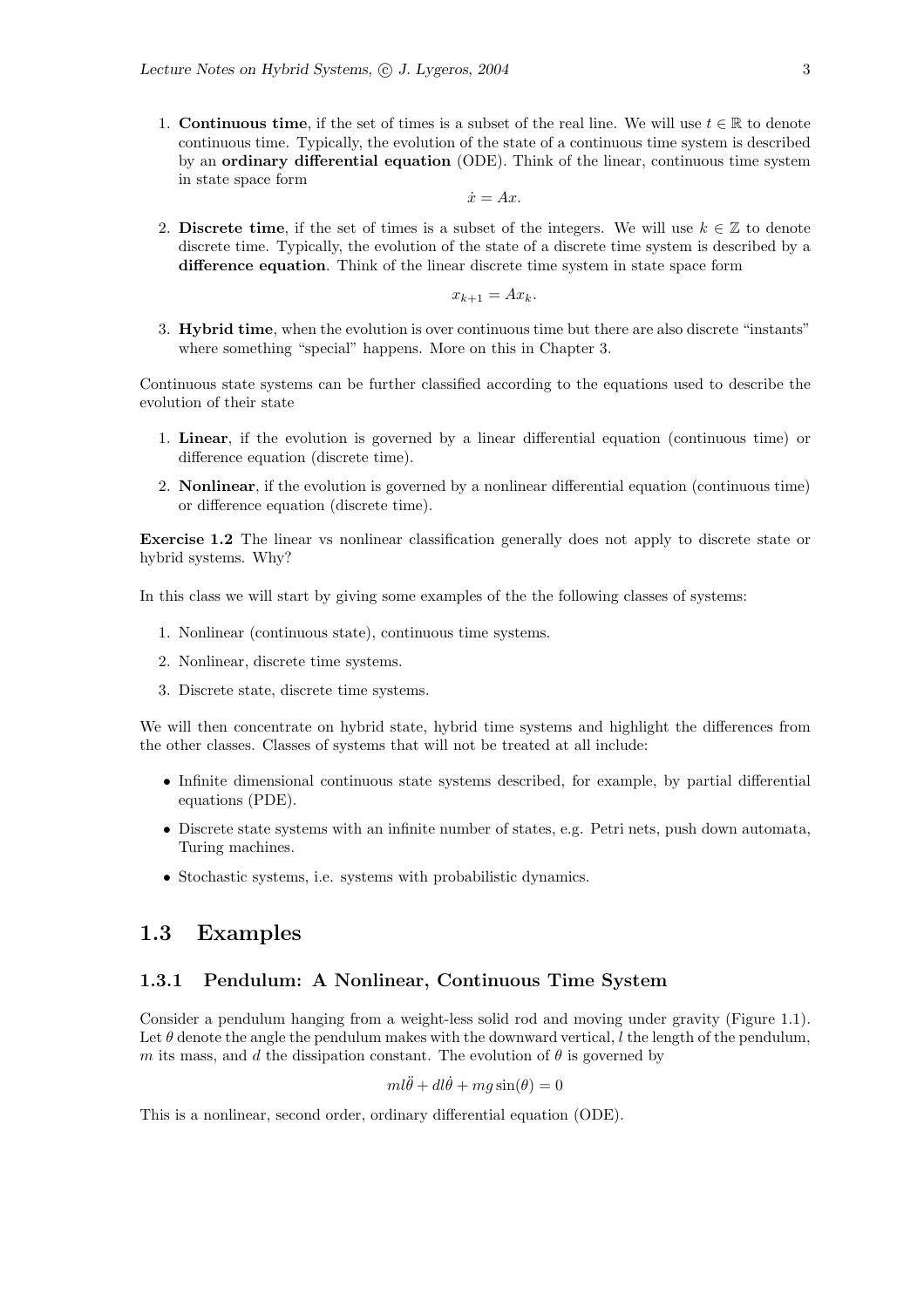

Figure 1.1: The pendulum



Figure 1.2: Trajectory of the pendulum.

Exercise 1.3 Derive this equation from Newton's laws. Why is this ODE called nonlinear?

To determine how the pendulum is going to move, i.e. determine  $\theta$  as a function of time, we would like to find a solution to this ODE. Assuming that at time  $t = 0$  the pendulum starts as some initial position  $\theta_0$  and with some initial velocity  $\dot{\theta}_0$ , "solving the ODE" means finding a function of time

$$
\theta(\cdot):\mathbb{R}\to\mathbb{R}
$$

such that

$$
\theta(0) = \theta_0
$$

$$
\dot{\theta}(0) = \dot{\theta}_0
$$

$$
m l \ddot{\theta}(t) + dl \dot{\theta}(t) + mg \sin(\theta(t)) = 0, \ \forall t \in \mathbb{R}
$$

Such a function is known as a trajectory (or solution) of the system. At this stage it is unclear if one, none or multiple trajectories exist for this initial condition. Existence and uniqueness of trajectories are both desirable properties for ODE that are used to model physical systems.

For nonlinear systems, even if a unique trajectory exists for the given initial condition, it is usually difficult to construct explicitly. Frequently solutions of ODE can only be approximated by simulation. Figure 1.2 shows a simulated trajectory of the pendulum for  $l = 1$ ,  $m = 1$ ,  $d = 1$ ,  $g = 9.8$ ,  $\theta(0) = 0.75$  and  $\theta(0) = 0$ .

To simplify the notation we typically write dynamical system ODE in state space form

$$
\dot{x} = f(x)
$$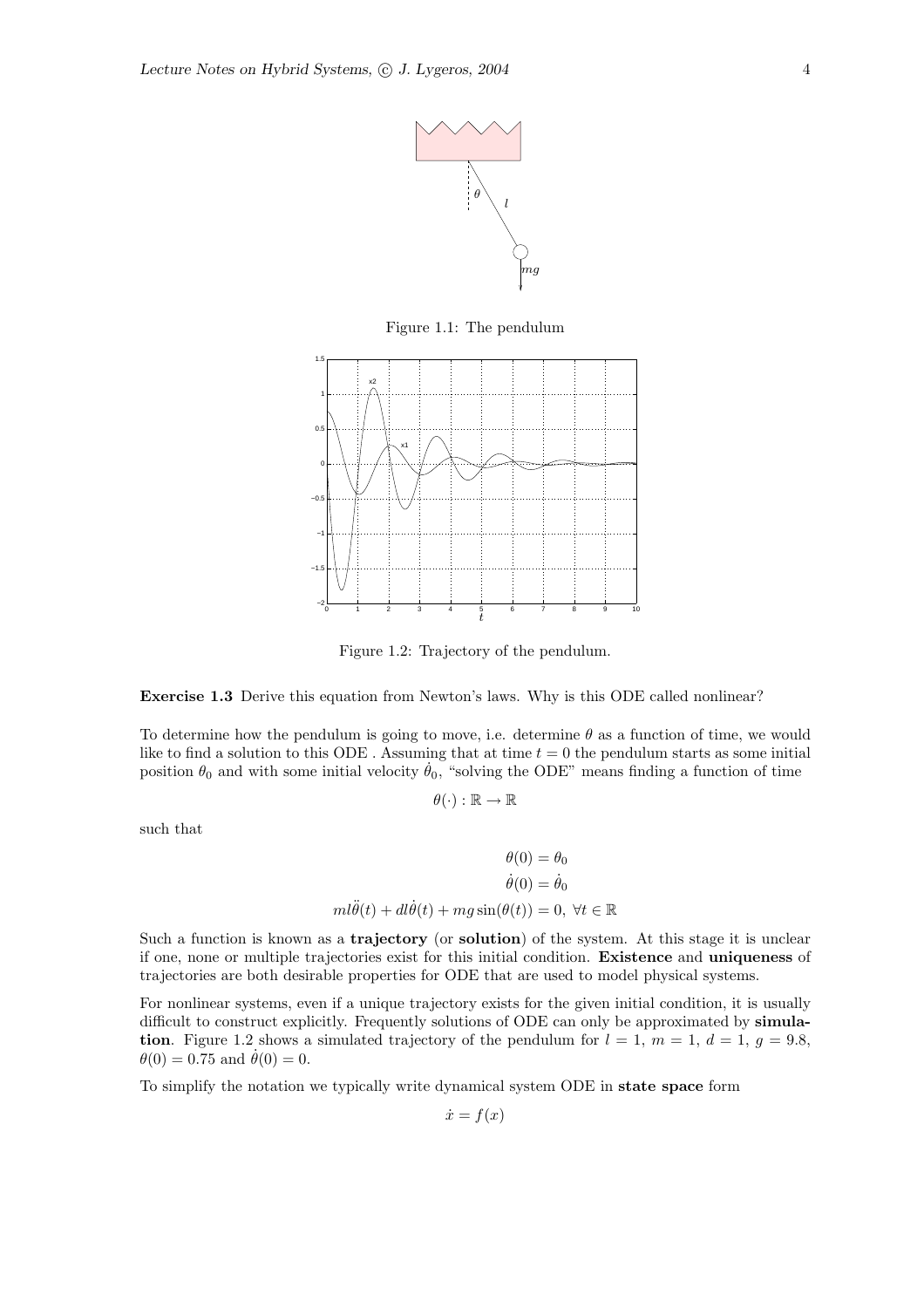

Figure 1.3: The pendulum vector field.

where x is now a vector in  $\mathbb{R}^n$  for some appropriate  $n \geq 1$ . The easiest way to do this for the pendulum is to set

$$
x = \left[ \begin{array}{c} x_1 \\ x_2 \end{array} \right] = \left[ \begin{array}{c} \theta \\ \dot{\theta} \end{array} \right]
$$

which gives rise to the state space equations

$$
\dot{x} = \begin{bmatrix} \dot{x}_1 \\ \dot{x}_2 \end{bmatrix} = \begin{bmatrix} x_2 \\ -\frac{g}{l}\sin(x_1) - \frac{d}{m}x_2 \end{bmatrix} = f(x)
$$

The vector

is called the **state** of the system. The size of the state vector (in this case  $n = 2$ ) is called the dimension of the system. Notice that the dimension is the same as the order of the original ODE. The function

 $x \in \mathbb{R}^2$ 

 $f(\cdot): \mathbb{R}^2 \to \mathbb{R}^2$ 

which describes the dynamics is called a **vector field**, because is assigns a "velocity" vector to each state vector. Figure 1.3 shows the vector field of the pendulum.

Exercise 1.4 Other choices are possible for the state vector. For example, for the pendulum one can use  $x_1 = \theta^3 + \dot{\theta}$  and  $x_2 = \dot{\theta}$ . What would the vector field be for this choice of state?

Solving the ODE for  $\theta$  is equivalent to finding a function

$$
x(\cdot): \mathbb{R} \to \mathbb{R}^2
$$

such that

$$
x(0) = \begin{bmatrix} x_1(0) \\ x_2(0) \end{bmatrix} = \begin{bmatrix} \theta_0 \\ \dot{\theta}_0 \end{bmatrix}
$$

$$
\dot{x}(t) = f(x(t)), \ \forall t \in \mathbb{R}.
$$

For two dimensional systems like the pendulum it is very convenient to visualise the solutions by **phase plane** plots. These are plots of  $x_1(t)$  vs  $x_2(t)$  parameterised by time (Figure 1.4).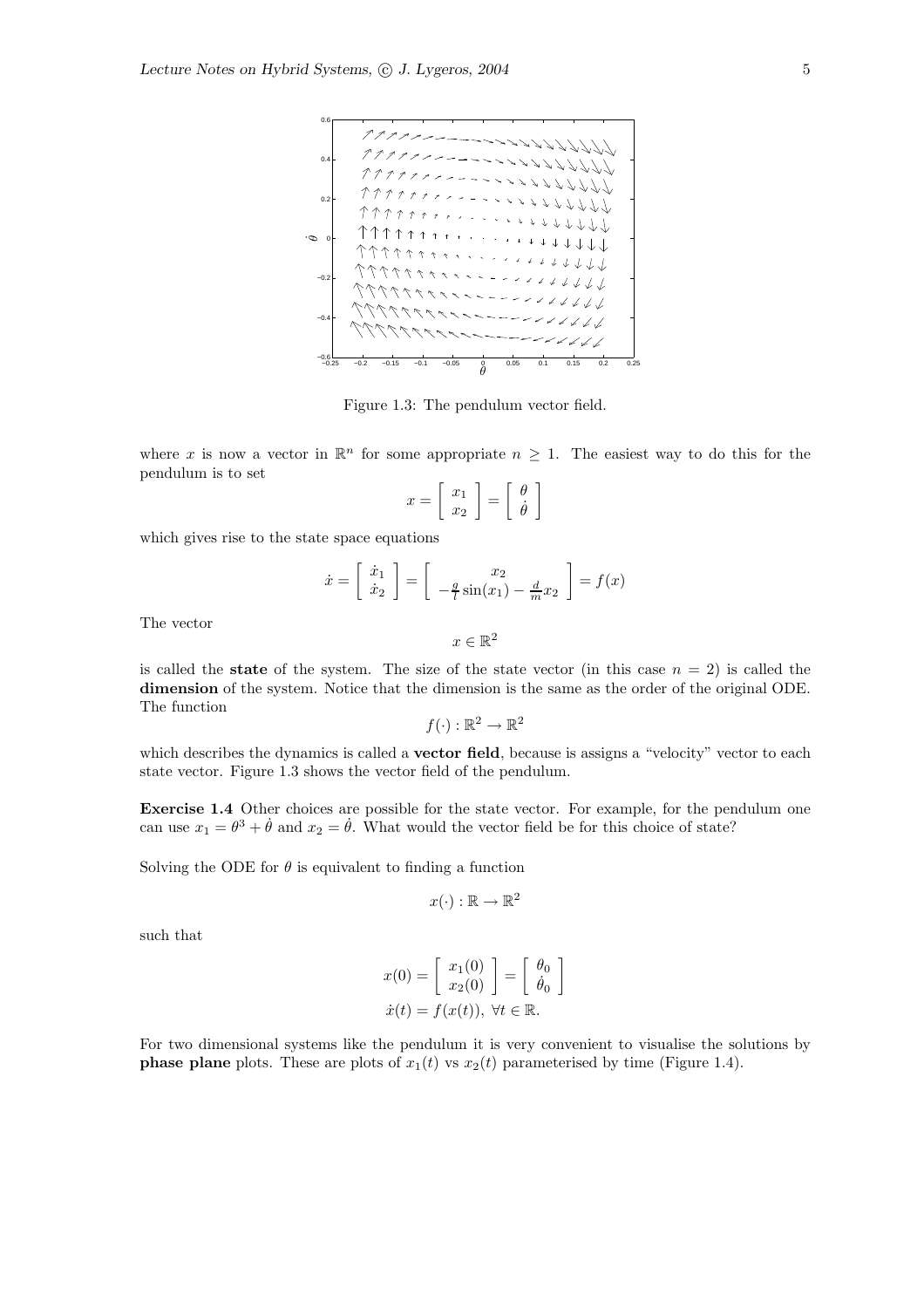

Figure 1.4: Phase plane plot of the trajectory of Figure 1.2.



Figure 1.5: The logistic map.

#### 1.3.2 Logistic Map: A Nonlinear Discrete Time System

The logistic map

$$
x_{k+1} = ax_k(1 - x_k) = f(x_k)
$$
\n(1.1)

is a nonlinear, discrete time dynamical system that has been proposed as a model for the fluctuations in the population of fruit flies in a closed container with constant food supply [78]. We assume that the population is measured at discrete times (e.g. generations) and that it is large enough to be assumed to be a continuous variable. In the terminology of the previous section, this is a one dimensional system with state  $x_k \in \mathbb{R}$ , whose evolution is governed by the difference equation (1.1) given above.

The shape of the function  $f$  (Figure 1.5) reflects the fact that when the population is small it tends to increase due to abundance of food and living space, whereas when the population is large it tends to decrease, due to competition for food and the increased likelihood of epidemics. Assume that  $a \leq 4$  and that the initial population is such that  $0 \leq x_0 \leq 1$ .

**Exercise 1.5** Show that under these assumptions  $0 \le x_k \le 1$  for all  $k \in \mathbb{Z}$  with  $k \ge 0$ .

The behaviour of  $x_k$  as a function of k depends on the value of a.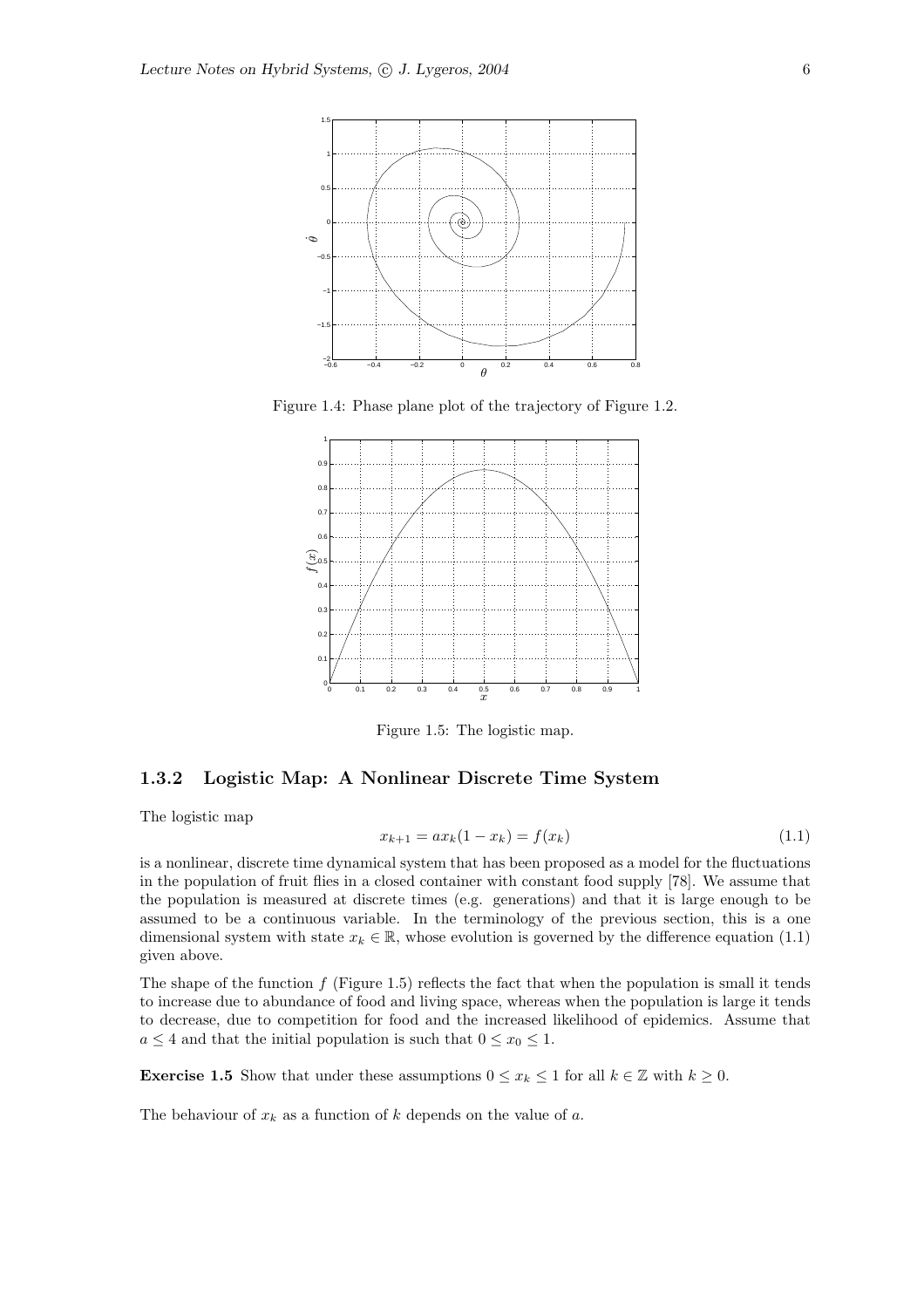- 1. If  $0 \le a < 1$ ,  $x_k$  decays to 0 for all initial conditions  $x_0 \in [0, 1]$ . This corresponds to a situation where there is inadequate food supply to support the population.
- 2. If  $1 \le a \le 3$ ,  $x_k$  tends to a steady state value. In this case the population eventually stabilises.
- 3. If  $3 < a \leq 1 + \sqrt{6} = 3.449$ ,  $x_k$  tends to a 2-periodic state. This corresponds to the population alternating between two values from one generation to the next.

As a increases further more and more complicated patterns are obtained: 4-periodic points, 3 periodic points, and even chaotic situations, where the trajectory of  $x_k$  is a-periodic (i.e. never meets itself).

#### 1.3.3 Manufacturing Machine: A Discrete System

Consider a machine in a manufacturing plant that processes parts of type p one at a time. The machine can be in one of three states: Idle  $(I)$ , Working  $(W)$  or Down  $(D)$ . The machine can transition between the states depending on certain events. For example, if the machine is idle and a part  $p$  arrives it will start working. While the machine is working it may break down. While the machine is down it may be repaired, etc.

Abstractly, such a machine can be modelled as a dynamical system with a **discrete state**, q, taking three values

$$
q\in Q=\{I,W,D\}
$$

The state "jumps" from one value to another whenever one of the events,  $\sigma$  occurs, where

$$
\sigma \in \Sigma = \{p, c, f, r\}
$$

(p for "part arrives", c for "complete processing", f for "failure" and r for "repair"). The state after the event occurs is given by a transition relation

$$
\delta: Q \times \Sigma \to Q
$$

Since both Q and  $\Sigma$  are finite sets, one can specify  $\delta$  by enumeration.

$$
\delta(I, p) = W
$$

$$
\delta(W, c) = I
$$

$$
\delta(W, f) = D
$$

$$
\delta(D, r) = I
$$

δ is undefined for the rest of the combinations of q and σ. This reflects the fact that certain events may be impossible in certain states. For example, it is impossible for the machine to start processing a part while it is down, hence  $\delta(D, p)$  is undefined.

**Exercise 1.6** If the discrete state can take n values and there are m possible events, what is the maximum number of lines one may have to write down to specify  $\delta$ ?

Such a dynamical system is called an automaton, or a finite state machine. Automata are special cases of discrete event systems. Discrete event systems are dynamical systems whose state also jumps depending on a finite set of events but can take on an infinite number of values. The dynamics of a finite state machine can be represented compactly by a directed graph (Figure 1.6). This is a graph whose **nodes** represent the possible values of the state (in this case  $I, W, D$ ). The **arcs** of the graph represent possible transitions between the state values and are labelled by the events.

Exercise 1.7 What is the relation between the number of arcs of the graph and the number of lines one needs to write down in order to specify  $\delta$ ?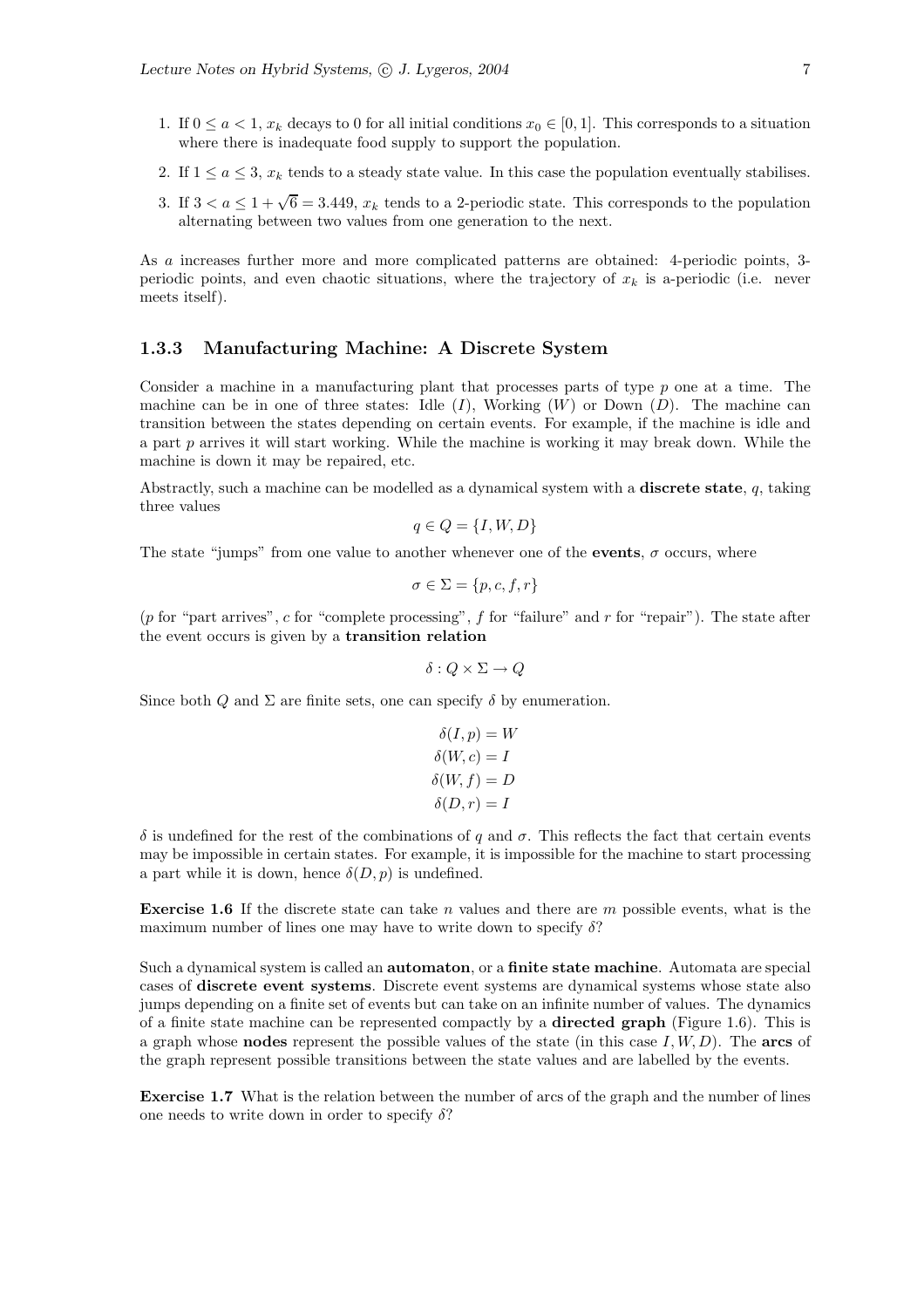

Figure 1.6: The directed graph of the manufacturing machine automaton.

Assume that the machine starts in the idle state  $q_0 = I$ . What are the sequences of events the machine can experience? Clearly some sequences are possible while others are not. For example, the sequence pcp is possible: the machine successfully processes one part and subsequently starts processing a second one. The sequence ppc, on the other hand is not possible: the machine can not start processing a second part before the previous one is complete. More generally, any sequence that consists of an arbitrary number of  $pc$ 's (possibly followed by a single p) is an acceptable sequence. In the discrete event literature this set of sequences is compactly denoted as

 $(pc)^*(1 + p)$ 

where  $*$  denotes an arbitrary number (possibly zero) of  $pc$ 's, 1 denotes the empty sequence (no event takes place), and  $+$  denotes "or".

Likewise,  $pfr$  is a possible sequence of events (the machine starts processing a part, breaks down and then gets repaired) while  $pfp$  is not (the machine can not start processing a part while it is down). More generally, any sequence that consists of an arbitrary number of pfr's (possibly followed by a p or a  $pf$ ) is an acceptable sequence.

Exercise 1.8 Write this set of sequences in the discrete event notation given above.

The set of all sequences that the automaton can experience is called the **language** of the automaton. The above discussion suggests that the language of the machine automaton is

$$
(pc + pfr)^{*}(1 + p + pf)
$$

It is important to understand the properties of these languages, for example to determine how to schedule the work in a manufacturing plant.

#### 1.3.4 Thermostat: A Hybrid System

Consider a room being heated by a radiator controlled by a thermostat. Assume that when the radiator is off the temperature,  $x \in \mathbb{R}$ , of the room decreases exponentially towards 0 degrees according to the differential equation

$$
\dot{x} = -ax \tag{1.2}
$$

for some  $a > 0$ .

Exercise 1.9 Verify that the trajectories of (1.2) decrease to 0 exponentially.

When the thermostat turns the heater on the temperature increases exponentially towards 30 degrees, according to the differential equation

$$
\dot{x} = -a(x - 30). \tag{1.3}
$$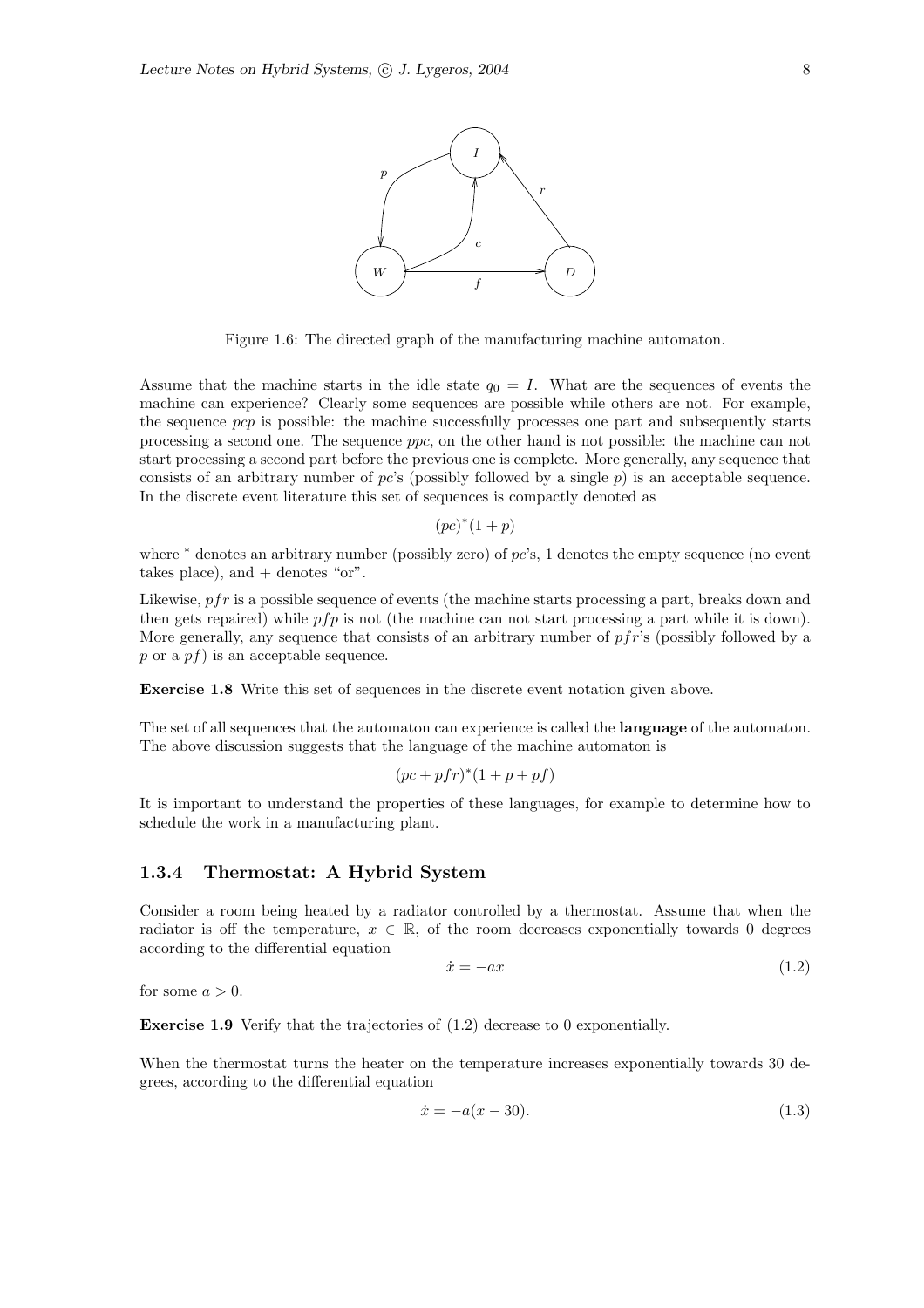

Figure 1.7: A trajectory of the thermostat system.



Figure 1.8: Directed graph notation for the thermostat system.

Exercise 1.10 Verify that the trajectories of (1.3) increase towards 30 exponentially.

Assume that the thermostat is trying to keep the temperature at around 20 degrees. To avoid "chattering" (i.e. switching the radiator on an off all the time) the thermostat does not attempt to turn the heater on until the temperature falls below 19 degrees. Due to some uncertainty in the radiator dynamics, the temperature may fall further, to 18 degrees, before the room starts getting heated. Likewise, the thermostat does not attempt to turn the heater on until the temperature rises above 21 degrees. Due to some uncertainty in the radiator dynamics the temperature may rise further, to 22 degrees, before the room starts to cool down. A trajectory of the thermostat system is shown in Figure 1.7. Notice that in this case multiple trajectories may be obtained for the same initial conditions, as for certain values of the temperature there is a choice between switching the radiator on/off or not. Systems for which such a choice exists are known as **non-deterministic**.

Notice that this system has both a continuous and a discrete state. The continuous state is the temperature in the room  $x \in \mathbb{R}$ . The discrete state,  $q \in \{ON, OFF\}$  reflects whether the radiator is on or off. The evolution of  $x$  is governed by a differential equation (as was the case with the pendulum), while the evolution of  $q$  is through jumps (as was the case with the manufacturing machine). The evolution of the two types of state is coupled. When  $q = ON$ , x rises according to differential equation (1.3), while when  $q = OFF$ , x decays according to differential equation (1.2). Likewise, q can not jump from ON to OFF unless  $x > 21$ . q must jump from ON to OFF if  $x > 22$ . Etc.

It is very convenient to compactly describe such hybrid systems by mixing the differential equation with the directed graph notation (Figure 1.8).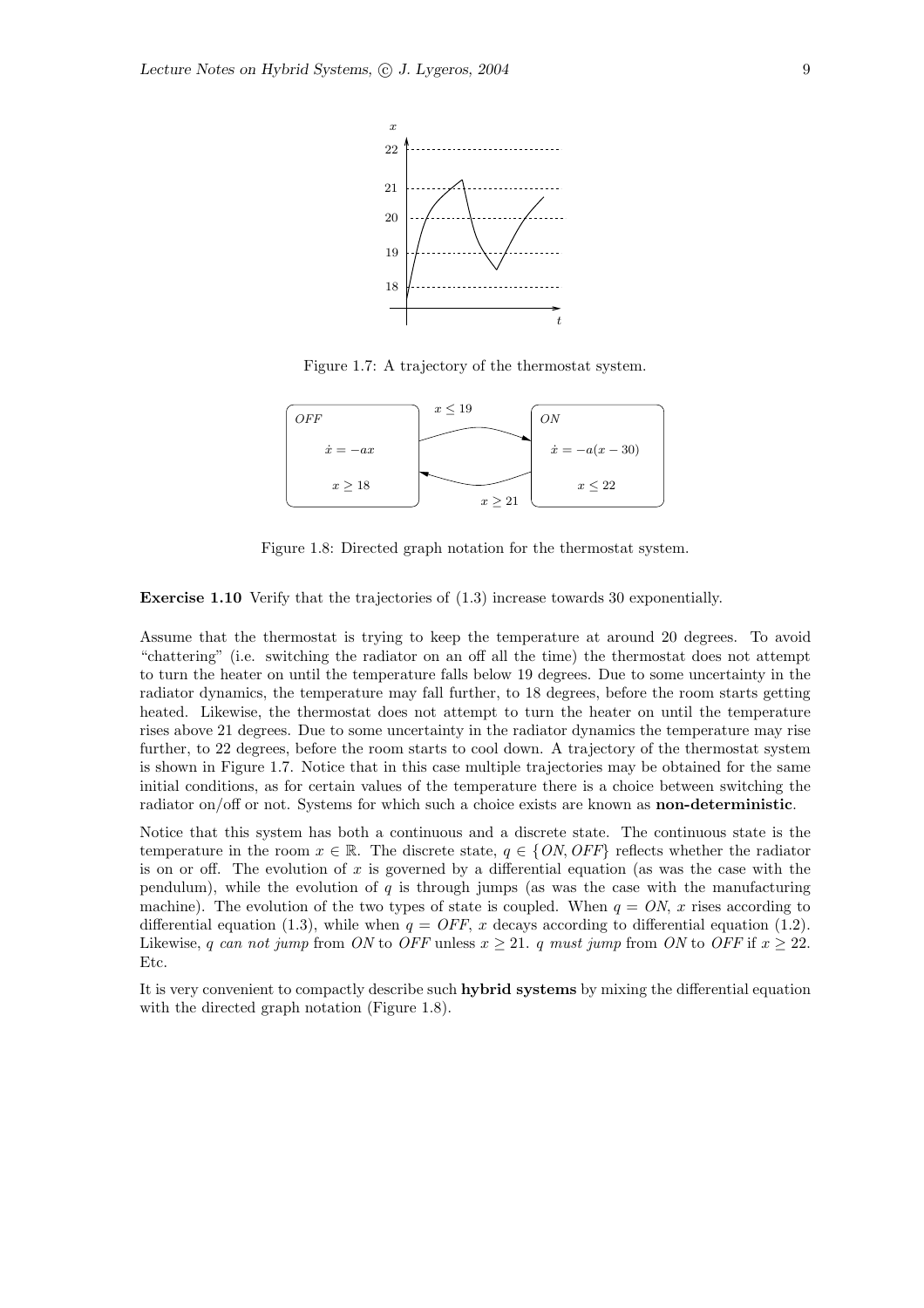## 1.4 Bibliography and Further Reading

Continuous state systems and their properties have been studied extensively in mathematics engineering, economics, biology, etc. The literature is vast and there are a number of excellent textbooks available (see for example [100, 103, 51, 88]).

Discrete state systems have also been studied for many years, especially in computer science. Good textbooks include [43, 58, 25].

By comparison, the study of hybrid systems is relatively recent. The few books that have appeared on the subject to date [77, 98] have a research monograph "flavour" and address specific topics and classes of systems. [98] contains a substantial textbook style overview. Another good source of material are the special issues devoted by a number of journals on the topic of hybrid systems [85, 9, 91, 90, 84].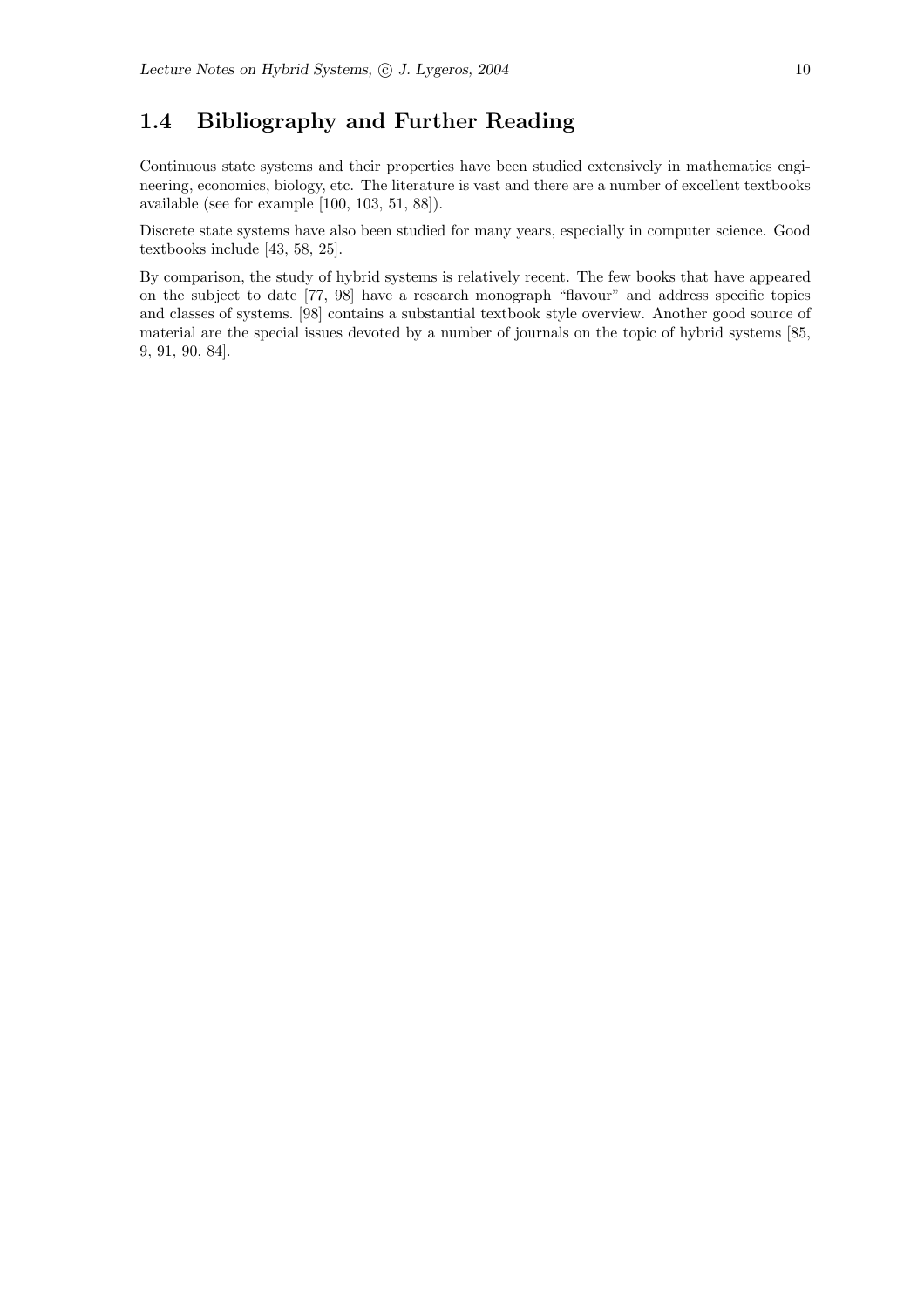## Chapter 2

# Review of Continuous Systems

### 2.1 State Space Form

All continuous nonlinear systems considered in this class can be reduced to the standard state space form. It is usual to denote

- the states of the system by  $x_i \in \mathbb{R}, i = 1, \ldots, n$ ,
- the **inputs** by  $u_j \in \mathbb{R}$ ,  $j = 1, \ldots, m$ , and
- the outputs by  $y_k \in \mathbb{R}$ ,  $k = 1, \ldots, p$ .

The number of states,  $n$ , is called the **dimension** (or **order**) of the system. The evolution of the states, inputs and outputs is governed by a set of functions

$$
f_i: \mathbb{R}^n \times \mathbb{R}^m \times \mathbb{R} \to \mathbb{R}, \text{ for } i = 1, ..., n
$$
  

$$
h_j: \mathbb{R}^n \times \mathbb{R}^m \times \mathbb{R} \to \mathbb{R}, \text{ for } j = 1, ..., p
$$

Roughly speaking, at a given time  $t \in \mathbb{R}$  and for given values of all the states and inputs these functions determine in what direction the state will move, and what the output is going to be.

$$
\begin{aligned}\n\dot{x}_1 &= f_1(x_1, \dots, x_n, u_1, \dots, u_m, t) \\
&\vdots \\
\dot{x}_n &= f_n(x_1, \dots, x_n, u_1, \dots, u_m, t) \\
y_1 &= h_1(x_1, \dots, x_n, u_1, \dots, u_m, t) \\
&\vdots \\
y_p &= h_p(x_1, \dots, x_n, u_1, \dots, u_m, t)\n\end{aligned}
$$

**Exercise 2.1** What is the dimension of the pendulum example? What are the functions  $f_i$ ?

It is usually convenient to simplify the equations somewhat by introducing vector notation. Let

$$
x = \begin{bmatrix} x_1 \\ \vdots \\ x_n \end{bmatrix} \in \mathbb{R}^n, \ u = \begin{bmatrix} u_1 \\ \vdots \\ u_m \end{bmatrix} \in \mathbb{R}^m, \ y = \begin{bmatrix} y_1 \\ \vdots \\ y_p \end{bmatrix} \in \mathbb{R}^p,
$$

 $\overline{a}$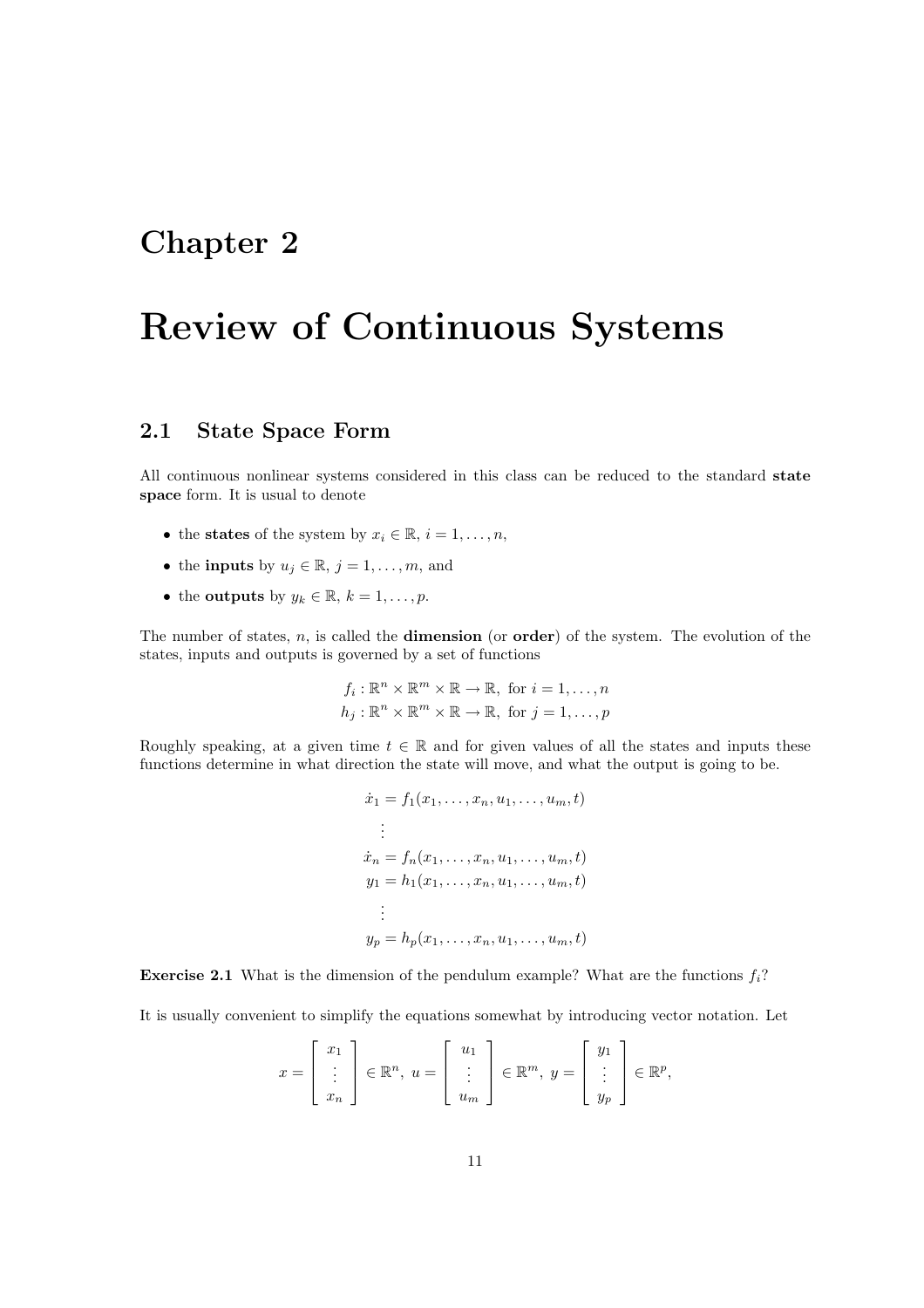and define

$$
f: \mathbb{R}^n \times \mathbb{R}^m \times \mathbb{R} \to \mathbb{R}^n
$$

$$
h: \mathbb{R}^n \times \mathbb{R}^m \times \mathbb{R} \to \mathbb{R}^p
$$

by

$$
f(x, u, t) = \begin{bmatrix} f_1(x_1, \dots, x_n, u_1, \dots, u_m, t) \\ \vdots \\ f_n(x_1, \dots, x_n, u_1, \dots, u_m, t) \end{bmatrix}, h(x, u, t) = \begin{bmatrix} h_1(x_1, \dots, x_n, u_1, \dots, u_m, t) \\ \vdots \\ h_p(x_1, \dots, x_n, u_1, \dots, u_m, t) \end{bmatrix}.
$$

Then the system equations simplify to

$$
\begin{aligned}\n\dot{x} &= f(x, u, t) \\
y &= h(x, u, t)\n\end{aligned}
$$
\n(2.1)

Equations (2.1) are known as the **state space form** of the system. The vector space  $\mathbb{R}^n$  in which the state of the system takes values is known as the state space of the system. If the system is of dimension 2, the state space is also referred to as the **phase plane**. The function  $f$  that determines the direction in which the state will move is known as the vector field.

Notice that the differential equation for x is first order, i.e. involves  $\dot{x}$  but no higher derivatives of x. Sometimes the system dynamics are given to us in the form of higher order differential equations, i.e. equations involving a variable  $\theta \in \mathbb{R}$  and its derivatives with respect to time up to  $\frac{d^r \theta}{dt^r}$  for some integer  $r \geq 1$ . Such systems can be easily transformed to state space form by setting  $x_1 = \theta$ ,  $x_2 = \dot{\theta}$ ,  $\ldots, x_{r-1} = \frac{d^{r-1}\theta}{dt^{r-1}}.$ 

Exercise 2.2 Consider the system

$$
\frac{d^r\theta}{dt^r} + g(\theta, \frac{d\theta}{dt}, \dots, \frac{d^{r-1}\theta}{dt^{r-1}}) = 0
$$

Write this system in state space form.

It may of course happen in certain examples that there are no inputs or outputs, or that there is no explicit dependence of the dynamics on time. Systems of the form

$$
\dot{x} = f(x)
$$

(i.e. without inputs or outputs and with no explicit dependence on time) are called autonomous systems.

Exercise 2.3 Is the pendulum an autonomous system?

**Exercise 2.4** Consider a non-autonomous system of the form  $\dot{x} = f(x, t)$ , of dimension n. Show that it can be transformed to an autonomous system of dimension  $n + 1$ . (Hint: append t to the state).

## 2.2 Existence and Uniqueness of Solutions

Consider an autonomous dynamical system in state space form

$$
\dot{x} = f(x)
$$

and assume that at time  $t = 0$  the state is equal to  $x_0$ , i.e.

 $x(0) = x_0$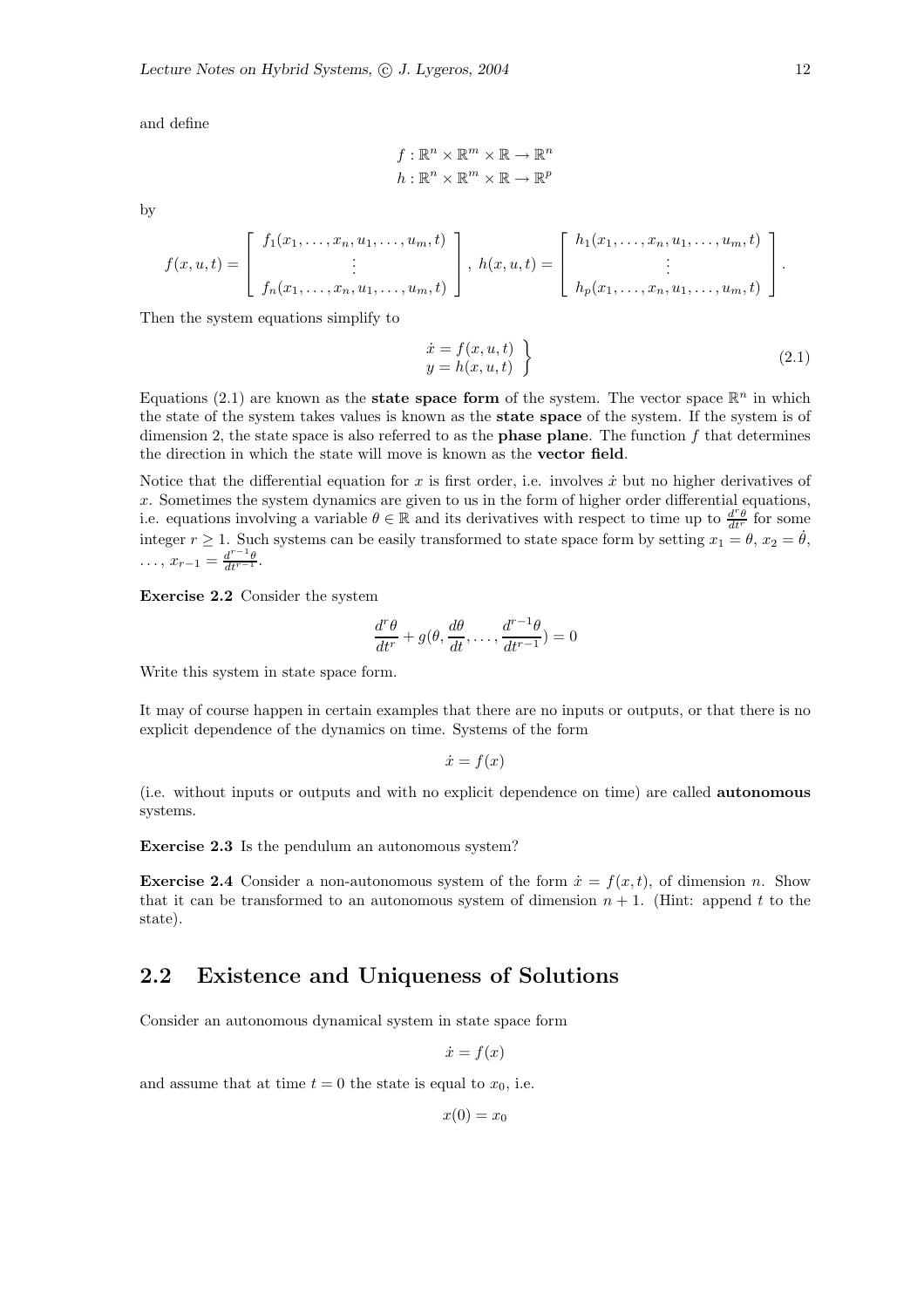We would like to "solve" the dynamics of the system to determine how the state will evolve in the future (i.e. for  $t \geq 0$ ). More precisely, given some  $T > 0$  we would like to determine a function

$$
x(\cdot):[0,T]\to\mathbb{R}^n
$$

such that

$$
x(0) = x_0
$$
  
\n
$$
\dot{x}(t) = f(x(t)), \forall t \in [0, T].
$$

Such a function  $x(\cdot)$  is called a **trajectory** (or **solution**) of the system. Notice that given a candidate trajectory  $x(\cdot) : [0, T] \to \mathbb{R}^n$  one needs to verify both the differential condition and the initial condition to ensure that  $x(\cdot)$  is indeed a solution of the differential equation.

**Exercise 2.5** Assume instead of  $x(0) = x_0$  it is required that  $x(t_0) = x_0$  for some  $t_0 \neq 0$ . Show how one can construct solutions to the system

$$
x(t_0) = x_0, \ \dot{x} = f(x)
$$

from solutions to

$$
x(0) = x_0, \ \dot{x} = f(x)
$$

by appropriately redefining t. Could you do this with a non-autonomous system?

Without any additional information, it is unclear whether one can find a function  $x(\cdot)$  solving the differential equation. A number of things can go wrong.

Example (No solutions) Consider the one dimensional system

$$
\dot{x} = -\text{sign}(x), \ x(0) = 0
$$

A solution to this differential equation does not exist for any  $T \geq 0$ .

**Exercise 2.6** Assume that  $x(0) = 1$ . Show that solutions to the system exist for all  $T \leq 1$  but not for  $T > 1$ .

Incidentally, something similar would happen with the radiator system if the thermostat insisted on switching the radiator on and off exactly at 20 degrees.

Example (Multiple Solutions) Consider the one dimensional system

$$
\dot{x} = 3x^{2/3}, \ x(0) = 0
$$

All functions of the form

$$
x(t) = \begin{cases} (t-a)^3 & t \ge a \\ 0 & t \le a \end{cases}
$$

for any  $a > 0$  are solutions of this differential equation.

#### Exercise 2.7 Verify this.

Notice that in this case the solution is not unique. In fact there are infinitely many solutions, one for each  $a \geq 0$ .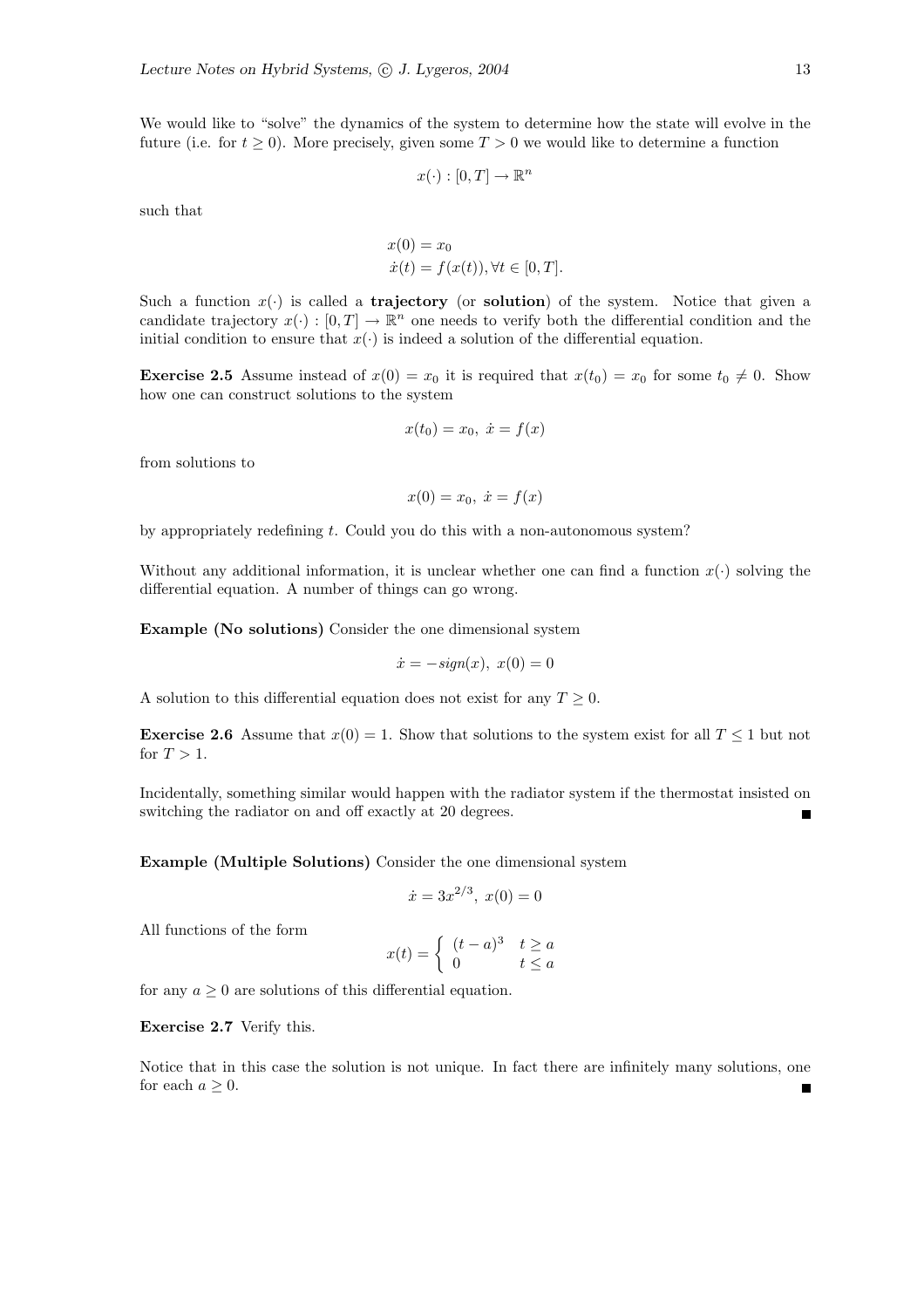Example (Finite Escape Time) Consider the one dimensional system

$$
\dot{x} = 1 + x^2, \ x(0) = 0
$$

The function

$$
x(t) = \tan(t)
$$

is a solution of this differential equation.

**Exercise 2.8** Verify this. What happens at  $t = \pi/2$ ?

Notice that the solution is defined for  $T < \pi/2$  but not for  $T \geq \pi/2$ .

To eliminate such pathological cases we need to impose some assumptions on  $f$ .

**Definition 2.1** A function  $f : \mathbb{R}^n \to \mathbb{R}^n$  is called **Lipschitz continuous** if there exists  $\lambda > 0$  such that for all  $x, \hat{x} \in \mathbb{R}^n$ 

$$
||f(x) - f(\hat{x})|| < \lambda ||x - \hat{x}||
$$

 $\lambda$  is known as the Lipschitz constant. A Lipschitz continuous function is continuous, but not necessarily differentiable. All differentiable functions with bounded derivatives are Lipschitz continuous.

**Exercise 2.9** Show that for  $x \in \mathbb{R}$  the function  $f(x) = |x|$  that returns the absolute value of x is Lipschitz continuous. What is the Lipschitz constant? Is  $f$  continuous? Is it differentiable?

Theorem 2.1 (Existence & Uniqueness of Solutions) If  $f$  is Lipschitz continuous, then the differential equation

$$
\dot{x} = f(x) \n x(0) = x_0
$$

has a unique solution  $x(\cdot) : [0, T] \to \mathbb{R}^n$  for all  $T \geq 0$  and all  $x_0 \in \mathbb{R}^n$ .

Exercise 2.10 Three examples of dynamical systems that do not have unique solutions were given above. Why do these systems fail to meet the conditions of the theorem? (The details are not easy to get right.)

This theorem allows us to check whether the differential equation models we develop make sense. It also allows us to spot potential problems with proposed solutions. For example, uniqueness implies that solutions can not cross.

Exercise 2.11 Why does uniqueness imply that trajectories can not cross? (Hint: what would happen at the crossing point?).

## 2.3 Continuity with Respect to Initial Condition and Simulation

Theorem 2.2 (Continuity with Initial State) Assume f is Lipschitz continuous with Lipschitz constant  $\lambda$ . Let  $x(\cdot) : [0, T] \to \mathbb{R}^n$  and  $\hat{x}(\cdot) : [0, T] \to \mathbb{R}^n$  be solutions to  $\dot{x} = f(x)$  with  $x(0) = x_0$ and  $\hat{x}(0) = \hat{x}_0$  respectively. Then for all  $t \in [0, T]$ 

$$
||x(t) - \hat{x}(t)|| \le ||x_0 - \hat{x}_0||e^{\lambda t}
$$

 $\blacksquare$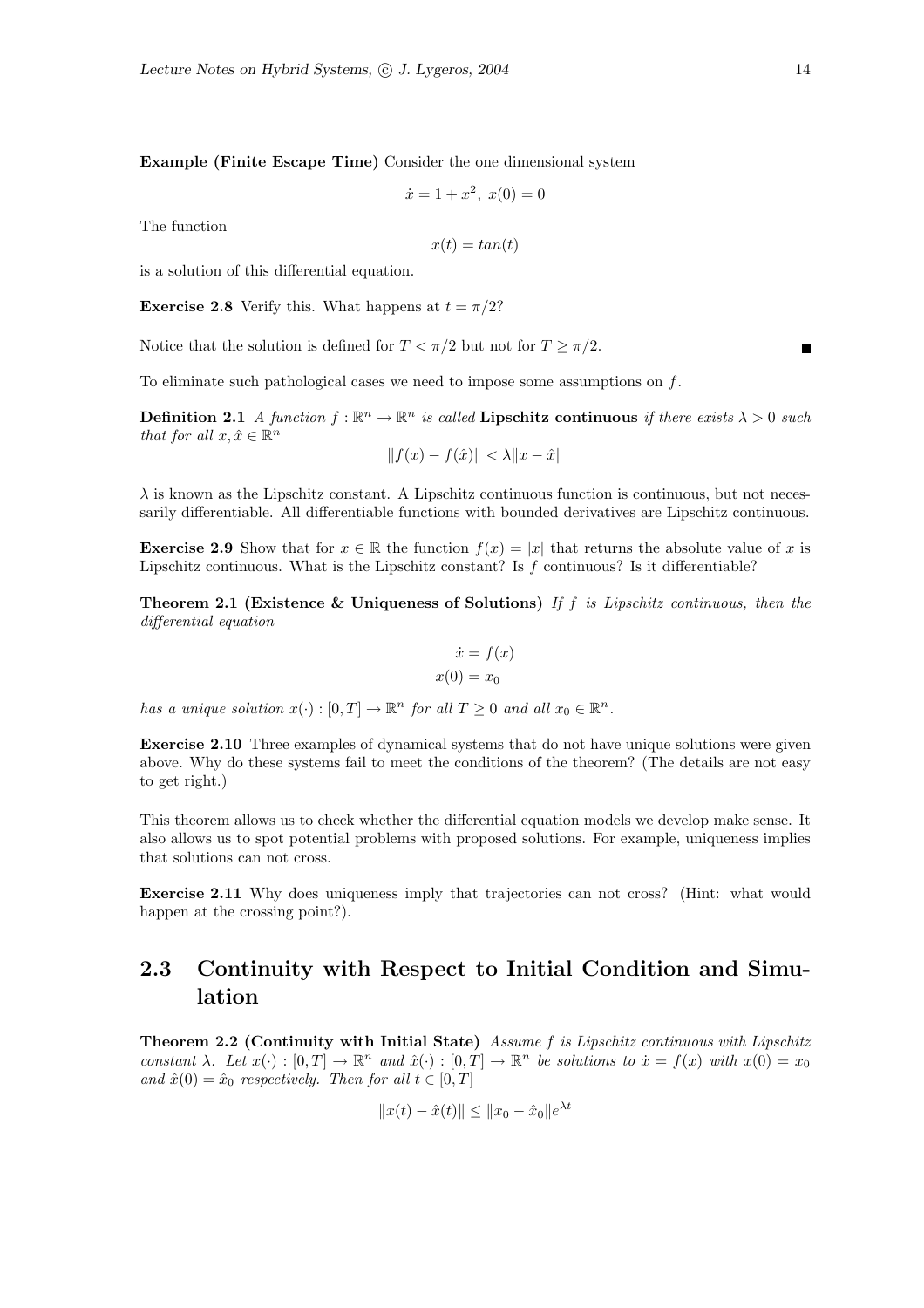In other words, solutions that start close to one another remain close to one another.

This theorem provides another indication that dynamical systems with Lipschitz continuous vector fields are well behaved. For example, it provides theoretical justification for simulation algorithms. Most nonlinear differential equations are impossible to solve by hand. One can however approximate the solution on a computer, using numerical algorithms for computing integrals (Euler, Runge-Kutta, etc.). This is a process known as simulation.

Powerful computer packages, such as Matlab, make the simulation of most systems relatively straight forward. For example, the code used to generate the pendulum trajectories is based on a Matlab function

```
function [xprime] = pendulum(t, x)xprime=[0; 0];
1 = 1:
m=1;
d=1;
g=9.8;
xprime(1) = x(2);xprime(2) = -sin(x(1)) *g/l-x(2) *d/m;
```
The simulation code is then simply

```
\gg x=[0.75 0];
\Rightarrow [T,X]=ode45('pendulum', [0 10], x');
\gg plot(T,X);
>> grid;
```
The continuity property ensures that the numerical approximation to the solution computed by the simulation algorithms and the actual solution remain close.

When one studies hybrid systems, many of these nice properties unfortunately vanish. As the non-deterministic thermostat system suggests, existence and uniqueness of solutions are much more difficult to guarantee. Continuity is usually impossible.

## 2.4 Bibliography and Further Reading

The material in this chapter is thoroughly covered in any good textbook on nonlinear dynamical systems, see for example [100, 103, 51, 88].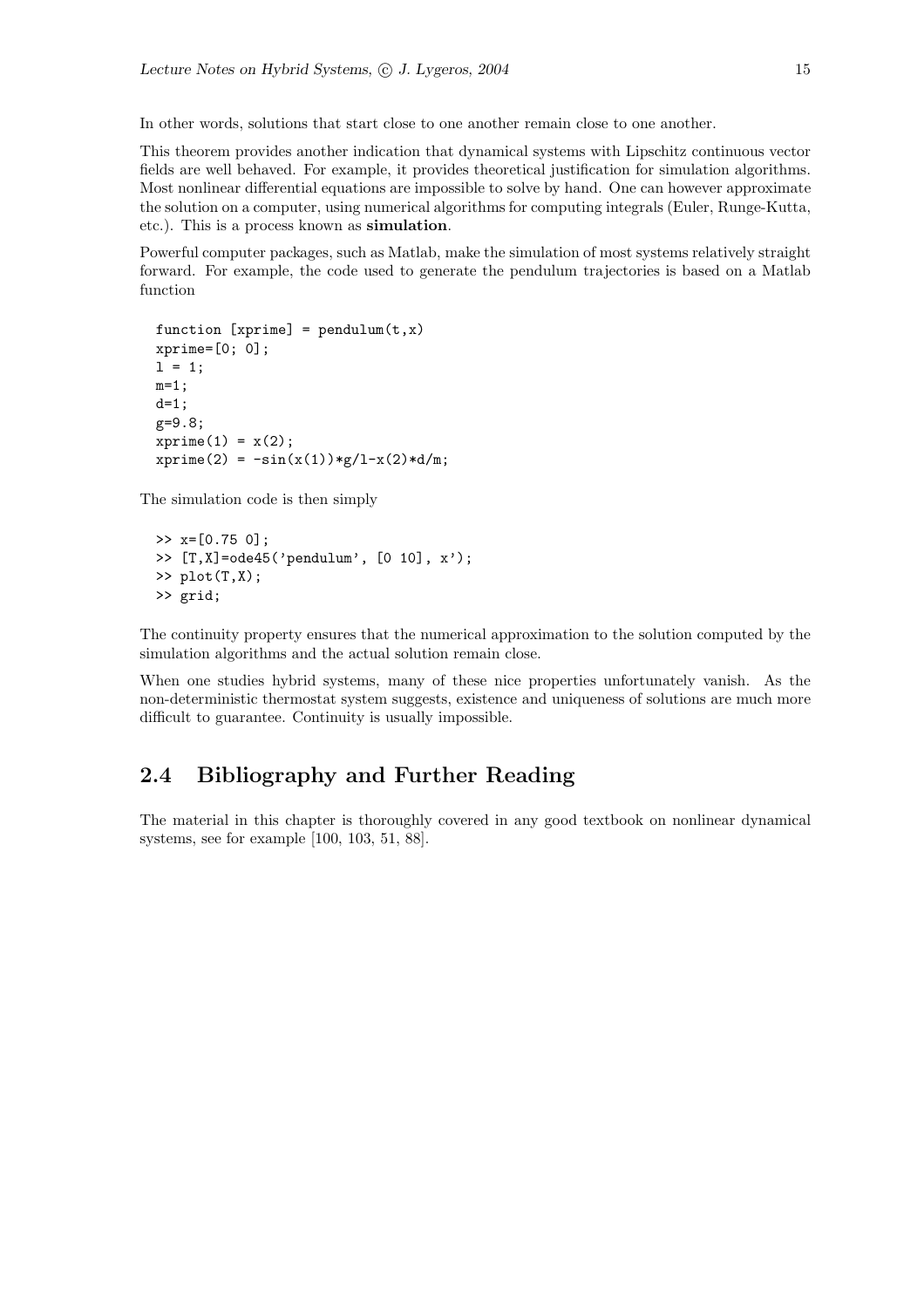## Chapter 3

## Hybrid Automata & Executions

## 3.1 Examples of Hybrid Systems

Roughly speaking, hybrid systems are dynamical systems that involve the interaction of different types of dynamics. In this class we are interested in hybrid dynamics that arise out of the interaction of continuous state dynamics and discrete state dynamics. Recall that a state variable is called discrete if it takes on a finite (or countable) number of values and continuous if it takes values in Euclidean space  $\mathbb{R}^n$  for some  $n \geq 1$ . By their nature, discrete states can change value only through a discrete "jump" (c.f. the machining example in Chapter 1). Continuous states can change values either through a jump (c.f. the logistic map example in Chapter 1), or by "flowing" in continuous time according to a differential equation (c.f. the pendulum example in Chapter 1). Hybrid systems involve both these types of dynamics: discrete jumps and continuous flows. The analysis and design of hybrid systems is in general more difficult than that of purely discrete or purely continuous systems, because the discrete dynamics may affect the continuous evolution and vice versa.

Hybrid dynamics provide a convenient framework for modelling systems in a wide range of engineering applications:

- In mechanical systems continuous motion may be interrupted by collisions.
- In electrical circuits continuous phenomena such as the charging of capacitors, etc. are interrupted by switches opening and closing, or diodes going on or off.
- In chemical process control the continuous evolution of chemical reactions is controlled by valves and pumps.
- In embedded computation systems a digital computer interacts with a mostly analogue environment.

In all these systems it is convenient (and usually fairly accurate) to model the "discrete" components (switches, valves, computers, etc.) as introducing instantaneous changes in the "continuous" components (charging of capacitors, chemical reactions, etc.).

We start our study of hybrid systems by providing a number of examples of hybrid behaviour.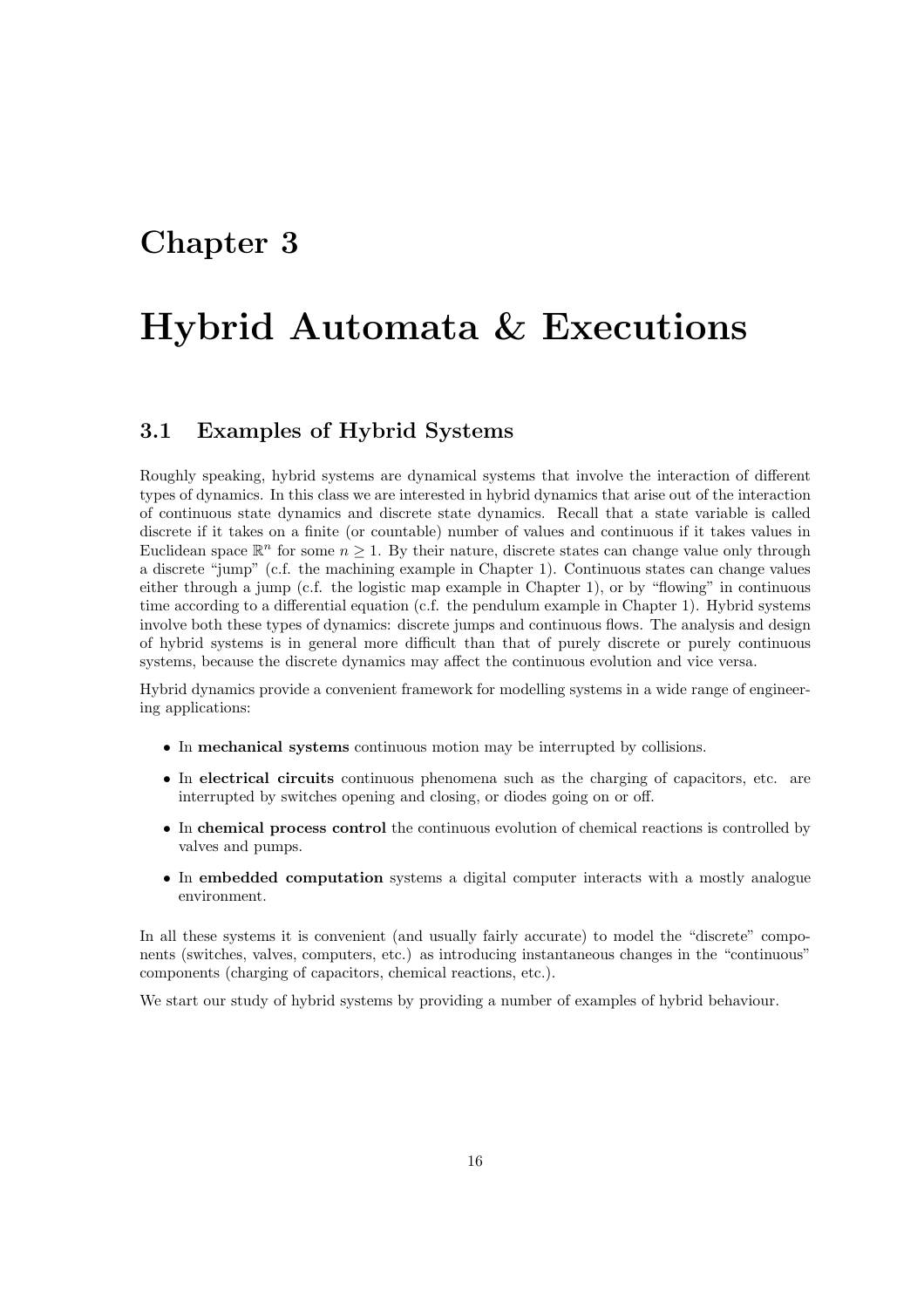

Figure 3.1: Bouncing ball

#### 3.1.1 The Bouncing Ball

A model for a bouncing ball can be represented as a simple hybrid system (Figure 3.1) with single discrete state and a continuous state of dimension two

$$
x = \left[ \begin{array}{c} x_1 \\ x_2 \end{array} \right],
$$

where  $x_1$  denotes the vertical position of the ball and  $x_2$  its vertical velocity.

The continuous motion of the ball is governed by Newton's laws of motion. This is indicated by the differential equation that appears in the vertex (box), where  $g$  denotes the gravitational acceleration. This differential equation is only valid as long as  $x_1 \geq 0$ , i.e., as long as the ball is above the ground. This is indicated by the logical expression  $x_1 \geq 0$  that appears in the vertex below the differential equation.

The ball bounces when  $x_1 = 0$  and  $x_2 \leq 0$ . This is indicated by the logical expression that appears near the beginning of the edge (arrow). At each bounce, the ball loses a fraction of its energy. This is indicated by the equation  $x_2 := -cx_2$  (with  $c \in [0,1]$ ) that appears near the end of the edge. This is an assignment statement, which means that after the bounce the speed of the ball will be  $c$  times the speed of the ball before the bounce, and in the opposite direction.

Exercise 3.1 Show that energy is preserved during continuous evolution. What fraction of the energy of the ball is lost at each bounce? What is the time interval that elapses between two bounces as a function of the energy of the ball?

Starting at an initial state with  $x_1 \geq 0$  (as indicated by the logical condition next to the arrow pointing to the vertex), the continuous state flows according to the differential equation as long as the condition  $x_1 \geq 0$  is fulfilled. When  $x_1 = 0$  and  $x_2 \leq 0$ , a discrete transition takes place and the continuous state is reset to  $x_2 := -cx_2$  ( $x_1$  remains constant). Subsequently, the state resumes flowing according to the vector field, and so on. Such a trajectory is called an execution (and sometimes a run or a solution) of the hybrid system.

#### 3.1.2 Gear Shift Control

The gear shift example describes a control design problem where both the continuous and the discrete controls need to be determined. Figure 3.2 shows a model of a car with a gear box having four gears.

The longitudinal position of the car along the road is denoted by  $x_1$  and its velocity by  $x_2$  (lateral dynamics are ignored). The model has two control signals: the gear denoted gear  $\in \{1, \ldots, 4\}$  and the throttle position denoted  $u \in [u_{\min}, u_{\max}]$ . Gear shifting is necessary because little power can be generated by the engine at very low or very high engine speed. The function  $\alpha_i$  represents the efficiency of gear i. Typical shapes of the functions  $\alpha_i$  are shown in Figure 3.3.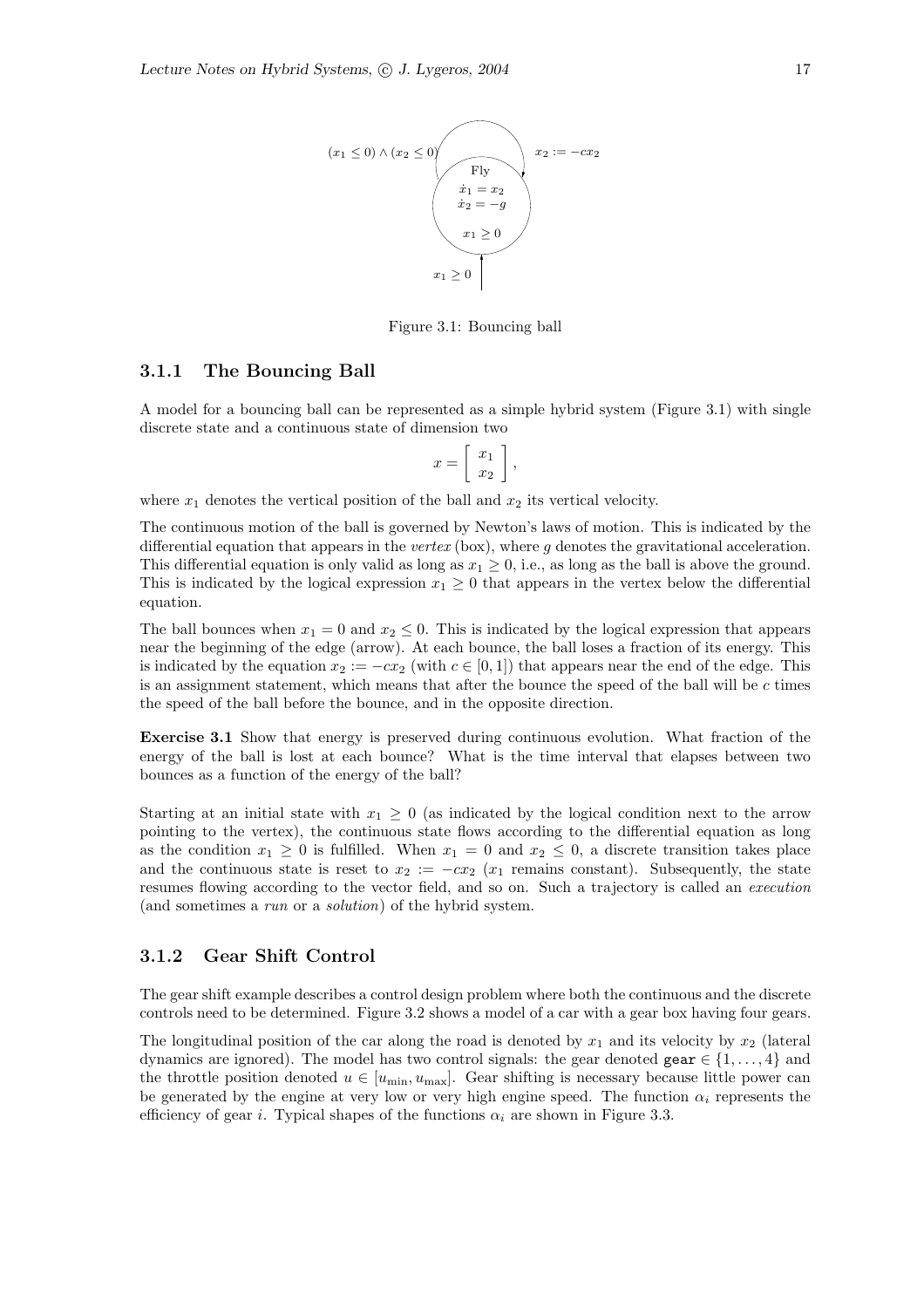

Figure 3.2: A hybrid system modelling a car with four gears.



Figure 3.3: The efficiency functions of the different gears.

Exercise 3.2 How many real valued continuous states does this model have? How many discrete states?

Several interesting control problems can be posed for this simple car model. For example, what is the optimal control strategy to drive from  $(a, 0)$  to  $(b, 0)$  in minimum time? The problem is not trivial if we include the reasonable assumption that each gear shift takes a certain amount of time. The optimal controller, which can be modelled as a hybrid system, may be derived using the theory of optimal control of hybrid systems.

#### 3.1.3 Computer-Controlled System

Hybrid systems are natural models for computer-controlled systems (Figure 3.4), since they involve a physical process (which often can be modelled as continuous-time system) and a computer (which is fundamentally a finite state machine). The classical approach to computer-controlled systems has been using sampled-data theory, where it is assumed that measurements and control actions are taken at a fixed sampling rate. Such a scheme is easily encoded using a hybrid model. The hybrid model also captures a more general formulation, where measurements are taken based on computer interrupts. This is sometimes closer to real-time implementations, for example, in embedded control systems.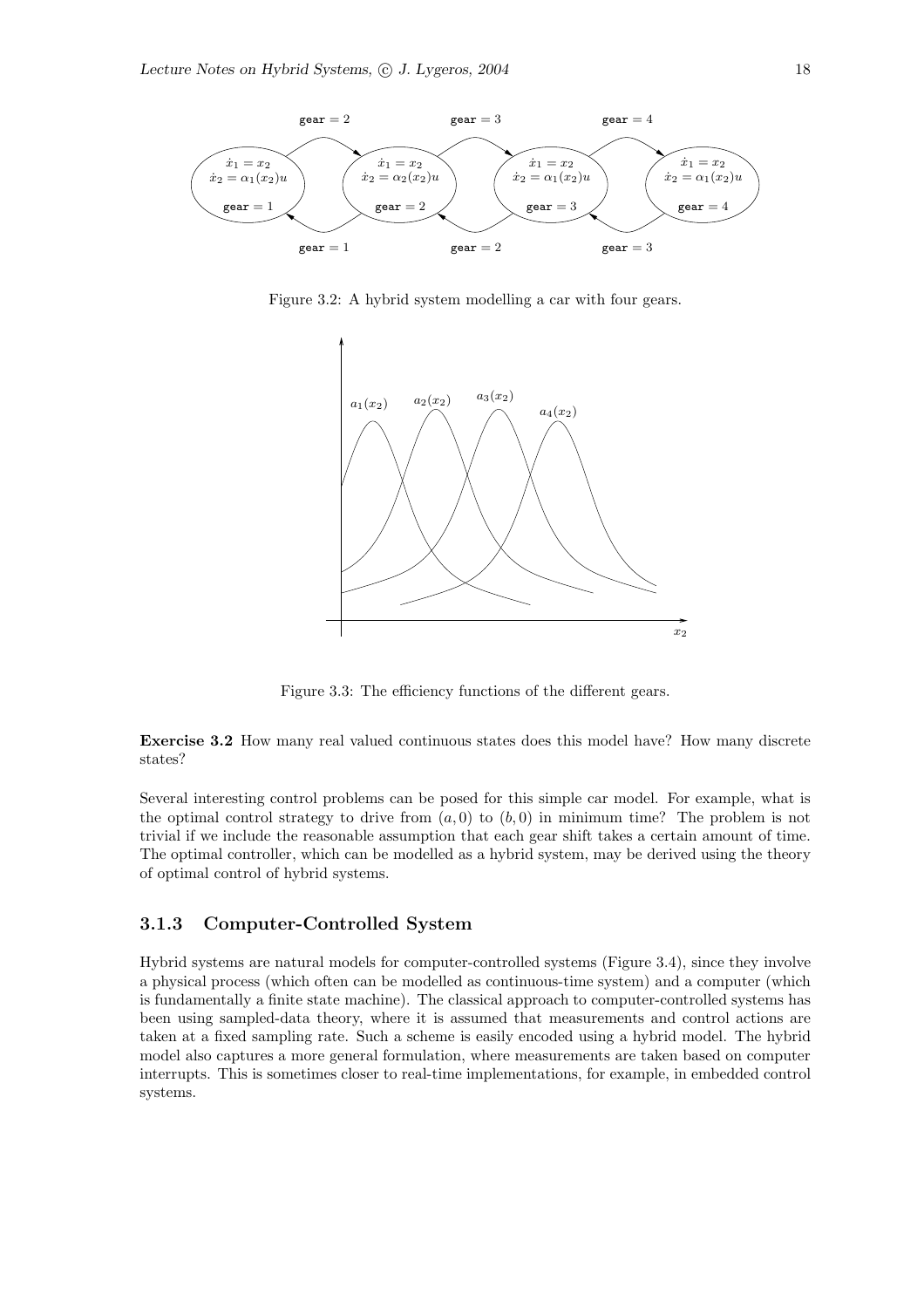

Figure 3.4: Computer-controlled system.

#### 3.1.4 Automated Highway System

Highway congestion is an increasing problem, especially in and around urban areas. One of the promising solutions considered for this problem is traffic automation, either partial or full. The use of an automated system that performs some or all of the tasks of the driver may reduce or eliminate human errors and hence improve safety. Moreover, as the automatic controller can react to disturbances faster than a human driver, automation may also decrease the average inter-vehicle spacing and hence increase throughput and reduce congestion and delays.

The design of an Automated Highway System (AHS) is an extremely challenging control problem, and a number of alternatives have been proposed for addressing it. One of the most forward-looking AHS designs involves a fully automated highway system that supports platooning of vehicles. The platooning concept [99] assumes that traffic on the highway is organised in groups of tightly spaced vehicles (platoons). The first vehicle of a platoon is called the leader, while the remaining vehicles are called followers. The platooning structure achieves a balance between safety and throughput: it is assumed that the system is safe even if in emergency situations (for example, as a result of a failure) collisions do occur, as long as the relative velocity at impact is low. Of course no collisions should take place during normal operation. This gives rise to two safe spacing policies. The obvious one is that of the leaders, who are assumed to maintain a large inter-platoon spacing (of the order of 30-60 meters). The idea is that the leader has enough time to stop without colliding with the last vehicle of the platoon ahead. The more unintuitive spacing policy is that of the followers, who are assumed to maintain tight intra-platoon spacing (of the order of 1-5 meters). In case of emergency, collisions among the followers of a platoon may take place, but, because of the tight spacing, they are expected to be at low relative velocities. Recent theoretical, computational and experimental studies have shown that an AHS that supports platooning is not only technologically feasible but, if designed properly, may lead to an improvement of both the safety and the throughput of the highway system, under normal operation.

Implementation of the platooning concept requires automatic vehicle control, since human drivers are not fast and reliable enough to produce the necessary inputs. To manage the complexity of the design process a hierarchical controller is used. The controller is organised in four layers (Figure 3.5). The top two layers, called network and link, reside on the roadside and are primarily concerned with throughput maximisation, while the bottom two, called coordination and regulation, reside on the vehicles and are primarily concerned with safety. The physical layer is not part of the controller. It contains the "plant", i.e. the vehicles and highway, with their sensors, actuators and communication equipment.

The network layer is responsible for the flow of traffic on the entire highway system, for example, several highways around an urban area. Its task is to prevent congestion and maximise throughput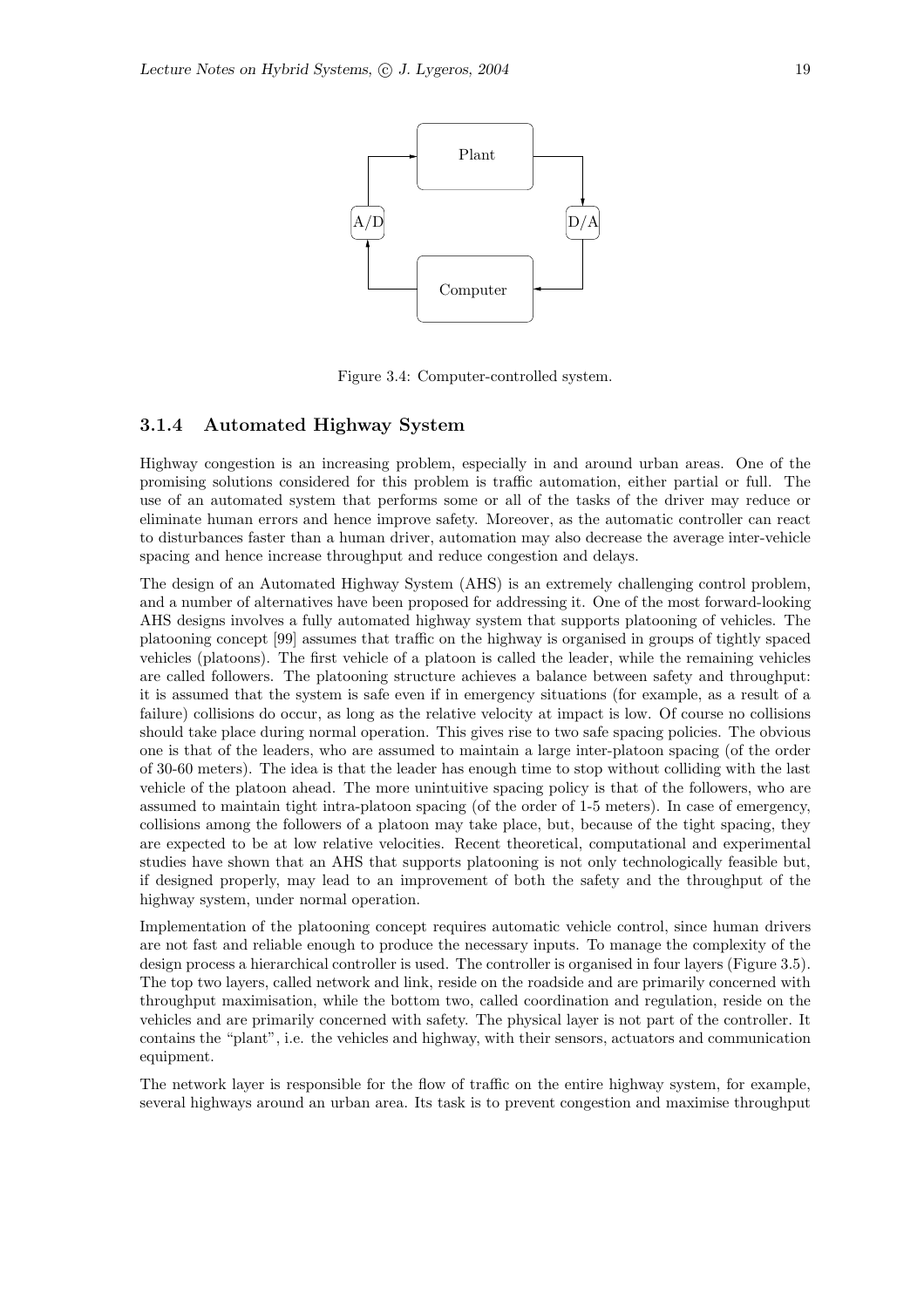

Figure 3.5: The AHS control hierarchy.

by dynamically routing traffic. The link layer coordinates the operation of sections (links) of the highway (for example the highway segment between two exits). Its primary concern is to maximise the throughput of the link. With these criteria in mind, it calculates an optimum platoon size and an optimum velocity and decides which lanes the vehicles should follow. It also monitors incidents and diverts traffic away from them, in an attempt to minimise their impact on traffic flow.

The coordination layer coordinates the operation of neighbouring platoons by choosing manoeuvres that the platoons need to carry out. For normal operation, these manoeuvres are join to join two platoons into one, split to break up one platoon into two, lane change, entry and exit. The coordination layer is primarily a discrete controller. It uses communication protocols, in the form of finite state machines, to coordinate the execution of these manoeuvres between neighbouring vehicles.

The regulation layer receives the coordination layer commands and readings from the vehicle sensors and generates throttle, steering and braking commands for the vehicle actuators. For this purpose it utilises a number of continuous time feedback control laws that use the readings provided by the sensors to calculate the actuator inputs required for a particular manoeuvre. In addition to the control laws needed for the manoeuvres, the regulation layer makes use of two *default* controllers, one for leader and one for follower operation.

The interaction between the coordination layer (which is primarily discrete) and the regulation layer (which is primarily continuous) gives rise to interesting hybrid dynamics. To ensure the safety of the AHS, one needs to verify that the closed loop hybrid system does not enter a bad region of its state space (e.g. does not allow any two vehicles to collide at high relative velocity). This issue can be addressed by posing the problem as a game between the control applied by one vehicle and the disturbance generated by neighbouring vehicles. It can be shown that information available through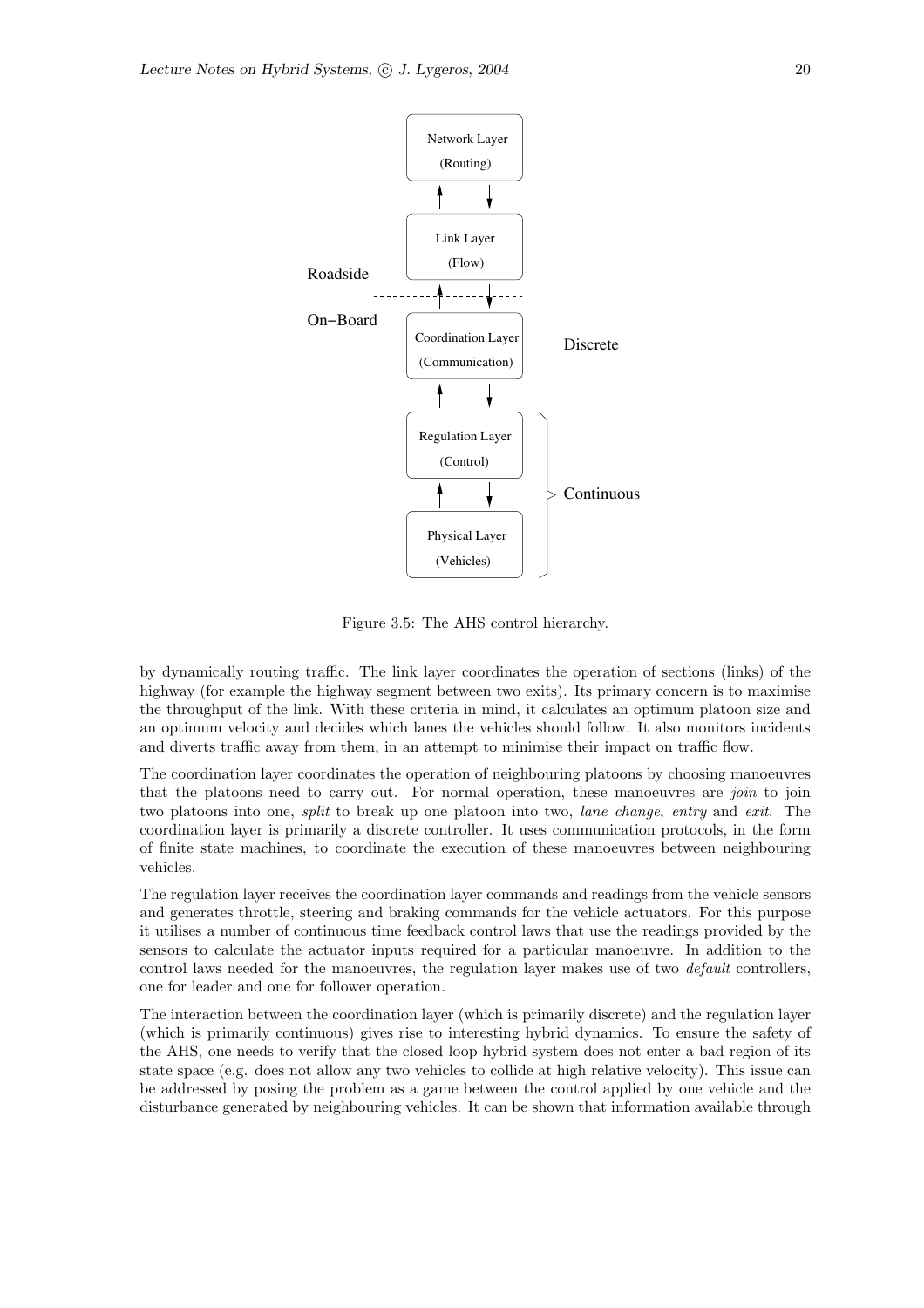discrete coordination can be used together with appropriate continuous controllers to ensure the safety of the closed loop hybrid system.

## 3.2 Hybrid Automata

To model all these diverse phenomena one needs a modelling language that is

- descriptive, to allow one to capture different types of continuous and discrete dynamics, be capable of modelling different ways in which discrete evolution affects and is affected by continuous evolution, allow non-deterministic models (e.g. the thermostat) to capture uncertainty, etc.
- *composable*, to allow one to build large models by composing models of simple components (e.g. for the AHS application).
- *abstractable*, to allow one to refine design problems for composite models down to design problems for individual components and, conversely, compose results about the performance of individual components to study the performance for the overall system.

Modelling languages that possess at least some subset of these properties have been developed in the hybrid systems literature. Different languages place more emphasis on different aspects, depending on the applications and problems they are designed to address. In this class we will concentrate on one such language, called hybrid automata. The hybrid automata we will study are fairly rich (in terms of descriptive power), but are autonomous, i.e. have no inputs and outputs. They are therefore unsuitable for studying composition and abstraction properties.

#### 3.2.1 Hybrid Automata

A hybrid automaton is a dynamical system that describes the evolution in time of the values of a set of discrete and continuous state variables.

**Definition 3.1 (Hybrid Automaton)** A hybrid automaton H is a collection  $H = (Q, X, f, Int)$ ,  $D, E, G, R$ , where

- $Q = \{q_1, q_2, \ldots\}$  is a set of discrete states:
- $X = \mathbb{R}^n$  is a set of continuous states;
- $f(\cdot, \cdot): Q \times X \to \mathbb{R}^n$  is a vector field;
- Init  $\subseteq Q \times X$  is a set of initial states;
- Dom( $\cdot$ ) :  $Q \rightarrow P(X)$  is a domain;
- $E \subseteq Q \times Q$  is a set of edges;
- $G(\cdot): E \to P(X)$  is a guard condition;
- $R(\cdot, \cdot) : E \times X \to P(X)$  is a reset map.

Recall that  $P(X)$  denotes the power set (set of all subsets) of X. The notation of Definition 3.1 suggests, for example, that the function Dom assigns a set of continuous states  $Dom(q) \subseteq \mathbb{R}^n$  to to each discrete state  $q \in Q$ . We refer to  $(q, x) \in Q \times X$  as the state of H.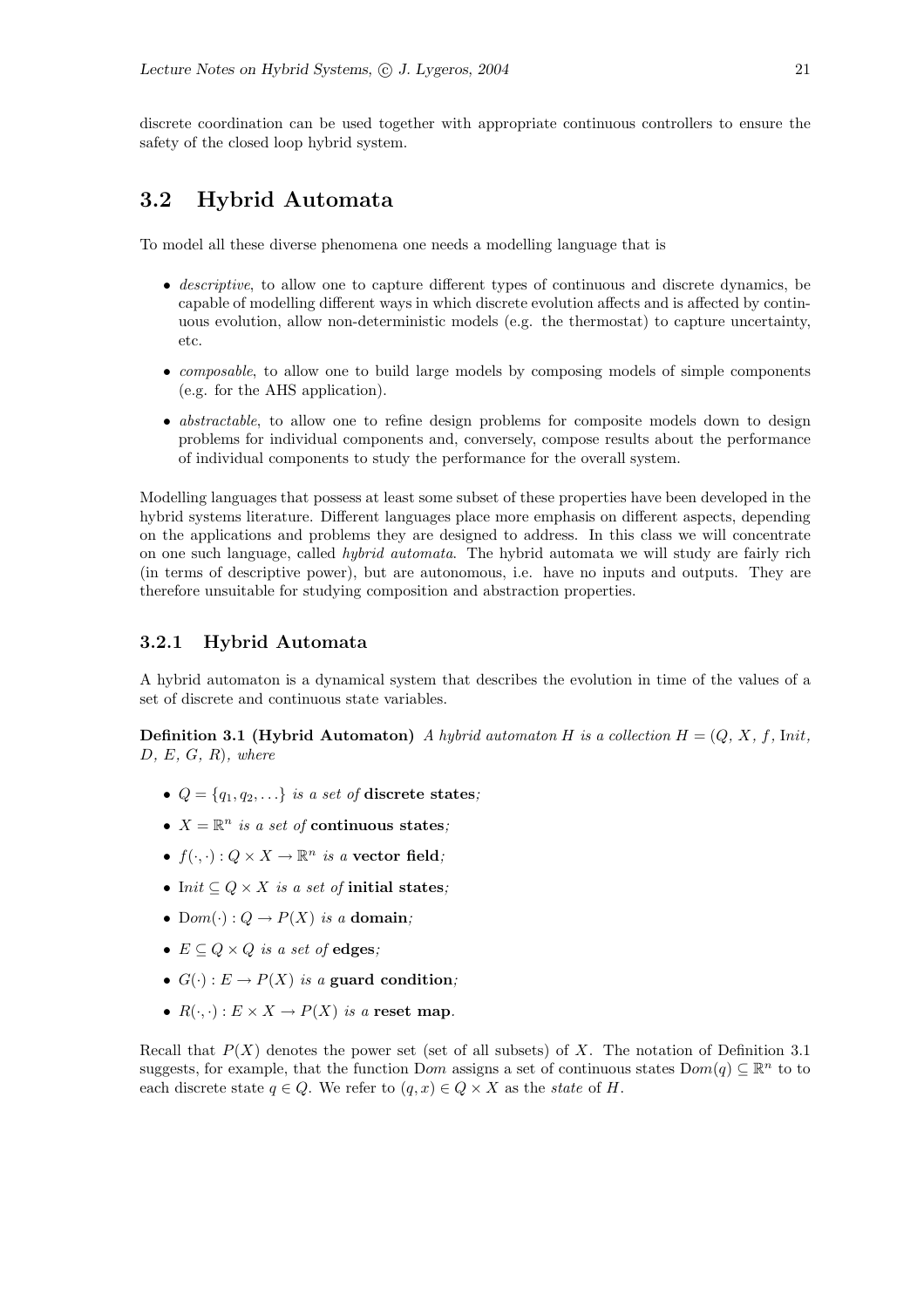

Figure 3.6: The water tank system.

Hybrid automata define possible evolutions for their state. Roughly speaking, starting from an initial value  $(q_0, x_0) \in \text{Init}$ , the continuous state x flows according to the differential equation

$$
\dot{x} = f(q_0, x),
$$
  

$$
x(0) = x_0,
$$

while the discrete state  $q$  remains constant

$$
q(t)=q_0.
$$

Continuous evolution can go on as long as x remains in  $Dom(q_0)$ . If at some point the continuous state x reaches the guard  $G(q_0, q_1) \subseteq \mathbb{R}^n$  of some edge  $(q_0, q_1) \in E$ , the discrete state may change value to  $q_1$ . At the same time the continuous state gets reset to some value in  $R(q_0, q_1, x) \subseteq \mathbb{R}^n$ . After this discrete transition, continuous evolution resumes and the whole process is repeated.

To simplify the discussion, we assume from now on that the number of discrete states is finite, and that for all  $q \in Q$ , the vector field  $f(q, \cdot)$  is Lipschitz continuous. Recall that this ensures that the solutions of the differential equation  $\dot{x} = f(q, x)$  are well defined (Chapter 2). Finally, we assume that for all  $e \in E$ ,  $G(e) \neq \emptyset$ , and for all  $x \in G(e)$ ,  $R(e, x) \neq \emptyset$ . This assumption eliminates some pathological cases and in fact be imposed without loss of generality.

As we saw in Chapter 1 and in the examples discussed above, it is often convenient to visualise hybrid automata as directed graphs  $(Q, E)$  with vertices Q and edges E. With each vertex  $q \in Q$ , we associate a set of initial states  $\{x \in \mathbf{X} \mid (q, x) \in \text{Init}\},\$ a vector field  $f(q, \cdot) : \mathbb{R}^n \to \mathbb{R}^n$  and a domain  $Dom(q) \subseteq \mathbb{R}^n$ . An edge  $(q, q') \in E$  starts at  $q \in Q$  and ends at  $q' \in Q$ . With each edge  $(q, q') \in E$ , we associate a guard  $G(q, q') \subseteq \mathbb{R}^n$  and a reset function  $R(q, q', \cdot) : \mathbb{R}^n \to P(\mathbb{R}^n)$ .

Example (Water Tank System) The two tank system, shown in Figure 3.6, consists of two tanks containing water. Both tanks are leaking at a constant rate. Water is added to the system at a constant rate through a hose, which at any point in time is dedicated to either one tank or the other. It is assumed that the hose can switch between the tanks instantaneously.

For  $i = 1, 2$ , let  $x_i$  denote the volume of water in Tank i and  $v_i > 0$  denote the constant flow of water out of Tank  $i$ . Let  $w$  denote the constant flow of water into the system. The objective is to keep the water volumes above  $r_1$  and  $r_2$ , respectively, assuming that the water volumes are above  $r_1$ and  $r_2$  initially. This is to be achieved by a controller that switches the inflow to Tank 1 whenever  $x_1 \leq r_1$  and to Tank 2 whenever  $x_2 \leq r_2$ .

It is straight forward to define a hybrid automaton, to describe this process:

- $Q = \{q_1, q_2\}$  (two discrete states, inflow going left and inflow going right);
- $X = \mathbb{R}^2$  (two continuous states, the level of water in the two tanks);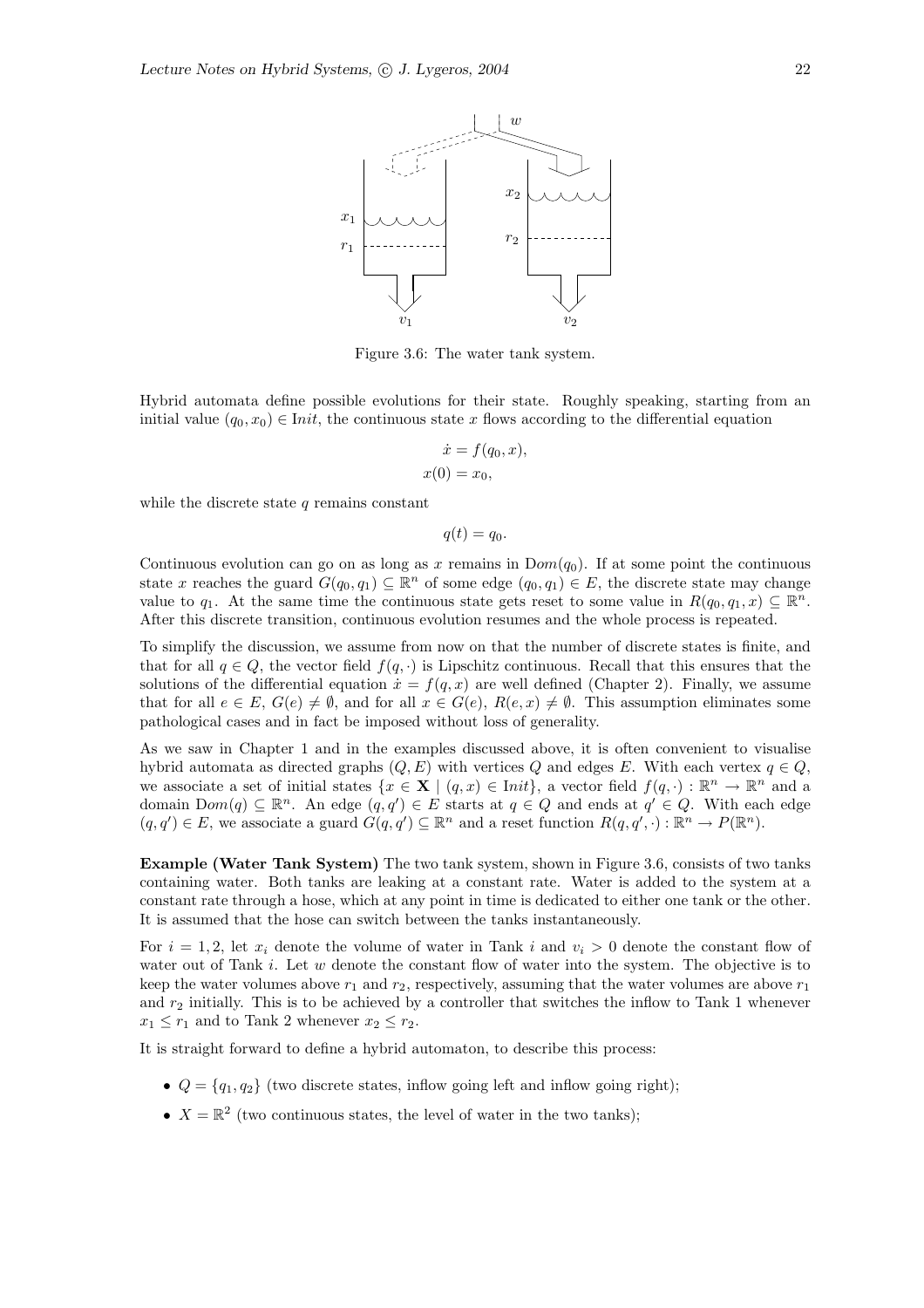

Figure 3.7: Graphical representation of the water tank hybrid automaton.

• (when the inflow is going to the tank on the right, the water level in the left tank goes down while the water level in right tank goes up, and vice verse)

$$
f(q_1,x)=\left[\begin{array}{c}w-v_1\\-v_2\end{array}\right], \text{ and } f(q_2,x)=\left[\begin{array}{c} -v_1\\w-v_2\end{array}\right];
$$

- Init =  $\{q_1, q_2\} \times \{x \in \mathbb{R}^2 \mid x_1 \ge r_1 \land x_2 \ge r_2\}$  (start with both water levels above the low level marks  $r_1$  and  $r_2$ );
- Dom $(q_1) = \{x \in \mathbb{R}^2 \mid x_2 \ge r_2\}$  and  $Dom(q_2) = \{x \in \mathbb{R}^2 \mid x_1 \ge r_1\}$  (put water in the current tank as long as the level in the other tank is above the low level mark);
- $E = \{(q_1, q_2), (q_2, q_1)\}\$  (possible to switch inflow from left to right and vice versa);
- $G(q_1, q_2) = \{x \in \mathbb{R}^2 \mid x_2 \leq r_2\}$  and  $G(q_2, q_1) = \{x \in \mathbb{R}^2 \mid x_1 \leq r_1\}$  (switch the inflow to the other tanks as soon as the water there reaches the low level mark);
- $R(q_1, q_2, x) = R(q_2, q_1, x) = \{x\}$  (the continuous state does not change as a result of switching the inflow).

The directed graph corresponding to this hybrid automaton is shown in Figure 3.7.

The directed graphs contain exactly the same information as Definition 3.1. They can therefore be treated as informal definitions of hybrid automata. It is common to remove the assignment  $x := x$ from an edge of the graph when the continuous state does not change as a result of the discrete transition corresponding to that edge.

#### 3.2.2 Hybrid Time Sets & Executions

Hybrid automata involve both continuous "flow" determined by differential equations and discrete "jumps" determined by a directed graph (like an automaton). To characterise the evolution of the state of a hybrid automaton one has to think of a set of times that contains both continuous intervals (over which continuous evolution takes place) and distinguished discrete points in time, when discrete transitions happen. Such a set of times is called a *hybrid time set*.

**Definition 3.2 (Hybrid Time Set)** A hybrid time set is a sequence of intervals  $\tau = \{I_0, I_1, \ldots, I_N\}$  $\{I_i\}_{i=0}^N$ , finite or infinite (i.e.  $N = \infty$  is allowed) such that

- $I_i = [\tau_i, \tau'_i]$  for all  $i < N$ ;
- if  $N < \infty$  then either  $I_N = [\tau_N, \tau'_N]$  or  $I_N = [\tau_N, \tau'_N)$ ; and
- $\tau_i \leq \tau'_i = \tau_{i+1}$  for all i.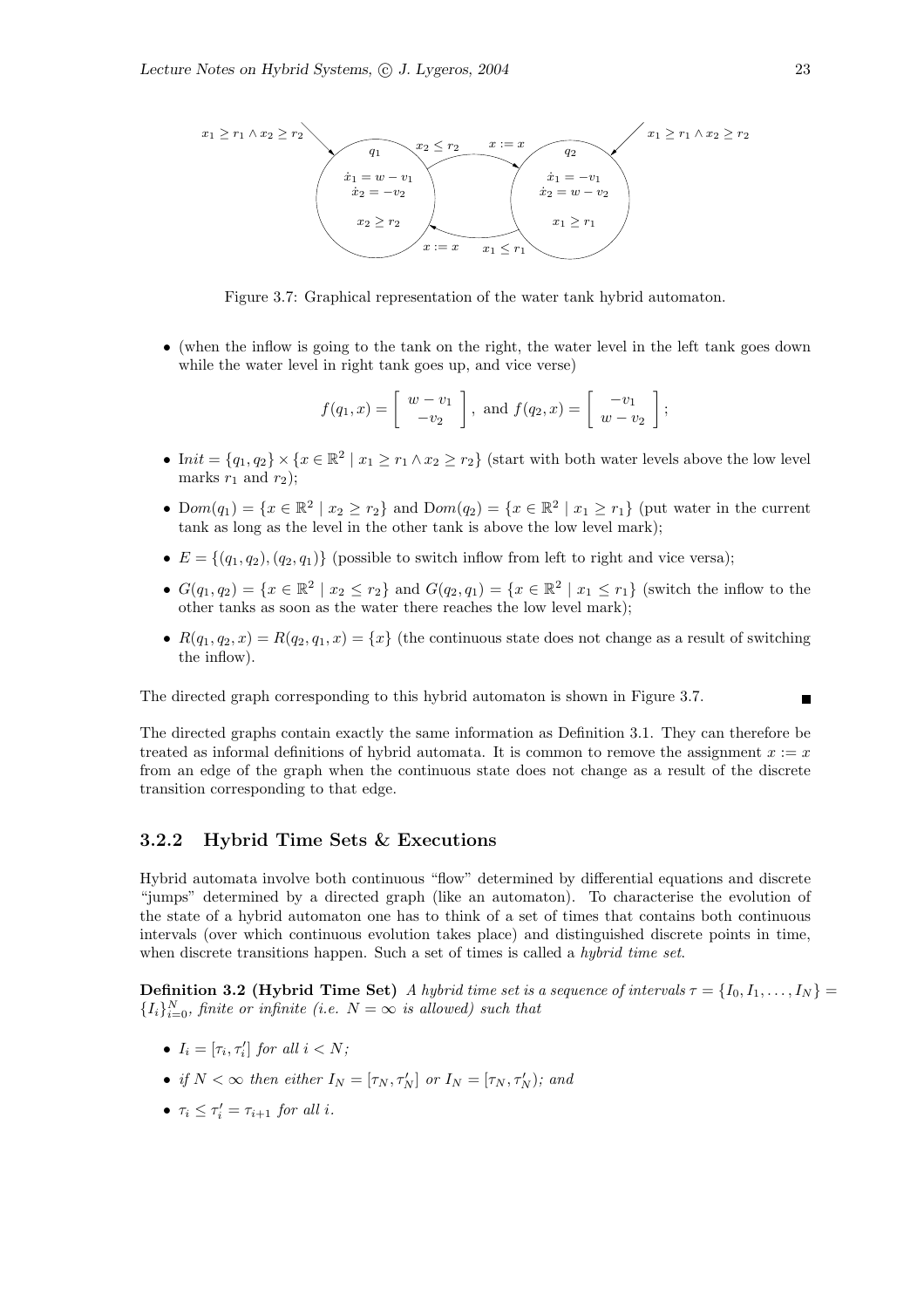

Figure 3.8: A hybrid time set  $\tau = \{[\tau_i, \tau'_i]\}_{i=0}^3$ .

An example of a hybrid time set is given in Figure 3.8. Notice that the right endpoint,  $\tau'_i$ , of the interval  $I_i$  coincides with the left endpoint,  $\tau_{i+1}$  of the interval  $I_{i+1}$  (c.f. the time instants labelled  $t_2$  and  $t_3$  in Figure 3.8). The interpretation is that these are the times at which discrete transitions of the hybrid system take place.  $\tau_i'$  corresponds to the time instant just before a discrete transition, whereas  $\tau_{i+1}$  corresponds to the time instant just after the discrete transition. Discrete transitions are assumed to be instantaneous, therefore  $\tau_i' = \tau_{i+1}$ . The advantage of this convention is that it allows one to model situations where multiple discrete transitions take place one after the other at the same time instant, in which case  $\tau'_{i-1} = \tau_i = \tau'_i = \tau_{i+1}$  (c.f. the interval  $I_2 = [\tau_2, \tau_2]'$  in Figure 3.8).

Despite its somewhat complicated nature, a hybrid time set,  $\tau$ , is a rather well behaved mathematical object. For example, there is a natural way in which the elements of the hybrid time set can be ordered. For  $t_1 \in [\tau_i, \tau'_i] \in \tau$  and  $t_2 \in [\tau_j, \tau'_j] \in \tau$  we say that  $t_1$  precedes  $t_2$  (denoted by  $t_1 \prec t_2$ ) if  $t_1 < t_2$  (i.e. if the real number  $t_1$  is less that the real number  $t_2$ ) or if  $i < j$  (i.e. if  $t_1$  belongs to an earlier interval than  $t_2$ ). In Figure 3.8, we have  $t_1 \prec t_2 \prec t_3 \prec t_4 \prec t_5 \prec t_6$ . In general, given any two distinct time instants,  $t_1$  and  $t_2$ , belonging to some  $\tau$  we have that either  $t_1 \prec t_2$  or  $t_2 \prec t_2$ (c.f. given any two distinct real numbers x and y, either  $x < y$  or  $y < x$ ). Using mathematical terminology, one would say that each hybrid time set  $\tau$  is linearly ordered by the relation  $\prec$ .

Given two hybrid time sets  $\tau$  and  $\hat{\tau}$  there is also a natural way to define if one is "shorter" than the other  $(\tau)$  is called a *prefix* of  $\hat{\tau}$  if it is "shorter"). More formally, we say that  $\tau = \{I_i\}_{i=0}^N$  is a prefix of  $\hat{\tau} = \{\hat{I}_i\}_{i=0}^M$  (and write  $\tau \subseteq \hat{\tau}$ ) if either they are identical, or  $\tau$  is a finite sequence,  $N \leq M$  (notice that M can be infinite),  $I_i = \hat{I}_i$  for all  $i = 0, \ldots, N-1$ , and  $I_N \subseteq \hat{I}_N$ . We say that  $\tau$  is a strict prefix of  $\hat{\tau}$  (and write  $\tau \subset \hat{\tau}$ ) if  $\tau \subseteq \hat{\tau}$  and  $\tau \neq \hat{\tau}$ . In Figure 3.9,  $\tau$  is a strict prefix of both  $\hat{\tau}$  and  $\tilde{\tau}$ , but  $\hat{\tau}$  is not a prefix of  $\tilde{\tau}$  and  $\tilde{\tau}$  is not a prefix of  $\hat{\tau}$ . Notice that given  $\tau$  and  $\hat{\tau}$  we may have neither  $\hat{\tau} \sqsubseteq \tau$  nor  $\tau \sqsubseteq \hat{\tau}$  (c.f. given two sets of real numbers  $A \subseteq \mathbb{R}$  and  $B \subseteq \mathbb{R}$  it is possible to have neither  $A \subseteq B$  nor  $B \subseteq A$ ). Using mathematical terminology, one would say that the set of all hybrid time sets is partially ordered by the relation  $\sqsubseteq$ .

Hybrid time sets will be used to define the time horizon over which the states of hybrid systems evolve. What does it mean for the state to "evolve" over a hybrid time set? For continuous systems with state  $x \in \mathbb{R}^n$  such an evolution was a function,  $x(\cdot) : [0, T] \to \mathbb{R}^n$ , mapping a time interval  $[0, T]$ to the set  $\mathbb{R}^n$  where the state lives (see Chapter 2). For discrete systems (like the manufacturing machine example of Chapter 1) whose state takes values in a finite set  $q \in \{q_1, \ldots, q_n\}$  such an evolution was a sequence of states. For hybrid systems, where the state has both a continuous component  $x \in \mathbb{R}^n$  and a discrete component  $q \in \{q_1, \ldots, q_n\}$  we need to come up with a mixture of these two notions.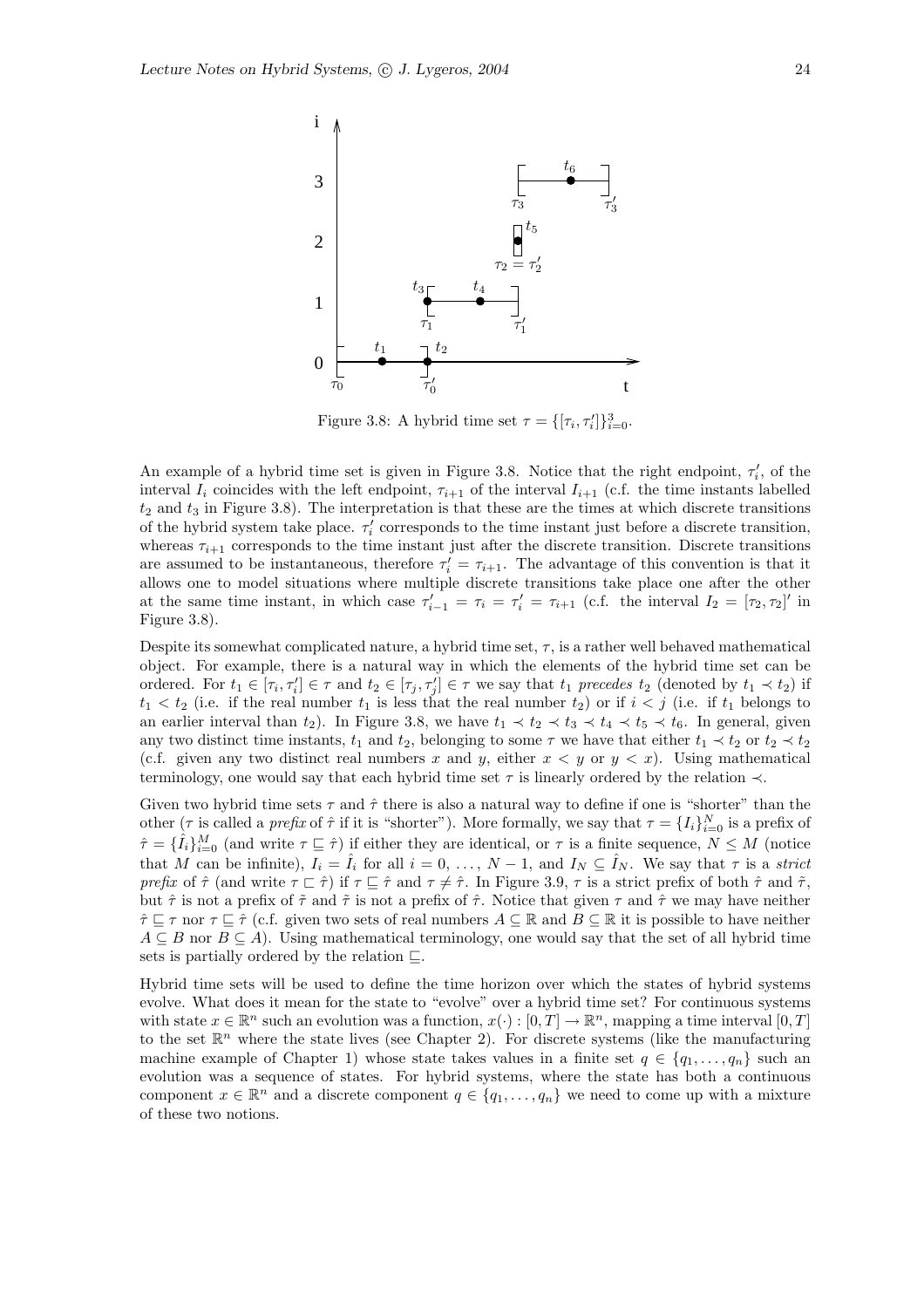

Figure 3.9:  $\tau \sqsubset \hat{\tau}$  and  $\tau \sqsubset \tilde{\tau}$ .

**Definition 3.3 (Hybrid Trajectory)** A hybrid trajectory is a triple  $(\tau, q, x)$  consisting of a hybrid time set  $\tau = \{I_i\}_0^N$  and two sequences of functions  $q = \{q_i(\cdot)\}_0^N$  and  $x = \{x_i(\cdot)\}_0^N$  with  $q_i(\cdot) : I_i \to Q$ and  $x(\cdot): I_i \to \mathbb{R}^n$ .

An execution of an autonomous hybrid automaton is a hybrid trajectory,  $(\tau, q, x)$  of its state variables. The elements listed in Definition 3.1 impose restrictions on the types of hybrid trajectories that the hybrid automaton finds "acceptable".

**Definition 3.4 (Execution)** An execution of a hybrid automaton H is a hybrid trajectory,  $(\tau, q, x)$ , which satisfies the following conditions:

- Initial condition:  $(q_0(0), x_0(0)) \in \text{Init.}$
- Discrete evolution: for all i,  $(q_i(\tau'_i), q_{i+1}(\tau_{i+1})) \in E$ ,  $x_i(\tau'_i) \in G(q_i(\tau'_i), q_{i+1}(\tau_{i+1}))$ , and  $x_{i+1}(\tau_{i+1}) \in R(q_i(\tau'_i), q_{i+1}(\tau_{i+1}), x_i(\tau'_i)).$
- Continuous evolution: for all  $i$ ,
	- 1.  $q_i(\cdot) : I_i \to Q$  is constant over  $t \in I_i$ , i.e.  $q_i(t) = q_i(\tau_i)$  for all  $t \in I_i$ ;
	- 2.  $x_i(\cdot): I_i \to X$  is the solution to the differential equation

$$
\frac{dx_i}{dt} = f(q_i(t), x_i(t))
$$

over  $I_i$  starting at  $x_i(\tau_i)$ ; and,

3. for all  $t \in [\tau_i, \tau'_i), x_i(t) \in Dom(q_i(t)).$ 

Definition 3.4 specifies which of the hybrid trajectories are executions of H and which are not by imposing a number of restrictions. The first restriction dictates that the executions should start at an acceptable initial state in Init. For simplicity, we will use  $(q_0, x_0) = (q_0(\tau_0), x_0(\tau_0)) \in$  Init to denote the initial state of an execution  $(\tau, q, x)$ . As for continuous systems, we can assume that  $\tau_0 = 0$ without loss of generality. The second restriction determines when discrete transitions can take place and what the state after discrete transitions can be. The requirements relate the state before the discrete transition  $(q_i(\tau'_i), x_i(\tau'_i))$  to the state after the discrete transition  $(q_{i+1}(\tau_{i+1}), x_{i+1}(\tau_{i+1}))$ : they should be such that  $(q_i(\tau_i'), q_{i+1}(\tau_{i+1}))$  is an edge of the graph,  $x_i(\tau_i')$  belongs to the guard of this edge and  $x_{i+1}(\tau_{i+1})$  belongs the the reset map of this edge. In this context, it is convenient to think of the guard  $G(e)$  as enabling a discrete transition  $e \in E$ : the execution may take a discrete transition  $e \in E$  from a state x as long as  $x \in G(e)$ . The third restriction determines what happens along continuous evolution, and when continuous evolution must give way to a discrete transition. The first part dictates that along continuous evolution the discrete state remains constant. The second part requires that along continuous evolution the continuous state flows according to the differential equation  $\dot{x} = f(q, x)$ . Notice that the differential equation depends on the discrete state we are currently in (which is constant along continuous evolution). The third part requires that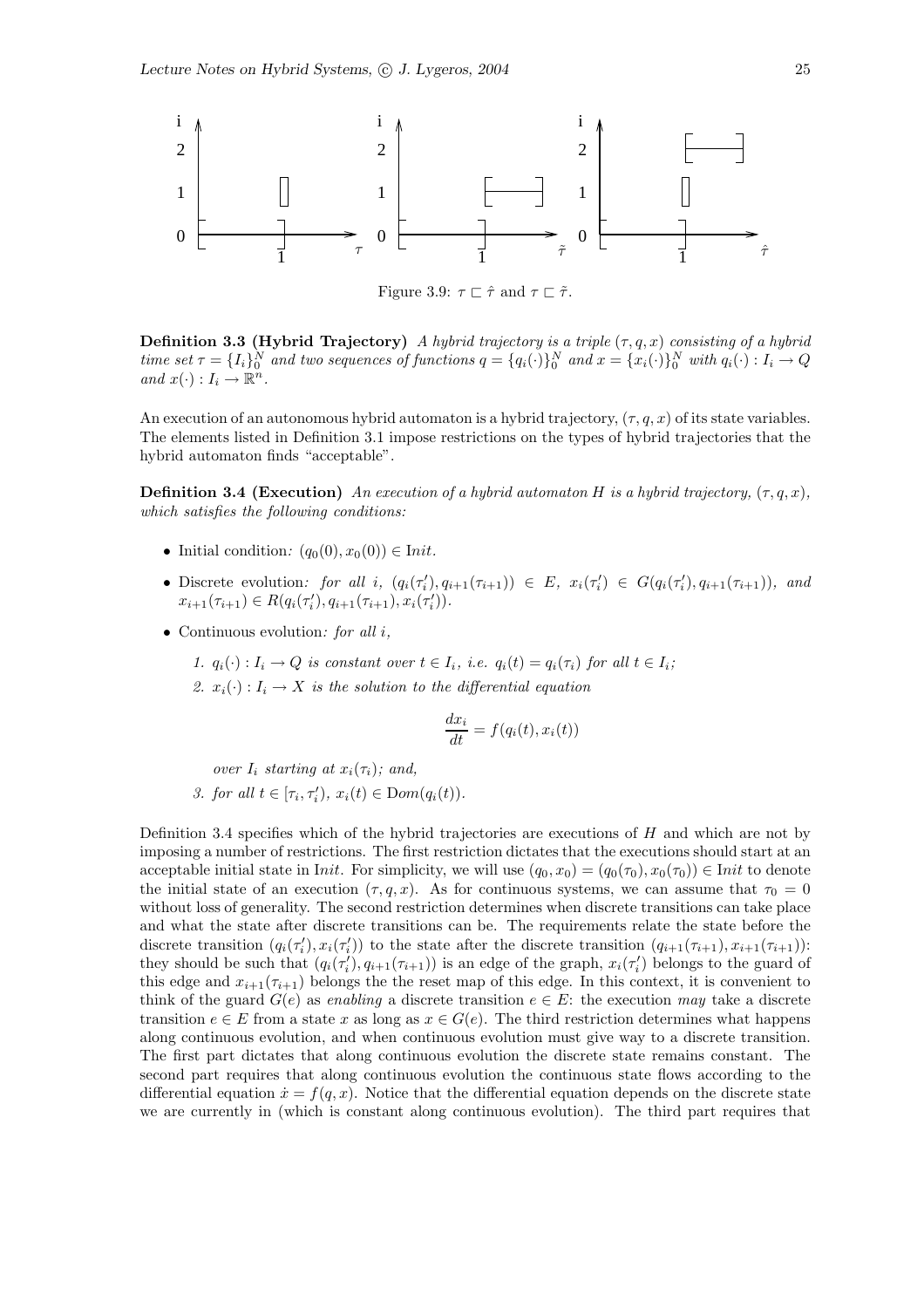

Figure 3.10: Example of an execution of the water tank hybrid automaton.

along continuous evolution the state must remain in the domain,  $Dom(q)$ , of the discrete state. In this context, it is convenient to think of  $Dom(q)$  as *forcing* discrete transitions: the execution must take a transition if the state is about to leave the domain.

Example (Water Tank (cont.)) Figure 3.10 shows an execution of the water tank automaton. The hybrid time set  $\tau$  of the execution consists of three intervals,  $\tau = \{[0, 2], [2, 3], [3, 3.5]\}.$  The evolution of the discrete state is shown in the upper plot, and the evolution of the continuous state is shown in the lower plot. The values chosen for the constants are  $r_1 = r_2 = 0$ ,  $v_1 = v_2 = 1/2$  and  $w = 3/4$ . The initial state is  $q = q_1, x_1 = 0, x_2 = 1$ .

A convenient interpretation is that the hybrid automaton accepts (as opposed to generates) executions. This perspective allows one to consider, for example, hybrid automata that accept multiple executions for some initial states, a property that can prove very useful when modelling uncertain system (as illustrated by the thermostat example of Chapter 1).

#### Definition 3.5 (Classification of executions) An execution  $(\tau, q, x)$  is called:

- Finite, if  $\tau$  is a finite sequence and the last interval in  $\tau$  is closed.
- Infinite, if  $\tau$  is an infinite sequence, or if the sum of the time intervals in  $\tau$  is infinite, i.e.

$$
\sum_{i=0}^{N} (\tau'_i - \tau_i) = \infty.
$$

- Zeno, if it is infinite but  $\sum_{i=0}^{\infty} (\tau'_i \tau_i) < \infty$ .
- Maximal if it is not a strict prefix of any other execution of  $H$ .

Figure 3.11 shows examples of hybrid time sets of finite, infinite and Zeno executions.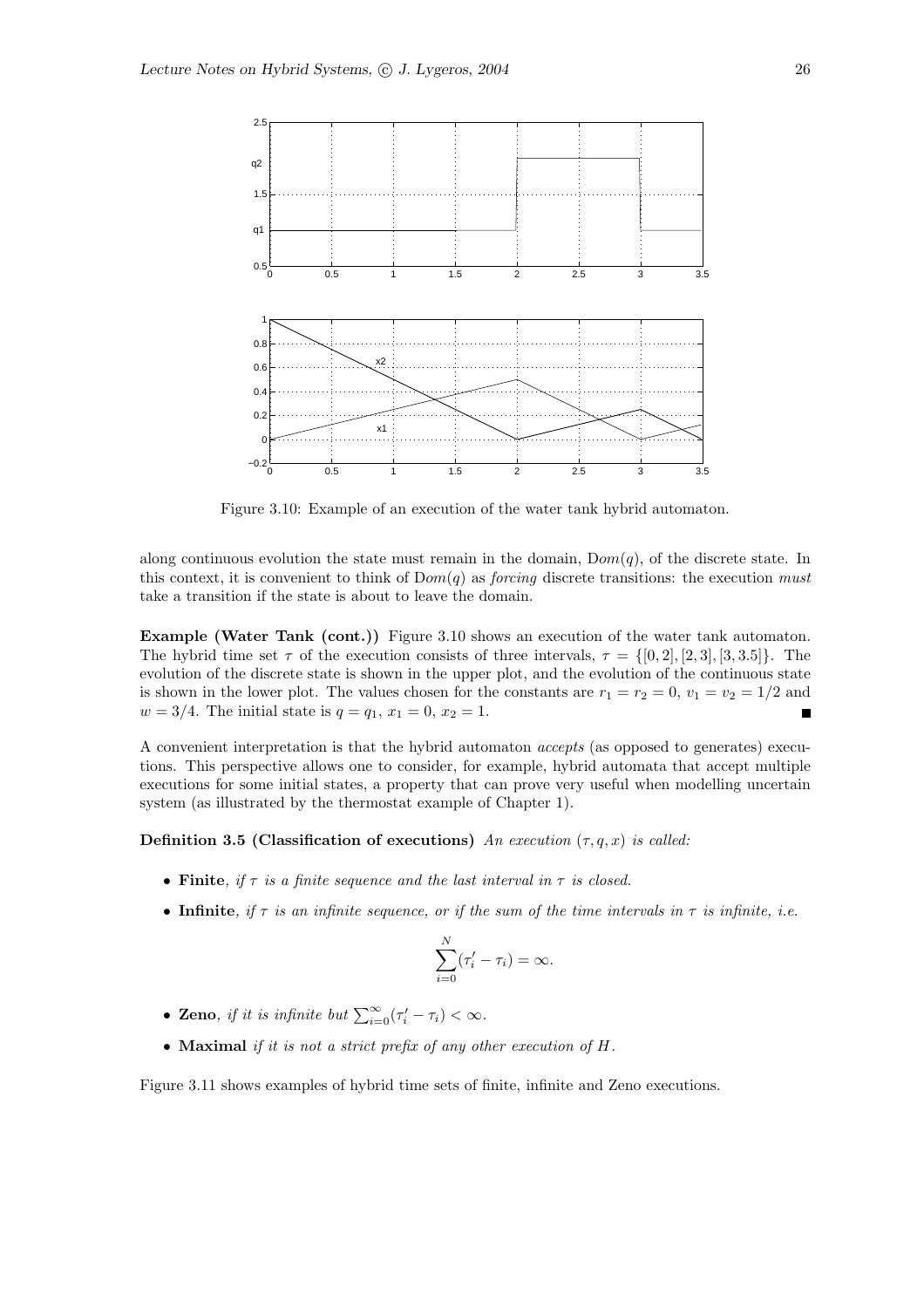

Figure 3.11:  $\tau_A$  finite,  $\tau_C$  and  $\tau_D$  infinite,  $\tau_E$  and  $\tau_F$  Zeno.

Exercise 3.3 Show that an execution is Zeno if and only if it takes an infinite number of discrete transitions in a finite amount of time. Does an execution definer over the hybrid time set  $\tau_B$  of Figure 3.11 belong to any of the classes of Definition 3.5?

## 3.3 Bibliography and Further Reading

Hybrid systems arise naturally in a number of engineering applications. In addition to the applications mentioned above, the hybrid paradigm has also been used successfully to address problems in air traffic control [95], automotive control [15], bioengineering [23], chemical process control [57, 33], highway systems [99, 44] and manufacturing [83].

The formal definition of hybrid automata is based on a fairly standard class of autonomous hybrid systems. The notation used here comes from [64, 47]. This class of systems has been studied extensively in the literature in a number of variations, for a number of purposes, and by a number of authors. Special cases of the class of systems considered here include switched systems [82], complementarity systems [97], mixed logic dynamic systems [39], and piecewise linear systems [49] (the autonomous versions of these, to be more precise). The hybrid automata considered here are a special case of the hybrid automata of [5] and the impulse differential inclusions of [14] (discussed in Chapter 7 of these notes), both of which allow differential inclusions to model the continuous dynamics. They are a special case of the General Hybrid Dynamical Systems of [21], which allow the continuous state to take values in manifolds (different ones for each discrete state). They are also a special case of hybrid input/output automata of [68], which, among other things, allow infinitedimensional continuous state.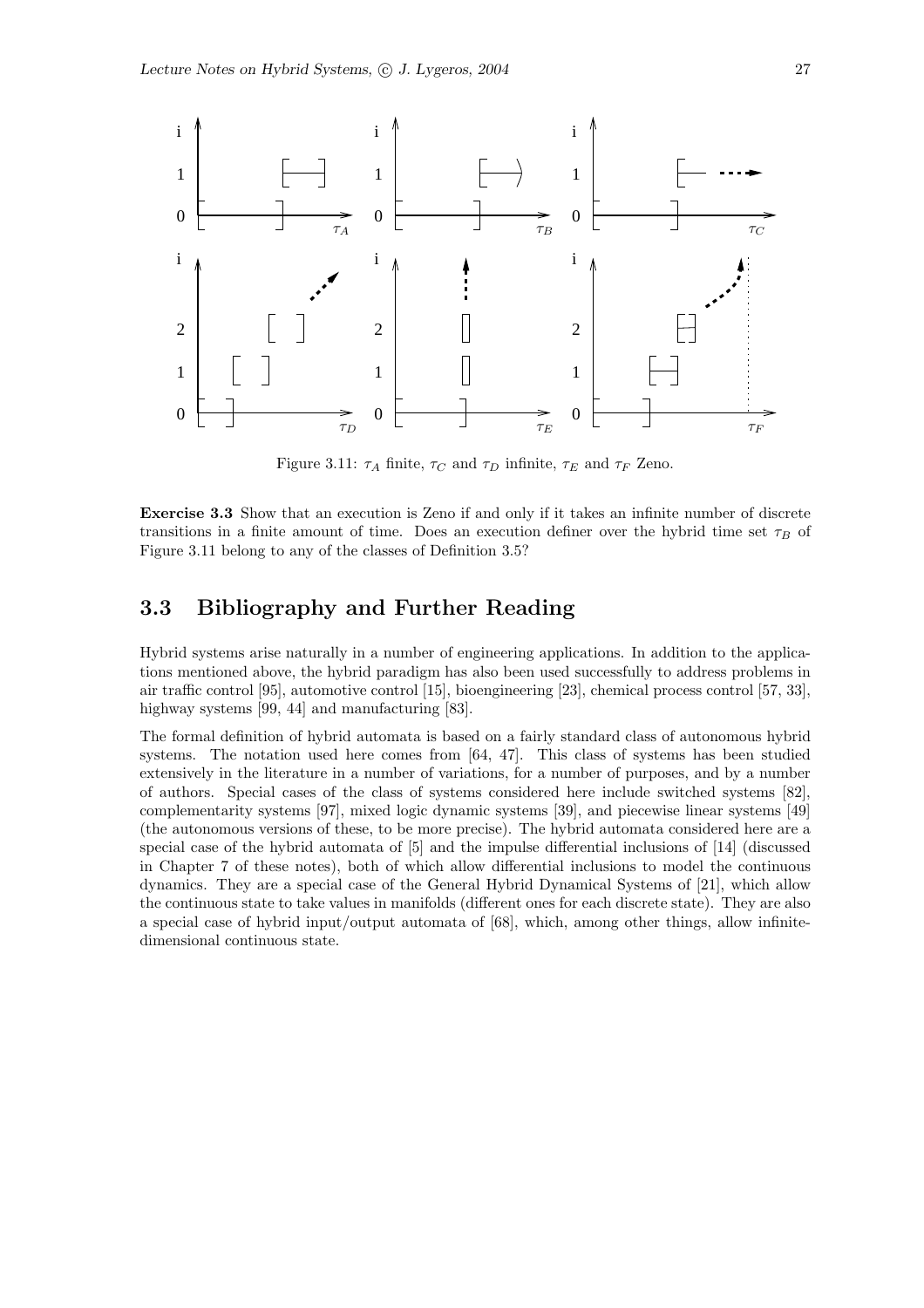## Chapter 4

# Existence of Executions

### 4.1 Modelling Issues

Powerful modelling languages, such as hybrid automata, allow one to model a very wide variety of physical phenomena, but also make it possible to produce models that are unreasonable, either physically or mathematically. A common danger in hybrid modelling is lack of existence of solutions. In most of the hybrid languages one can easily construct models that admit no solutions for certain initial states. Such systems are known as blocking hybrid systems. This is an undesirable property when modelling physical systems, since it suggests that the mathematical model provides an incomplete picture of the physical reality: the evolution of the physical system is likely to continue despite the fact that the evolution of the mathematical model is undefined.

Even if a hybrid system accepts executions for all initial states, it does not necessarily accept executions with infinite execution times. For example, the executions of hybrid models can take an infinite number of discrete transitions in finite time. Such executions are known as Zeno executions. One can argue that physical systems do not exhibit Zeno behaviour. However, modelling abstraction can often lead to Zeno models of physical systems. Since abstraction is crucial for handling complex systems, understanding when it leads to Zeno hybrid systems is important.

Another issue that arises in hybrid modelling is lack of uniqueness of solutions. Hybrid systems that accept multiple executions for a single initial state are known as non-deterministic. It is often desirable to retain some level of non-determinism in a hybrid model, since it can be used to model uncertainty (recall the thermostat example of Chapter 1). This, however, requires additional care when designing controllers for such systems, or when developing arguments about their performance. A common practice in continuous dynamical systems is to base proofs on arguments about the solution of the system. This is motivated by the fact that, under fairly general assumptions (Lipschitz continuity, recall Theorem 2.1), continuous dynamical system have unique solutions. This proof technique is inadequate for non-deterministic systems. Instead one needs to develop arguments that hold for *all solutions* of the system.

Finally, hybrid systems are especially challenging from the point of view of simulation. The problems faced by the developers of simulation algorithms are intimately related to the modelling problems discussed so far.

- *Existence*: simulation algorithms may run into trouble if the simulated model has no solutions. Incorporating tests for existence in the simulation packages can alleviate this problem. More challenging is the case of Zeno executions. In this case, unless special care is taken, the simulation may grind to a halt, or produce spurious results.
- Uniqueness: Non-determinism introduces further complications from the point of view of sim-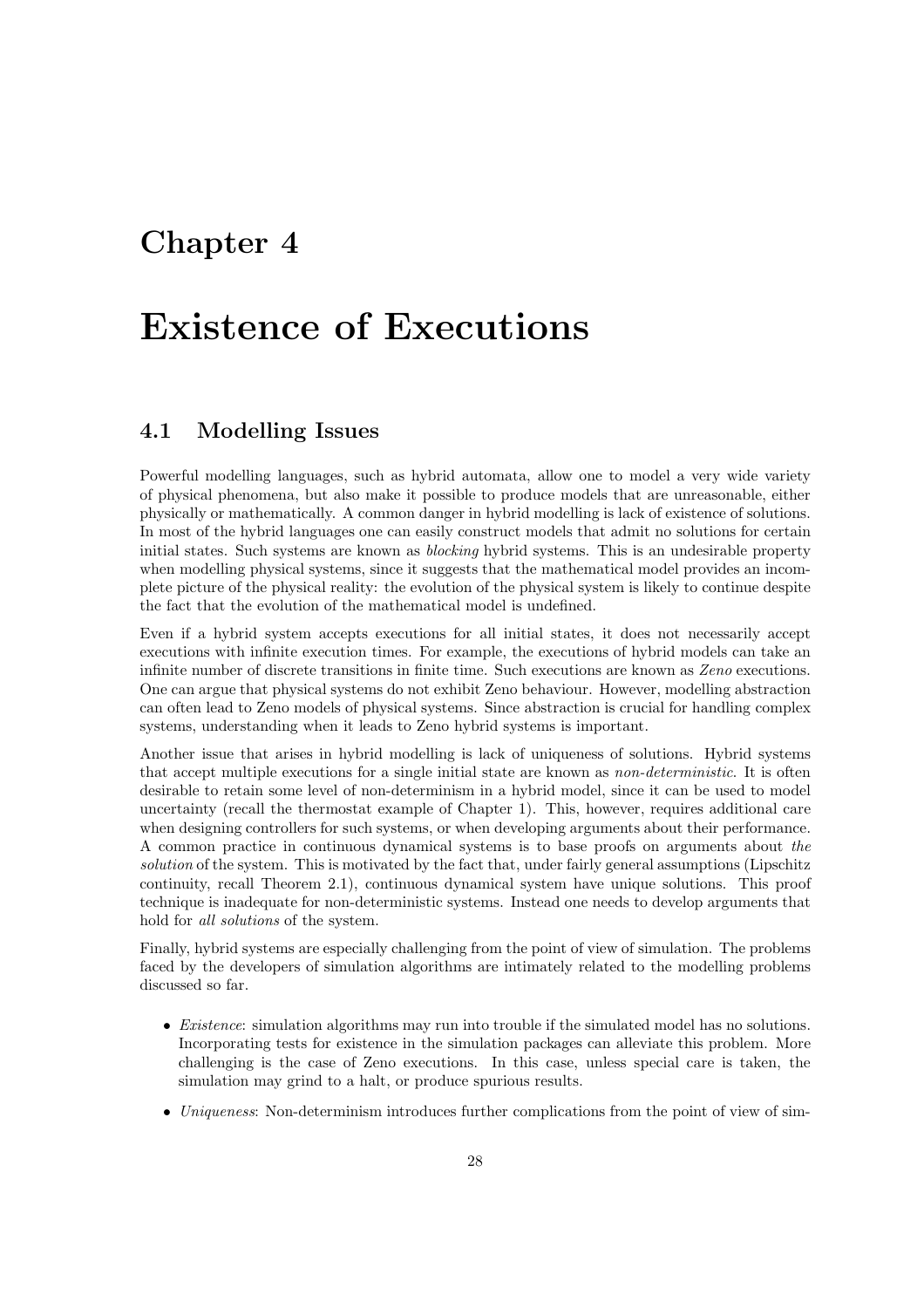ulation. Here the simulation algorithm may be called upon to decide between different alternatives. When a choice between continuous evolution and discrete transition is possible, a common approach is to take transitions the moment they are enabled (as-soon-as semantics). Probabilistic methods have also been proposed for dealing with non-determinism in the context of simulation.

- Discontinuity: Lack of continuity of the solution with respect to initial conditions, an inherent characteristic of hybrid systems, can also lead to problems, both theoretical and practical. The most common problem is event detection (guard crossing).
- Composability: When simulating large scale systems (e.g. the Automated Highway System of Chapter 3), one would like to be able to build up the simulation by composing different components (e.g. models for the motion of each vehicle). It may also be desirable to add components to the simulation on-line (e.g. to model vehicles joining the highway), eliminate components (e.g. to model vehicles leaving the highway), or redefine the interactions between components (e.g. to model vehicles changing lanes). Object oriented modelling languages have been developed to address these needs.

### 4.2 Two Fundamental Concepts

Reachability is a fundamental concept in the study of hybrid systems (and dynamical systems in general). Roughly speaking, a state,  $(\hat{q}, \hat{x}) \in Q \times X$  of a hybrid automaton H is called reachable if the hybrid automaton can find its way to  $(\hat{q}, \hat{x})$  while moving along one of its executions. The importance of the concept of reachability is difficult to overstate. In the next section we will show how reachability plays a central role in the derivation of existence and uniqueness conditions for executions. Reachability will also turn out to be a key concept in the study of safety properties for hybrid systems.

More formally,

**Definition 4.1 (Reachable State)** A state  $(\hat{q}, \hat{x}) \in Q \times X$  of a hybrid automaton H is called reachable if there exists a finite execution  $(\tau, q, x)$  ending in  $(\hat{q}, \hat{x})$ , i.e.  $\tau = \{[\tau_i, \tau'_i]\}_0^N$ ,  $N < \infty$ , and  $(q_N(\tau'_N), x_N(\tau'_N)) = (\hat{q}, \hat{x}).$ 

We will use  $Reach \subseteq Q \times X$  to denote the set of all states reachable by H. Clearly, Init  $\subseteq$  Reach.

Exercise 4.1 Why are all initial states reachable?

Another important concept in the study of existence of executions for hybrid automata is the set of states from which continuous evolution is impossible. We will call these states transition states. For  $(\hat{q}, \hat{x}) \in Q \times X$  and some  $\epsilon > 0$ , consider the solution,  $x(\cdot) : [0, \epsilon) \to \mathbb{R}^n$  of the differential equation

$$
\frac{dx}{dt} = f(\hat{q}, x) \text{ with } x(0) = \hat{x}.\tag{4.1}
$$

Notice that, under the assumption that f is Lipschitz continuous in x, the solution to equation  $(4.1)$ exists and is unique (Theorem 2.1). The states,  $Trans \subseteq Q \times X$ , from which continuous evolution is impossible are

$$
Trans = \{(\hat{q}, \hat{x}) \in Q \times X \mid \forall \epsilon > 0 \exists t \in [0, \epsilon) \text{ such that } (\hat{q}, x(t)) \notin \text{Dom}(\hat{q})\}.
$$

In words, Trans is the set of states for which continuous evolution along the differential equation forces the system to exit the domain instantaneously.

The exact characterisation of the set Trans may be quite involved. Clearly, continuous evolution is impossible for all states outside the domain (refer to Definition 3.4). Therefore, for each discrete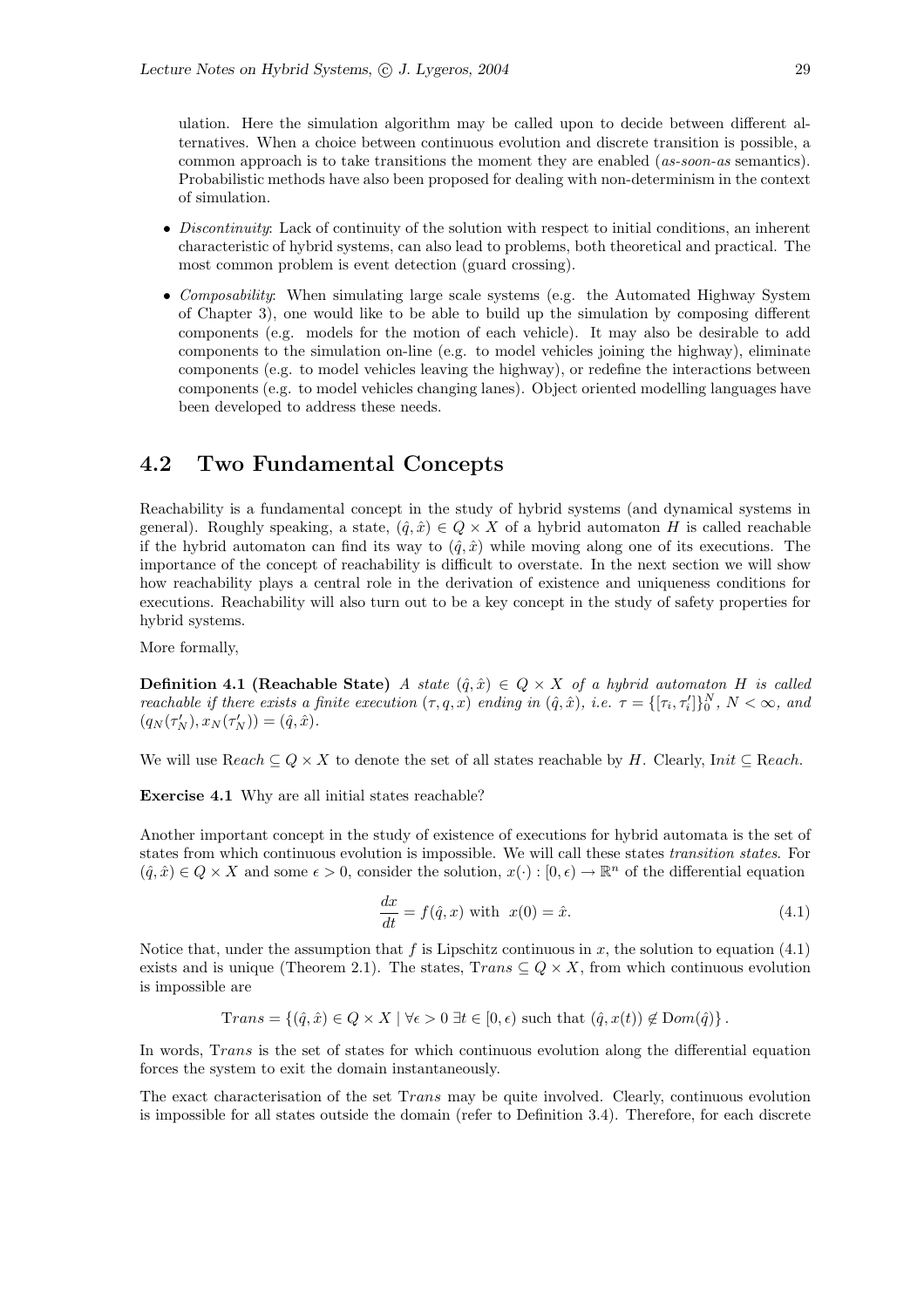state  $q \in Q$ , states in the complement of the domain of q (i.e. the set of all x outside  $Dom(q)$ , denoted by  $Dom(q)^c$  must belong to Trans. Mathematically this can be written as

$$
\bigcup_{q \in Q} \{q\} \times \text{Dom}(q)^c \subseteq \text{Trans}
$$

If  $Dom(q)$  is a closed set (i.e. it contains its boundary), then Trans may also contain pieces of the boundary of the domain. In the examples considered in this class, it is usually straight forward to figure out what these parts are going to be.

Example (Water Tank (continued)) Consider again the water tank automaton, and assume that

$$
0 < v_1, v_2 < w.
$$

We will show how to compute the sets Reach and Trans for this system.

First of all Reach must contain all initial states. Therefore

$$
\text{Reach} \supseteq \{q_1, q_2\} \times \{x \in \mathbb{R}^2 \mid (x_1 \ge r_1) \land (x_2 \ge r_2)\}\tag{4.2}
$$

Can it contain any other states? It turns out that it can not. To see why, we will show using induction that the state remains in the set Init.

Consider an arbitrary initial state  $(\hat{q}, \hat{x}) \in \text{Init}$  and an arbitrary execution  $(\tau, q, x)$  starting at  $(\hat{q}, \hat{x})$ . The fact that  $(\hat{q}, \hat{x}) \in \text{Init}$  provides the base case for the induction argument. Assume that for some  $i, (q_i(\tau_i), x_i(\tau_i)) \in \text{Init}$ , and consider the case where  $q_i(\tau_i) = q_1$  (the case  $q_i(\tau_i) = q_2$  is similar). If  $\tau'_i > \tau_i$ , then continuous evolution takes place from  $(q_i(\tau_i), x_i(\tau_i))$ . Along this evolution, the first component of the continuous state increases (because  $q_i(\tau_i) = q_1$ , therefore  $\dot{x}_1 = w - v_1$  and  $v_1 < w$ ). The second component of the continuous state, on the other hand, decreases, but remains above  $r_2$ . This is because, by the definition of an execution,

$$
x_i(t) \in \text{Dom}(q_1) = \{ x \in \mathbb{R}^2 \mid x_2 \ge r_2 \}
$$

for all  $t \in [\tau_i, \tau'_i]$ . Therefore,  $(q_i(t), x_i(t))$  remains in Init along continuous evolution.

If  $\tau'_i = \infty$ , or if  $[\tau_i, \tau'_i]$  is the last interval in  $\tau$  we are done! Otherwise, a discrete transition takes place from  $(q_i(\tau'_i), x_i(\tau'_i))$ . But the reset relation, R, leaves x unaffected, therefore,

$$
(q_{i+1}(\tau_{i+1}), x_{i+1}(\tau_{i+1})) \in \text{Init}
$$

The last statement is true even if  $\tau_i = \tau'_i$ .

Summarising, if  $(q_i(\tau_i), x_i(\tau_i)) \in \text{Init}, \text{ then } (q_i(t), x_i(t)) \in \text{Init} \text{ for all } t \in [\tau_i, \tau_i']$ . Moreover,  $(q_{i+1}(\tau_{i+1}), x_{i+1}(\tau_{i+1})) \in Init.$  Therefore, by induction on  $i, (q_i(t), x_i(t)) \in Init$  for all i and all t and

$$
Reach \subseteq \{q_1, q_2\} \times \{x \in \mathbb{R}^2 \mid (x_1 \ge r_1) \land (x_2 \ge r_2)\}\
$$
\n(4.3)

Equations (4.2) and (4.3) together imply that

$$
Reach = \{q_1, q_2\} \times \{x \in \mathbb{R}^2 \mid (x_1 \ge r_1) \land (x_2 \ge r_2)\}\
$$

To establish the set Trans for the water tank system, notice that continuous evolution is impossible if  $q = q_1$  and  $x_2 < r_2$  (the inflow will get immediately switched to tank 2) or if  $q = q_2$  and  $x_1 < r_1$ . Therefore,

Trans 
$$
\supseteq
$$
  $(\{q_1\} \times \{x \in \mathbb{R}^2 \mid x_2 < r_2\}) \cup (\{q_2\} \times \{x \in \mathbb{R}^2 \mid x_1 < r_1\})$ 

On the other hand, continuous evolution is possible if  $q = q_1$  and  $x_2 > r_2$ , or if  $q = q_2$  and  $x_1 > r_1$ . Therefore

$$
Trans \subseteq (\{q_1\} \times \{x \in \mathbb{R}^2 \mid x_2 \le r_2\}) \cup (\{q_2\} \times \{x \in \mathbb{R}^2 \mid x_1 \le r_1\})
$$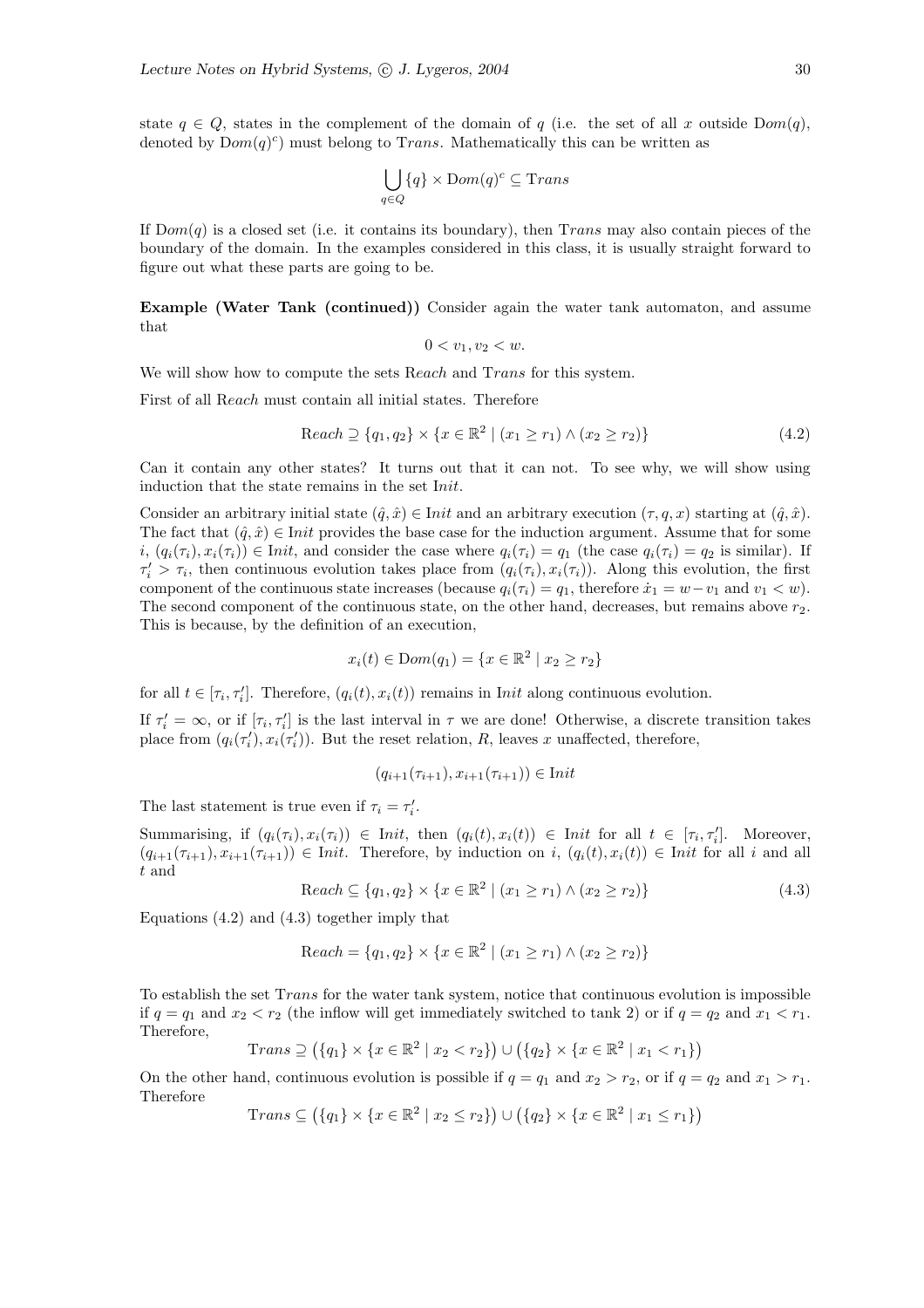

Figure 4.1: Examples of blocking and non-determinism.

How about if  $q = q_1$  and  $x_2 = r_2$ ? If continuous evolution was to take place from this state,  $x_2$  would immediately go below  $r_2$ . This is because  $q = q_1$  implies that  $\dot{x}_2 = -v_2 < 0$  (recall that  $v_2 > 0$ ). This, however, would imply that the state would leave the domain  $Dom(q_1)$ , which is impossible along continuous evolution. Therefore, continuous evolution is also impossible from states where  $q = q_1$  and  $x_2 = r_2$  (and, by a symmetric argument, states where  $q = q_2$  and  $x_1 = r_1$ ). Overall,

Trans = 
$$
(\{q_1\} \times \{x \in \mathbb{R}^2 \mid x_2 \le r_2\}) \cup (\{q_2\} \times \{x \in \mathbb{R}^2 \mid x_1 \le r_1\})
$$
.

## 4.3 Local Existence and Uniqueness

Next, we turn our attention to questions of existence of executions. We give some conditions under which infinite executions exist for all initial states, and conditions under which these executions are unique.

Definition 4.2 (Non-Blocking and Deterministic) A hybrid automaton H is called non-blocking if for all initial states  $(\hat{q}, \hat{x}) \in$  Init there exists an infinite execution starting at  $(\hat{q}, \hat{x})$ . It is called deterministic if for all initial states  $(\hat{q}, \hat{x}) \in$  Init there exists at most one maximal execution starting at  $(\hat{q}, \hat{x})$ .

Roughly speaking, the non-blocking property implies that infinite executions exist for all initial states, while the deterministic property implies that the infinite executions (if they exist) are unique. As we have seen, continuous dynamical systems described by differential equations have both these properties if the vector field  $f$  is assumed to be Lipschitz continuous (Theorem 2.1). In hybrid systems, however, more things can go wrong.

Consider, for example, the hybrid automaton of Figure 4.1. Let  $(\hat{q}, \hat{x})$  denote the initial state, and notice that  $\hat{q} = q$ . If  $\hat{x} = -3$ , executions starting at  $(\hat{q}, \hat{x})$  can either flow along the vector field  $\dot{x} = 1$ , or jump back to q reseting x anywhere in  $(-\infty, 0]$ , or jump to q' leaving x unchanged. If  $\hat{x} = -2$ executions starting at  $(\hat{q}, \hat{x})$  can either flow along the vector field, or jump to q'. If  $\hat{x} = -1$  executions stating at  $(\hat{q}, \hat{x})$  can only flow along the vector field. Finally, if  $\hat{x} = 0$  there are no executions starting at  $(\hat{q}, \hat{x})$ , other than the trivial execution defined over  $[\tau_0, \tau'_0]$  with  $\tau_0 = \tau'_0$ . Therefore, the hybrid automaton of Figure 4.1 accepts no infinite executions for some initial states and multiple infinite executions for others.

Intuitively, a hybrid automaton is non-blocking if for all reachable states for which continuous evolution is impossible a discrete transition is possible. This fact is stated more formally in the following lemma.

**Lemma 4.1** A hybrid automaton, H, is non-blocking if for all  $(\hat{q}, \hat{x}) \in$  Reach ∩ Trans, there exists  $\hat{q}' \in Q$  such that  $(\hat{q}, \hat{q}') \in E$  and  $\hat{x} \in G(\hat{q}, \hat{q}')$ . If H is deterministic, then it is non-blocking if and only if this condition holds.

 $\blacksquare$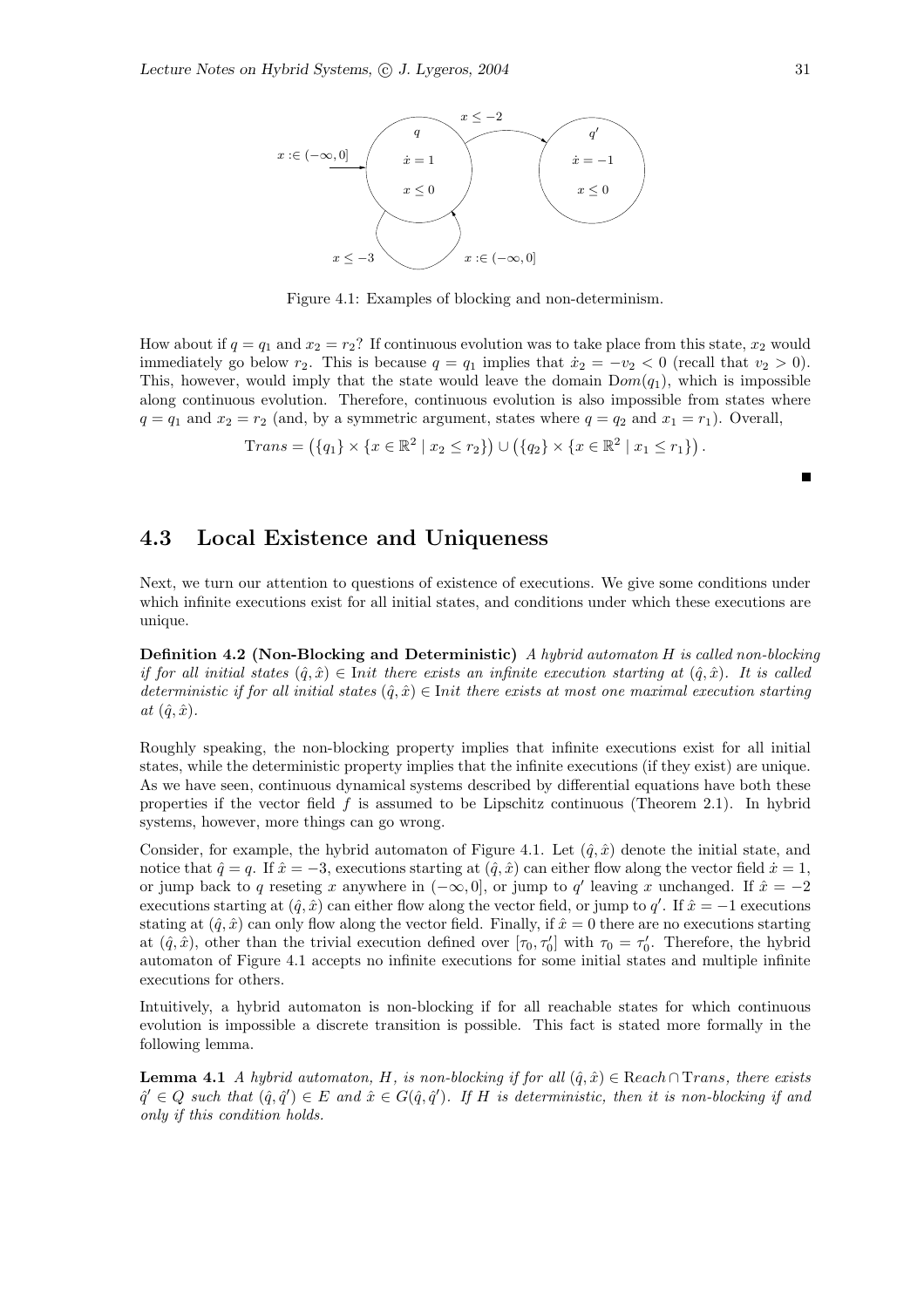**Proof:** Consider an initial state  $(q_0, x_0) \in \text{Init}$  and assume, for the sake of contradiction, that there does not exist an infinite execution starting at  $(q_0, x_0)$ . Let  $\chi = (\tau, q, x)$  denote a maximal execution starting at  $(q_0, x_0)$ , and note that  $\tau$  is a finite sequence.

First consider the case  $\tau = \{\tau_i, \tau'_i\}_{i=0}^{N-1} [\tau_N, \tau'_N)$  and let  $(q_N, x_N) = \lim_{t \to \tau'_N} (q_N(t), x_N(t))$ . Note that, by the definition of execution and a standard existence argument for continuous dynamical systems, the limit exists and  $\chi$  can be extended to  $\hat{\chi} = (\hat{\tau}, \hat{q}, \hat{x})$  with  $\hat{\tau} = \{[\tau_i, \tau'_i]\}_{i=0}^N$ ,  $\hat{q}_N(\tau'_N) = q_N$ , and  $\hat{x}_N(\tau_N') = x_N$ . This contradicts the assumption that  $\chi$  is maximal.

Now consider the case  $\tau = \{\tau_i, \tau'_i\}_{i=0}^N$ , and let  $(q_N, x_N) = (q_N(\tau'_N), x_N(\tau'_N))$ . Clearly,  $(q_N, x_N) \in$ Reach. If  $(q_N, x_N) \notin \text{Trans}$ , then there exists  $\epsilon > 0$  such that  $\chi$  can be extended to  $\hat{\chi} = (\hat{\tau}, \hat{q}, \hat{x})$ with  $\hat{\tau} = \{[\tau_i, \tau'_i]\}_{i=0}^{N-1} [\tau_N, \tau'_N + \epsilon)$ , by continuous evolution. If, on the other hand  $(q_N, x_N) \in$ Trans, then by assumption there exists  $(q', x') \in Q \times X$  such that  $(q_N, q') \in E$ ,  $x_N \in G(q_N, q')$ and  $x' \in R(q_N, q', x_N)$ . Therefore,  $\chi$  can be extended to  $\hat{\chi} = (\hat{\tau}, \hat{q}, \hat{x})$  with  $\hat{\tau} = \{[\tau_i, \tau_i]\}_{i=0}^{N+1}$ ,  $\tau_{N+1} = \tau'_{N+1} = \tau'_{N}, q_{N+1}(\tau_{N+1}) = q', x_{N+1}(\tau_{N+1}) = x'$  by a discrete transition. In both cases the assumption that  $\chi$  is maximal is contradicted.

This argument also establishes the "if" of the second part. For the "only if", consider a deterministic hybrid automaton that violates the conditions, i.e., there exists  $(q', x') \in$  Reach such that  $(q', x') \in$ Trans, but there is no  $\hat{q} \in Q$  with  $(q', \hat{q}') \in E$  and  $x' \in G(q', \hat{q}')$ . Since  $(q', x') \in$  Reach, there exists  $(q_0, x_0) \in \text{Init}$  and a finite execution,  $\chi = (\tau, q, x)$  starting at  $(q_0, x_0)$  such that  $\tau = \{\tau_i, \tau'_i\}^N_{i=0}$  and  $(q', x') = (q_N(\tau_N'), x_N(\tau_N')).$ 

We first show that  $\chi$  is maximal. Assume first that there exists  $\hat{\chi} = (\hat{\tau}, \hat{q}, \hat{x})$  with  $\hat{\tau} = \{[\tau_i, \tau'_i]\}_{i=0}^{N-1}$  $[\tau_N, \tau'_N + \epsilon)$  for some  $\epsilon > 0$ . This would violate the assumption that  $(q', x') \in \text{Trans. Next}$  assume that there exists  $\hat{\chi} = (\hat{\tau}, \hat{q}, \hat{x})$  with  $\hat{\tau} = \tau[\tau_{N+1}, \tau'_{N+1}]$  with  $\tau_{N+1} = \tau'_{N}$ . This requires that the execution can be extended beyond  $(q', x')$  by a discrete transition, i.e., there exists  $(\tilde{q}', \tilde{x}') \in Q \times X$ such that  $(q',\hat{q}') \in E$ ,  $x' \in G(q',\hat{q}')$  and  $\hat{x}' \in R(q',\hat{q}',x')$ . This would contradict our original assumptions. Overall,  $\chi$  is maximal.

Now assume, for the sake of contradiction that  $H$  is non-blocking. Then, there exists an infinite (and therefore maximal)  $\chi'$  starting at  $(q_0, x_0)$ . But  $\chi \neq \chi'$  (as the former is finite and the latter infinite). This contradicts the assumption that  $H$  is deterministic.

Intuitively, a hybrid automaton may be non-deterministic if either there is a choice between continuous evolution and discrete transition, or if a discrete transition can lead to multiple destinations (recall that continuous evolution is unique by Theorem 2.1). More specifically, the following lemma states that a hybrid automaton is deterministic if and only if (1) whenever a discrete transition is possible continuous evolution is impossible, and (2) discrete transitions have unique destinations.

**Lemma 4.2** A hybrid automaton, H, is deterministic if and only if for all  $(\hat{q}, \hat{x}) \in$  Reach

- 1. if  $\hat{x} \in G(\hat{q}, \hat{q}')$  for some  $(\hat{q}, \hat{q}') \in E$ , then  $(\hat{q}, \hat{x}) \in \text{Trans};$
- 2. if  $(\hat{q}, \hat{q}') \in E$  and  $(\hat{q}, \hat{q}'') \in E$  with  $\hat{q}' \neq \hat{q}''$  then  $\hat{x} \notin G(\hat{q}, \hat{q}') \cap G(\hat{q}, \hat{q}'')$ ; and,
- 3. if  $(\hat{q}, \hat{q}') \in E$  and  $x \in G(\hat{q}, \hat{q}')$  then  $R(\hat{q}, \hat{q}', \hat{x}) = {\hat{x}'}, i.e.$  the set contains a single element,  $\hat{x}'$ .

Proof: For the "if" part, assume, for the sake of contradiction, that there exists an initial state  $(q_0, x_0) \in$  Init and two maximal executions  $\chi = (\tau, q, x)$  and  $\hat{\chi} = (\hat{\tau}, \hat{q}, \hat{x})$  starting at  $(q_0, x_0)$  with  $\chi \neq \hat{\chi}$ . Let  $\bar{\chi} = (\bar{\tau}, \bar{q}, \bar{x})$  denote the maximal common prefix of  $\chi$  and  $\hat{\chi}$ . Such a prefix exists as the executions start at the same initial state. Moreover,  $\overline{\chi}$  is not infinite, as  $\chi \neq \hat{\chi}$ . As in the proof of Lemma 4.1,  $\bar{\tau}$  can be assumed to be of the form  $\bar{\tau} = \{[\bar{\tau}_i, \bar{\tau}_i']\}_{i=0}^N$ . Let  $(q_N, x_N) =$  $(q_N(\bar{\tau}_N'), x_N(\bar{\tau}_N')) = (\hat{q}_N(\bar{\tau}_N'), \hat{x}_N(\bar{\tau}_N'))$ . Clearly,  $(q_N, x_N) \in$  Reach. We distinguish the following four cases: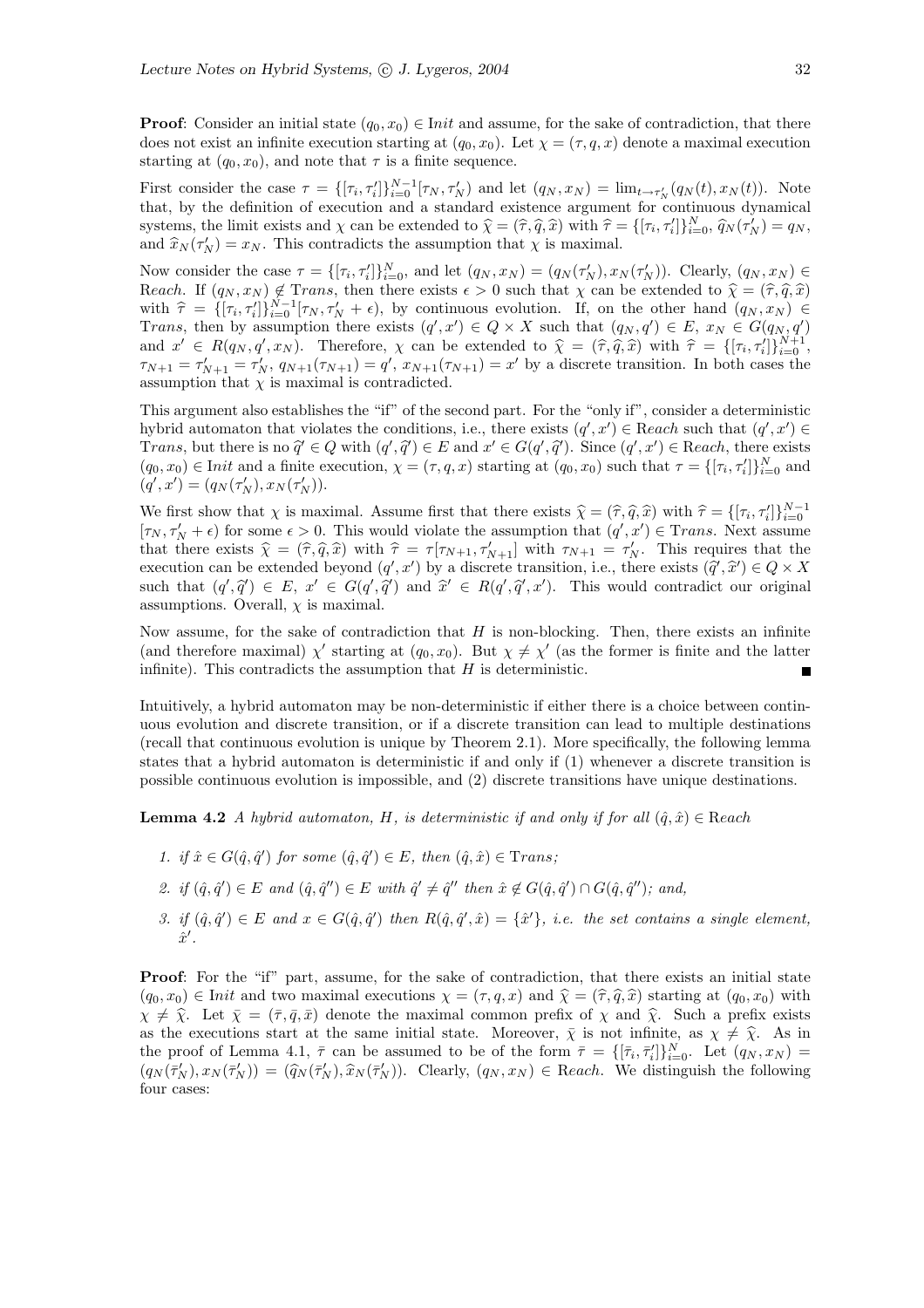Case 1:  $\bar{\tau}'_N \notin {\tau'_i}$  and  $\bar{\tau}'_N \notin {\bar{\tau}'_i}$ , i.e.,  $\bar{\tau}'_N$  is not a time when a discrete transition takes place in either  $\chi$  or  $\hat{\chi}$ . Then, by the definition of execution and a standard existence and uniqueness argument for continuous dynamical systems, there exists  $\epsilon > 0$  such that the prefixes of  $\chi$  and  $\hat{\chi}$  are defined over  $\{\left[\bar{\tau}_i,\bar{\tau}_i'\right]\}_{i=0}^{N-1}[\bar{\tau}_N,\bar{\tau}_N'+\epsilon)$  and are identical. This contradicts the fact that  $\bar{\chi}$  is maximal.

Case 2:  $\bar{\tau}_N' \in {\{\tau_i'\}}$  and  $\bar{\tau}_N' \notin {\{\hat{\tau}_i'\}}$ , i.e.,  $\bar{\tau}_N'$  is a time when a discrete transition takes place in  $\chi$  but not in  $\hat{\chi}$ . The fact that a discrete transition takes place from  $(q_N, x_N)$  in  $\chi$  indicates that there exists  $q' \in$ Q such that  $(q_N, q') \in E$  and  $x_N \in G(q_N, q')$ . The fact that no discrete transition takes place from  $(q_N, x_N)$  in  $\hat{\chi}$  indicates that there exists  $\epsilon > 0$  such that  $\hat{\chi}$  is defined over  $\{[\bar{\tau}_i, \bar{\tau}_i']\}_{i=0}^{N-1} [\bar{\tau}_N, \bar{\tau}_N' + \epsilon]$ . A necessary condition for this is that  $(q_N, x_N) \notin \text{Trans.}$  This contradicts condition 1 of the lemma.

Case 3:  $\bar{\tau}_N' \notin {\tau_i'}$  and  $\bar{\tau}_N' \in {\{\hat{\tau_i'}\}}$ , symmetric to Case 2.

Case 4:  $\bar{\tau}_N' \in {\bar{\tau}_i'}$  and  $\bar{\tau}_N' \in {\bar{\tau}_i'}$ , i.e.,  $\bar{\tau}_N'$  is a time when a discrete transition takes place in both  $\chi$ and  $\hat{\chi}$ . The fact that a discrete transition takes place from  $(q_N, x_N)$  in both  $\chi$  and  $\hat{\chi}$  indicates that there exist  $(q', x')$  and  $(\hat{q}', \hat{x}')$  such that  $(q_N, q') \in E$ ,  $(q_N, \hat{q}') \in E$ ,  $x_N \in G(q_N, q')$ ,  $x_N \in G(q_N, \hat{q}')$ , there exist  $(q', x')$  and  $(\tilde{q}', \tilde{x}')$  such that  $(q_N, q') \in E$ ,  $(q_N, \tilde{q}') \in E$ ,  $x_N \in G(q_N, q')$ ,  $x_N \in G(q_N, \tilde{q}')$ ,<br>  $x' \in R(q_N, q', x_N)$ , and  $\tilde{x}' \in R(q_N, \tilde{q}', x_N)$ . Note that by condition 2 of the lemma,  $q' = \tilde{q}'$ , hence, by condition 3,  $x' = \hat{x}'$ . Therefore, the prefixes of  $\chi$  and  $\hat{\chi}$  are defined over  $\{[\bar{\tau}_i, \bar{\tau}_i']\}_{i=0}^N [\bar{\tau}_{N+1}, \bar{\tau}_{N+1}']$ , with  $\bar{\tau}_{N+1} = \bar{\tau}_{N+1}' = \bar{\tau}_{N}$ , and are identical. This contradicts the fact that  $\bar{\chi}$  is maximal and concludes the proof of the "if" part.

For the "only if" part, assume that there exists  $(q', x') \in$  Reach such that at least one of the conditions of the lemma is violated. Since  $(q', x') \in$  Reach, there exists  $(q_0, x_0) \in$  Init and a finite execution,  $\chi = (\tau, q, x)$  starting at  $(q_0, x_0)$  such that  $\tau = \{[\tau_i, \tau'_i]\}_{i=0}^N$  and  $(q', x') = (q_N(\tau'_N), x_N(\tau'_N))$ . If condition 1 is violated, then there exist  $\hat{\chi}$  and  $\tilde{\chi}$  with  $\hat{\tau} = \{[\tau_i, \tau'_i]\}_{i=0}^{N-1} [\tau_N, \tau'_N + \epsilon), \epsilon > 0$ , and  $\tilde{\tau} = \{-1, \dots, 1\}$  $\tilde{\tau} = \tau[\tau_{N+1}, \tau'_{N+1}], \tau_{N+1} = \tau'_{N}$ , such that  $\chi \subset \hat{\chi}$  and  $\chi \subset \tilde{\chi}$ . If condition 2 is violated, there exist  $\hat{\chi}$  and  $\tilde{\chi}$  with  $\hat{\tau} = \tilde{\tau} = \tau[\tau_{N+1}, \tau'_{N+1}], \tau_{N+1} = \tau'_{N+1} = \tau'_{N}$ , and  $\hat{q}_{N+1}(\tau_{N+1}) \neq \tilde{q}_{N}(\tau_{N+1})$ , such that  $\chi \subset \hat{\chi}, \chi \subset \tilde{\chi}$ . Finally, if condition 3 is violated, then there exist  $\hat{\chi}$  and  $\tilde{\chi}$  with  $\hat{\tau} = \tilde{\tau} = \tau[\tau_{N+1}, \tau'_{N+1}],$  $\tau_{N+1} = \tau'_{N+1} = \tau'_{N}$ , and  $\hat{x}_{N+1}(\tau_{N+1}) \neq \tilde{x}_{N+1}(\tau_{N+1})$ , such that  $\chi \subset \hat{\chi}$ ,  $\chi \subset \tilde{\chi}$ . In all three cases, let  $\overline{\hat{\chi}}$  and  $\overline{\hat{\chi}}$  denote maximal executions of which  $\hat{\chi}$  and  $\tilde{\chi}$  are prefixes, respectively. Since  $\hat{\chi} \neq \tilde{\chi}$ , it follows that  $\overline{\hat{\chi}} \neq \overline{\hat{\chi}}$ . Therefore, there are at least two maximal executions starting at  $(q_0, x_0)$  and thus  $H$  is non-deterministic.

The following theorem is a direct consequence of Lemmas 4.1 and 4.2.

**Theorem 4.1 (Existence and Uniqueness)** A hybrid automator H accepts a unique infinite execution for each initial state if it satisfies all the conditions of Lemmas 4.1 and 4.2.

Important Note: The conditions of the lemmas involve the set of reachable states, Reach. This is needed only to make the conditions necessary. If all we are interested in is establishing that a hybrid automaton accepts an infinite executions for all initial states, or that infinite executions are unique, it suffices to show that the conditions of the lemmas hold for all states (as opposed to all reachable states). This can make our life considerably easier, since calculating the set of reachable states is sometimes hard.

**Example (Water Tank (continued))** Consider again the water tank automaton with  $0 < v_1, v_2 <$ w. Recall that

*Reach* = {
$$
(q, x)
$$
 ∈ **Q** × ℝ<sup>2</sup> |  $x_1 \ge r_1 \land x_2 \ge r_2$ },  
*Trans* = { $q_1$ } × { $x \in ℝ^2$  |  $x_2 \le r_2$ } ∪ { $q_2$ } × { $x \in ℝ^2$  |  $x_1 \le r_1$ }.

Therefore,

<sup>R</sup>each <sup>∩</sup> <sup>T</sup>rans <sup>=</sup>{q1} × {<sup>x</sup> <sup>∈</sup> <sup>R</sup> 2 | x<sup>1</sup> ≥ r<sup>1</sup> ∧ x<sup>2</sup> = r2}∪ {q2} × {<sup>x</sup> <sup>∈</sup> <sup>R</sup> 2 | x<sup>2</sup> ≥ r<sup>2</sup> ∧ x<sup>1</sup> = r1}.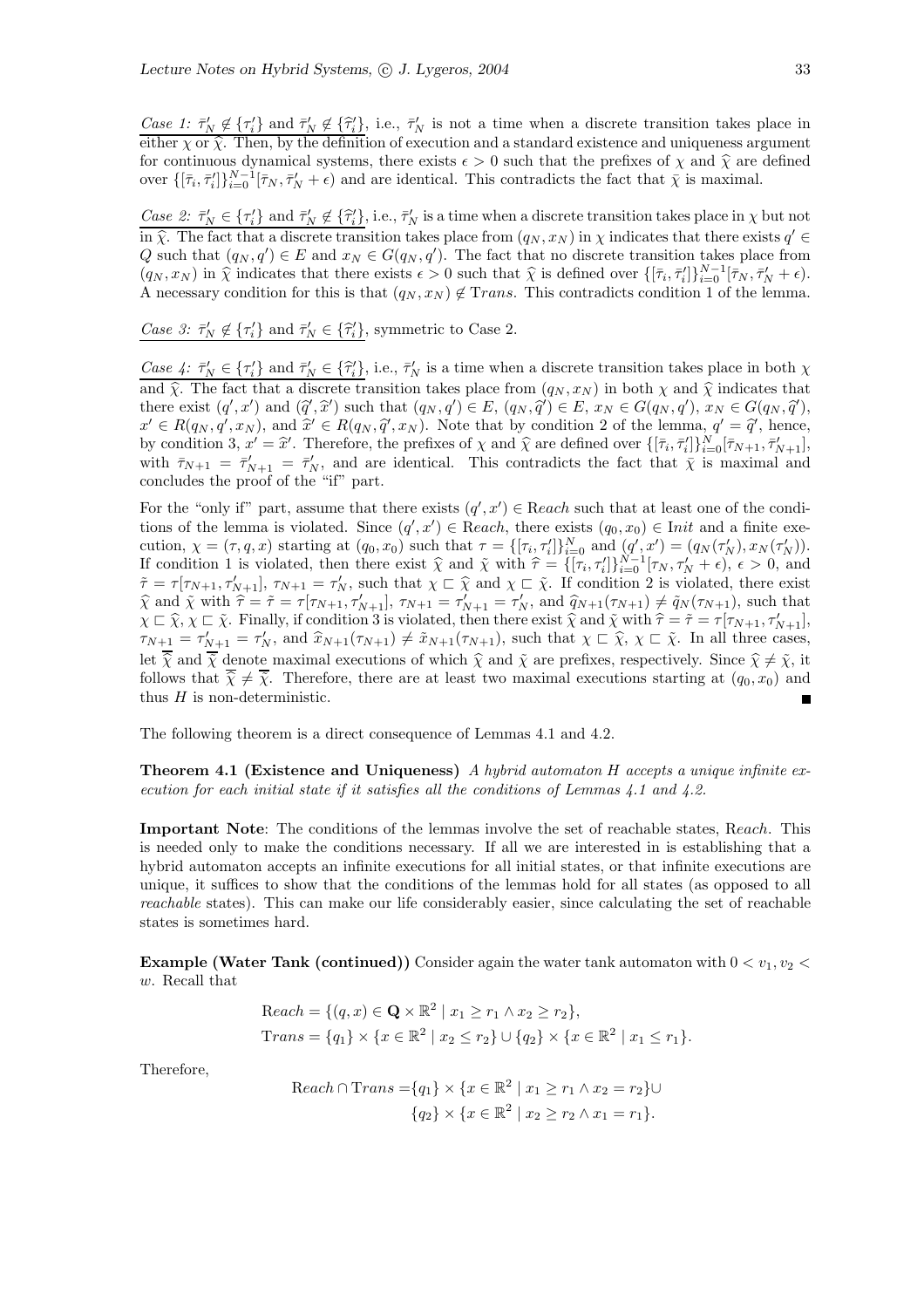Consider an arbitrary state  $(\hat{q}, \hat{x}) \in$  Reach ∩ Trans (in fact the argument holds for any state  $(\hat{q}, \hat{x}) \in Trans$ , see "important note" above). Notice that, if  $\hat{q} = q_1$ , then

$$
\hat{x} \in \{x \in \mathbb{R}^2 \mid (x_1 \ge r_1) \land (x_2 = r_2) \} \subseteq G(q_1, q_2).
$$

Likewise, if  $q = q_2$ , then  $x \in G(q_1, q_2)$ . Therefore, the condition of Lemma 4.1 is satisfied, and the water tank system is non-blocking.

Next, consider an arbitrary reachable state  $(\hat{q}, \hat{x}) \in \text{Reach}$  (in fact the argument holds for any state  $(\hat{q}, \hat{x}) \in Q \times X$ ). Assume that  $\hat{q} = q_1$  (a similar argument holds if  $\hat{q} = q_2$ ).

- 1. If  $\hat{x} \in G(q_1, q_2) = \{x \in \mathbb{R}^2 \mid x_2 \le r_2\}$ , then  $x_2 \le r_2$ . Therefore  $(\hat{q}, \hat{x}) \in \text{Trans.}$
- 2. Only one discrete transition is possible from  $q_1$  (namely  $(q_1, q_2) \in E$ ).
- 3.  $R(q_1, q_2, \hat{x}) = {\hat{x}}$  contains one element.

Therefore, the conditions of Lemma 4.2 are also satisfied. By Theorem 4.1, the water tank automaton accepts a unique infinite execution for each initial state.

### 4.4 Zeno Executions

The conditions of Theorem 4.1 ensure that a hybrid automaton accepts infinite executions for all initial states. They do not, however, ensure that the automaton accepts executions defined over arbitrarily long time horizons. The Lipschitz assumption on  $f$  eliminates the possibility of escape to infinity in finite time along continuous evolution (c.f. finite escape example in Chapter 2). However, the infinite executions may be such that the state takes an infinite number of discrete transitions in finite time. Executions with this property are known as Zeno executions.

The name "Zeno" comes from the ancient Greek philosopher, Zeno of Elea. Born around 490BC, Zeno was a philosopher and one of the founders of the Eleatic school. He was a student of Parmenides, whose teachings rejected the ideas of plurality and transition as illusions generated by our senses. The main contribution of Zeno was a series of paradoxes designed to support the view of his mentor by showing that accepting plurality and motion leads to logical contradictions. One of the better known ones is the race of Achilles and the turtle.

Achilles, a renowned runner, was challenged by the turtle to a race. Being a fair sportsman, Achilles decided to give the turtle a 100 meter head-start. To overtake the turtle, Achilles will have to first cover half the distance separating them, i.e. 50 meters. To cover the remaining 50 meters, he will first have to cover half that distance, i.e. 25 meters, and so on. There are an infinite number of such segments and to cover each one of them Achilles needs a non zero amount of time. Therefore, Achilles will never overtake the turtle.

This paradox may seem simple minded, but it was not until the beginning of the  $20<sup>th</sup>$  century that it was resolved satisfactorily by mathematicians and philosophers. And it was not until the end of the  $20<sup>th</sup>$  century that it turned out to be a practical problem, in the area of hybrid systems.

The Zeno phenomenon is notoriously difficult to characterise and eliminate in hybrid systems. In this class we will not examine the properties of Zeno executions in detail. We will only give some examples of hybrid automata that admit Zeno behaviour.

Example (Chattering System) Consider the hybrid automaton of Figure 4.2. It is easy to show that this hybrid automaton accepts a unique infinite execution for all initial states. However, all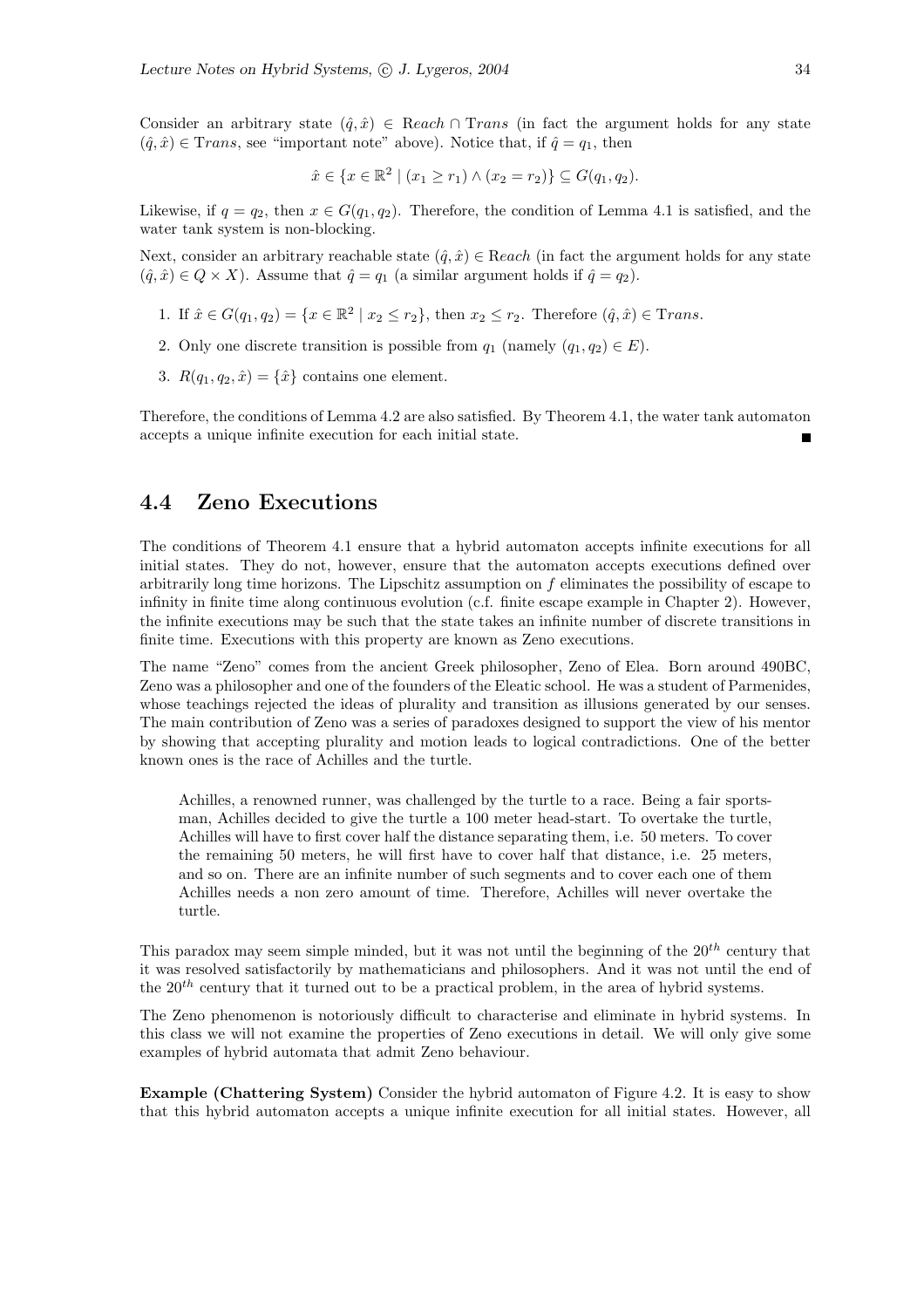

Figure 4.2: Chattering system.



Figure 4.3: System with a smooth, non-analytic domain.

infinite executions are Zeno. An execution starting in  $x_0$  at time  $\tau_0$  reaches  $x = 0$  in finite time  $\tau_0' = \tau_0 + |x_0|$  and takes an infinite number of transitions from then on, without time progressing further.

This is a phenomenon known in continuous dynamical system as chattering. A bit of thought in fact reveals that this system is the same as the example used to demonstrate absence of solutions in Chapter 2. In the control literature the "Zenoness" of such chattering systems is sometimes eliminated by allowing weaker solution concepts, such as sliding solutions (also known as Filippov solutions). A more thorough treatment of this topic can be found in [34, 96].

Example (Non-analytic Domain) Consider the hybrid automaton of Figure 4.3. Assume that the function  $\rho : \mathbb{R} \to \mathbb{R}$  that determines the boundary of the domain is of the form

$$
\rho(x) = \begin{cases} \sin\left(\frac{1}{x^2}\right) \exp\left(-\frac{1}{x^2}\right) & \text{if } x \neq 0\\ 0 & \text{if } x = 0 \end{cases}
$$

It is easy to check that the automaton is non-blocking and deterministic.

For any  $\epsilon > 0$ ,  $\rho$  has an infinite number of zero crossings in the interval  $(-\epsilon, 0]$ . Therefore, the execution of the hybrid automaton with initial state  $(q_1, x_0)$  will take an infinite number of discrete transitions before time  $\tau_0 + |x_0|$  (notice that  $x_0 < 0$ ).

Example (Water Tank (continued)) We have already shown that the water tank hybrid automaton accepts a unique infinite execution for each initial state if  $0 < v_1, v_2 < w$ . If in addition the inflow is less than the sum of the outflows  $(w < v_1 + v_2)$ , then all infinite executions are Zeno. It is easy to show that the execution starting at time  $\tau_0$  takes an infinite number of transitions by time

$$
\tau_0 + \frac{x_1(\tau_0) + x_2(\tau_0) - r_1 - r_2}{v_1 + v_2 - w}
$$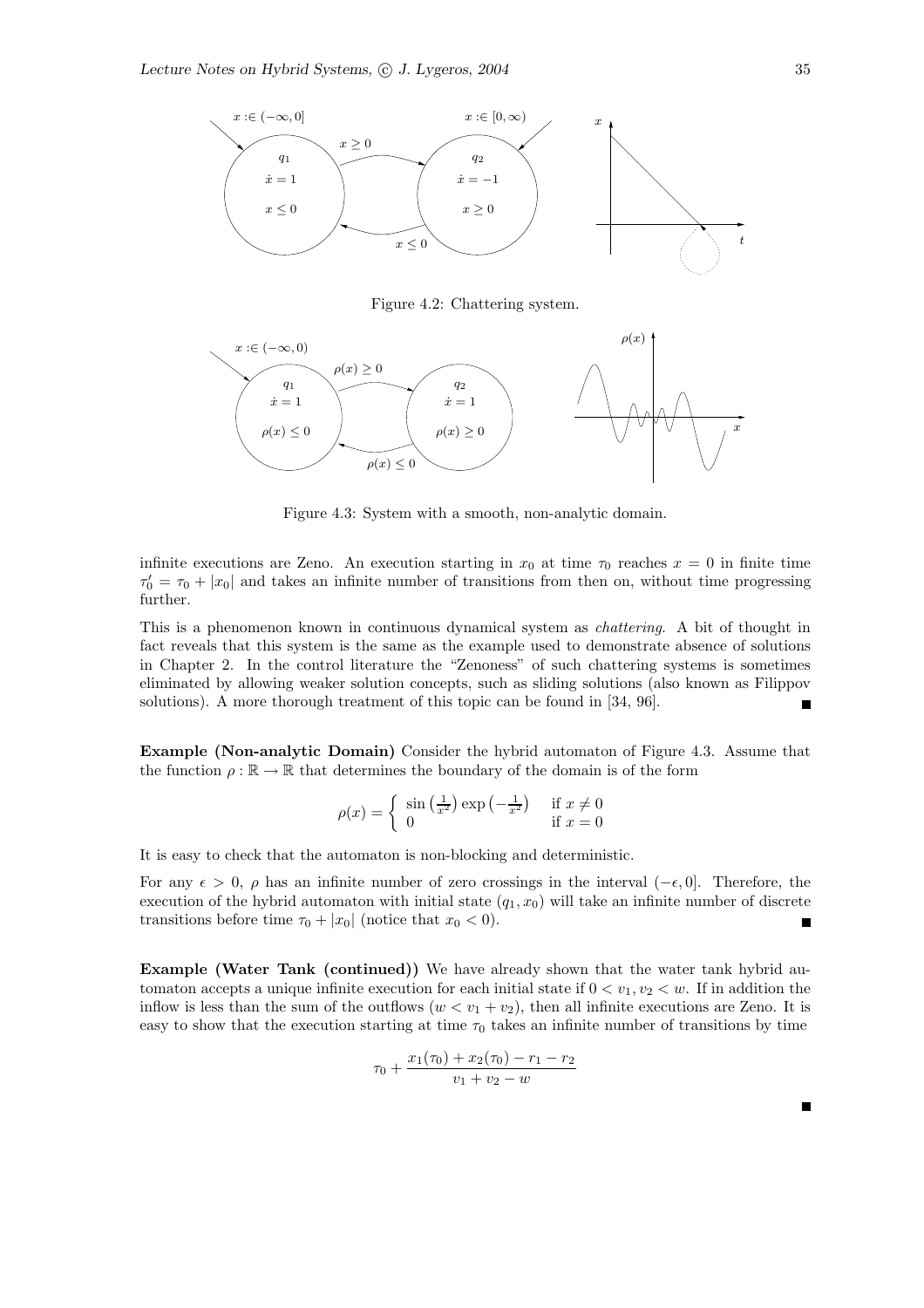## 4.5 Bibliography and Further Reading

The simulation of hybrid systems presents special challenges, that need particular attention. Nowadays general purpose simulation packages such as Matlab and Simulink can deal adequately with most complications (this was not always the case!) Specialised packages have also been developed that allow accurate simulation of hybrid systems (at least to the extent that this is possible in theory). For references see [8, 76, 75, 7]. See also [31] for a compositional language for hybrid system simulation.

The fundamental properties of existence and uniqueness of solutions, continuity with respect to initial conditions, etc. naturally attracted the attention of researchers in hybrid systems from fairly early on. The majority of the work in this area concentrated on developing conditions for wellposedness (existence and uniqueness of solutions) for special classes of hybrid systems: piecewise linear systems [46, 56], complementarity systems [97, 37], mixed logic dynamical systems [39], etc. The discussion in these notes is based on [64, 63, 47].

Continuity of the solutions with respect to initial conditions and parameters has also been studied, but somewhat less extensively. Motivated by questions of simulation, Tavernini [93] established a class of hybrid systems that have the property of continuous dependence of solutions for almost every initial condition. More recently, an approach to the study of continuous dependence on initial conditions based on the Skorohod topology was proposed [24]. The Skorohod topology, used in stochastic processes for the space of cadlag functions [18], is mathematically appealing, but tends to be cumbersome to work with in practice. [64] presents a more practical (but still limited) approach to the question of continuity.

Zeno executions are treated in [3, 17, 4] from a computer science perspective and [47, 48, 38, 92, 107] from a control theory perspective. [47, 74] attempt to define extensions of Zeno execution beyond the Zeno time, motivated by the classical definition of "sliding" flows for discontinuous vector fields.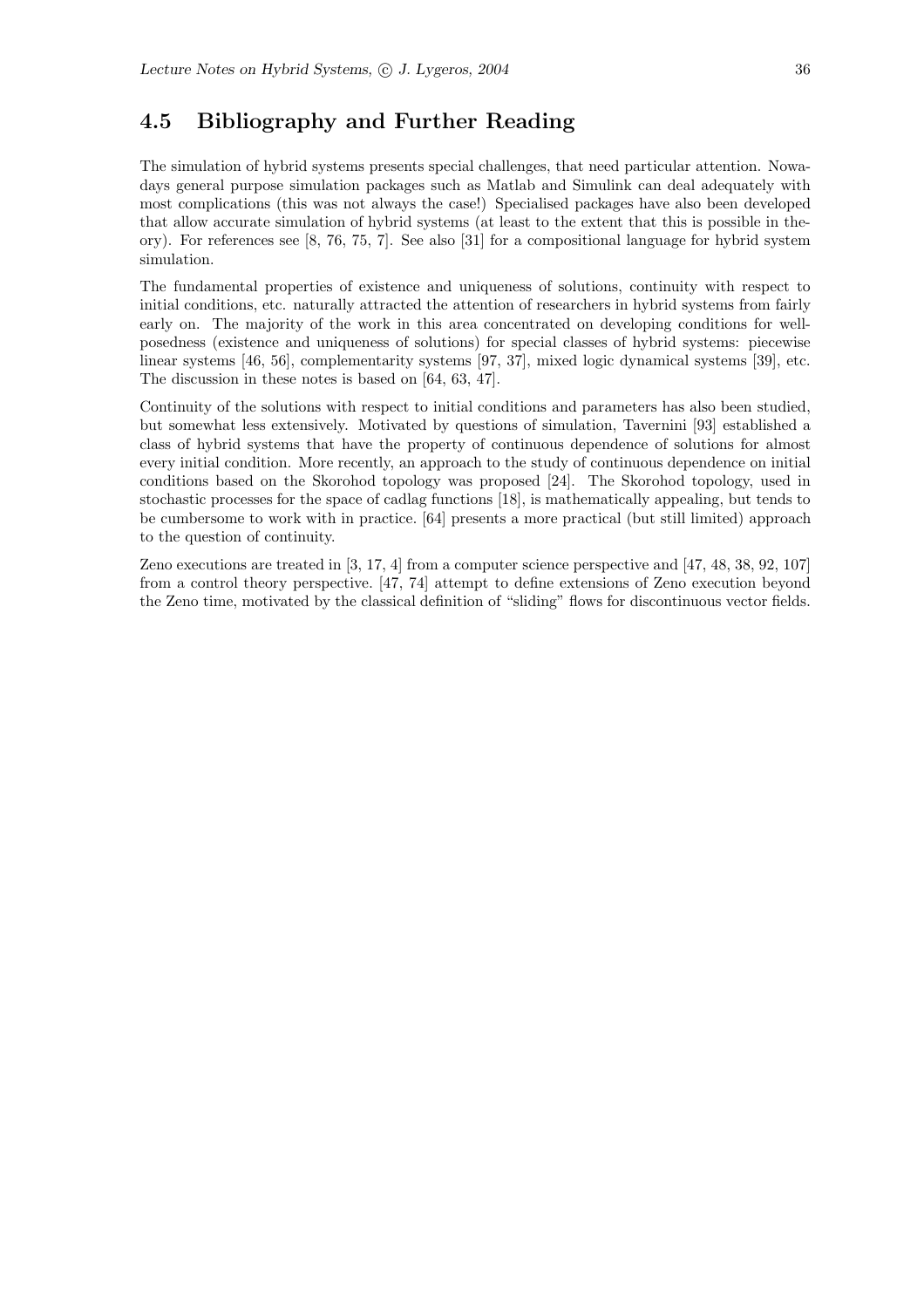## Chapter 5

# Analysis and Synthesis

#### 5.1 Specifications

The reason why we are interested in modelling hybrid systems is that we would like to be able to analyse the resulting models, and infer some properties of the real system from them. If control inputs are available, we would also like to be able to design controllers such that the closed loop hybrid system satisfies certain desirable properties.

Given a hybrid automaton modelling a physical system and some desirable property that we would like this system to possess (specification), we would like to be able answer the following two questions:

- 1. Verification: does the hybrid automaton meet the specification (satisfy the desirable property).
- 2. Synthesis: if there are some design choices to be made (e.g. the system has control inputs and a controller needs to be designed) can the design be done in such a way that the resulting system meets the specification.

For real systems, verification and synthesis are usually followed by a process of validation: the theoretical hybrid design is implemented on a prototype of the real system and tests are performed to determine whether it meets the specification. It is not uncommon for a design to fail the validation test, due to factors that were omitted in the hybrid automaton model. The design then needs to be tuned further and the process of synthesis-verification-validation needs to be repeated.

What kinds of specifications may one want to impose on a hybrid system? A common specification is stability: one would like to determine whether a hybrid system is stable or asymptotically stable. If control inputs are available, the problem becomes one of stabilisation: Can one choose a controller such that the closed loop system is stable or asymptotically stable? Just as for purely continuous systems, Lyapunov methods are very useful in this case. Both the stability definitions and Lyapunov theorems need to be appropriately modified to account for the presence of discrete states. This topic will not be addressed further in this class. For more details, interested students may want to refer to [30].

In this class we will concentrate primarily on properties that can be encoded as sets of hybrid trajectories. Recall that a hybrid trajectory (Definition 3.3) is a triple,  $(\tau, q, x)$  consisting of a hybrid time set  $\tau$  and two sequences of functions, q and x mapping each interval of  $\tau$  to the discrete states Q and the continuous states  $\mathbb{R}^n$  respectively. A specification can be encoded as a set of desirable hybrid trajectories, H. A hybrid automaton is then said to meet the specification if all the executions of the hybrid automaton belong to this set  $H$ . (Recall that the executions of a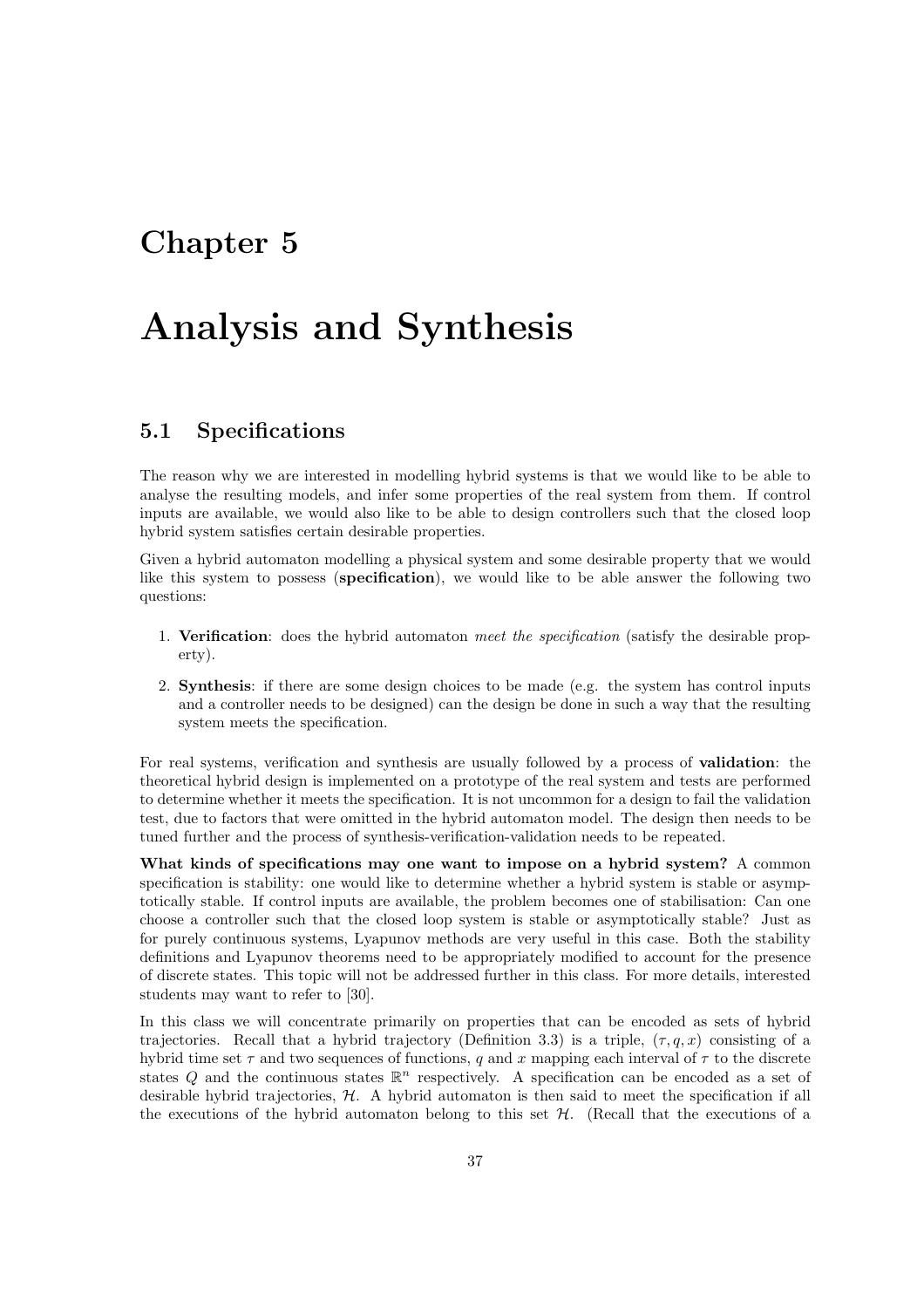hybrid automaton are also hybrid trajectories, in particular the ones that meet the conditions of Definition 3.4).

What kind of properties can be encoded like this? The most common are properties that have to do with reachability. For example, the property

"The state  $(q, x)$  always remains in a set of states  $F \subseteq Q \times X$ "

is one such property, and so is the dual property

"The state  $(q, x)$  eventually reaches a set of states  $F \subseteq Q \times X$ "

The first property is known as a **safety property**, because the set  $F$  can be used to encode "good" or "safe" states. For example, when analysing the behaviour of two cars following one another on an automated highway,  $F$  can be the set of states for which the two cars have not collided (i.e. the spacing between them is greater than zero); we would like to ensure that the cars always remain in the set  $F$  (i.e. do not collide). Using notation from **Temporal Logic** this safety property can be written as

 $\square((q, x) \in F)$ 

 $\square$  stands for "always"; the way to read the above formula is "always  $(q, x)$  is in  $F$ ".

The second property ("The state  $(q, x)$  eventually reaches F") is known as a liveness property. It reflects the fact that something good should eventually happen to our system. For example, cars on an automated highway not only want to avoid collisions with other cars, but also want to reach their destination. In the temporal logic notation this property can be written as

$$
\Diamond((q,x)\in F)
$$

 $\diamondsuit$  stands for "eventually"; the way to read the above formula is "eventually  $(q, x)$  is in F".

Using concepts like these one can encode arbitrarily complex properties. For example the property

$$
\Box \Diamond ((q,x) \in F)
$$

stands for "always, eventually  $(q, x)$  is in F", or in other words, the state visits the set F "infinitely" often". Another example is

$$
\Diamond \Box ((q,x) \in F)
$$

which stands for "eventually always  $(q, x)$  is in F", or in other words,  $(q, x)$  reaches F at some point and stays there for ever after. And so on.

How can one check that a hybrid automaton meets such a specification? Roughly speaking there are three different approaches to this problem:

- 1. Model Checking: For certain classes of hybrid systems the process can be carried out completely automatically. The system and the specification are encoded in an appropriate programming language, and given to a computer to analyse. After a few minutes/hours/days/weeks the computer either runs out of memory, or comes back with an answer: "The system satisfies the specification", or "The system does not satisfy the specification". In the latter case the computer also generates an execution of the hybrid automaton that fails to meet the specification; such an execution is known as a *witness*. The witness is useful for redesigning the system. The basics of this approach will be given in Chapter 6.
- 2. Deductive: Induction arguments, progress variables, etc. are used to develop a proof that the system meets the specification. Most of the work in structuring the proof has to be done my hand. Computational theorem proving tools may then be used to check the individual steps of the proof. The basics of this approach will be the topic of the rest of this handout.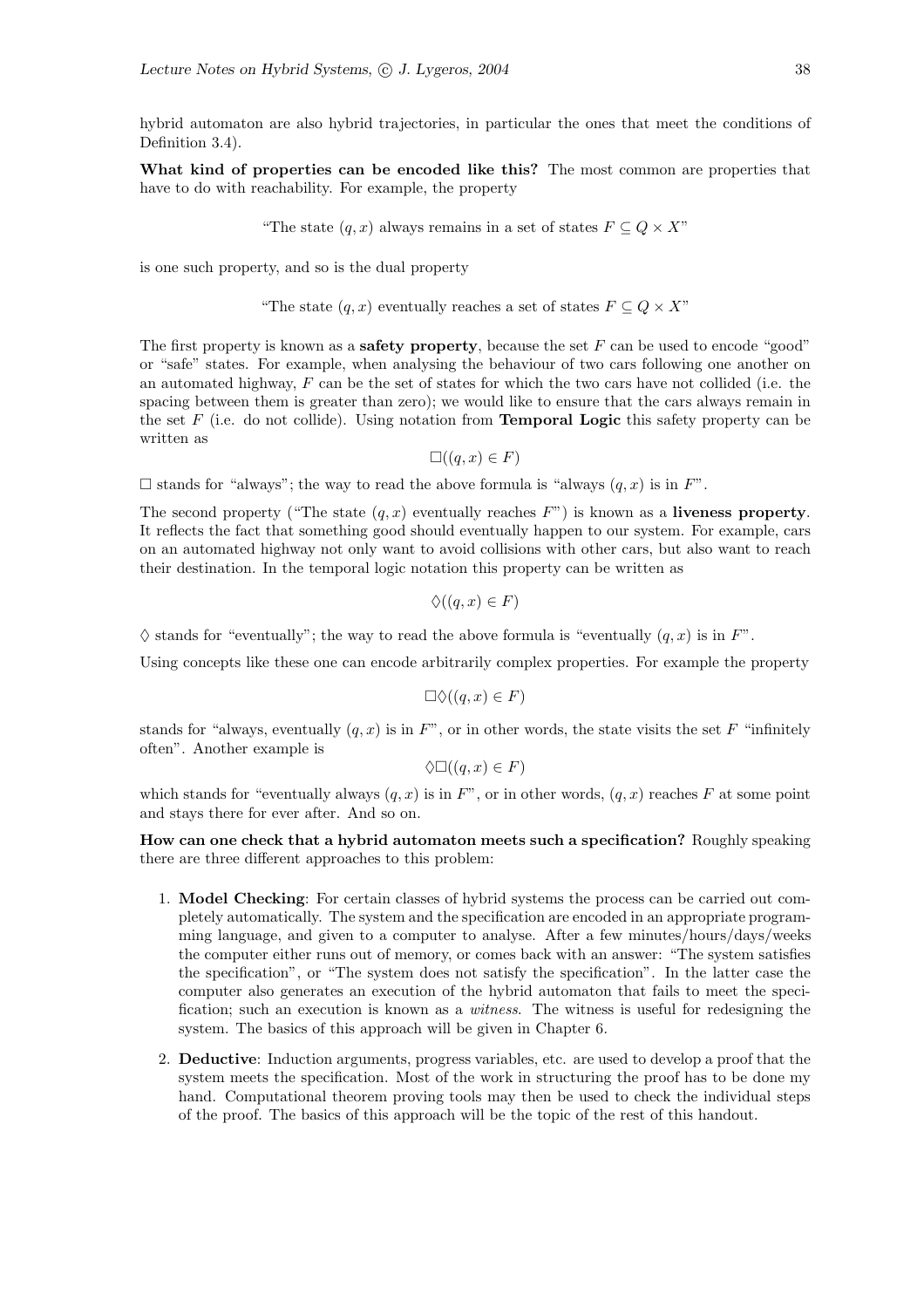3. Optimal Control and Viability Theory: Reachability problems can also be encoded in an optimal control or viability theory setting. The optimal control approach requires some rather advanced machinery from optimal control theory and will not be covered in this class. The viability theory approach will be introduced in Chapter 7. Most of the work with these approaches has to be done analytically (by hand!) Because optimal control problems are notoriously difficult to solve analytically one often has to resort to numerical tools (PDE solvers, etc.) to approximate the solution.

#### 5.2 Deductive Methods

In the rest of this chapter we will introduce some basic principles of deductive analysis, motivated by the reachability problem. First of all notice that

**Proposition 5.1** A hybrid automaton H satisfies a specification  $\square((q, x) \in F)$  if and only if  $Reach \subseteq F$ .

Exercise 5.1 Prove Proposition 5.1.

Deductive arguments aim to establish bounds on Reach through invariant sets. The definition of "invariant set" for hybrid automata is a direct generalisation of the definition for continuous dynamical systems: a set of states is called invariant if all executions of the hybrid automaton starting in that set remain in that set for ever. More formally,

**Definition 5.1 (Invariant Set)** A set of states,  $M \subseteq Q \times X$ , of a hybrid automaton, H, is called invariant if for all  $(\hat{q}, \hat{x}) \in M$ , all executions  $(\tau, q, x)$  starting at  $(\hat{q}, \hat{x})$ , all  $I_i \in \tau$  and all  $t \in I_i$  we have that  $(q_i(t), x_i(t)) \in M$ .

In the above statement "execution  $(\tau, q, x)$  starting at  $(\hat{q}, \hat{x})$ " refers to a hybrid trajectory with  $(q_0(\tau_0), x_0(\tau_0)) = (\hat{q}, \hat{x})$  that satisfies the discrete and continuous evolution conditions of Definition 3.4, but not necessarily the initial condition (i.e. we allow  $(\hat{q}, \hat{x}) \notin$  Init in Definition 5.1). Students are asked to forgive this slight abuse of the terminology.

The following fact is a direct consequence of the definition.

Proposition 5.2 Consider a hybrid automaton H.

- 1. The union and intersection of two invariant sets of H are also invariant sets of H.
- 2. If M is an invariant set and Init  $\subseteq M$ , then Reach  $\subseteq M$ .

Exercise 5.2 Prove Proposition 5.2.

The two parts of the proposition can be used together to provide progressively tighter bounds on Reach, by figuring out invariant sets that contain Init and then taking their intersection. Given a specification of the form  $\square((q, x) \in F)$ , the idea is to find an invariant set that contains Init (and hence  $Reach$ ) and is contained in  $F$ , i.e.

$$
Init \subseteq M \subseteq F.
$$

How does one prove that a set is invariant? Usually by induction. Assume we suspect that a certain set of states,  $M \subseteq Q \times \mathbb{R}^n$ , may be invariant. First of all we may want to check that the initial states are contained in the set M (otherwise M may turn out to be useless for proving safety properties). Then we check that if continuous evolution starts from a state in M then it remains in M throughout. In other words, we check that for all  $T \geq 0$ , if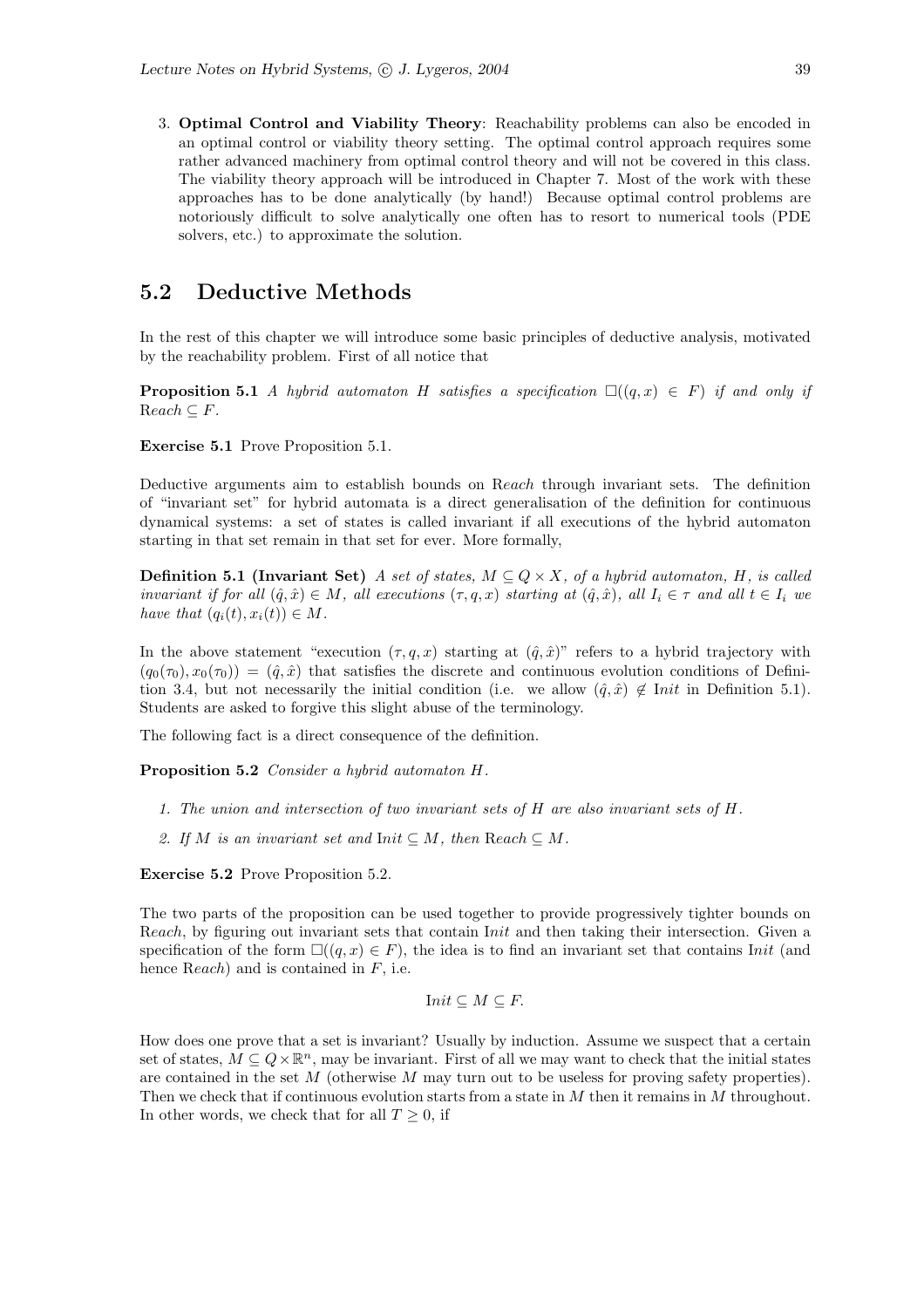- $(\hat{q}, \hat{x}) \in M$ , and
- $x : [0, T] \to \mathbb{R}^n$  is the solution to  $\frac{dx}{dt} = f(\hat{q}, x)$  starting at  $x(0) = \hat{x}$ , and
- $x(t) \in Dom(\hat{q})$  for all  $t \in [0, T)$ ,

then

•  $(\hat{q}, x(t)) \in M$  for all  $t \in [0, T]$ 

**Exercise 5.3** Show that it is sufficient that  $(\hat{q}, x(T)) \in M$  (i.e. we do not need to check  $(\hat{q}, x(t)) \in M$ at intermediate times). This is not difficult, but requires a bit of thought.

Finally, we check that if a discrete transition is possible from somewhere in  $M$ , then the state after the discrete transition is also in  $M$ . In other words, if

- $(\hat{q}, \hat{x}) \in M$ , and
- $(\hat{q}, \hat{q}') \in E$ , and
- $\hat{x} \in G(\hat{q}, \hat{q}')$

then

•  $R(\hat{q}, \hat{q}', \hat{x}) \subseteq M$ 

We have actually seen this procedure in practice already: these were the steps we followed to determine the set of states reachable by the water tank system.

#### 5.3 Bibliography and Further Reading

Of the analysis questions listed in this chapter, the one that has arguably attracted the most attention if the question of stability of equilibria and invariant sets. Most of the work in this area has concentrated on extensions of Lyapunov's Direct Method to the hybrid domain [106, 20, 79]. The work of [50] provided effective computational tools, based on Linear Matrix Inequalities, for applying these results to a class of piecewise linear systems. [64] discuss extensions of LaSalle's Method and Lyapunov's Indirect Method to the hybrid domain. Related to the latter is also the work of [45, 105], where a direct study of the stability of piecewise linear systems is developed. For an excellent overview of the literature in this area the reader is referred to [30].

The corresponding synthesis problem of stabilisation has been somewhat less extensively studied. Much of the work in this area deals with switched systems (usually linear and/or planar). The proposed stabilisation schemes typically involve selecting appropriate times for switching between a set of given systems [82, 102, 60, 59, 105]. In some cases this approach has been extended to robust stabilisation schemes for systems that involve certain types of uncertainty [89, 45].

Temporal logic is widely used in computer to encode properties given as sets of trajectories (safety properties, etc.) as well as dynamics for discrete systems. A very thorough treatment can be found in [70, 71].

Deductive methods are commonly used with discrete systems; see [70, 71, 67] for an overview. One way of formally extending deductive arguments to the hybrid domain is presented in [22, 68, 72]; the approach of [22, 68] has been applied to a number of examples, primarily to establish the safety of transportation systems [40, 101, 32, 65, 62, 61].

Deductive arguments can be automated (at least partly) using theorem provers. One tool that provides computational support for deductive arguments for hybrid systems is STeP [73].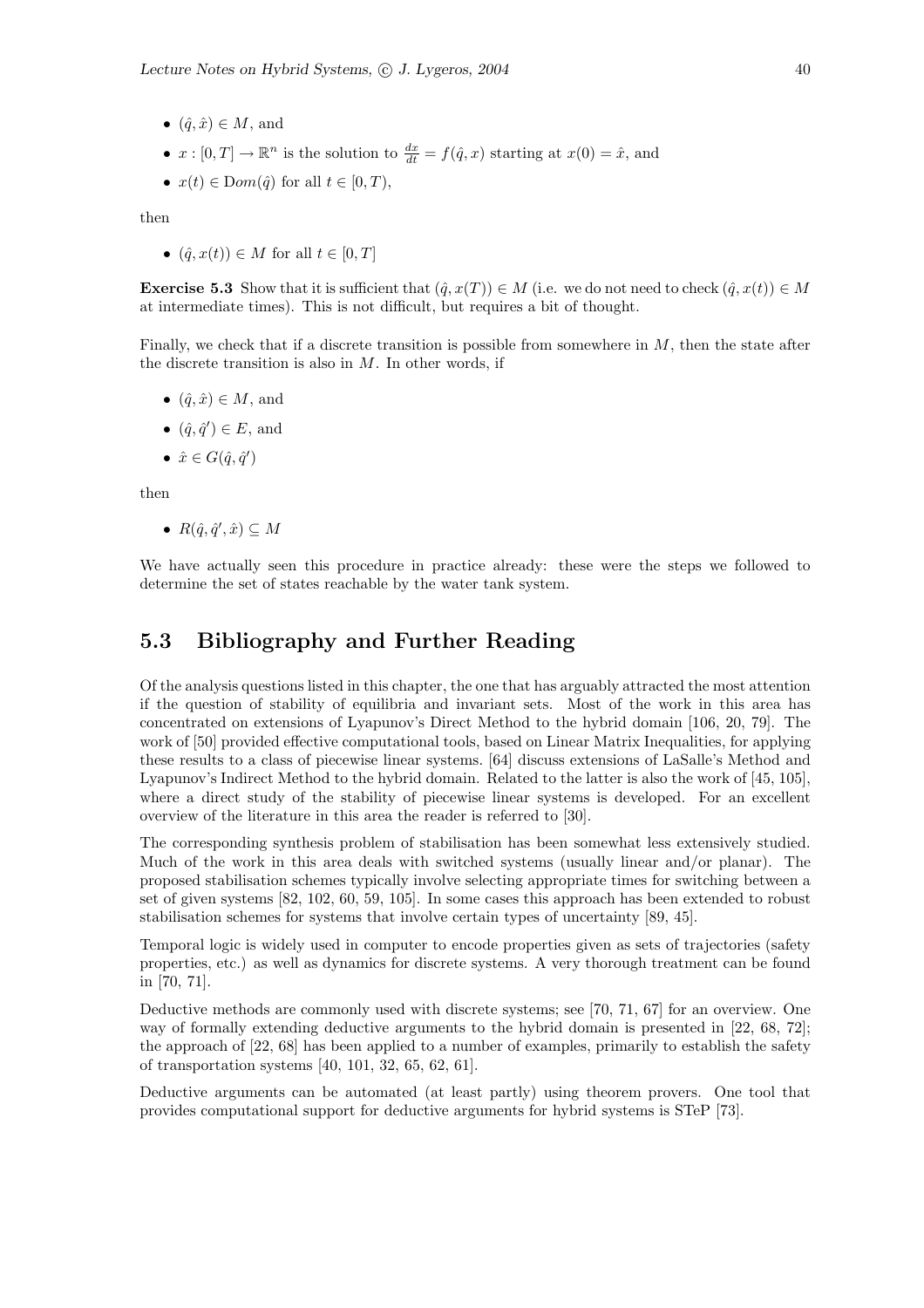## Chapter 6

# Model Checking and Timed Automata

Finite state systems are relatively easy to work with because one can investigate their properties by systematically exploring their states. For example, one can decide if a finite state system will eventually visit a particular set of states by following the system trajectories one by one. This is tedious to do by hand, but is easy to implement on a computer. Moreover, the process is guaranteed to terminate: since the number of states is finite, sooner or later we will find ourselves visiting the same states over and over again. At this point either the desired set has already been reached, or, if not, it will never be reached.

With hybrid systems it is in general impossible to do this. Because the number of states is infinite, it is impossible to enumerate them and try to explore them one by one. However, there are hybrid systems for which one can find a finite state system which is, in some sense, equivalent to the hybrid system. This is usually done by partitioning the state space into a finite number of sets with the property that any two states in a give set exhibit similar behaviour. Then, to decide whether the hybrid system has certain properties, one has to work with the finite sets of the partition, as opposed to the infinite states of the original hybrid system. Moreover, the generation and analysis of the finite partition can be carried out automatically by a computer.

The process of automatically analysing the properties of systems by exploring their state space is known as model checking. In this handout we discuss some fundamental ideas behind model checking, and introduce a class of hybrid systems, known as timed automata, that are amenable to this approach. As with deductive methods the discussion will be motivated by safety (reachability) analysis. Because of the complexity of the material we will not develop the results in their full beauty and generality. A good starting point for a deeper study is [5].

## 6.1 Transition Systems

We first introduce a very general class of dynamical systems, known as transition systems, on which the above questions can be formulated.

**Definition 6.1 (Transition System)** A transition system,  $T = (S, \delta, S_0, S_F)$  consists of

- A set of states  $S$  (finite or infinite);
- A transition relation  $\delta : S \to P(S)$ ;
- A set of initial states  $S_0 \subseteq S$ ;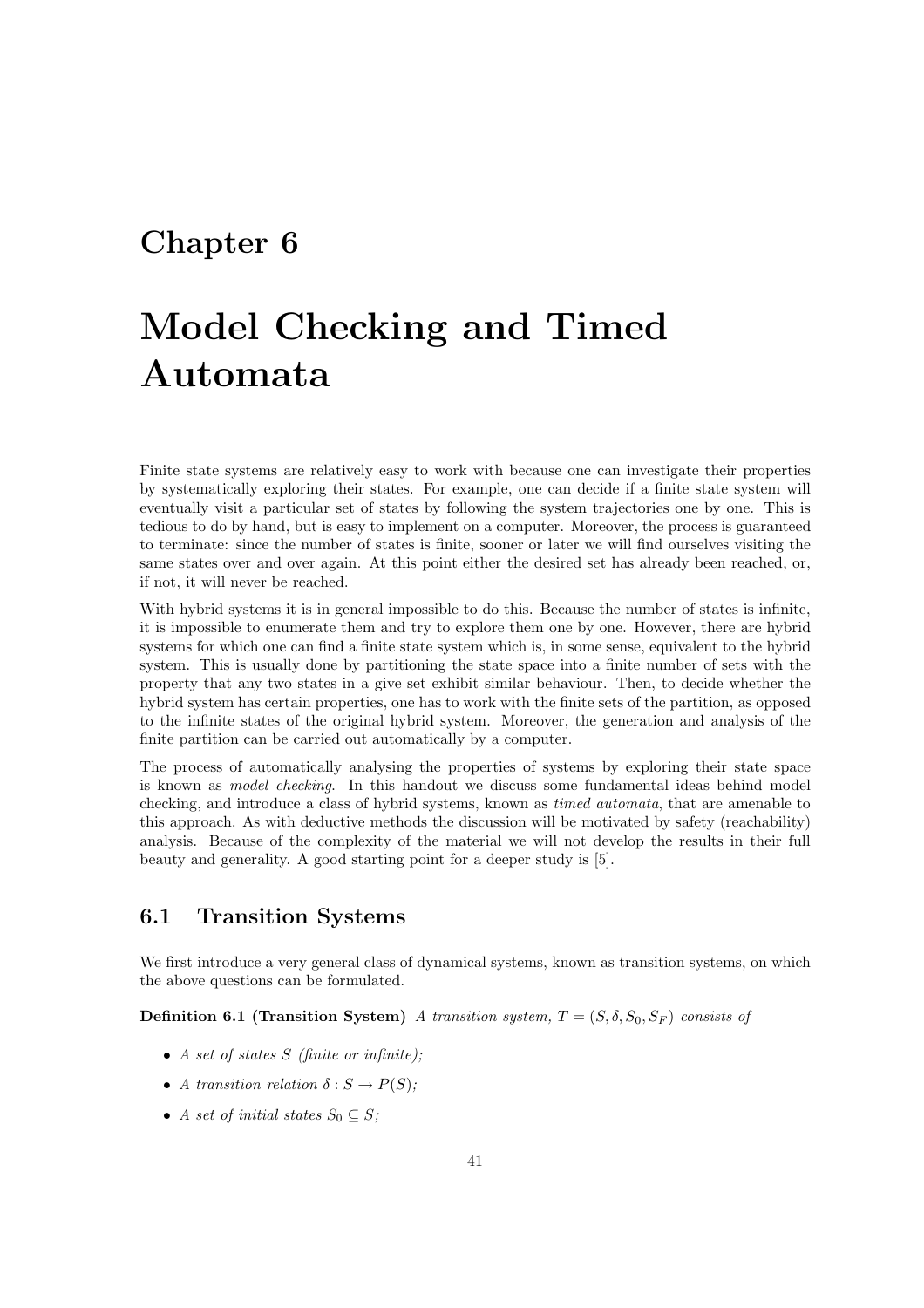

Figure 6.1: Finite state transition system.

• A set of final states  $S_F \subseteq S$ .

The set of final states is included because we are interested in reachability type specifications. We will use it to encode desired final states, sets of states in which we want to stay, etc.

A *trajectory* of a transition system is finite or infinite sequence of states  $\{s_i\}_{i=0}^N$  such that

- 1.  $s_0 \in S_0$ ; and,
- 2.  $s_{i+1} \in \delta(s_i)$  for all  $i = 0, 1, ..., N 1$ .

Example (Finite State Transition System) A transition system with finite states is shown in Figure 6.1. The formal definition of the system is

- 1.  $S = \{q_0, \ldots, q_6\};$
- 2.  $\delta(q_0) = \{q_0, q_1, q_2\}, \, \delta(q_1) = \{q_0, q_3, q_4\}, \, \delta(q_2) = \{q_0, q_5, q_6\}, \, \delta(q_3) = \delta(q_4) = \delta(q_5) = \delta(q_6) = \emptyset;$
- 3.  $S_0 = \{q_0\}$  (denoted by an arrow pointing to  $q_0$ );
- 4.  $S_F = \{q_3, q_6\}$  (denoted by a double circle).

Example (Transition System of a Hybrid Automaton) Hybrid automata can be transformed into transition systems by abstracting away time. Consider a hybrid automaton  $H =$  $(Q, X,Init, f, Dom, E, G, R)$  together with a distinguished "final" set of states  $F \subseteq Q \times X$ . We will define a transition system for the hybrid automaton. Start with

- $S = Q \times X$ , i.e.  $s = (q, x)$
- $S_0 = \text{Init}$
- $S_F = F$ .

The transition relation  $\delta$  can be defined in many parts: a discrete transition relation  $\delta_e : S \to P(S)$ for each edge  $e \in E$  of the graph and a continuous transition relation  $\delta_C : S \to P(S)$  to model the passage of time. For each  $e = (q, q') \in E$  define

$$
\delta_e(\hat{q}, \hat{x}) = \begin{cases} \n\ \{q'\} \times R(e, \hat{x}) & \text{if } (\hat{q} = q) \text{ and } (\hat{x} \in G(e)) \\ \n\emptyset & \text{if } (\hat{q} \neq q) \text{ or } (x \notin G(e)) \n\end{cases}
$$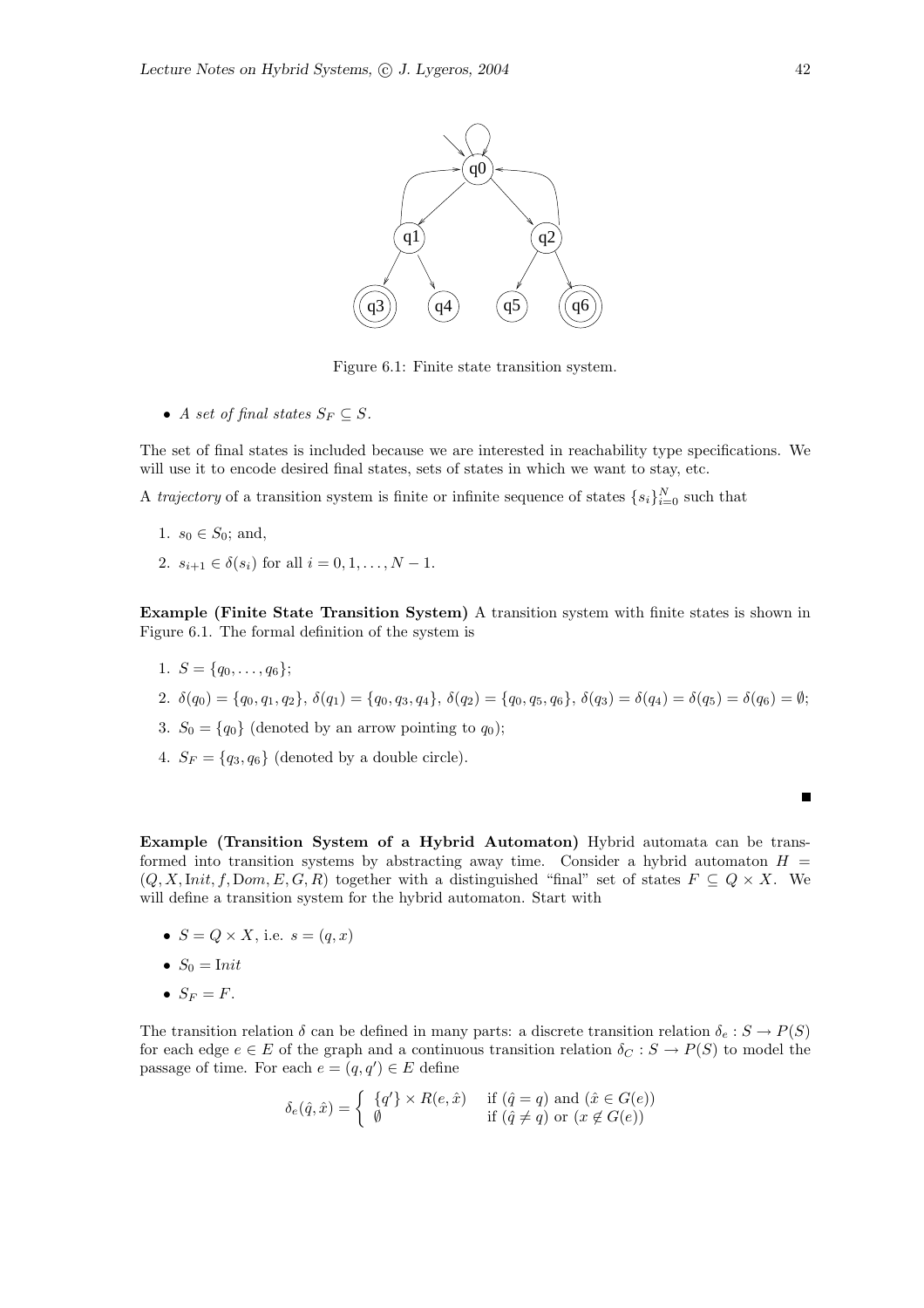For the continuous transition relation let

$$
\delta_C(\hat{q},\hat{x})=\{(\hat{q}',\hat{x}')\in Q\times X\mid\ [\hat{q}'=\hat{q}]\wedge[\exists T\geq 0,\ (x(T)=\hat{x}')\wedge(\forall t\in[0,T],x(t)\in\mathrm{Dom}(\hat{q}))]\}
$$

where  $x(\cdot)$  denotes the solution of the differential equation

$$
\dot{x} = f(\hat{q}, x)
$$
 starting at  $x(0) = \hat{x}$ 

The overall transition relation is then

$$
\delta(s) = \delta_C(s) \cup \bigcup_{e \in E} \delta_e(s)
$$

In words, a transition from  $s \in S$  to  $s' \in S$  is possible in the transition system if either a discrete transition  $e \in E$  of the hybrid system will bring s to s', or s can flow continuously to s' after some time. Notice that in the last statement time has been abstracted away. We do not care how long it takes to get from  $s$  to  $s'$ , we only care whether it is possible to get there eventually. The transition system captures the sequence of "events" that the hybrid system may experience, but not the timing of these events.

Transition systems are designed to allow one to answer reachability (and other) questions algorithmically. For example, say we would like to answer the question

"Does there exist a trajectory of T such that  $s_i \in S_F$  for some i?"

If this is the case we say that  $S_F$  is reachable. We can approach this question using the predecessor operator

$$
Pre: P(S) \to P(S)
$$

which for each set of states  $\hat{S} \subseteq S$  is defined as

$$
Pre(\hat{S}) = \{ s \in S \mid \exists \hat{s} \in \hat{S} \text{ with } \hat{s} \in \delta(s) \}
$$

The operator Pre takes a set of states,  $\hat{S}$ , and returns the states that can reach  $\hat{S}$  in one transition. The following algorithm can then be used to determine if  $S_F$  is reachable.

```
Algorithm 1 (Backwards Reachability)
```
initialisation:  $W_0 = S_F$ ,  $i = 0$ repeat if  $W_i \cap S_0 \neq \emptyset$ return " $S_F$  reachable" end if  $W_{i+1} = Pre(W_i) \cup W_i$  $i = i + 1$ until  $W_i = W_{i-1}$ return " $S_F$  not reachable"

Using an induction argument it is easy to show that if the algorithm *terminates* (i.e. at some point it returns " $S_F$  reachable" or " $S_F$  not reachable") then it produces the right answer.

Exercise 6.1 Show this.

**Exercise 6.2** Define an appropriate operator  $Post : P(S) \to P(S)$  that for each set of states  $\hat{S} \subseteq S$ returns the set of states that can be reached from  $\hat{S}$  in one transition. Hence develop a forward reachability algorithm.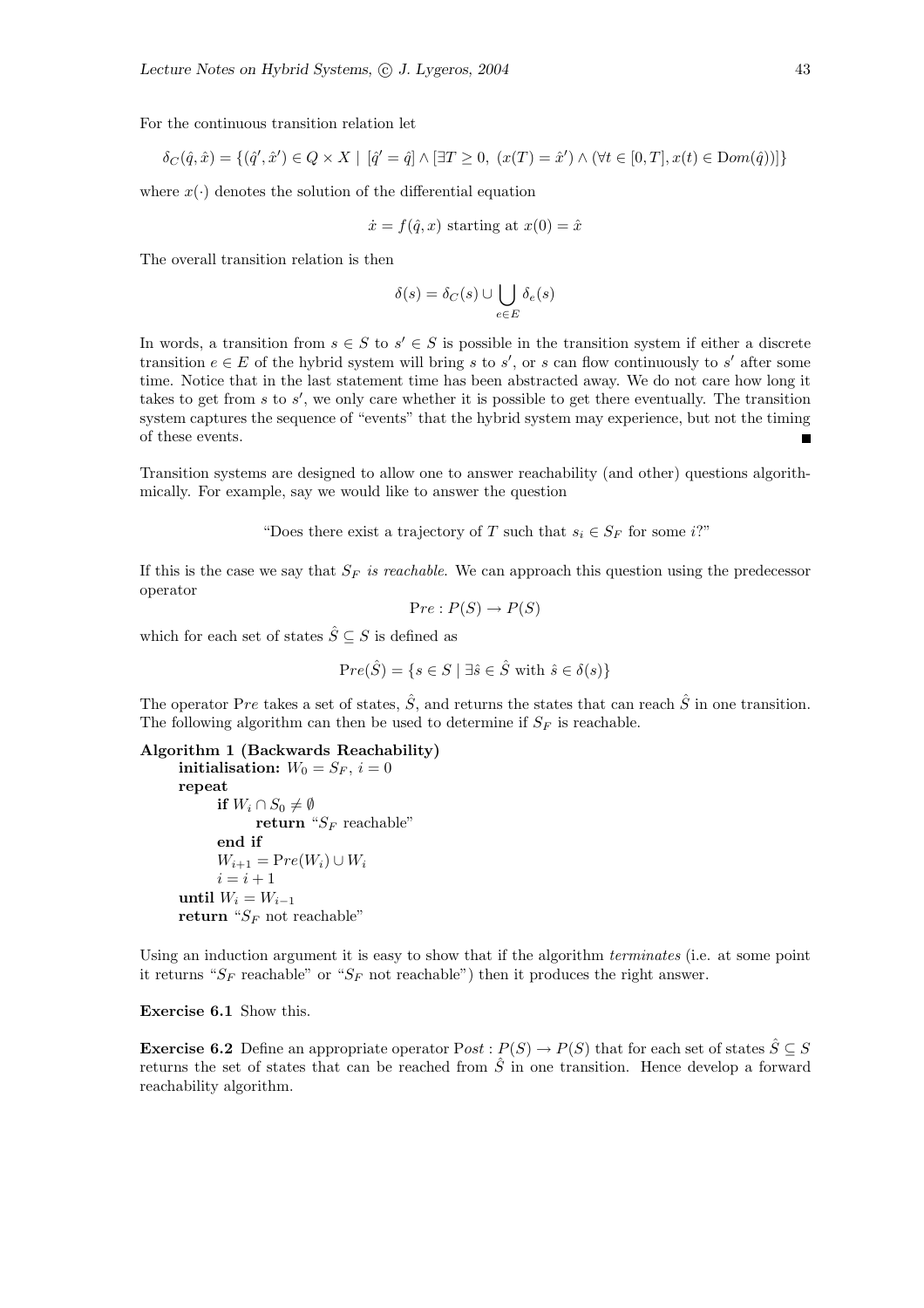This algorithm is written in what is known as pseudo-code. It is conceptually useful, but is still a long way from being implementable on a computer. To effectively implement the algorithm one needs to figure out a way to explain to the computer how to

- 1. store sets of states,
- 2. compute the Pre of a set of states,
- 3. take the union and intersection of sets of states,
- 4. check whether a set of states is empty, and
- 5. check whether two sets of states are equal.

If the number of states  $S$  is finite all of these are relatively easy to do by enumerating the states. None of these steps are completely straight forward, however, if the state has real valued components (as is the case with hybrid systems).

Even if one was able to perform all of these operations using a computer program, it is still unclear whether the program would always produce an answer to the reachability question. The above algorithm may come up with the answer " $S_F$  reachable", the answer " $S_F$  not reachable", but it may also come up with no answer at all. This will be the case if new states get added to  $W_i$  each time we go around the repeat-until loop (hence  $W_{i+1} \neq W_i$ ) but none of these states belongs to  $S_0$  (hence  $W_{i+1} \cap S_0 = \emptyset$ ).

**Example (Non-Terminating System)** Consider the transition system  $T = (S, \delta, S_0, S_F)$  with  $S = \mathbb{R}$ ,

$$
\delta(x) = 2x
$$

 $S_0 = \{-1\}, S_F = \{1\}.$  The Backwards Reachability algorithm produces the following sequence of sets:

$$
W_0 = \{1\}, W_1 = \{1, \frac{1}{2}\}, \dots, W_i = \{1, \frac{1}{2}, \dots, \left(\frac{1}{2}\right)^i\}, \dots
$$

Notice that  $W_{i+1}$  contains one more element that  $W_i$ , therefore we will never have  $W_i \neq W_{i+1}$ . Moreover,  $-1$  will never be in  $W_i$ , therefore  $W_i \cap S_0 = \emptyset$ . Hence the algorithm will not terminate.

With finite state systems termination is not a problem: the set  $W_i$  will sooner or later stop growing.

Example (Finite State Transition System (cont.)) When applied to the finite state system of Figure 6.1 the Backwards Reachability Algorithm produces the following sequence of sets:

$$
W_0 = \{q_3, q_6\}, W_1 = \{q_1, q_2, q_3, q_6\}, W_2 = \{q_0, q_1, q_2, q_3, q_6\}
$$

Notice that  $W_2 \cap S_0 = \{q_0\} \neq \emptyset$ . Therefore, after two steps the algorithm terminates with the answer " $S_F$  reachable".

**Exercise 6.3** Assume the set S is finite and contains M states. Give an upper bound on the number of times the algorithm will have to perform the "repeat-until" loop.

#### 6.2 Bisimulation

Since finite state systems are so much easier to work with, we are going to try to turn our infinite state systems into finite state ones, by grouping together states that have "similar" behaviour. Such a grouping of states is called a partition of the state space. A partition is a collection of sets of states,  $\{S_i\}_{i\in I}$ , with  $S_i \subseteq S$ , such that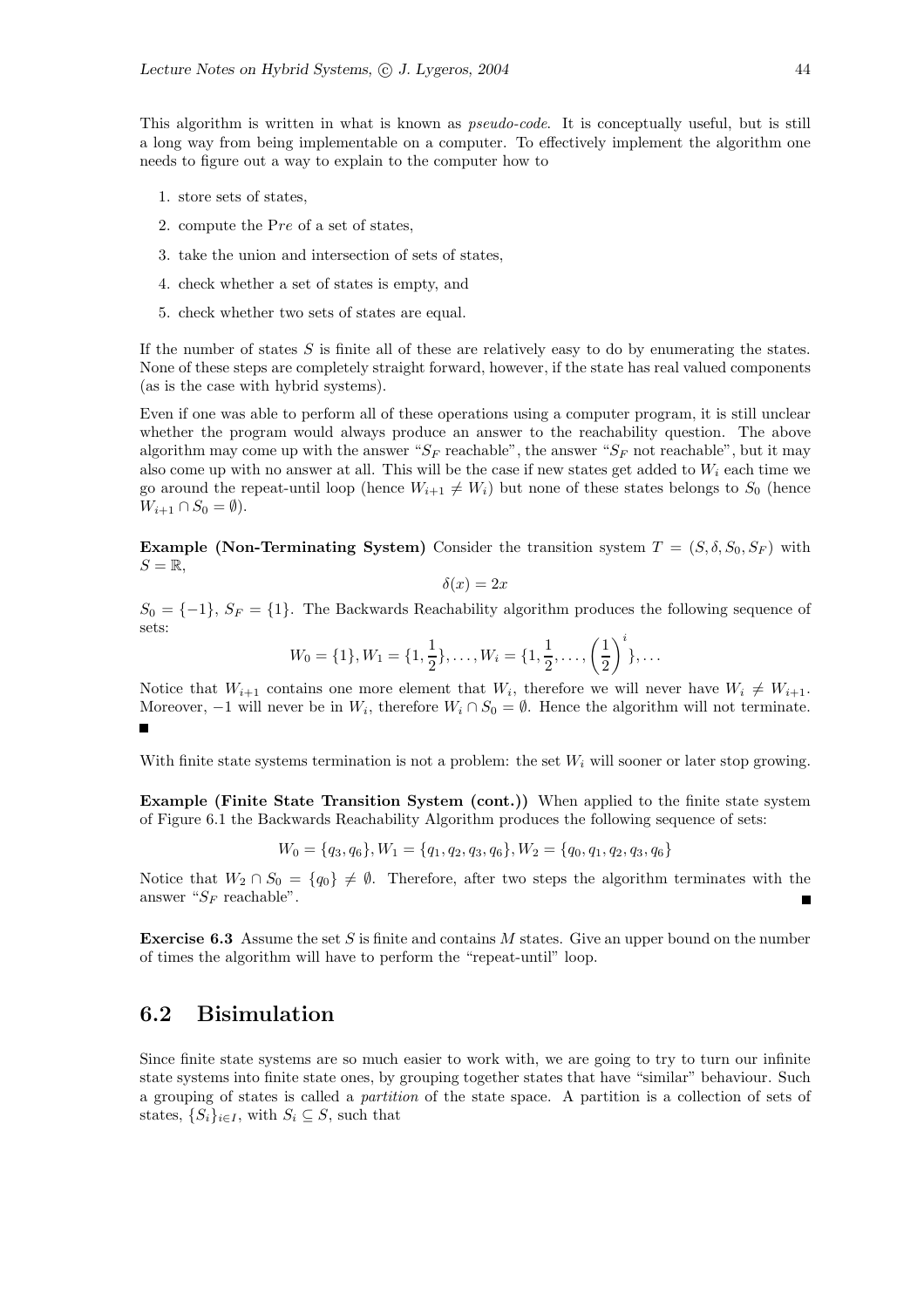- 1. Any two sets,  $S_i$  and  $S_j$ , in the partition are disjoint, i.e.  $S_i \cap S_j = \emptyset$  for all  $i, j \in I$  with  $i \neq j$ . (A family of sets with this property is called mutually disjoint).
- 2. The union of all sets in the partition is the entire state space, i.e.

$$
\bigcup_{i \in I} S_i = S
$$

(A family of sets with this property is said to cover the state space).

The index set, I, of the partition may be either finite or infinite. If I is a finite set (e.g.  $I =$  $\{1, 2, \ldots, M\}$  for  $M < \infty$ ) then we say that the partition  $\{S_i\}_{i \in I}$  is a finite partition.

Example (Finite State Transition System (cont.)) The collection of sets

 ${q_0}, {q_1, q_2}, {q_3, q_6}, {q_4, q_5}$ 

is a partition of the state space  $S$  of the finite system of Figure 6.1. The collection

 ${q_0}, {q_1, q_3, q_4}, {q_2, q_5, q_6}$ 

is also a partition. However, the collection

$$
{q_1, q_3, q_4}, {q_2, q_5, q_6}
$$

is not a partition, and neither is

$$
{q_0, q_1, q_3, q_4}, {q_0, q_2, q_5, q_6}
$$

Given a transition system,  $T = (S, \delta, S_0, S_F)$  and a partition of the state space  $\{S_i\}_{i\in I}$  we can define a transition system whose states are the elements of the partition  $S_i \subseteq S$ , rather than individual states  $s \in S$ . This transition system  $\hat{T} = (\hat{S}, \hat{\delta}, \hat{S}_0, \hat{S}_F)$  is defined as

- $\hat{S} = \{S_i\}_{i \in I}$ , i.e. the states are the sets of the partition;
- $\hat{\delta}$  allows a transition from one set in the partition (say  $S_i$ ) to another (say  $S_j$ ) if and only if δ allows a transition from some state in  $S_i$  (say  $s \in S_i$ ) to some state in  $S_j$  (say  $s' \in S_j$ ). In mathematical notation,

$$
\hat{\delta}(S_i) = \{ S_j \mid \exists s \in S_i, \exists s' \in S_j \text{ such that } s' \in \delta(s) \}
$$

- A set in the partition (say  $S_i$ ) is in the initial set of  $\hat{T}$  (i.e.  $S_i \in \hat{S}_0$ ) if and only if some element of  $S_i$  (say  $s \in S_i$ ) is an initial state of the original transition system (i.e.  $s \in S_0$ ).
- A set in the partition (say  $S_i$ ) is a final set of  $\hat{T}$  (i.e.  $S_i \in \hat{S}_F$ ) if and only if some element of  $S_i$  (say  $s \in S_i$ ) is a final state of the original transition system (i.e.  $s \in S_F$ ).

**Exercise 6.4** Show that the above definitions are equivalent to  $\hat{\delta}(S_i) = \{S_j \mid \delta(S_i) \cap S_j \neq \emptyset\}$ ,  $S_i \in \hat{S}_0 \Leftrightarrow S_i \cap S_0 \neq \emptyset$ ,  $S_i \in \hat{S}_F \Leftrightarrow S_i \cap S_F \neq \emptyset$ . You need to define  $\delta(S_i)$  appropriately, but otherwise this is a tautology.

The transition system generated by the partition is known as the *quotient transition system*. Notice that if the partition is finite, then the quotient transition system  $\hat{T}$  is a finite state system and therefore can be easily analysed.

Using this method we can in principle construct finite state systems out of any transition system. The problem is that for most partitions the properties of the quotient transition system do not allow us to draw any useful conclusions about the properties of the original system. However, there is a special type of partition for which the quotient system  $\hat{T}$  is in a sense equivalent to the original transition system,  $T$ . This type of partition is known as a *bisimulation*.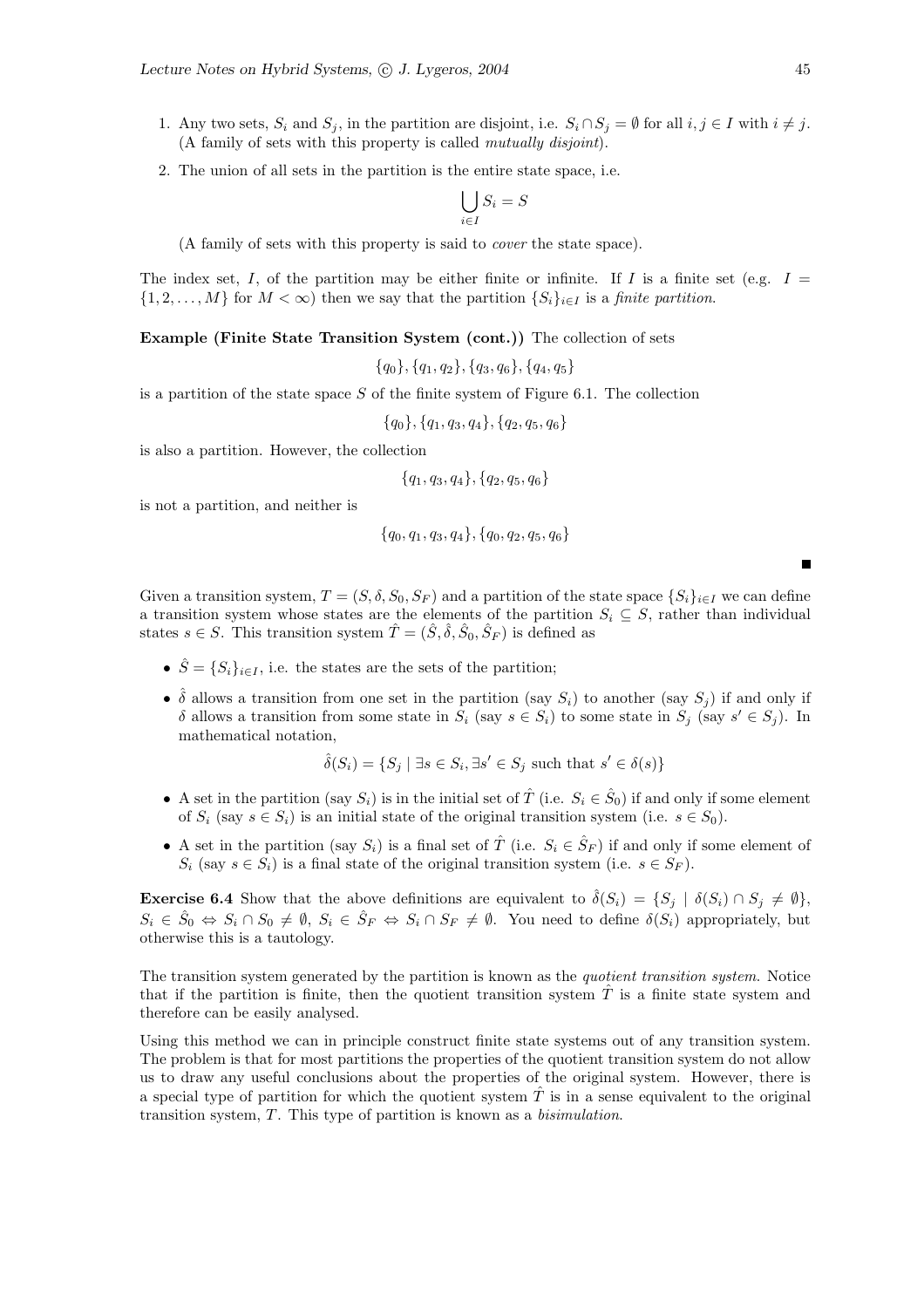**Definition 6.2 (Bisimulation)** A bisimulation of a transition system  $T = (S, \delta, S_0, S_F)$  is a partition  $\{S_i\}_{i\in I}$  of the state space S of T such that

- 1.  $S_0$  is a union of elements of the partition,
- 2.  $S_F$  is a union of elements of the partition,
- 3. if one state (say s) in some set of the partition (say  $S_i$ ) can transition to another set in the partition (say  $S_i$ ), then all other states,  $\hat{s}$  in  $S_i$  must be able to transition to some state in  $S_i$ . More formally, for all  $i, j \in I$  and for all states  $s, \hat{s} \in S_i$ , if  $\delta(s) \cap S_j \neq \emptyset$ , then  $\delta(\hat{s}) \cap S_j \neq \emptyset$ .

**Exercise 6.5** Show that a partition  $\{S_i\}_{i\in I}$  is a bisimulation if and only if conditions 1 and 2 above hold and 3 is replaced by "for all i,  $Pre(S_i)$  is a union of elements of  $\{S_i\}_{i\in I}$ ".

#### Example (Finite Transition System (cont.)) The partition

$$
{q_0}, {q_1, q_2}, {q_3, q_6}, {q_4, q_5}
$$

is a bisimulation of the finite system of Figure 6.1. Let us test this:

- 1.  $S_0 = \{q_0\}$  which is an element of the partition;
- 2.  $S_F = \{q_3, q_6\}$  which is also an element of the partition;
- 3. Let us study the third condition for the set  $\{q_1, q_2\}$ . From  $q_1$  one can jump to the following sets in the partition

 ${q_0}, {q_3}, q_6$ ,  ${q_4}, q_5$ 

From  $q_2$  one can jump to exactly the same sets in the partition. Therefore the third condition is satisfied for set  $\{q_1, q_2\}$ . It is also easy to check this condition for the remaining sets (for the set  $\{q_0\}$  the third condition is trivially satisfied).

The partition

$$
{q_0}, {q_1}, {q_3}, {q_4}, {q_2}, {q_5}, {q_6}
$$

on the other hand, is not a bisimulation. For example,  $S_F$  is not a union of elements of the partition. Also, from  $q_1$  one can transition to  $q_0$ , whereas from  $q_3$  and  $q_4$  (the other elements of the set  $\{q_1, q_3, q_4\}$  one cannot transition to  $q_0$ .

Bisimulations are important because of the following property.

**Theorem 6.1** Let  $\{S_i\}_{i\in I}$  be a bisimulation of a transition system, T, and let  $\hat{T}$  be the quotient transition system.  $S_F$  is reachable by T if and only if  $\hat{S}_F$  is reachable by  $\hat{T}$ .

(NB. This is a simplified version of a much deeper theorem. In fact bisimulations preserve not only reachability properties, but any kind of property that can be written as a formula in a temporal logic known as the Computation Tree Logic (CTL).)

This is a very important and useful result. For finite state systems its implications are mostly in terms of computational efficiency. If we can find a bisimulation of the finite state system (like we did in the finite state example discussed above) we can study reachability in the quotient system instead of the original system. The advantage is that the quotient system will in general be much smaller that the original system. In the above example, the quotient system had 4 states whereas the original system had 7.

The implications are much more profound for infinite state systems. Even when the original transition system has an infinite number of states, sometimes we may be able to find a bisimulation that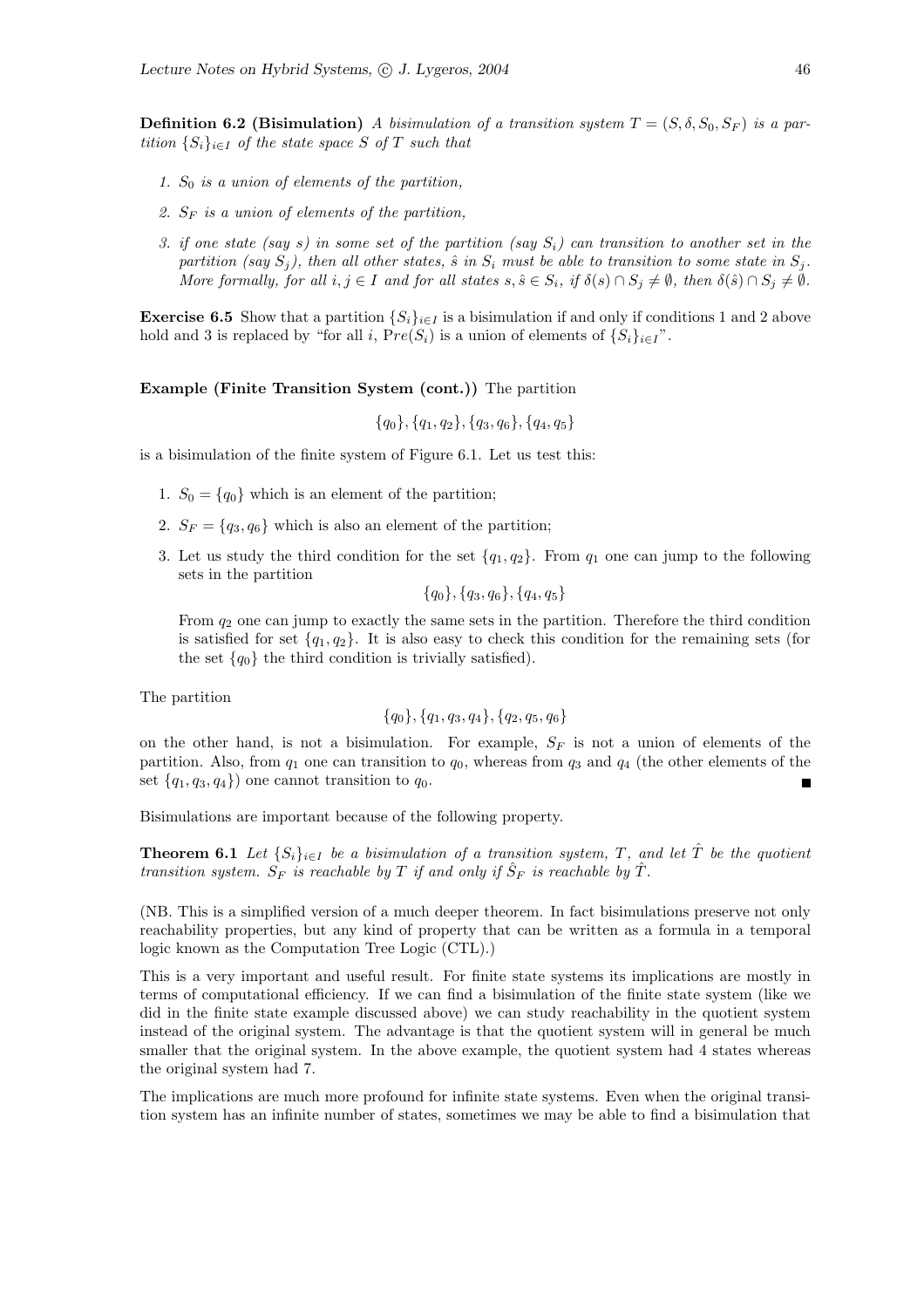consists of a finite number of sets. Then we will be able to answer reachability questions for the infinite state system by studying an equivalent finite state system. Since finite state systems are so much easier to work with this could be a very big advantage. A class of hybrid systems for which we can always find finite bisimulations will be introduced in the next section.

The following algorithm can be used to find a bisimulation of a transition system  $T = (S, \delta, S_0, S_F)$ .

Algorithm 2 (Bisimulation) initialisation:  $\mathcal{P} = \{S_0, S_F, S \setminus (S_0 \cup S_F)\}$ while there exists  $S_i, S_j \in \mathcal{P}$  such that  $S_i \cap Pre(S_j) \neq \emptyset$  and  $S_i \cap Pre(S_j) \neq S_i$  do  $S_i' = S_i \cap Pre(S_j)$  $S_i'' = S_i \setminus \mathrm{Pre}(S_j)$  $\mathcal{P} = (\mathcal{P} \setminus S_i) \cup \{S'_i, S''_i\}$ end while return P

The symbol  $\setminus$  in the algorithm stands for set difference:  $S_i \setminus \text{Pre}(S_i)$  is the set that contains all elements of  $S_i$  that are not elements of  $Pre(S_i)$ , in other words

 $S_i \setminus \text{Pre}(S_i) = \{s \in S \mid (s \in S_i) \wedge (s \notin \text{Pre}(S_i))\}$ 

The algorithm maintains a partition of the state space, denoted by  $P$ , which gets refined progressively so that it looks more and more like a bisimulation. The definition of the bisimulation suggests that if  $P$  is to be a bisimulation then it must at least allow us to "distinguish" the initial and final states. We therefore start with a partition that contains three sets:  $S_0$ ,  $S_F$  and everything else  $S \setminus (S_0 \cup S_F)$ , i.e.

$$
\mathcal{P} = \{S_0, S_F, S \setminus (S_0 \cup S_F)\}
$$

At each step of the algorithm, we examine the sets of the candidate partition. Assume we can find two sets  $S_i, S_j \in \mathcal{P}$  such that  $Pre(S_j)$  contains some elements of  $S_i$  (i.e.  $S_i \cap Pre(S_j) \neq \emptyset$ ) but not all of them (i.e.  $S_i \nsubseteq Pre(S_j)$ , or, equivalently,  $S_i \cap Pre(S_j) \neq S_i$ ). Then some states  $s \in S_i$  may find themselves in  $S_i$  after one transition (namely those with  $s \in S_i \cap Pre(S_i)$ ), while others cannot do the same (namely those with  $s \in S_i \backslash Pre(S_j)$ ). This is not allowed if  $P$  is to be a bisimulation. We therefore replace  $S_i$  by two sets: the states in  $S_i$  that can transition to  $S_j$   $(S_i' = S_i \cap Pre(S_j))$  and the states in  $S_i$  that cannot transition to  $S_j$   $(S_i'' = S_i \setminus Pre(S_j))$ . Notice that after the replacement P has one more set than it did before. The process is repeated until for all sets  $S_i, S_j \in \mathcal{P}$  either  $S_i \cap Pre(S_j) \neq \emptyset$  or  $S_i \cap Pre(S_j) \neq S_i$ . The resulting collection of sets,  $P$  is a bisimulation. In fact:

Theorem 6.2 If the Bisimulation Algorithm terminates it will produce the coarsest bisimulation of the transition system (i.e. the bisimulation containing the smallest number of sets).

For finite state systems this algorithm is easy to implement (by enumerating the states) and will always terminate.

Example (Finite State Transition System (cont.)) Let us apply the bisimulation algorithm to the finite system of Figure 6.1. Initially

$$
\mathcal{P} = \{S_0, S_F, S \setminus (S_0 \cup S_F)\} = \{\{q_0\}, \{q_3, q_6\}, \{q_1, q_2, q_4, q_5\}\}\
$$

Notice that  $Pre({q_3, q_6}) = {q_1, q_2}$ . This is not an element of the partition  $P$ . It intersects  ${q_1, q_2, q_4, q_5}$  but is not equal to it. We therefore split  ${q_1, q_2, q_4, q_5}$  into two sets

$$
{q_1, q_2, q_4, q_5} \cap Pre({q_3, q_6}) = {q_1, q_2}
$$

and

$$
{q_1, q_2, q_4, q_5} \setminus Pre({q_3, q_6}) = {q_4, q_5}
$$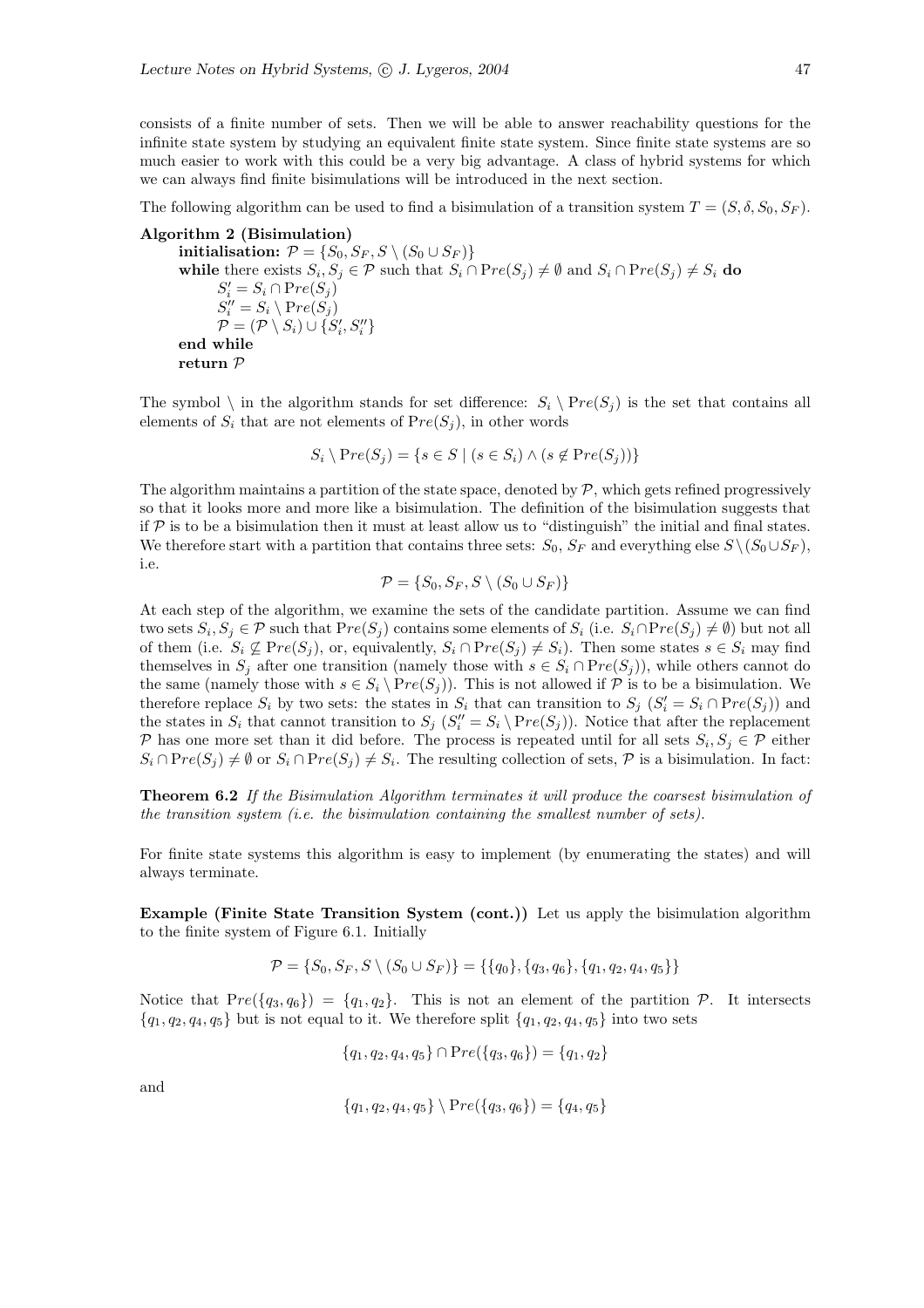After one iteration of the algorithm the partition becomes

$$
\mathcal{P} = \{\{q_0\}, \{q_3, q_6\}, \{q_1, q_2\}, \{q_4, q_5\}\}\
$$

It is easy to check that this is a bisimulation. Clearly  $S_0$  and  $S_F$  are elements of the partition. Moreover,

$$
Pre({q_0}) = {q_0, q_1, q_2}
$$

which is a union of elements of the partition, and so on.

The problem with using the bisimulation algorithm on finite state systems is that it may be more work to find a bisimulation than to investigate the reachability of the original system. Sometimes bisimulations can be computed by "inspection", by taking advantage of symmetries of the transition structure. In the above example, we can immediately see that the left sub-tree is a mirror image of the right sub-tree. This should make us suspect that there is a bisimulation lurking somewhere in the system. There is an entire community in computer science that develops methods for detecting and exploiting such symmetries.

When we try to apply the bisimulation algorithm to infinite state systems we face the same problems we did with the Backward Reachability algorithm: how to store sets of states in the computer, how to compute Pre, etc. Moreover, even in cases where we can do all these, the algorithm may never terminate. The reason is that not all infinite state transition systems have finite bisimulations. In the next section we will introduce a class of (infinite state) hybrid systems for which we can not only implement the above algorithm in a computer, but also ensure that it will terminate in a finite number of steps.

#### 6.3 Timed Automata

Timed automata are a class of hybrid systems that involve particularly simple continuous dynamics: all differential equations are of the form  $\dot{x} = 1$  and all the domains, guards, etc. involve comparison of the real valued states with constants  $(x = 1, x < 2, x \ge 0, \text{ etc.})$ . Clearly timed automata are somewhat limited when it comes to modelling physical systems. They are very good however for encoding timing constraints ("event A must take place at least 2 seconds after event B and not more than 5 seconds before event  $C^{\prime\prime}$ , etc.). For some applications, such as multimedia, Internet and audio protocol verification, etc. this type of description is sufficient for both the dynamics of the system and the properties that we want the system to satisfy. We conclude this chapter with a brief discussion of the properties of timed automata. Because complicated mathematical notation is necessary to formally introduce the topic we will give a rather informal exposition. Students interested in the details are referred to the (rather technical but classic) paper [2].

Consider  $x \in \mathbb{R}^n$ . A subset of  $\mathbb{R}^n$  set is called *rectangular* if it can be written as a finite boolean combination of constraints of the form  $x_i \le a$ ,  $x_i < b$ ,  $x_i = c$ ,  $x_i \ge d$ , and  $x_i > e$ , where  $a, b, c, d, e$ are rational numbers. Roughly speaking, rectangular sets are "rectangles" in  $\mathbb{R}^n$  whose sides are aligned with the axes, or unions of such rectangles. For example, in  $\mathbb{R}^2$  the set

$$
(x_1 \ge 0) \land (x_1 \le 2) \land (x_2 \ge 1) \land (x_2 \le 2)
$$

is rectangular, and so is the set

$$
((x_1 \ge 0) \land (x_2 = 0)) \lor ((x_1 = 0) \land (x_2 \ge 0))
$$

The empty set is also a rectangular set (e.g.  $\emptyset = (x_1 \geq 1) \wedge (x_1 \leq 0)$ ). However the set

$$
\{x \in \mathbb{R}^2 \mid x_1 = 2x_2\}
$$

is not rectangular.

 $\blacksquare$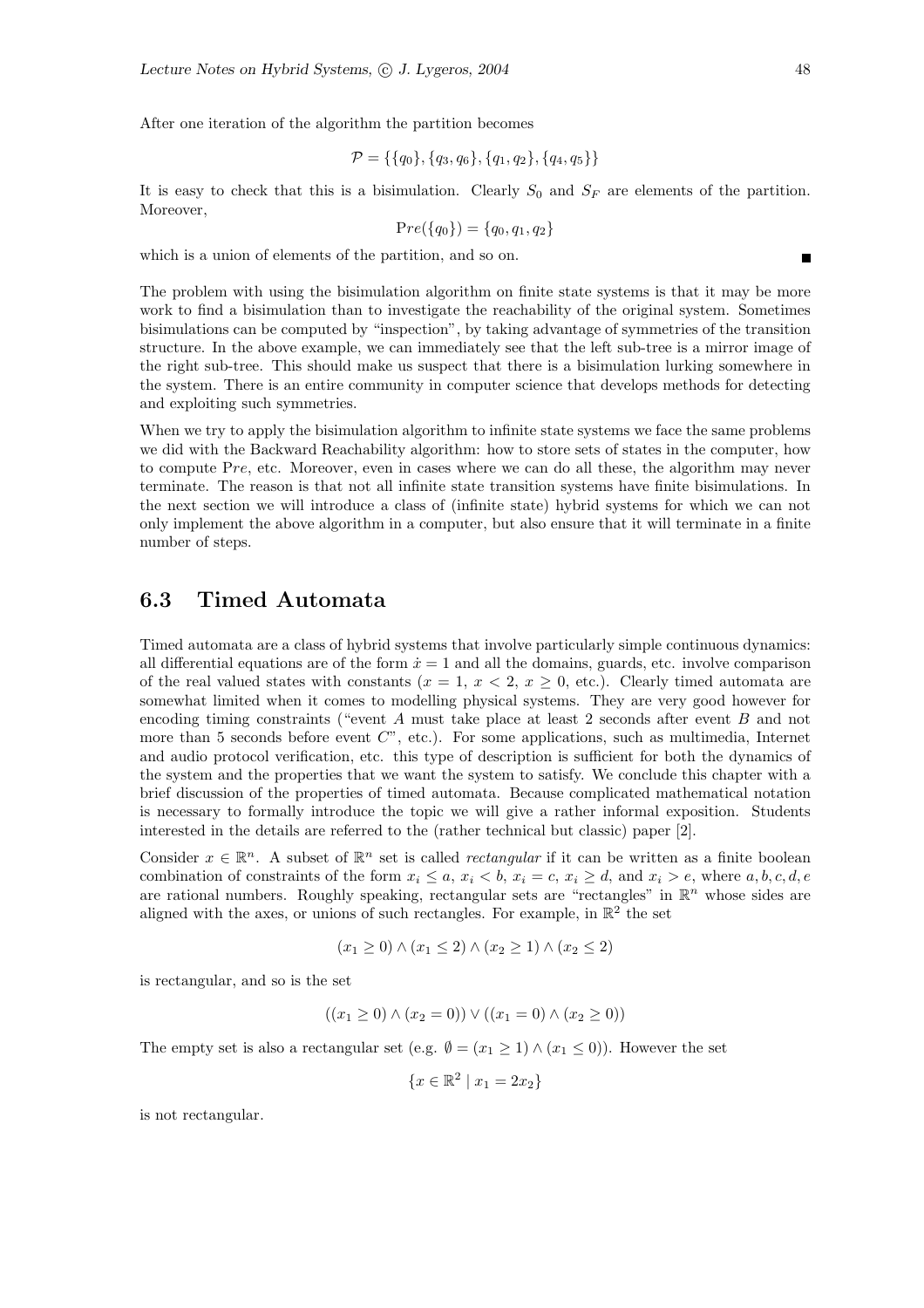

Figure 6.2: Example of a timed automaton.

**Exercise 6.6** Draw these sets in  $\mathbb{R}^2$ . You should immediately be able to see why rectangular sets are called rectangular.

Notice that rectangular sets are easy to encode in a computer. Instead of storing the set itself (which is impossible since the set is infinite) we can store and manipulate the list of constraints used to generate the set (which is finite).

Roughly speaking, a timed automaton is a hybrid automaton which

- involves differential equations of the form  $\dot{x}_i = 1$ . Continuous variables governed by this differential equation are known as clocks.
- the sets involved in the definition of the initial states, guards and domain are rectangular sets
- the reset is either a rectangular set, or may leave certain states unchanged.

Example (Timed Automaton) An example of a timed automaton is given in Figure 6.2. We have

- $Q = \{q_1, q_2\};$
- $X = \mathbb{R}^2$ ;
- $f(q_1, x) = f(q_1, x) = \begin{bmatrix} 1 \\ 1 \end{bmatrix}$ 1 1 ;
- Init = { $(q_1,(0,0))$ };
- Dom $(q_1) = \{x \in \mathbb{R}^2 \mid x_2 \le 3\}$ , Dom $(q_2) = \{x \in \mathbb{R}^2 \mid x_1 \le 5\}$ ;
- $E = \{(q_1, q_2), (q_2, q_1)\};$
- $G(q_1, q_2) = \{x \in \mathbb{R}^2 \mid x_2 > 2\}, G(q_2, q_1) = \{x \in \mathbb{R}^2 \mid x_1 > 4\};$
- $R(q_1, q_2, x) = \{(3, 0)\}, R(q_2, q_1, x) = \{(0, x_2)\}\$

 $\blacksquare$ 

#### Exercise 6.7 Is this timed automaton non-blocking? Is it deterministic?

Notice that in the timed automaton of the example all the constants that appear in the definition are non-negative integers. It turns out that we can in general assume that this is the case: given any timed automaton whose definition involves rational and/or negative constants we can define an equivalent timed automaton whose definition involves only non-negative integers. This is done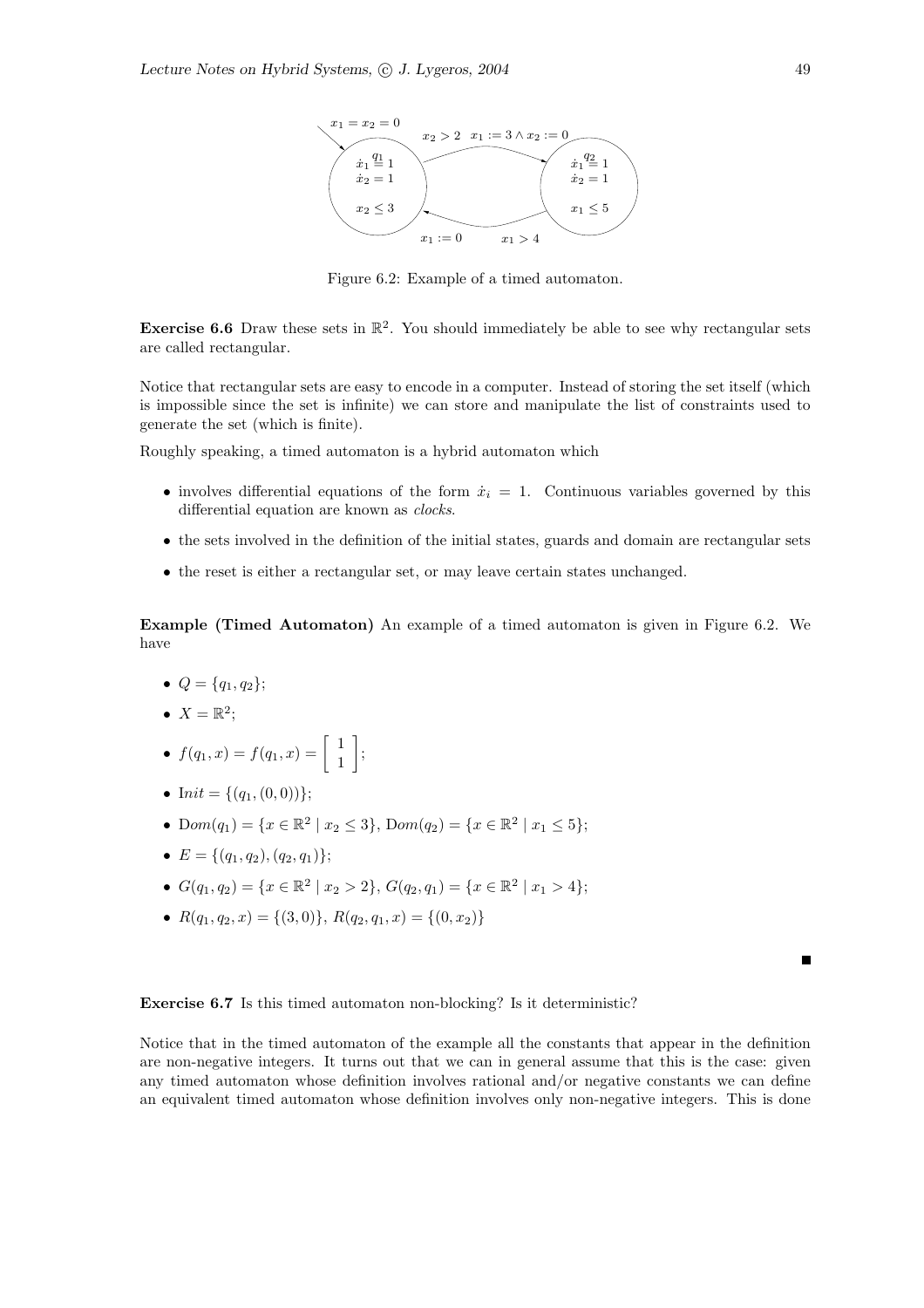

Figure 6.3: Region graph for the timed automaton of Figure 6.2.

by "scaling" (multiplying by an appropriate integer) and "shifting" (adding an appropriate integer) some of the states.

We can turn timed automata into transition systems by "abstracting away" time, just like we did for general hybrid systems above. It turns out that the transition system corresponding to a timed automaton always has a finite bisimulation. One standard bisimulation that works for all timed automata is the region graph. The region graph for the timed automaton of Figure 6.2 is shown in Figure 6.3.

We will briefly describe the way the region graph is constructed. Assume that all the constants that appear in the definition of the timed automaton are non-negative integers (this can be done without loss of generality as noted above). As usual, let us label the continuous variables (clocks) as  $x_1, \ldots, x_n$ . Let  $C_i$  be the largest constant with which  $x_i$  is compared in any of the sets used in the definition of the timed automaton (initial sets, guards, etc.). In the example  $C_1 = 5$  and  $C_2 = 3$ . If all we know about the timed automaton is these bounds  $C_i$ ,  $x_i$  could be compared with any integer M with  $0 \leq M \leq C_i$  in some guard, reset or initial condition set. Therefore, the discrete transitions of the timed automaton may be able to "distinguish" states with  $x_i \lt M$  from states with  $x_i = M$ and from states with  $x_i > M$ , for all  $0 \leq M \leq C_i$ . Distinguish means, for example, that a discrete transition may be possible from a state with  $x_i \leq M$  but not from a state with  $x_i > M$  (because the guard contains the condition  $x_i \leq M$ ). Because these sets may be distinguished by the discrete transitions we add them to our candidate bisimulation. In the example this gives rise to the sets

for 
$$
x_1 : x_1 \in (0, 1), x_1 \in (1, 2), x_1 \in (2, 3), x_1 \in (3, 4), x_1 \in (4, 5), x_1 \in (5, \infty)
$$
  
\n $x_1 = 0, x_1 = 1, x_1 = 2, x_1 = 3, x_1 = 4, x_1 = 5,$   
\nfor  $x_2 : x_2 \in (0, 1), x_2 \in (1, 2), x_2 \in (2, 3), x_2 \in (3, \infty)$   
\n $x_2 = 0, x_2 = 1, x_2 = 2, x_2 = 3.$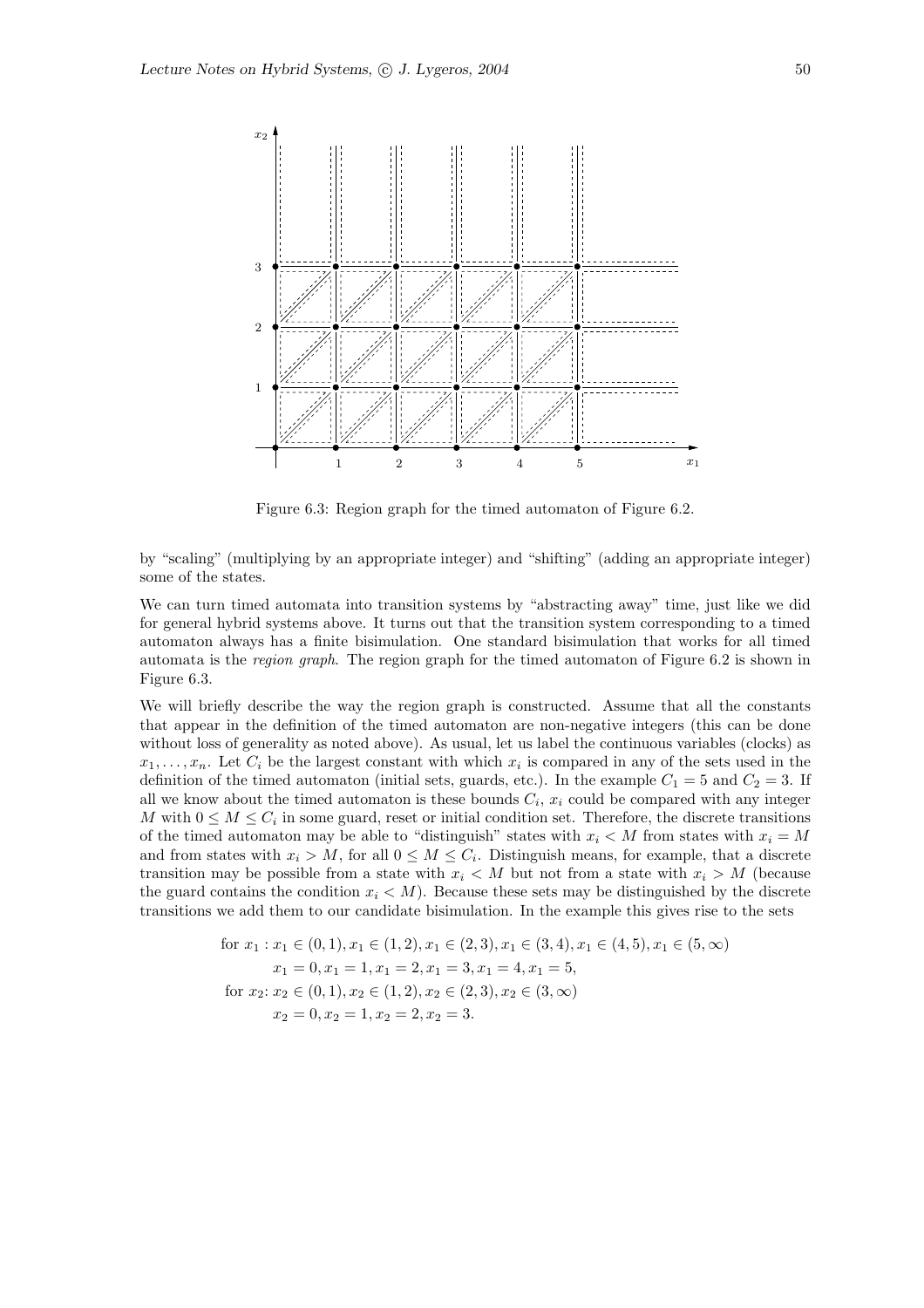The product of all these sets, i.e. the sets

$$
\{x \in \mathbb{R}^2 \mid x_1 \in (0, 1) \land x_2 \in (0, 1)\}
$$
  

$$
\{x \in \mathbb{R}^2 \mid x_1 \in (0, 1) \land x_2 = 1\}
$$
  

$$
\{x \in \mathbb{R}^2 \mid x_1 = 1 \land x_2 \in (0, 1)\}
$$
  

$$
\{x \in \mathbb{R}^2 \mid x_1 = 1 \land x_2 = 1\}
$$
  

$$
\{x \in \mathbb{R}^2 \mid x_1 \in (1, 2) \land x_2 \in (3\infty)\}, etc.
$$

define all the sets in  $\mathbb{R}^2$  that the discrete dynamics (initial states, guards, domain and reset relations) can distinguish. Notice that in the continuous state space  $\mathbb{R}^2$  these product sets are open squares (squares without their boundary), open horizontal and vertical line segments (line segments without their end points), points on the integer grid and open, unbounded rectangles (when some  $x_i > C_i$ ).

Since  $\dot{x}_1 = \dot{x}_2 = 1$ , time flow makes the continuous state move diagonally up along 45<sup>°</sup> lines. By allowing time to flow the timed automaton may therefore distinguish points below the diagonal of each square, points above the diagonal and points on the diagonal. For example, points above the diagonal of the square

$$
\{x \in \mathbb{R}^2 \mid x_1 \in (0,1) \land x_2 \in (0,1)\}
$$

will leave the square through the line

$$
\{x \in \mathbb{R}^2 \mid x_1 \in (0,1) \land x_2 = 1\}
$$

points below the diagonal will leave the square through the line

$$
\{x \in \mathbb{R}^2 \mid x_1 = 1 \land x_2 \in (0, 1)\}
$$

while points on the diagonal will leave the square through the point

$$
\{x \in \mathbb{R}^2 \mid x_1 = 1 \land x_2 = 1\}
$$

This leads us to split each open square in three: two open triangles and an open diagonal line segment.

It can in fact be shown that this is enough to generate a bisimulation.

Theorem 6.3 The region graph is a finite bisimulation of the timed automaton.

It should be stressed that the region graph is not necessarily the coarsest bisimulation. One may be able to find bisimulations with fewer sets; the elements of these bisimulation will be unions of sets of the region graph. It is generally considered bad form to try to construct the entire region graph to investigate properties of a timed automaton. Usually, one either uses the bisimulation algorithm to construct a coarse bisimulation, or uses the reachability algorithm directly to investigate reachability. The point of Theorem 6.3 is that it guarantees that there is at least one finite bisimulation for each timed automaton, which in turn guarantees that the Bisimulation and Reachability algorithms can be implemented and will terminate.

A counting exercise reveals that the total number of regions in the region graph is of the order of

$$
n! \; 2^n \prod_{i=1}^n (2C_i + 2)
$$

(! denotes factorial.) Even for relatively small n this is a very large number! (! denotes exclamation point) What is worse, the number grows very quickly (exponentially) as  $n$  increases. (In addition to  $n!$  and  $2^n$ , there is another hidden exponential in this formula. Because on a computer numbers are stored in binary,  $C_i$  is exponential in the number of bits used to store it).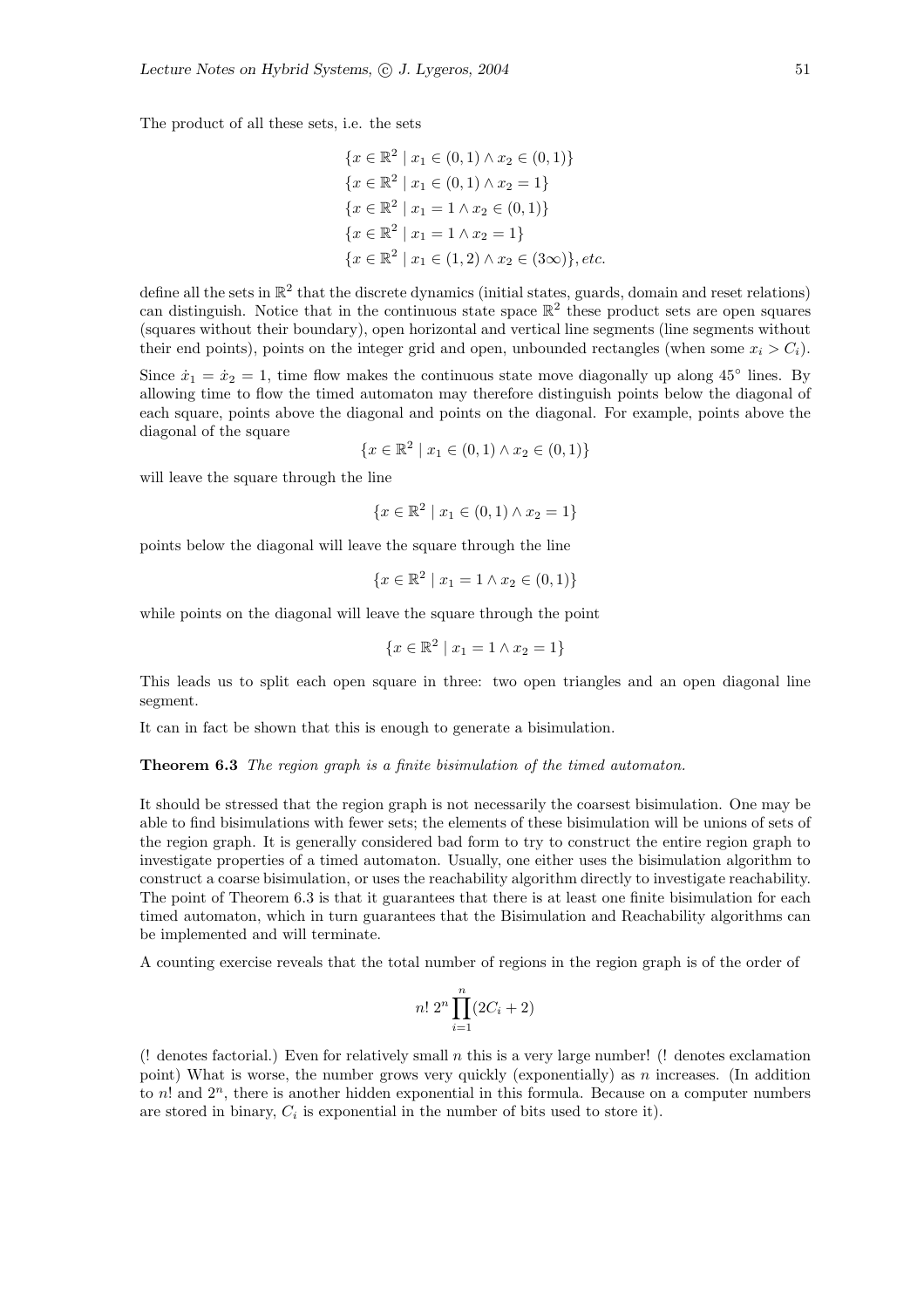This is bad news. It implies that a relatively simple timed automaton can give rise to a region graph with a very large number of sets, which will be a nightmare to analyse. It turns out that this is a general property of timed automata and has nothing to do with the way the region graph was constructed. Because timed automata have finite bisimulations, we know that they can be automatically analysed by a computer. However, in the worst case, the number of operations that the computer will have to perform to analyse the system will be exponential in the size of the problem (e.g. the length of the input file we need to define our timed automaton for the computer). This is irrespective of how well we write the programme. In computational complexity terminology, model checking for timed automata turns out to be PSPACE Complete.

A second bit of bad news about the model checking method is that it does not work for more complicated systems. For example, one can show that simple variants of timed automata do not have finite bisimulations. This is the case for example if we allow  $\dot{x}_i = c_i$  for some constant  $c_i \neq 1$ (skewed clocks, leading to multi-rate automata), or allow comparisons between clocks (terms of the form  $x_i \leq x_j$ ), or reseting one clock to another  $(x_i := x_j)$ . In computer theory terminology, the reachability question for such systems is *undecidable*, i.e. there does not exist an algorithm that will answer the question in finite time.

## 6.4 Bibliography and Further Reading

Timed automata were the first class of hybrid systems that were shown to be amenable to model checking methods [2]. Since then a number of other classes of hybrid systems with this property have been established: classes of multi-rate automata [1], classes of systems with continuous dynamics governed by constant differential inclusions [41] and classes of systems with continuous dynamics governed by linear differential equations [55]. It has also been shown that a very wide class of hybrid systems can be approximated arbitrarily closely by such "decidable" hybrid systems [86] (albeit at the cost of exponential computational complexity). For an excellent overview of the developments in this area see [5].

In the case of hybrid control systems, related methods have been developed for automatically synthesising controllers to satisfy specifications (e.g. given in temporal logic) whenever possible [69, 104, 11].

Based on the theoretical results, computational tools been developed to automatically perform verification or synthesis tasks [42, 6, 29, 16].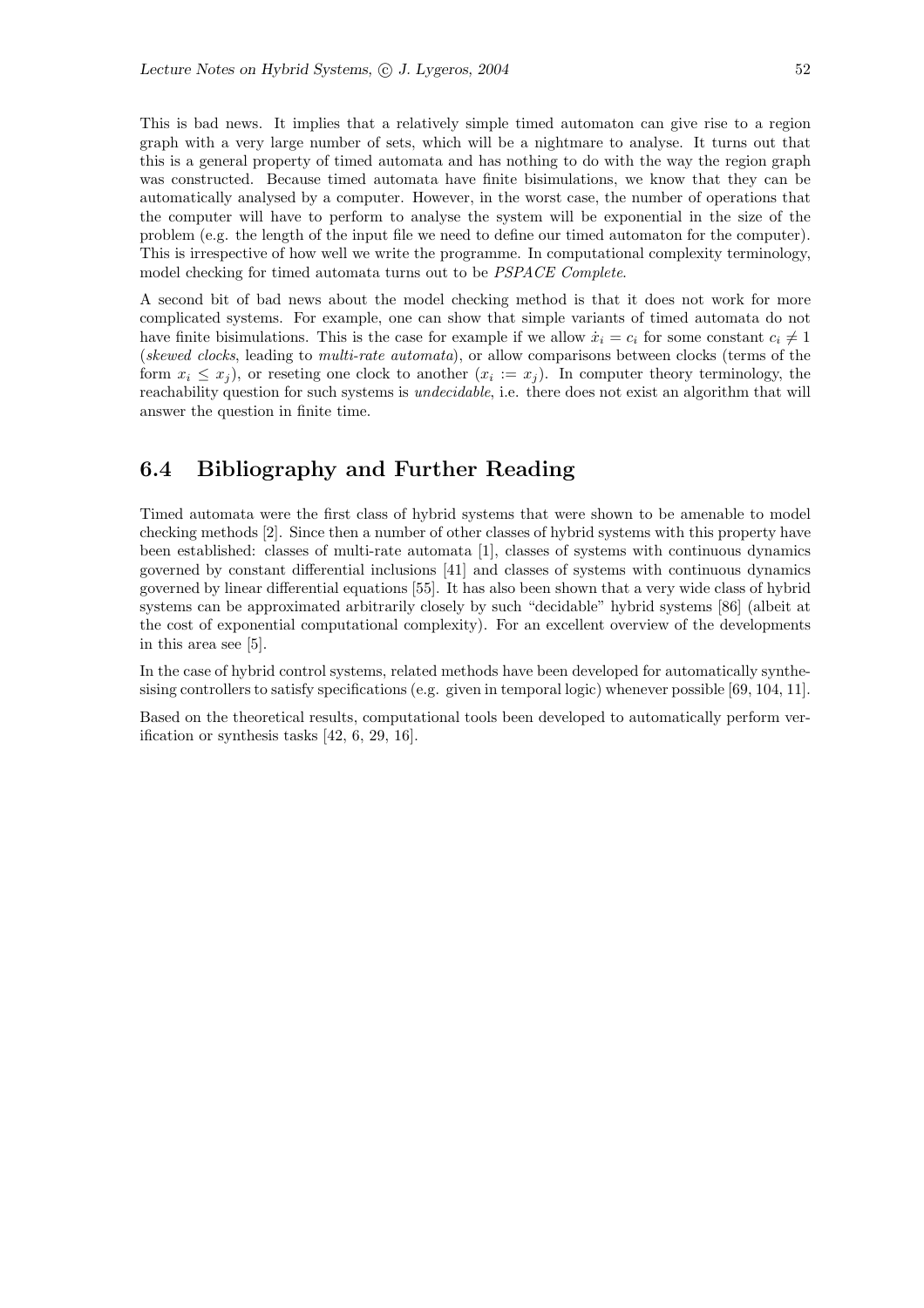## Chapter 7

# Reachability with Inputs: A Viability Theory Perspective

#### 7.1 Reachability with Inputs

In addition to discrete and continuous state variables, many hybrid systems also contain input variables U, possibly divided into discrete  $(U_D)$  and continuous  $(U_C)$ . Depending on the application, inputs may influence

1. Continuous evolution, through the vector field

$$
f(\cdot,\cdot,\cdot):Q\times X\times U\to\mathbb{R}^n.
$$

2. When discrete transitions take place, through the domain

$$
Dom(\cdot): Q \to 2^{X \times U}.
$$

3. The destination of discrete transitions, through the reset map

$$
R(\cdot,\cdot,\cdot):E\times X\times U\to 2^X.
$$

One can pause a number of interesting problems for hybrid systems with inputs, that make no sense for autonomous hybrid systems. For example, one can study stabilisation, optimal control, reachability specifications, etc. As before we will restrict our attention to reachability specifications. Depending on what the inputs are supposed to represent, reachability questions for hybrid systems with inputs can take a number of forms:

- 1. Viability. Roughly speaking, this involves answering the question "Does there exist a choice for the inputs  $u$  such that the executions of the hybrid system remain in a given set?". In this case one can think of the inputs as controls, that can be used to steer the executions of the system.
- 2. Invariance. This involves answering the question "Do the executions of the system remain in a given set for all choices of  $u$ ?". In this case one can think of the inputs as uncontrollable disturbances that can steer the system outside the desired set.
- 3. Gaming. In this case some of the input variables play the role of controls, while others play the role of disturbances. The relevant question in this case is "Does there exist a choice for the controls, such that despite the action of the disturbances the execution of the system remain is a given set?"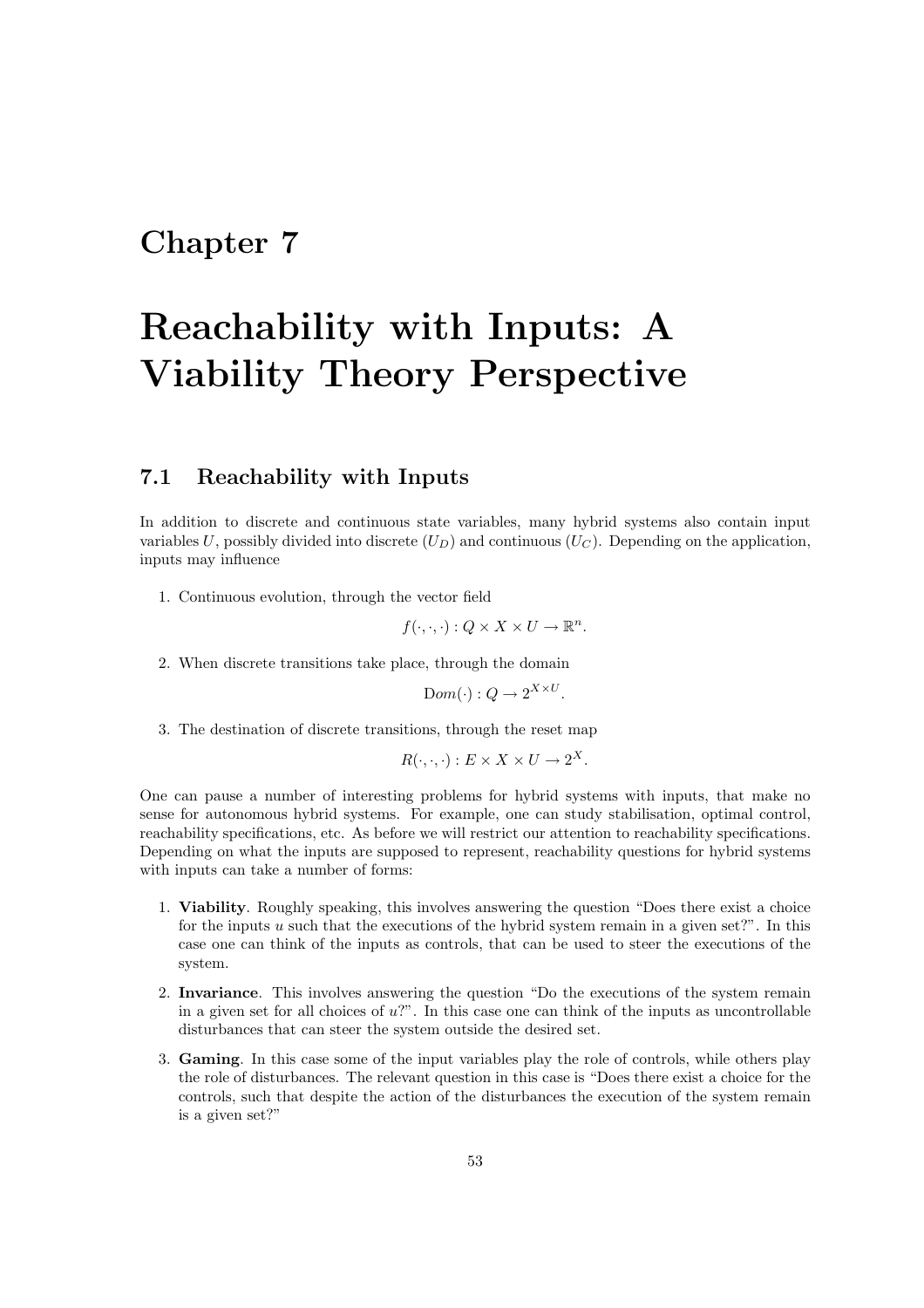Working with hybrid systems with inputs is considerably more complicated. Even defining the precise semantics of an execution of the system is far from straight forward. Additional complications arise when one considers gaming problems, since one has to introduce assumptions about information exchange among the players, appropriate notions of strategy, etc. Here we will restrict our attention to a special case of the general problem for which precise mathematical answers can be formulated for these questions. In particular, we will study questions of viability and invariance for a class of hybrid systems known as *impulse differential inclusions*. The proofs are rather technical and are included in the notes only for the sake of completeness. For more details please refer to [14].

#### 7.2 Impulse Differential Inclusions

Definition 7.1 (Impulse Differential Inclusion) An impulse differential inclusion is a collection  $H = (X, F, R, J)$ , consisting of a finite dimensional vector space X, a set valued map  $F : X \to Y$  $2^X$ , regarded as a differential inclusion  $\dot{x} \in F(x)$ , a set valued map  $R: X \to 2^X$ , regarded as a reset map, and a set  $J \subseteq X$ , regarded as a forced transition set.

We call  $x \in X$  the *state* of the impulse differential inclusion. Subsequently,  $I = X \setminus J$  will be used to denote the complement of J. Comparing Definition 7.1 with Definition 3.1, we see that the set I plays a similar role for the impulse differential inclusion that Dom played for hybrid automata. The differential inclusion,  $F(\cdot)$ , plays a similar role to the vector field,  $f(\cdot, \cdot)$ . Finally, the domain of the reset map  $R$  plays the same role as the guards  $G$  of a hybrid automaton, and the image of the reset map R plays the same role as the reset relation (also denoted by  $R$ ) of the hybrid automaton. Note that the initial states are not explicitly mentioned, and that there are no discrete states. Discrete states, q, can be introduced into the model, by embedding them in  $\mathbb{R}$  (e.q.,  $q = 1, 2, 3, \ldots$ ) and introducing a trivial differential inclusion  $\dot{q} \in \{0\}$  to capture their continuous evolution. This is somewhat cumbersome to do, so we will state the results without this additional complication.

Impulse differential inclusions are extensions of differential inclusions and discrete time systems over finite dimensional vector spaces. A differential inclusion,

 $\dot{x} \in F(x)$ ,

over a finite dimensional vector space  $X$  can be thought of as an impulse differential inclusion,  $(X, F, R, J)$ , with  $R(x) = \emptyset$  for all  $x \in X$  and  $J = \emptyset$ . Likewise, a discrete time system,

$$
x_{k+1} \in R(x_k),
$$

can be thought of as an impulse differential inclusion,  $H = (X, F, R, J)$ , with  $F(x) = \{0\}$  for all  $x \in X$  and  $J = X$ . In the control literature, differential inclusions and discrete time systems are frequently used to model continuous and discrete control systems. The continuous control system

$$
\dot{x} = f(x, u), \ u \in U(x)
$$

with  $x \in \mathbb{R}^n$ ,  $u \in \mathbb{R}^m$ ,  $f : \mathbb{R}^n \times \mathbb{R}^m \to \mathbb{R}^n$  and  $U : \mathbb{R}^n \to 2^{\mathbb{R}^m}$  can be though of as a differential inclusion

$$
\dot{x} \in F(x) = \{ f(x, u) \mid u \in U(x) \}.
$$

Likewise, the discrete time control system

$$
x_{k+1} = r(x_k, u_k), \ u_k \in U(x_k)
$$

with  $x_k \in \mathbb{R}^n$ ,  $u_k \in \mathbb{R}^m$ ,  $r : \mathbb{R}^n \times \mathbb{R}^m \to \mathbb{R}^n$  and  $U : \mathbb{R}^n \to 2^{\mathbb{R}^m}$  can be though of as

$$
x_{k+1} \in R(x_k) = \{ r(x_k, u) \mid u \in U(x_k) \}.
$$

Therefore, impulse differential inclusions can be thought of as hybrid control systems, with controls both on the continuous evolutions and on the discrete transitions.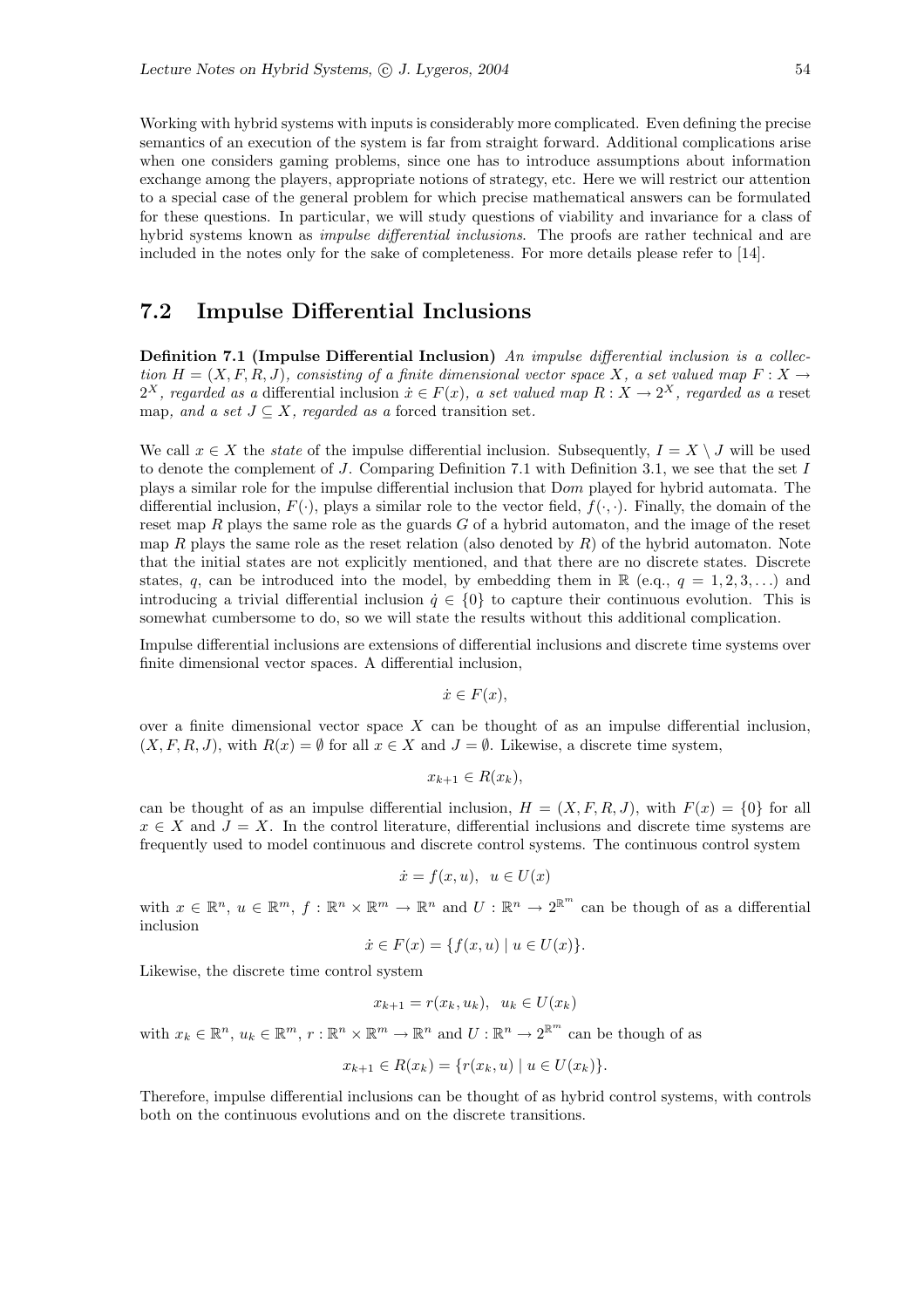Impulse differential inclusions can be used to describe hybrid phenomena. As for the executions of a hybrid automaton, the state of an impulse differential inclusion evolves over hybrid time sets.

Definition 7.2 (Run of an Impulse Differential Inclusion) a run of an impulse differential inclusion,  $H = (X, F, R, J)$ , is a hybrid trajectory,  $(\tau, x)$ , consisting of a hybrid time set  $\tau = \{I_i\}_{i=0}^N$ and a sequence of maps  $x = \{x_i\}_{i=0}^N$ ,  $x_i(\cdot) : I_i \to X$ , that satisfies:

- Discrete Evolution: for all i,  $x_{i+1}(\tau_{i+1}) \in R(x_i(\tau'_i))$
- Continuous Evolution: if  $\tau_i < \tau'_i$ ,  $x_i(\cdot)$  is a solution to the differential inclusion  $\dot{x} \in F(x)$  over the interval  $[\tau_i, \tau'_i]$  starting at  $x_i(\tau_i)$ , with  $x_i(t) \notin J$  for all  $t \in [\tau_i, \tau'_i]$ .

Recall that a solution to the differential inclusion  $\dot{x} \in F(x)$  over an interval  $[0, T]$  starting at  $x_0 \in X$ is an absolutely continuous function  $x : [0, T] \to X$ , such that  $x(0) = x_0$  and almost everywhere  $\dot{x}(t) \in F(x(t))$ . As for hybrid automata, runs of impulse differential inclusions can be classified into finite, infinite, Zeno, etc. (cf. Definition 3.5).

Definition 7.2 dictates that, along a run the state can evolve continuously according to the differential inclusion  $\dot{x} \in F(x)$  until the set J is reached. Moreover, whenever  $R(x) \neq \emptyset$ , a discrete transition from state x to some state in  $R(x)$  may take place. In other words R enables discrete transitions (transitions may happen when  $R(x) \neq \emptyset$  but do not have to), while J forces discrete transitions (transitions must happen when  $x \in J$ ).

Notice that if at a state  $x \in X$  a transition must happen  $(x \in J)$  but is not able to  $(R(x) = \emptyset)$ the system blocks, in the sense that there does not exist a run of the impulse differential inclusion starting at x (other than the trivial run  $([0,0],x)$ ). This is similar to the blocking situations (lack of runs) that we encountered for hybrid automata. To prevent such behaviour we introduce the following assumption.

**Assumption 7.1** An impulse differential inclusion  $(X, F, R, J)$  is said to satisfy Assumption 7.1 if  $J \subseteq R^{-1}(X)$  and, if  $J$  is open (hence  $I = X \setminus J$  is closed),  $F(x) \cap T_I(x) \neq \emptyset$ , for all  $x \in I \setminus R^{-1}(X)$ .

As an example, consider again the bouncing ball system. The vertical motion of the ball can be captured by an impulse differential inclusion,  $H_B = (X_B, F_B, R_B, J_B)$  with two state variables, the height of the ball,  $x_1$  and its velocity in the vertical direction,  $x_2$ . Therefore,  $X_B = \mathbb{R}^2$  and

$$
F_B(x_1, x_2) = (x_2, -g)
$$
  
\n
$$
R_B(x_1, x_2) = \begin{cases} (x_1, -cx_2) & \text{if } x_1 \le 0 \text{ and } x_2 \le 0\\ \emptyset & \text{otherwise} \end{cases}
$$
  
\n
$$
J_B = \{x \in X_B \mid x_1 \le 0 \text{ and } x_2 \le 0\},
$$

where g represents the acceleration due to gravity and  $c^2 \in [0,1]$  the fraction of energy lost with each bounce.

#### 7.3 Viability and Invariance Definitions

For impulse differential inclusions, reachability questions can be characterised by viability constraints.

**Definition 7.3 (Viable Run)** a run,  $(\tau, x)$  of an impulse differential inclusion,  $H = (X, F, R, J)$ , is called viable in a set  $K \subseteq X$  if  $x(t) \in K$  for all  $I_i \in \tau$  and all  $t \in I_i$ .

Notice that the definition of a viable run requires the state to remain in the set  $K$  throughout, along continuous evolution up until and including the state before discrete transitions, as well as after discrete transitions. Based on the notion of a viable run, one can define two different classes of sets.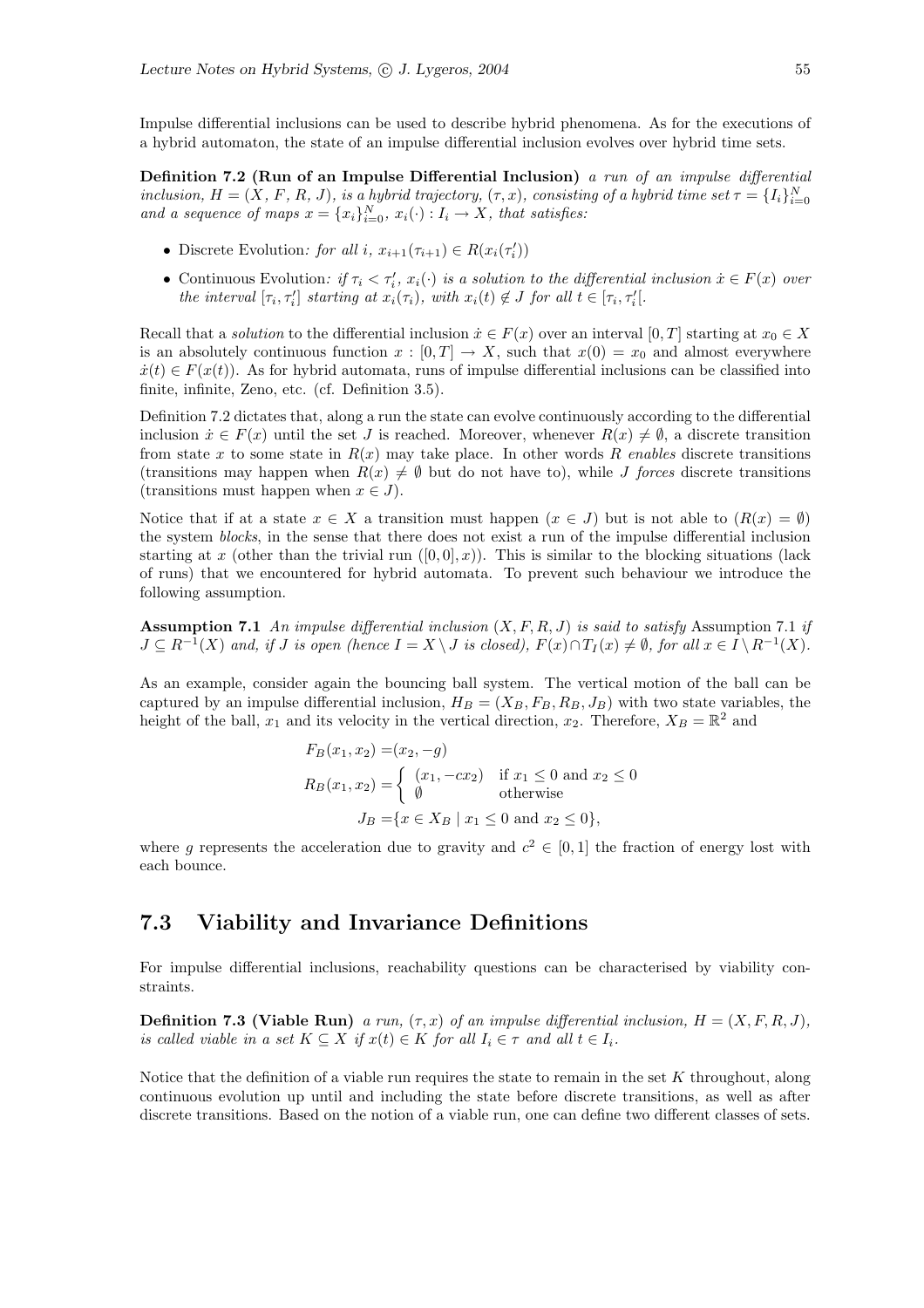**Definition 7.4 (Viable and Invariant Set)** A set  $K \subseteq X$  is called viable under an impulse differential inclusion,  $H = (X, F, R, J)$ , if for all  $x_0 \in K$  there exists an infinite run starting at  $x_0$  that is viable in K. K is called invariant under the impulse differential inclusion, if for all  $x_0 \in K$  all runs starting at  $x_0$  are viable in K.

In the cases where an impulse differential inclusion fails to satisfy a given viability or invariance requirement, one would like to establish sets of initial conditions (if any) for which the requirement will be satisfied. This notion can be characterised in terms of viability and invariance kernels.

**Definition 7.5 (Viability and Invariance Kernel)** The viability kernel, Viab<sub>H</sub>(K) of a set K  $\subseteq$ X under an impulse differential inclusion  $H = (X, F, R, J)$  is the set of states  $x_0 \in X$  for which there exists an infinite run viable in K. The invariance kernel,  $Inv_H(K)$  of  $K \subseteq X$  under  $H = (X, F, R, J)$ is the set of states  $x_0 \in X$  for which all runs are viable in K.

Notice that by definition  $Viab_H(K) \subseteq K$  and  $Inv_H(K) \subseteq K$ , but in general the two sets are incomparable.

To state viability and invariance results for impulse differential inclusions we need to introduce some technical definitions from set valued analysis. For more details see [12, 13].

For a set valued map  $R: X \to 2^Y$  and a set  $K \subseteq Y$  we use  $R^{-1}(K)$  to denote the *inverse image* of K under R and  $R^{\ominus 1}(K)$  to denote the *extended core* of K under R, defined by

$$
R^{-1}(K) = \{x \in X \mid R(x) \cap K \neq \emptyset\}, \text{ and}
$$
  

$$
R^{\ominus 1}(K) = \{x \in X \mid R(x) \subseteq K\} \cup \{x \in X \mid R(x) = \emptyset\}.
$$

Notice that  $R^{-1}(Y)$  is the set of  $x \in X$  such that  $R(x) \neq \emptyset$ . We call the set  $R^{-1}(Y)$  the *domain* of R and the set  $\{(x, y) \in X \times Y \mid y \in R(x)\}\)$  the graph of R.

A set valued map  $R: X \to 2^X$  is called *upper semicontinuous at*  $x \in X$  if for every  $\epsilon > 0$  there exists  $\delta > 0$  such that

$$
\forall x' \in B(x,\delta), \ R(x') \subseteq B(R(x),\epsilon).
$$

R is called *lower semicontinuous* at  $x \in X$  if for all  $x' \in R(x)$  and for all sequences  $x_n$  converging to x, there exists a sequence  $x'_n \in R(x_n)$  converging to x'. R is called upper semicontinuous (respectively lower semicontinuous) if it is upper semicontinuous (respectively lower semicontinuous) at all  $x \in X$ . It should be noted that, unlike single valued functions, these two notions of continuity are not equivalent for set valued maps. It can be shown that if  $R$  is upper semicontinuous with closed domain and  $K \subseteq X$  is a closed set, then  $R^{-1}(K)$  is closed, whereas if R is lower semicontinuous and  $U \subseteq X$  is an open set, then  $R^{-1}(U)$  is open. Notice that the last statement also implies that if R is lower semicontinuous and  $K \subseteq X$  is closed,  $R^{\ominus 1}(K)$  is closed, since  $R^{\ominus 1}(K) = X \setminus R^{-1}(X \setminus K)$ .

For a closed subset,  $K \subseteq X$ , of a finite dimensional vector space, and a point  $x \in K$ , we use  $T_K(x)$ to denote the *contingent cone* to K at x, i.e. the set of  $v \in X$  such that there exists a sequence of real numbers  $h_n > 0$  converging to 0 and a sequence of  $v_n \in X$  converging to v satisfying

$$
\forall n \ge 0, \ x + h_n v_n \in K.
$$

Notice that, if x is in the interior of  $K, T_K(x) = X$ .

Subsequently we will be dealing with differential inclusions of the form  $\dot{x} \in F(x)$ , where  $F : X \to 2^X$ . To ensure existence of solutions we will need to impose some standard regularity assumptions on the map F, for example require F to be Marchaud and/or Lipschitz. We say that a map  $F: X \to 2^X$ is Marchaud if and only if

- 1. the graph and the domain of  $F$  are nonempty and closed;
- 2. for all  $x \in X$ ,  $F(x)$  is convex, compact and nonempty; and,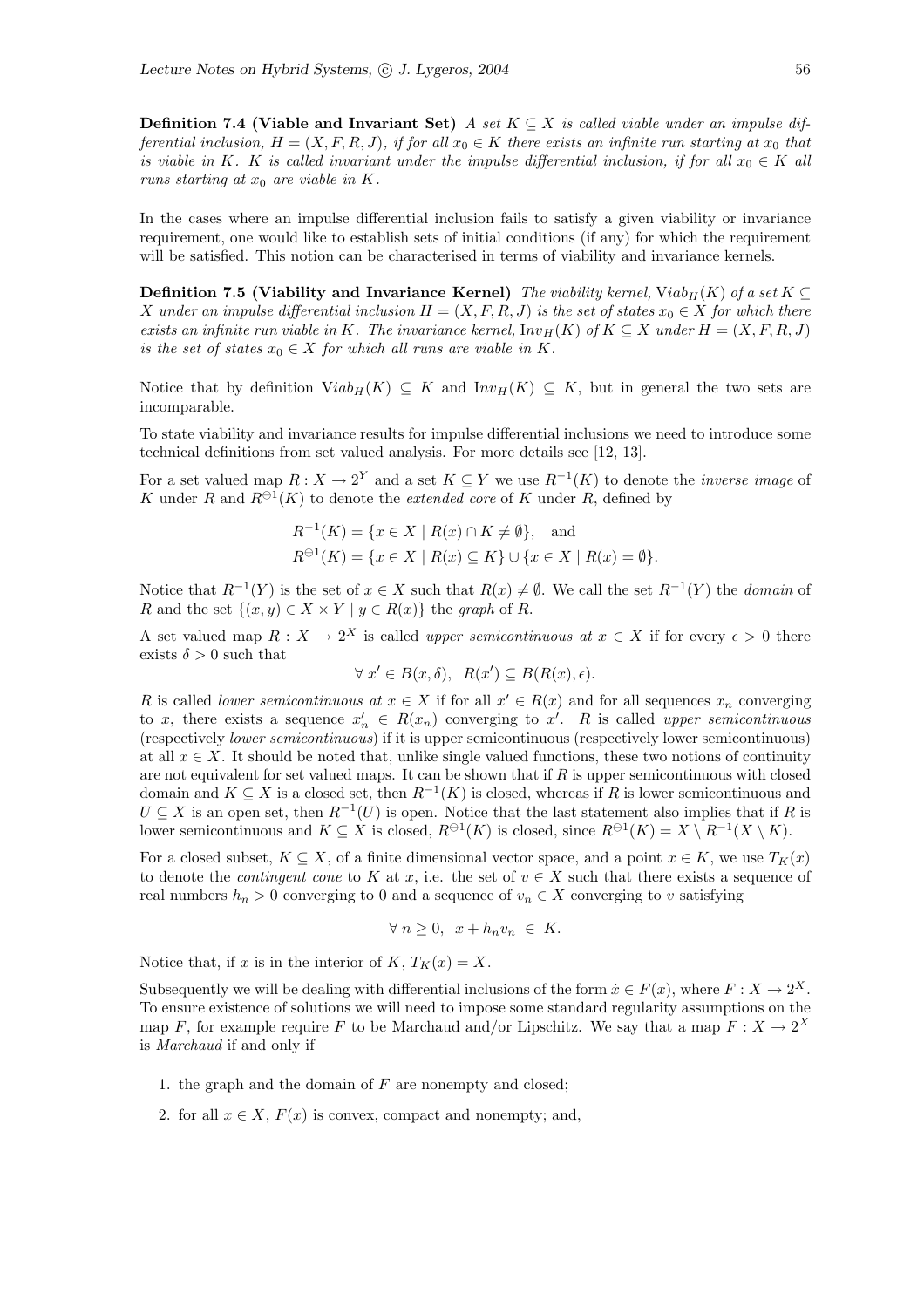3. the growth of F is linear, that is there exists  $c > 0$  such that for all  $x \in X$ 

$$
\sup\{\|v\| \mid v \in F(x)\} \le c(\|x\| + 1).
$$

We say F is Lipschitz if and only if there exists a constant  $\lambda > 0$  (known as the Lipschitz constant) such that for all  $x, x' \in X$ 

$$
F(x) \subseteq F(x') + \lambda \|x - x'\| B(0, 1).
$$

#### 7.4 Viability Conditions

The viability conditions for impulse differential inclusions involve the notion of "viability with target". Viability with target provides conditions under which solutions of  $\dot{x} \in F(x)$  that remain in a set K until they reach a target set  $C$  exist.

**Lemma 7.1** Consider a Marchaud map  $F : X \to 2^X$  and two closed sets  $K \subseteq X$  and  $C \subseteq X$ . For all  $x_0 \in K$ , there exists a solution of  $\dot{x} \in F(x)$  starting at  $x_0$  which is either

- 1. defined over  $[0, \infty)$  with  $x(t) \in K$  for all  $t \geq 0$ , or
- 2. defined over [0, T] for some  $T \geq 0$ , with  $x(T) \in C$  and  $x(t) \in K$  for all  $t \in [0, T]$ ,

if and only if for all  $x \in K \setminus C$ ,  $F(x) \cap T_K(x) \neq \emptyset$ .

#### Proof:

Necessity: Consider  $x_0 \in K \backslash C$  and  $x(\cdot)$  a trajectory starting from  $x_0$  which stays in K on some interval  $[0, \sigma]$  (and which does not reach C in this time interval). By application of Proposition 3.4.1 of [12], we obtain

$$
F(x_0) \cap T_K(x_0) \neq \emptyset.
$$

Sufficiency: Let  $x_0 \in K \backslash C$ . Because C is closed, some  $r > 0$  exists such that  $B(x_0, r) \cap C \neq \emptyset$ . In the set  $B_K(x_0, r) := K \cap B(x_0, r)$ , one can imitate the proof of Proposition 3.4.2 of [12] and obtain the existence of  $T > 0$  and of a solution to  $\dot{x} \in F(x)$  starting at  $x_0$  which remains in  $B_K(x_0, r)$  on  $[0, T]$ .

Using an argument (Zorn's Lemma) classical in differential equation theory, it is possible to extend  $x(\cdot)$  to a maximal trajectory - again denoted  $x(\cdot)$  - on some  $[0, T]$  viable in K and such that  $C \cap$  $[0, \hat{T}) = \emptyset$ . Either  $\hat{T} = +\infty$  and the proof is complete, or  $\hat{T} < +\infty$  and then  $x(\hat{T}) \in C$  (if not one could extend a little the trajectory to a viable one, this would be a contradiction with the maximality of  $x(\cdot)$ ).

The conditions characterising viable sets depend on whether the set  $J$  is open or closed. In the case where  $J$  is closed we have the following.

**Theorem 7.1 (Viability Conditions,** J Closed) Consider an impulse differential inclusion  $H =$  $(X, F, R, J)$  such that F is Marchaud, R is upper semicontinuous with closed domain and J is closed. A closed set  $K \subseteq X$  is viable under H if and only if

- 1.  $K \cap J \subseteq R^{-1}(K)$ , and
- 2.  $\forall x \in K \backslash R^{-1}(K)$ ,  $F(x) \cap T_K(x) \neq \emptyset$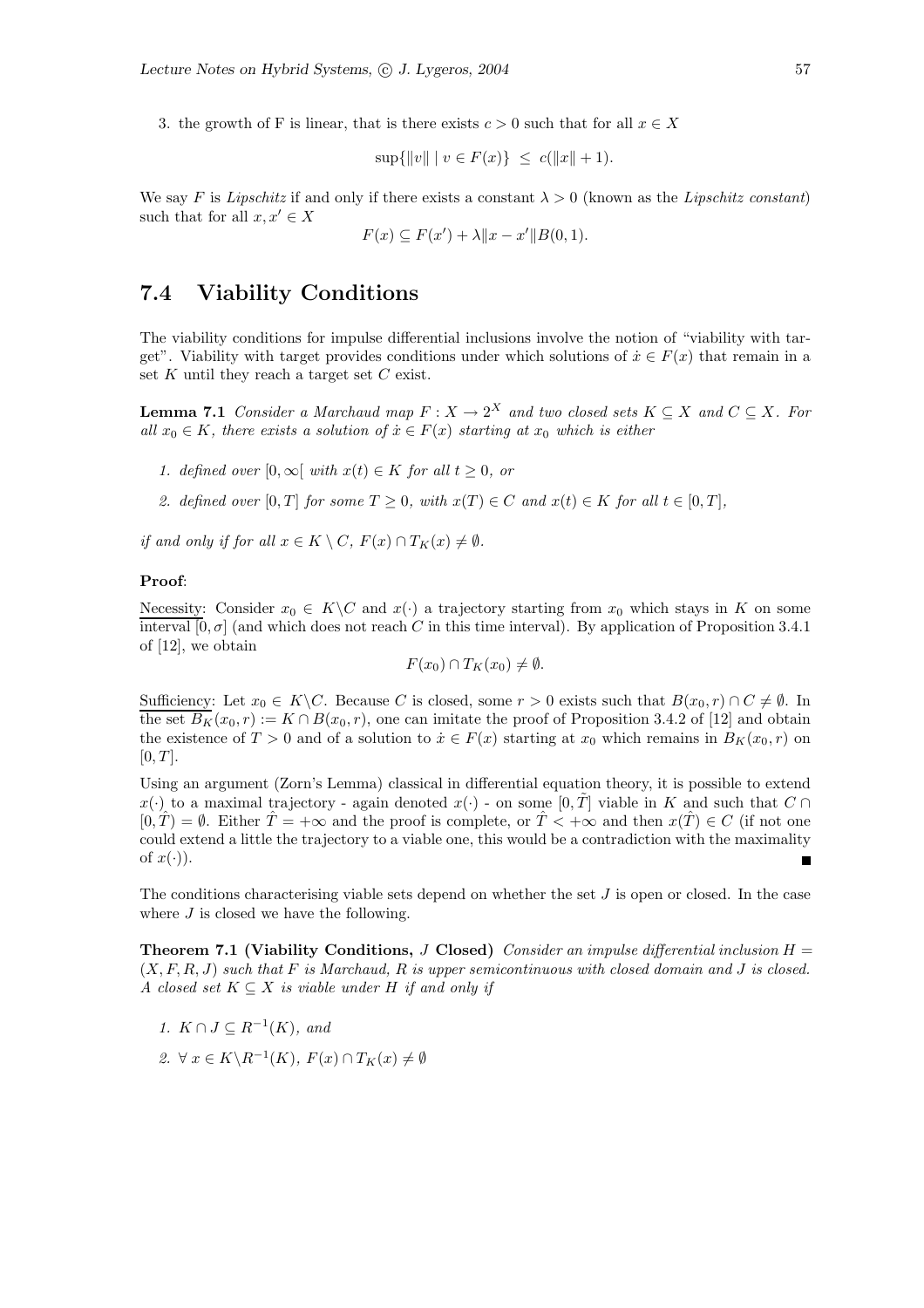In words, the conditions of the theorem require that for any state  $x \in K$ , whenever a discrete transition has to take place  $(x \in K \cap J)$ , a transition back into K is possible  $(R(x) \cap K \neq \emptyset)$ , and whenever a discrete transition to another point in K is not possible  $(R(x) \cap K = \emptyset)$  continuous evolution that remains in K has to be possible (encoded by the local viability condition  $F(x)$ )  $T_K(x) \neq \emptyset$ . **Proof:** Notice that, since R is upper semicontinuous with closed domain and K is closed,  $R^{-1}(K)$  is also closed.

Necessity: Assume that K is viable under  $(X, F, R, J)$  and consider an arbitrary  $x_0 \in K$ . To show the first condition is necessary assume  $x_0 \in K \cap J$ . Then continuous evolution is impossible at  $x_0$ . Assume, for the sake of contradiction, that  $x_0 \notin R^{-1}(K)$ . Then either  $R(x) = \emptyset$  (in which case the system blocks and no infinite runs start at  $x_0$ ) or all runs starting at  $x_0$  leave K through a discrete transition to some  $x_1 \in R(x_0)$ . In either case, the assumption that K is viable is contradicted. To show the second condition is necessary, assume  $x_0 \in K \setminus R^{-1}(K)$ . Since an infinite run viable in K starts at  $x_0$ , there exists a solution to the differential inclusion  $\dot{x} \in F(x)$  starting at  $x_0$  which is either

- 1. defined on  $[0, \infty)$  with  $x(t) \in K \setminus J$  for all  $t \geq 0$ ; or,
- 2. defined on  $[0, t']$  with  $x(t') \in R^{-1}(K)$  and  $x(t) \in K \setminus J$  for all  $t \in [0, t']$ .

This implies, in particular, that there is a solution to the differential inclusion  $\dot{x} \in F(x)$  starting at  $x_0$  which is either

- 1. defined on  $[0, \infty)$  with  $x(t) \in K$  for all  $t \geq 0$ ; or,
- 2. defined on  $[0, t']$  with  $x(t') \in R^{-1}(K)$  and  $x(t) \in K$  for all  $t \in [0, t']$ .

By the necessary part of Lemma 7.1, this implies that for all  $x_0 \in K \setminus R^{-1}(K)$ ,  $F(x) \cap T_K(x) \neq \emptyset$ .

Sufficiency: Assume the conditions of the theorem are satisfied and consider an arbitrary  $x_0 \in K$ . We construct an infinite run of  $(X, F, R, J)$  starting at  $x_0$  and viable in K by induction. We distinguish two cases,  $x_0 \in K \setminus R^{-1}(K)$  and  $x_0 \in K \cap R^{-1}(K)$ . In the first case, by the sufficient part of Lemma 7.1, there exists a solution to the differential inclusion  $\dot{x} \in F(x)$  starting at  $x_0$  which is either

- 1. defined on  $[0, \infty)$  with  $x(t) \in K$  for all  $t \geq 0$ ; or,
- 2. defined on  $[0, t']$  with  $x(t') \in R^{-1}(K)$  and  $x(t) \in K$  for all  $t \in [0, t']$ .

Notice that, since by the first assumption of the theorem,  $K \cap J \subseteq R^{-1}(K)$  there must also be a solution to the differential inclusion  $\dot{x} \in F(x)$  starting at  $x_0$  which is either

- 1. defined on  $[0, \infty)$  with  $x(t) \in K \setminus J$  for all  $t \geq 0$ ; or,
- 2. defined on  $[0, t']$  with  $x(t') \in R^{-1}(K)$  and  $x(t) \in K \setminus J$  for all  $t \in [0, t']$

(i.e. either the solution stays in  $K$  forever and never reaches  $J$ , or the solution stays in  $K$  and reaches  $R^{-1}(K)$  by the time it reaches J). In the former case, consider the infinite run ([0, ∞[, x); this is clearly a run of  $(X, F, R, J)$ , viable in K. In the latter case, let  $\tau_0 = 0$ ,  $\tau'_0 = t'$ , and  $\tau_1 = \tau'_0$ . Since  $x(\tau_0) \in R^{-1}(K)$ ,  $x(\tau_1)$  can be chosen such that  $x(\tau_1) \in K$ . Notice that this argument also covers the case where  $x_0 \in K \cap R^{-1}(K)$ , with  $x(\tau_0)$  playing the role of  $x_0$ . An infinite run viable in K can now be constructed inductively, by substituting  $x_0$  by  $x(\tau_1)$  and repeating the process.

Similar conditions characterise viability when the set J is open, or, in other words, the set  $I = X \setminus J$ is closed.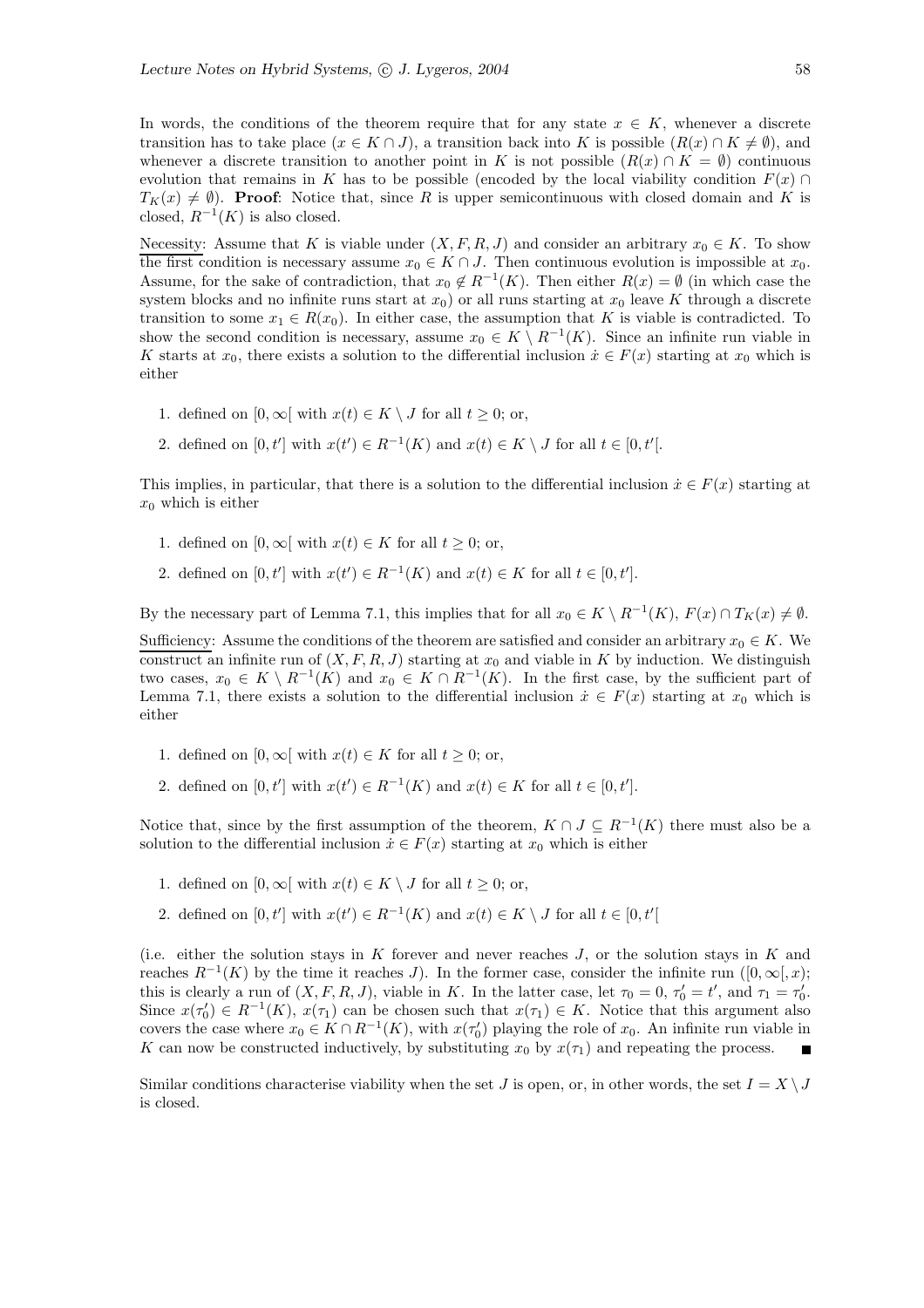

Figure 7.1: K viable under  $H = (X, F, R, J)$ 

Theorem 7.2 (Viability Conditions, J Open) Consider an impulse differential inclusion  $H =$  $(X, F, R, J)$  such that F is Marchaud, R is upper semicontinuous with closed domain and J is open. A closed set  $K \subseteq X$  is viable under H if and only if

1.  $K \cap J \subseteq R^{-1}(K)$ , and 2.  $\forall x \in (K \cap I) \backslash R^{-1}(K)$ ,  $F(x) \cap T_{K \cap I}(x) \neq \emptyset$ 

Figure 7.1 suggests how the conditions of Theorems 7.1 and 7.2 can be interpreted pictorially.

Notice that Assumption 7.1 does not need to be added explicitly to Theorems 7.1 and 7.2, since the part of it that is essential to guarantee the existence of a run viable in  $K$  is implied by the conditions of the theorems. Conditions that guarantee the existence of runs for impulse differential inclusions can be deduced as a corollary of Theorems 7.1 and 7.2.

**Corollary 7.1** Consider an impulse differential inclusion  $H = (X, F, R, J)$  such that F is Marchaud, and  $R$  is upper semicontinuous with closed domain and  $J$  is either open or closed. Every finite run of H can be extended to an infinite run if and only if H satisfies Assumption 7.1.

#### 7.5 Invariance Conditions

The conditions for invariance make use of the notion of "invariance with target" for continuous differential inclusions. Invariance with target involves conditions ensuring that all solutions of  $\dot{x} \in$  $F(x)$  remain in a set K until they reach a target set, C.

**Lemma 7.2** Consider a Marchaud and Lipschitz map  $F: X \to 2^X$  and two closed sets K and C. All solutions of  $\dot{x} \in F(x)$  starting at some  $x_0 \in K$  are either

- 1. defined over  $[0, \infty)$  with  $x(t) \in K$  for all  $t \geq 0$ , or
- 2. defined over  $[0, T]$  with  $x(T) \in C$  and  $x(t) \in K$  for all  $t \in [0, T]$ ,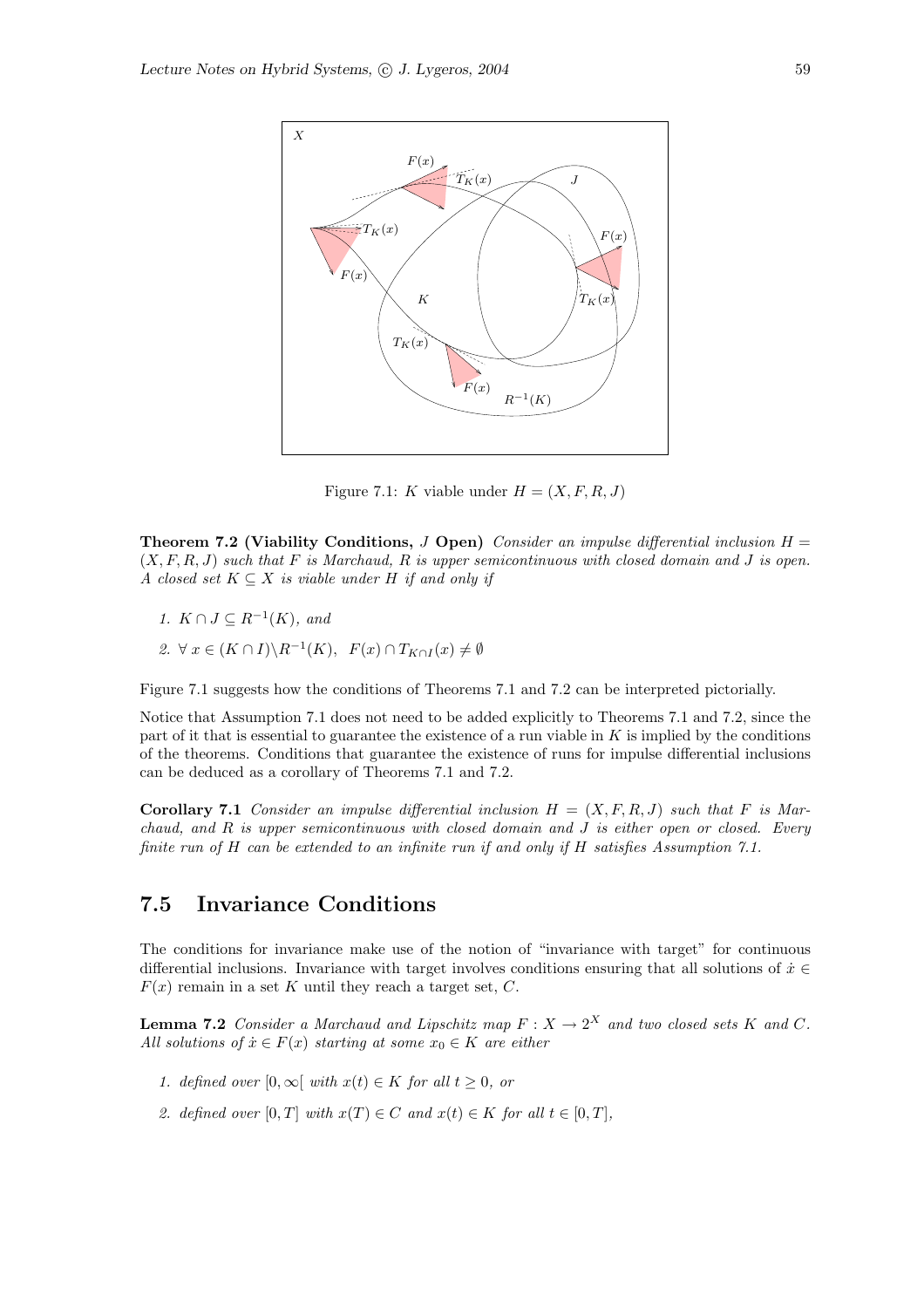if and only if for all  $x \in K \setminus C$ ,  $F(x) \subseteq T_K(x)$ .

#### Proof:

Necessity: Assume that all solutions starting in K stay in K until they reach C. Consider  $x_0 \in K \backslash C$ and  $v_0 \in F(x_0)$ . Then (see for example [12] Corollary 5.3.2) there exists a trajectory  $x(\cdot)$  of  $\dot{x} \in F(x)$ starting at  $x_0$  such that  $\frac{d}{dt}x(0) = v_0$ . Since x is a solution to  $\dot{x} \in F(x)$  it remains in K until it reaches C. But  $x_0 \in K \setminus C$  and C is closed, therefore, there exists  $\alpha > 0$  such that  $x(t) \in K$  for all  $t \in [0, \alpha]$ . Since x is absolutely continuous, for all  $t \in [0, \alpha[$  where  $\frac{d}{dt}x(t)$  is defined,  $\frac{d}{dt}x(t) \in T_K(x(t))$  (see for example [12]). In particular, for  $t = 0$ ,  $v_0 = \frac{d}{dt}x(0) \in T_K(x_0)$ . Hence, for all  $x_0 \in K \setminus C$  and for all  $v_0 \in F(x_0)$ ,  $v_0 \in T_K(x_0)$ , or, in other words,  $F(x_0) \subseteq T_K(x_0)$ .

Sufficiency: Let  $\lambda$  be the Lipschitz constant of F. Consider  $x_0 \in K$  and a solution  $x(\cdot)$  of  $\dot{x} \in F(x)$ starting at  $x_0$ , and show that x remains in K until it reaches C. If  $x_0 \in C$  then there is nothing to prove. If  $x_0 \in K \setminus C$  consider

$$
\theta = \sup\{t \mid \forall t' \in [0, t[, \ x(t') \in K \setminus C\}.
$$

If  $\theta = \infty$  or  $x(\theta) \in C$  we are done. We show that  $x(\theta) \in K \setminus C$  leads to a contradiction. Indeed, consider  $\alpha > 0$  such that  $B(x(\theta), \alpha) \cap C = \emptyset$  (which exists since  $x(\theta) \notin C$  and C is closed), and  $\theta' > \theta$ , such that for all  $t \in [\theta, \theta']$ ,  $x(t) \in B(x(\theta), \alpha)$  (which exists since x is continuous). For  $t \in [\theta, \theta'],$  let  $\Pi_K(x(t))$  denote a point of  $B(x(\theta), \alpha) \cap K$  such that

$$
d(x(t), K) = d(x(t), \Pi_K(x(t)))
$$

(a projection of  $x(t)$  onto K). Then (see for example [12], Lemma 5.1.2) for almost every  $t \in [\theta, \theta']$ ,

$$
\frac{d}{dt}d(x(t), K) \le d\left(\frac{d}{dt}x(t), T_K(\Pi_K(x(t)))\right)
$$
\n
$$
\le d\left(\frac{d}{dt}x(t), F(\Pi_K(x(t)))\right)
$$
\n
$$
\le d\left(\frac{d}{dt}x(t), F(x(t))\right) + \lambda d(x(t), \Pi_K(x(t)))
$$
\n
$$
\le 0 + d(x(t), K)
$$

since x is a solution to  $\dot{x} \in F(x)$  and by definition of  $\Pi$ . By the Gronwall lemma,  $d(x(t), K) = 0$  for all  $t \in [\theta, \theta']$ , which contradicts the definition of  $\theta$ . Summarising, if  $F(x) \subseteq T_K(x)$  for all  $x \in K \setminus C$ , then all solutions starting in K either stay for ever in  $K \setminus C$  or reach C before they leave K.

Lemma 7.2 allows us to prove the following invariance theorem for impulse differential inclusions.

**Theorem 7.3 (Invariance Conditions)** Consider an impulse differential inclusion  $H = (X, F, R, J)$ such that F is Marchaud and Lipschitz and J is closed. A closed set  $K \subseteq X$  is invariant under H if and only if

- 1.  $R(K) \subseteq K$ , and
- 2.  $\forall x \in K \setminus J$ ,  $F(x) \subseteq T_K(x)$ .

In words, the conditions of the theorem require that for all  $x \in K$ , if a discrete transition is possible  $(x \in R^{-1}(X))$ , then all states after the transition are also in  $K(R(x) \subseteq K)$ , whereas if continuous evolution is possible  $(x \notin J)$  then all possible solutions of the differential inclusion  $\dot{x} \in F(x)$  remain in K (characterised here by the invariance condition  $F(x) \subseteq T_K(x)$ ). Figure 7.2 suggests how the conditions of Theorem 7.3 can be interpreted pictorially.

#### Proof: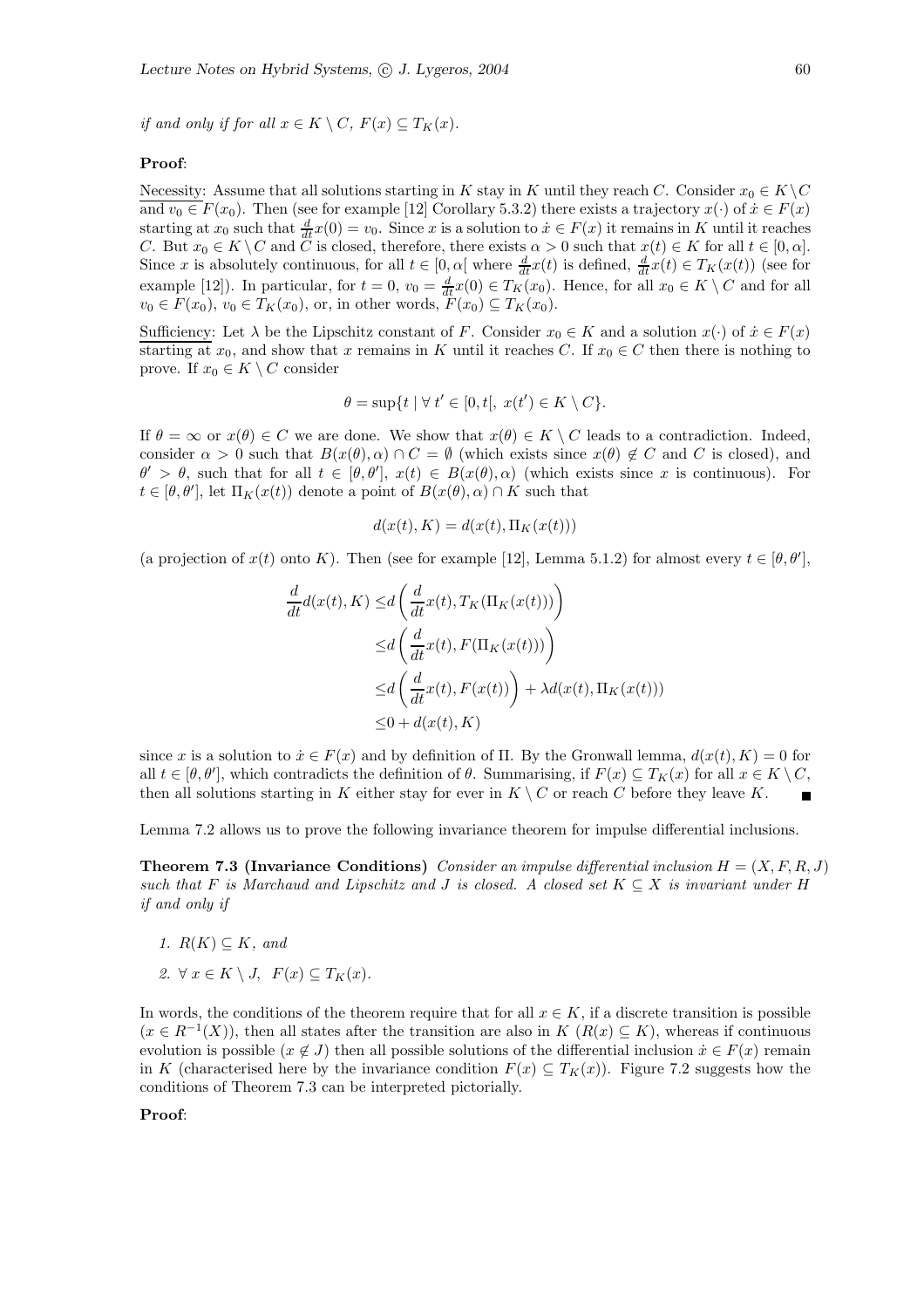

Figure 7.2: K invariant under  $(X, F, R, J)$ 

Necessity: Assume that K is invariant under  $(X, F, R, J)$ . If the first condition is violated, then there exists  $x_0 \in K$  and  $x_1 \in R(x_0)$  with  $x_1 \notin K$ . Therefore, there exists a run starting at  $x_0$ that leaves K through a discrete transition to some  $x_1$  and the assumption that K is invariant is contradicted. To show the second condition is necessary, notice that since all runs of  $(X, F, R, J)$ starting in K are viable in K, then all solutions to  $\dot{x} \in F(x)$  starting in K are either

- 1. defined on  $[0, \infty)$  with  $x(t) \in K \setminus J$  for all  $t \geq 0$ ; or,
- 2. defined on  $[0, t']$  with  $x(t') \in J$  and  $x(t) \in K$  for all  $t \in [0, t']$ .

Otherwise, there would exist a solution of  $\dot{x} \in F(x)$  which leaves K before reaching J. This solution would be a run of  $(X, F, R, J)$  that is not viable in K, which would contradict the assumption that K is invariant. By the necessary part of Lemma 7.2, 1 and 2 imply that for all  $x_0 \in K \setminus J$ ,  $F(x) \subseteq T_K(x)$ .

Sufficiency: Assume the conditions of the theorem are satisfied and consider an arbitrary  $x_0 \in K$  and an arbitrary run,  $(\tau, x)$ , of  $(X, F, R, J)$  starting at  $x_0$ . Notice that  $x(\tau_0) = x_0 \in K$  by assumption. Assume  $x(\tau_i) \in K$  and show  $x(t) \in K$  until  $\tau_{i+1}$ ; the claim then follows by induction. If  $t = \tau_i$  we are done. If  $\tau_i \prec t \preceq \tau_i'$ , then  $x(\tau_i) \in K \setminus J$  since continuous evolution is possible from  $x(\tau_i)$ . By the second condition of the theorem and the sufficient part of Lemma 7.2, all solutions to the differential inclusion  $\dot{x} \in F(x)$  starting at  $x(\tau_i)$  are either

- 1. defined on  $[0, \infty)$  with  $x(t) \in K$  for all  $t \geq 0$ ; or,
- 2. defined on  $[0, t']$  with  $x(t') \in J$  and  $x(t) \in K$  for all  $t \in [0, t']$ .

In the first case, the run is viable in K and we are done. In the second case,  $\tau'_i \preceq t'$  and therefore for all  $t \in [\tau_i, \tau'_i], x(t) \in K$ . If  $x(\tau'_i) \in R^{-1}(K)$ ,  $x(\tau_{i+1}) \in R(x(\tau_i)) \subseteq K$  by the first condition of the theorem. If, on the other hand,  $x(\tau_i') \in J$ , but  $R(x(\tau_i')) = \emptyset$ , then the execution blocks at  $\tau_i$ , and therefore is viable in  $K$ .

Notice that no assumptions need to be imposed on R. Strictly speaking, Theorem 7.3 remains true even without Assumption 7.1; if the impulse differential inclusion has no runs for certain initial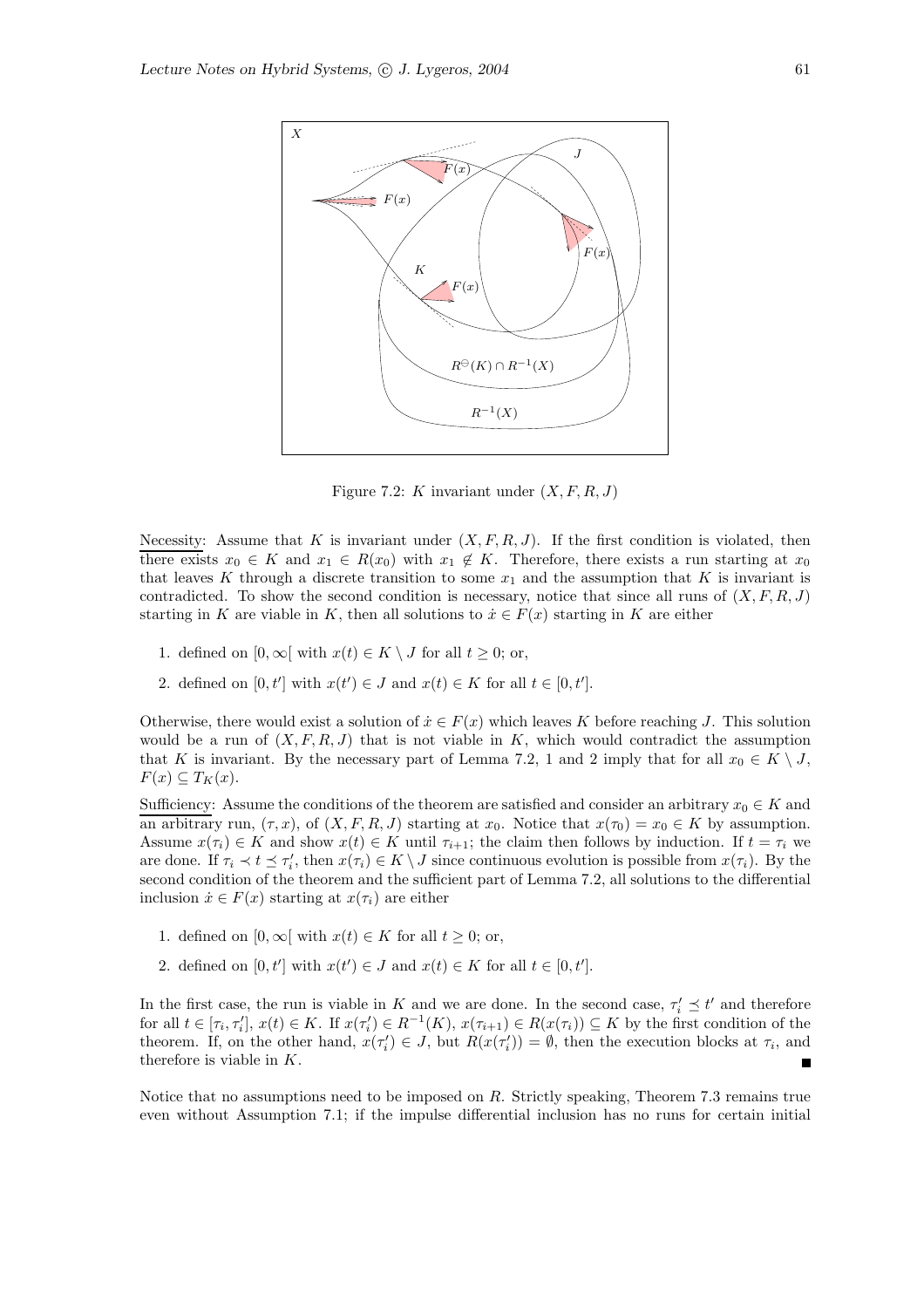conditions in  $K$ , then, vacuously, all runs that start at these initial conditions are viable in  $K$ . In practice, it may be prudent to impose Assumption 7.1, to ensure the results are meaningful.

## 7.6 Viability Kernels

If K is not viable under an impulse differential inclusion  $H$ , one would like to characterise the largest subset of K which is viable under  $H$ . This set turns out to be the viability kernel of K under the impulse differential inclusion. The viability kernel of an impulse differential inclusion can be characterised in terms of the notion of the viability kernel with target for a continuous differential inclusion. For a differential inclusion  $\dot{x} \in F(x)$ , the viability kernel of a set K with target C,  $Viab_F(K, C)$ , is defined as the set of states for which there exists a solution to the differential inclusion that remains in  $K$  either forever, or until it reaches  $C$ .

**Lemma 7.3** Consider a Marchaud map  $F : X \to 2^X$  and two closed subsets of X, K and C. Viab<sub>F</sub> $(K, C)$  is the largest closed subset of K satisfying the conditions of Lemma 7.1.

**Proof:** Let  $D \subseteq K$  a closed set satisfying assumptions of Lemma 7.1. Clearly  $D \subseteq Viab_F(K, C)$ .

We claim that  $Viab_F(K, C)$  is closed. Consider a sequence  $x_n \in Viab_F(K, C)$  converging to some  $x \in X$ . Since K is closed,  $x \in K$ . We show that  $x \in Viab_F(K, C)$ . If  $x \in C$ , the proof is done. Else, there exists an  $r > 0$  with  $K \cap B(x,r) \neq \emptyset$ . For n large enough  $x_n \in B(x, \frac{r}{2})$ . For any such n, consider  $x_n(\cdot)$  a solution to the differential inclusion starting from  $x_n$ , viable in K until it reaches C. Such a solution exists, since  $x_n \in Viab_F(K, C)$ .

The graph of the solution map of the differential inclusion restricted to the compact set

$$
\{x\} \cup \{x_n, \ n > 0\}.
$$

is compact (Theorem 3.5.2 in [12]). Hence, there exists a subsequence to  $x_n(\cdot)$  - again denoted  $x_n(\cdot)$  - converging to a solution  $x(\cdot)$  of the differential inclusion starting at x uniformly on compact intervals.

Let  $\sigma > 0$  such that  $x[0, \sigma) \cap C = \emptyset$ . Such a  $\sigma$  exists since  $x \notin C$ , C is closed, and  $x(\cdot)$  is continuous. Fix  $0 \le t < \sigma$ . For n large enough,  $x_n[0, t] \cap C = \emptyset$  because C is closed and  $x_n(\cdot)$  converges uniformly to  $x(\cdot)$  on  $[0, t]$ . Since  $x_n[0, t]$  is contained in K so is  $x[0, t]$ . Because  $\sigma$  and t are arbitrary, we can deduce that  $x(\cdot)$  is viable in K until it reaches C. So  $x \in \text{Viab}_F(K, C)$ , and therefore  $\text{Viab}_F(K, C)$ is closed.

It remains to prove that  $Viab_F(K, C)$  satisfies conditions of Lemma 7.1 (i.e., that it is itself viable with target C). Let  $x_0 \in Viab_F(K, C)$ . By the very definition of the viability kernel some trajectory  $x(\cdot)$  starting from x exists which is viable in K until it reaches C. Suppose by contradiction that some  $s > 0$  exists such  $x(s) \notin Viab_F(K, C)$  and  $x[0, s] \cap C = \emptyset$ . Then any trajectory starting from  $x(s)$  leaves K before reaching C. But  $t \mapsto x(s + t)$  is such a trajectory which is viable in K until it reaches C, a contradiction.

**Exercise 7.1** Show that  $K \cap C \subseteq Viab_F(K, C) \subseteq K$ .

Using this notion, one can give an alternative characterisation of the sets that are viable under an impulse differential inclusion, as fixed points of an appropriate operator. For an impulse differential inclusion  $H = (X, F, R, J)$ , consider the operator  $Pre_H^{\exists} : 2^X \to 2^X$  defined by

$$
\mathbf{P}re_{H}^{\exists}(K)=\mathbf{Viab}_{F}(K\cap I,R^{-1}(K))\cup(K\cap R^{-1}(K))
$$

Recall that  $I = X \setminus J$ .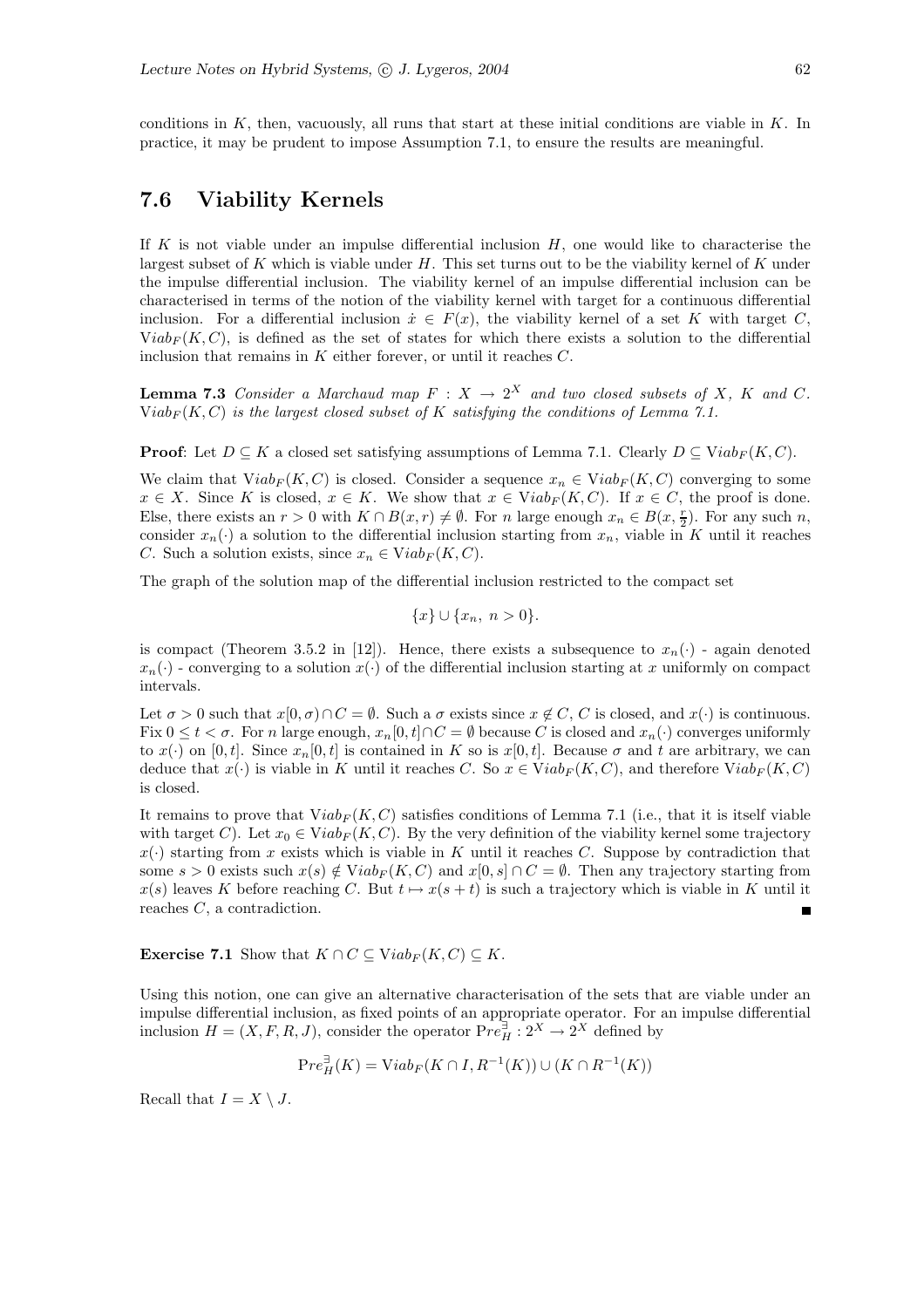

Figure 7.3: Three possible evolutions for  $x_0 \notin \text{Viab}_F(K \cap I, R^{-1}(K)) \cup (K \cap R^{-1}(K)).$ 

**Lemma 7.4** Consider an impulse differential inclusion  $H = (X, F, R, J)$  such that F is Marchaud, R is upper semicontinuous with closed domain, and J is open. A closed set  $K \subseteq X$  is viable under H if and only if it is a fixed point of the operator  $\text{Pre}_{H}^{\exists}$ .

#### Proof:

Necessity: We first show that for every closed set K viable under  $H = (X, F, R, J)$ ,  $Pre_H^{\exists}(K) = K$ .  $Pre_{H}^{\exists}(K)$  is clearly a subset of K, since  $Viab_{F}(K \cap I, R^{-1}(K)) \subseteq K \cap I \subseteq K$ . Conversely, consider an arbitrary  $x_0 \in K$ . Assume, for the sake of contradiction, that  $x_0 \notin \text{Viab}_F(K \cap I, R^{-1}(K))$  $(K \cap R^{-1}(K))$ . Consider an arbitrary infinite run  $(\tau, x)$  viable in K and starting at  $x_0$ . Then  $x(\tau_0) \notin R^{-1}(K)$  and  $x(\tau_0) \notin \text{Viab}_F(K \cap I, R^{-1}(K))$ . If  $\tau_0 = \tau'_0$ , x starts by a discrete transition to some  $x(\tau_1) \in R(x(\tau_0))$ . Since  $x(\tau_0) \notin R^{-1}(K)$ ,  $x(\tau_1) \notin K$ , which contradicts the assumption that  $(\tau, x)$  is viable in K. If  $\tau_0 < \tau'_0$ , then  $(\tau, x)$  starts by continuous evolution. Since  $x_0 = x(\tau_0) \notin$  $\widehat{V}$ iab<sub>F</sub> $(K \cap I, R^{-1}(K))$ , the run either

- 1. leaves K (at time  $t \prec \tau_0'$ ) before it reaches  $R^{-1}(K)$ , or
- 2. leaves  $I$  (at time  $\tau'_0$ ) before it reaches  $R^{-1}(K)$ , or
- 3. takes a transition from some  $x(\tau_0') \in K \cap I \setminus R^{-1}(K)$

(see Figure 7.3). The first case contradicts the assumption that  $(\tau, x)$  is viable in K. In the remaining cases,  $x(\tau_0') \notin R^{-1}(K)$  and since  $x(\tau_1) \in R(x(\tau_0'))$ , we have  $x(\tau_1) \notin K$ . This also contradicts the assumption that  $(\tau, x)$  is viable in K.

Sufficiency: Next, we show that every closed set K such that  $K = Pre_H^{\exists}(K)$  is viable. Consider an arbitrary  $x_0 \in K$ ; we construct by induction an infinite run,  $(\tau, x)$  that starts at  $x_0$  and is viable in K. By assumption  $x_0 = x(\tau_0) \in K$ . Assume that we have constructed a run viable in K defined over a finite sequence  $[\tau_0, \tau'_0], [\tau_1, \tau'_1], \ldots, [\tau_i, \tau_i]$ . Since K is a fixed point of  $Pre_H^{\exists}$  and the run is viable in  $K$ ,  $x(\tau_i) \in \text{Viab}_F(K \cap I, R^{-1}(K)) \cup (K \cap R^{-1}(K))$ . If  $x(\tau_i) \in K \cap R^{-1}(K)$ , let  $\tau'_i = \tau_i$  and chose  $x(\tau_{i+1}) \in R(x(\tau_i)) \cap K$ . If  $x(\tau_i) \in Viab_F(K \cap I, R^{-1}(K))$ , then there exists a solution to the differential inclusion  $\dot{x} \in F(x)$  which is either: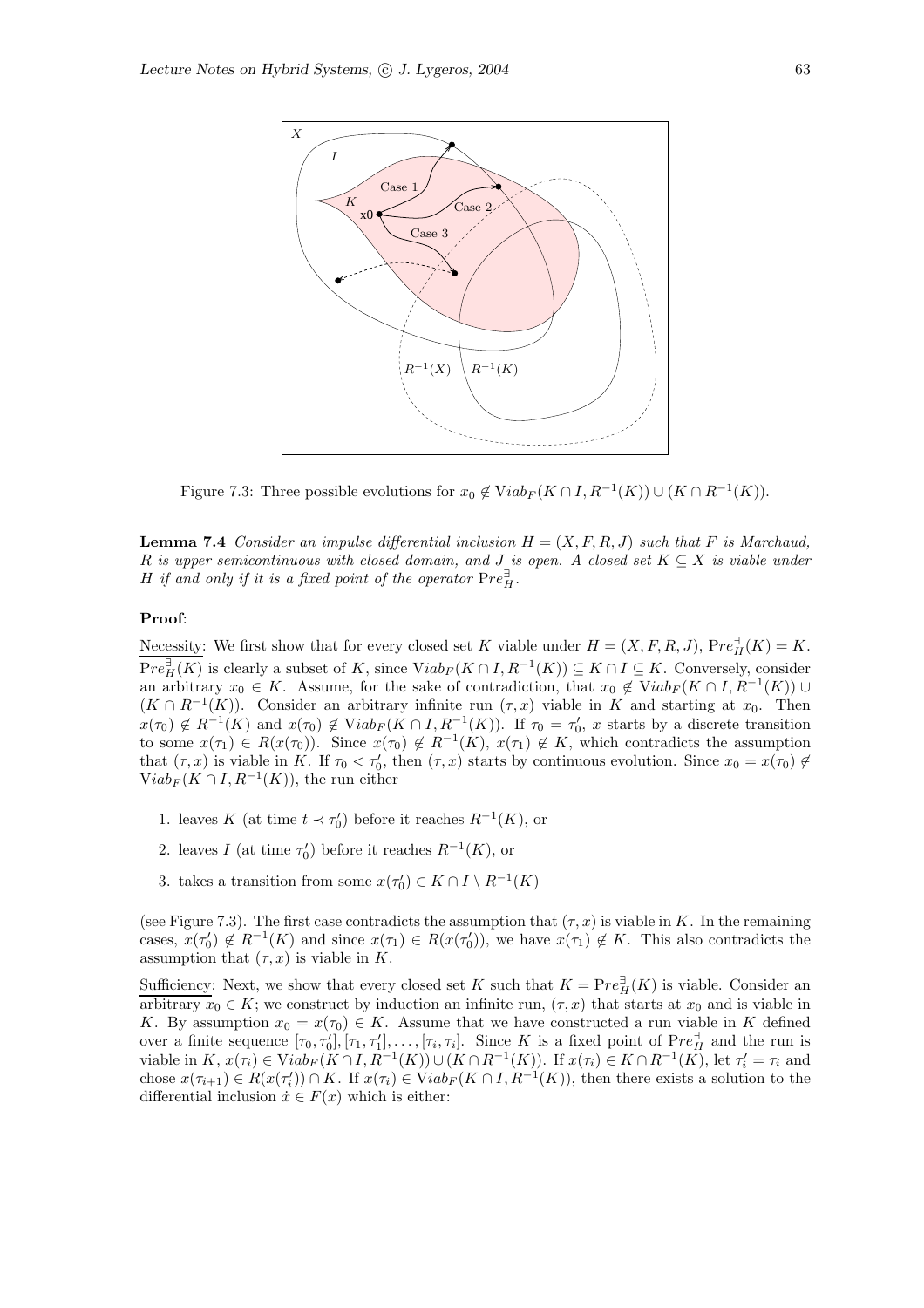- 1. defined over  $[0, \infty)$  with  $x(t) \in K \cap I$  for all  $t \geq 0$ ; or,
- 2. defined over  $[0, t']$  with  $x(t') \in R^{-1}(K)$  and  $x(t) \in K \cap I$  for all  $t \in [0, t']$ .

In the former case, set  $\tau'_i = \infty$  and the construction of the infinite run is complete. In the latter case, let  $\tau'_i = \tau_i + t'$  and choose  $x(\tau_{i+1}) \in R(x(\tau'_i)) \cap K$ . The claim follows by induction.

**Theorem 7.4 (Viability Kernel)** Consider an impulse differential inclusion  $H = (X, F, R, J)$ such that F is Marchaud, R is upper semicontinuous with closed domain and compact images, and J is open. The viability kernel of a closed set  $K \subseteq X$  under H is the largest closed subset of K viable under H, that is, the largest closed fixed point of  $Pre_H^{\exists}$  contained in  $\check{K}$ .

**Proof:** The proof makes use of the sequence of sets  $\{K_i\}$  constructed by the Viability Kernel Approximation algorithm, that is the sequence  $K_0 = K$ ,  $K_{i+1} = Pre_H^{\exists}(K_i)$ . Let

$$
K_{\infty} = \bigcap_{i=0}^{\infty} K_i.
$$

The proof proceeds in a sequence of steps. We show that:

- 1. For every viable set  $L \subseteq K$ ,  $L \subseteq Viab_H(K)$ .
- 2.  $K_{\infty}$  is closed.
- 3. Viab<sub>H</sub> $(K) \subseteq K_{\infty}$ .
- 4.  $K_{\infty} \subseteq Viab_H(K)$ .
- 5. Viab<sub>H</sub> $(K)$  is viable.

**Step 1**: Every set  $L \subseteq K$  which viable under  $H = (X, F, R, J)$  must be contained in  $Viab_H(K)$ , since for all  $x_0 \in L$  there exists an infinite run starting at  $x_0$  that stays in L, and therefore in K.

**Step 2:** Since  $Viab_F(K_i \cap I, R^{-1}(K_i)) \subseteq K_i \cap I \subseteq K_i$ ,  $K_{i+1} \subseteq K_i$  for all i. Since K is closed,  $K_0$  is closed. Moreover, if  $K_i$  is closed, then  $R^{-1}(K_i)$  is closed (since R is upper semicontinuous with closed domain), and  $Viab_F(K_i \cap I, R^{-1}(K_i))$  is closed (by Lemma 7.3, since I and  $R^{-1}(K_i)$ are closed), and, therefore,  $K_{i+1}$  is closed. By induction,  $K_i$  form a sequence of nested closed sets, and therefore  $K_{\infty}$  is closed (possibly the empty set).

**Step 3:** Consider a point  $x_0 \in Viab_H(K)$  and show that  $x_0 \in K_\infty$ . Assume, for the sake of contradiction, that  $x_0 \notin K_\infty$ . Then there exists  $N \geq 0$  such that  $x_0 \notin K_N$ . If  $N = 0$ , then  $x_0 \notin K_0 = K$ , therefore all runs starting at  $x_0$  that are not viable in K (trivially). This contradicts the assumption that  $x_0 \in Viab_H(K)$ . If  $N > 0$ , we show that for all infinite runs  $(\tau, x)$  starting at  $x_0$  (which exist since  $x_0 \in Viab_H(K)$ ), there exists a  $t \preceq \tau_1$  such that<sup>1</sup>  $x(t) \notin K_{N-1}$ . The claim then follows by induction. Indeed, since  $x_0 \notin K_N$  we must have have  $x_0 \notin Viab_F(K_{N-1} \cap$  $I, R^{-1}(K_{N-1})\cup (K_{N-1}\cap R^{-1}(K_{N-1}))$ . If  $\tau_0 < \tau_0'$ , then  $(\tau, x)$  starts by continuous evolution. Since  $x_0 = x(\tau_0) \notin \text{Viab}_F(K_{N-1} \cap I, R^{-1}(K_{N-1}))$ , then all solutions to  $\dot{x} \in F(x)$  either

- 1. leave  $K_{N-1}$  (at some  $t \leq \tau'_0$ ) before they reach  $R^{-1}(K_{N-1})$ , or
- 2. leave *I* (at time  $\tau_0'$ ) before they reach  $R^{-1}(K_{N-1})$ , or
- 3. take a transition from some  $x(\tau_0') \in (K_{N-1} \cap I) \setminus R^{-1}(K_{N-1})$ .

<sup>&</sup>lt;sup>1</sup>If  $\tau = [\tau_0, \infty)$ ,  $t \leq \tau_1$  is replaced by  $t \prec \tau'_0 = \infty$ .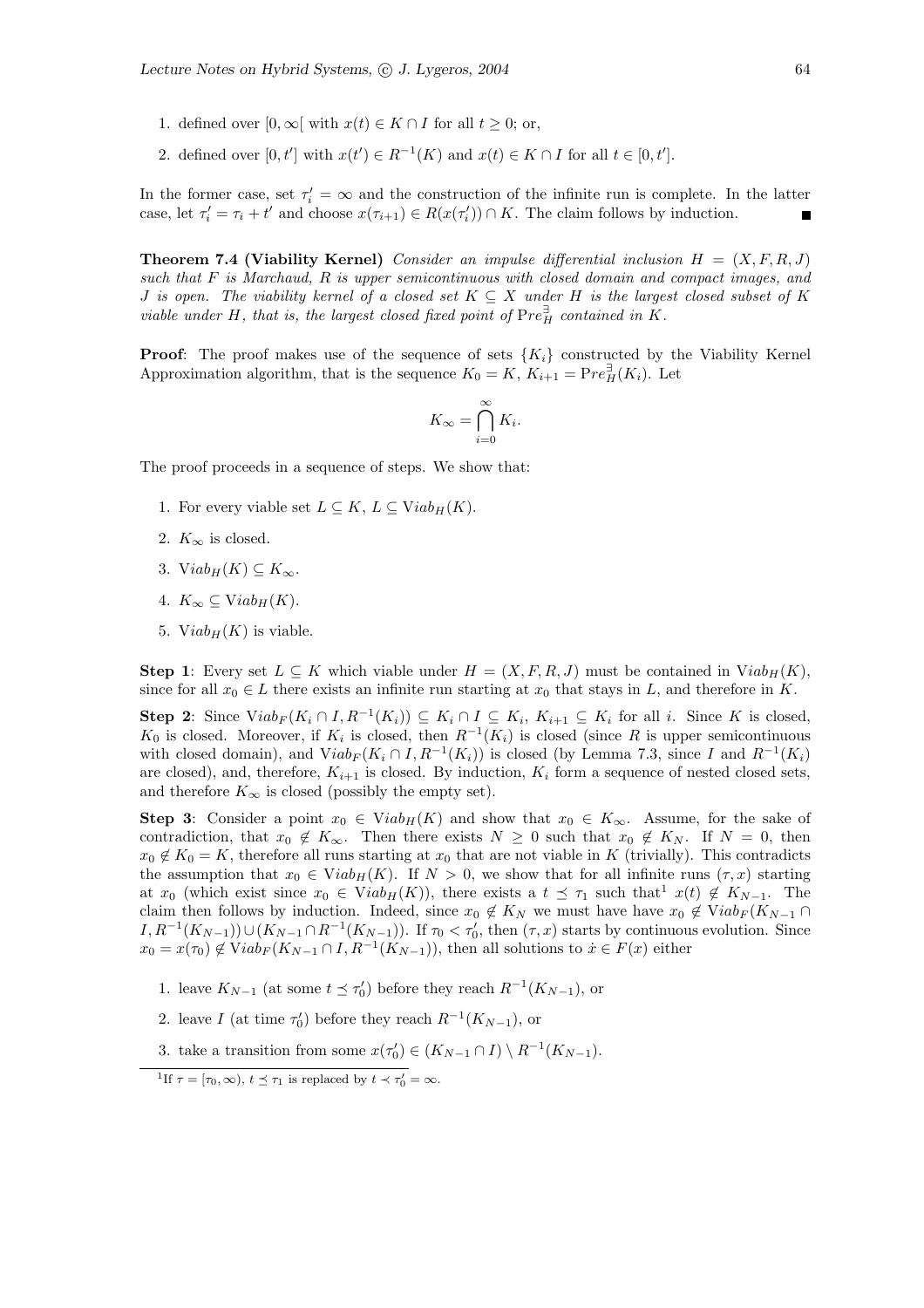(refer to Figure 7.3). In the first case we are done. In the remaining cases,  $x(\tau_0') \notin R^{-1}(K_{N-1})$  and since  $x(\tau_1) \in R(x(\tau_0'))$ , we have  $x(\tau_1) \notin K_{N-1}$ . The last argument also subsumes the case  $\tau_0 = \tau_0'$ , since  $x_0 \notin K_{N-1} \cap R^{-1}(K_{N-1}).$ 

Step 4: Consider an arbitrary  $x_0 \in K_\infty$ . To show that  $x_0 \in Viab_H(K)$ , we construct an infinite run  $(\tau, x) \in \mathcal{R}_H^{\infty}(x_0)$  viable in K. More specifically, since  $x_0 \in K_k$  for all k, there exists a sequence of runs  $(\tau^{(k)}, x^{(k)}) \in \mathcal{R}_H(x_0)$ , which remain in K for at least k jumps. We will show that the sequence  $(\tau^{(k)}, x^{(k)})$  has a cluster point  $(\bar{\tau}, \bar{x}) \in \mathcal{R}^{\infty}_H(x_0)$ , which is an infinite run of  $(X, F, R, J)$ , starting at  $x_0$ , viable in K.

Let  $[\tau_i^{(k)}, \tau_i^{(k)'}]$  $\left[ \mathbf{x}_i^{(k)'}\right]$  (or  $[\tau_i^{(k)}, \tau_i^{(k)'}]$  $i^{(k)}$  if i is the last interval) denote the sequence of intervals  $\tau^{(k)}$ . Recall that, without loss of generality, we can assume that  $\tau_0^{(k)} = 0$  for all k. Let  $\bar{\tau}_0 = 0$  and define

$$
\bar{\tau}_0'=\lim\inf_{k\to\infty}\tau_0^{(k)'}.
$$

Then there exists a subsequence of  $\tau_0^{(k)}$  $\tau_0^{(k)'}$ , denoted by  $\tau_0^{\sigma(k)'}$  $\int_0^{\sigma(\kappa)}$ , such that

$$
\lim_{k \to \infty} \tau_0^{\sigma(k)'} = \bar{\tau}'_0.
$$

We distinguish three cases:

- 1.  $\bar{\tau}'_0 = +\infty;$
- 2.  $\bar{\tau}_0' \in ]0, +\infty[$ ; and,
- 3.  $\bar{\tau}'_0 = 0$ .

Case 1 will lead to a run  $(\bar{\tau}, \bar{x}) \in \mathcal{R}_H^{\infty}(x_0)$  that is viable in K and makes no jumps. Case 2 will lead to a run  $(\bar{\tau}, \bar{x}) \in \mathcal{R}_H^{\infty}(x_0)$  that is viable in K, whose first jump comes after an interval of continuous evolution. Finally, Case 3 will lead a run  $(\bar{\tau}, \bar{x}) \in \mathcal{R}^{\infty}_H(x_0)$  viable in K, that takes its first jump immediately.

<u>Case 1</u>: Consider a sequence  $y^{\sigma(k)}(\cdot)$  of solutions to the differential inclusion

$$
\dot{x} \in F(x), \quad x(0) = x_0,\tag{7.1}
$$

that coincide with  $x^{\sigma(k)}$  on  $[0, \tau_0^{\sigma(k)}]$  $\frac{1}{0}$ <sup>o(k)</sup> [. Because the set of solutions of (7.1) is compact (see Theorem 3.5.2 of [12]), there exists a subsequence  $y^{\phi(k)}(\cdot)$  of the sequence  $y^{\sigma(k)}(\cdot)$  that converges to a solution  $\bar{y}(\cdot)$  of (7.1). Moreover, since  $\lim_{k\to\infty} \tau_0^{\sigma(k)'} = +\infty$ , the sequence  $y^{\phi(k)}(\cdot)$  (and hence the sequence  $x^{\phi(k)}(\cdot)$  converges to  $\bar{y}(\cdot)$  uniformly over  $[0, T]$ , for all  $T > 0$ .

Now,  $(\tau^{\phi(k)}, x^{\phi(k)})$  is a run of  $(X, F, R, J)$  viable in K for at least k jumps. Therefore,  $x^{\phi(k)}(t) \in K \cap I$ for all  $t \in [0, \tau_0^{\phi(k)'}]$  $\mathcal{L}_{0}^{\phi(k)}$  [, and hence, for sufficiently large k,  $x^{\phi(k)}(t) \in K \cap I$  for all  $t \in [0, T]$ . Since  $K \cap I$  is closed,  $\bar{y}(t) \in K \cap I$  for all  $t \in [0, T]$ . Since T is arbitrary,  $([0, \infty[, \bar{y})$  is an infinite run of  $(X, F, R, J)$  (with no jumps) starting at  $x_0$  and viable in K. The proof is complete.

<u>Case 2</u>: We can restrict attention to  $k \ge 1$ . As for case 1, define the sequence  $y^{\sigma(k)}(\cdot)$  of solutions of  $(7.1)$  that coincide with  $x^{\sigma(k)}$  on  $[0, \tau_0^{\sigma(k)}]$  $\mathcal{O}^{(\kappa)}$  and the subsequence  $y^{\phi(k)}$  converging (uniformly over compact intervals) to a solution  $\bar{y}(\cdot)$  of (7.1). As before,  $(\tau^{\phi(k)}, x^{\phi(k)})$  is a run of  $(X, F, R, J)$  viable in K for at least  $k > 0$  jumps. Therefore,  $x^{\phi(k)}(t) \in K \cap I$  for all  $t \in [0, \tau_0^{\phi(k)}]$  $\int_0^{\varphi(\kappa)}$  [. Since  $K \cap I$  is closed,  $\bar{y}(t) \in K \cap I$  for all  $t \in [0, \bar{\tau}'_0]$ . Therefore,  $([\bar{\tau}_0, \bar{\tau}'_0], \bar{y})$  is a finite run of  $(X, F, R, J)$  (with no jumps) starting at  $x_0$  and viable in  $K$ .

Since  $y^{\phi(k)}(\cdot)$  converges to  $\bar{y}(\cdot)$  and  $\tau_0^{\phi(k)}$  $\frac{\phi(k)'}{0}$  converges to  $\bar{\tau}'_0$ ,  $x^{\phi(k)}(\tau_0^{\phi(k)'}$  $\overline{y}^{(k)'}$  converges to  $\overline{y}(\overline{\tau}_0')$ . Recall that  $(\tau^{\phi(k)}, x^{\phi(k)})$  is a run of  $(X, F, R, J)$  viable in K for at least  $k > 0$  jumps, therefore  $x^{\phi(k)}(\tau_1^{\phi(k)}) \in$  $R(x^{\phi(k)}(\tau_0^{\phi(k)'})$  $\binom{\varphi(\kappa)}{0}$ ) ∩ K. Since R is upper semicontinuous with closed domain and compact images,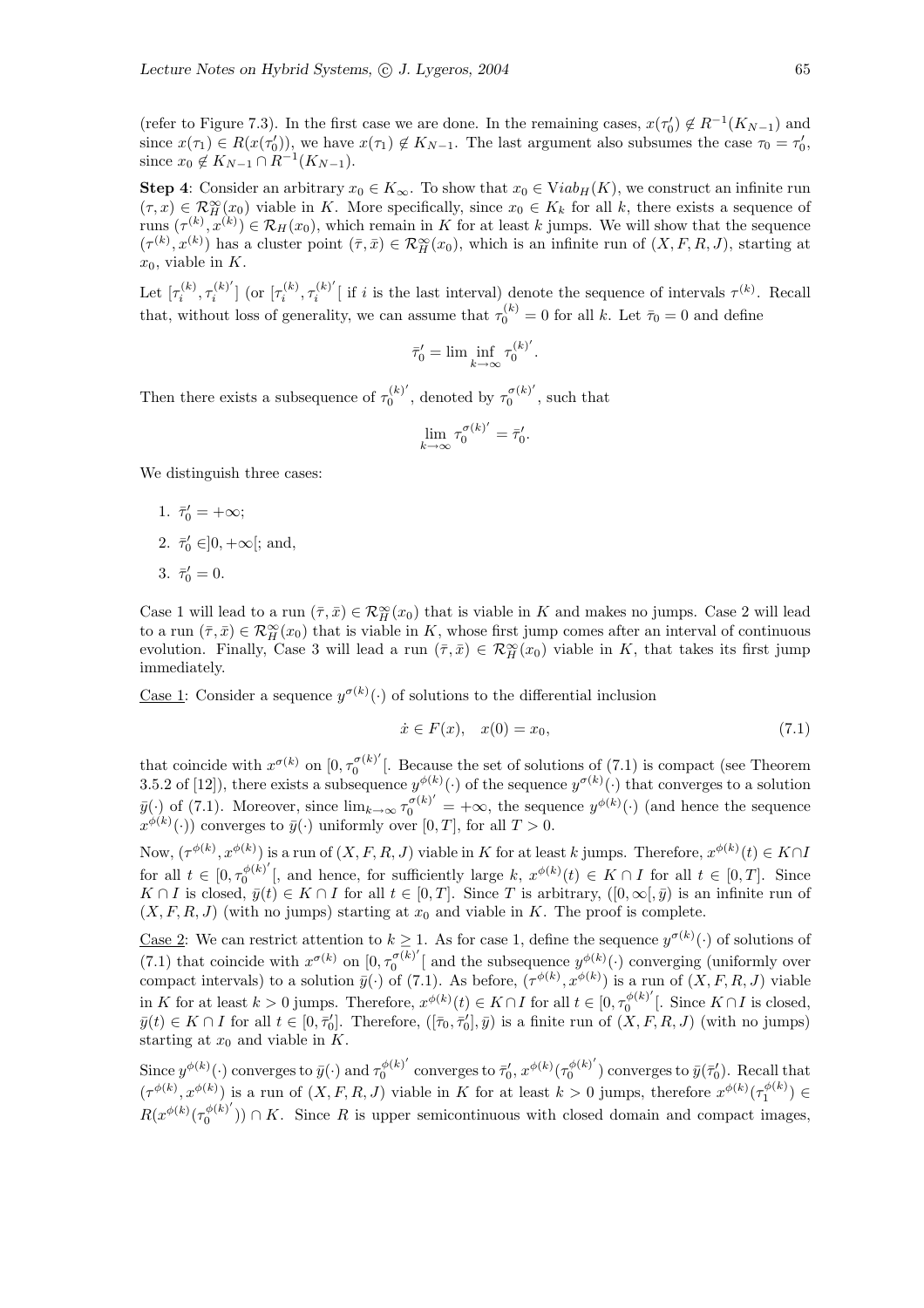there exists a subsequence of  $x^{\phi(k)}(\tau_1^{\phi(k)})$  converging to some point  $\bar{y}_1 \in R(\bar{y}(\bar{\tau}_0)) \cap K$ . Therefore,  $([0, \bar{\tau}'_0][\bar{\tau}_1, \bar{\tau}'_1], \bar{y})$  with  $\bar{\tau}_1 = \bar{\tau}'_1 = \bar{\tau}'_0$  and  $\bar{y}(\bar{\tau}_1) = \bar{y}_1$  defined as above is a finite run of  $(X, F, R, J)$ (with one jump) starting at  $x_0$  and viable in  $K$ .

<u>Case 3</u>: The second part of the argument for Case 2 shows that, since  $x^{\phi(k)}(\tau_0^{\sigma(k)})$  $\binom{0^{(k)}}{0}$  converge to  $x_0$ , there exists  $\bar{y}_1 \in R(x_0) \cap K$ . Therefore,  $([0, \bar{\tau}'_0][\bar{\tau}_1, \bar{\tau}'_1], \bar{y})$  with  $\bar{\tau}'_0 = \bar{\tau}_1 = \bar{\tau}'_1 = 0$ ,  $\bar{y}(\tau'_0) = x_0$  and  $\bar{y}(\bar{\tau}_1) = \bar{y}_1$  is a finite run of  $(X, F, R, J)$  (with one instantaneous jump) starting at  $x_0$  and viable in K.

To complete the proof for Cases 2 and 3, we repeat the argument starting at  $\bar{y}(\bar{\tau}_1)$  (discarding the initial part of the sequences accordingly). We generate  $\overline{\tau}'_1 = \liminf_{k \to \infty} \overline{\tau}_1^{(k)}$  $1^{(k)}$  and construct a run of  $(X, F, R, J)$  viable in K, defined either over  $[0, \bar{\tau}'_0][\bar{\tau}_1, \bar{\tau}'_1]$  (if  $\bar{\tau}'_1 = +\infty$ , in which case the proof is complete) or over  $[0, \bar{\tau}'_0][\bar{\tau}_1, \bar{\tau}'_1][\bar{\tau}_2, \bar{\tau}'_2]$  with  $\bar{\tau}_2 = \bar{\tau}'_2 = \bar{\tau}'_1$  (if  $\bar{\tau}'_1$  is finite). The claim follows by induction.

**Step 5:** Finally, we show  $Viab_H(K)$  is viable by showing that it is a fixed point of  $Pre_H^{\exists}$ . Recall that  $Pre_{H}^{\exists}(Viab_H(K)) \subseteq Viab_H(K)$ . Consider an arbitrary  $x_0 \in Viab_H(K)$  and assume, for the sake of contradiction, that  $x_0 \notin Pre_H^{\exists}(\text{Viab}_H(K))$ . Consider an arbitrary infinite run  $(\tau, x)$  viable in K and starting at  $x_0$  (which exists since  $x_0 \in Viab_H(K)$ ). If  $\tau_0 = \tau'_0$ , x starts by a discrete transition to some  $x(\tau_1) \in R(x_0)$ . Since  $x_0 \notin R^{-1}(Viab_H(K))$ ,  $x(\tau_1) \notin Viab_H(K)$ . If  $\tau_0 < \tau'_0$ , then  $(\tau, x)$  starts by continuous evolution. Since  $x_0 \notin \text{Viab}_F(\text{Viab}_H(K) \cap I, R^{-1}(\text{Viab}_H(K)))$ , the execution either

- 1. leaves  $Viab_H(K)$  (at time  $t \prec \tau'_0$ ) before it reaches  $R^{-1}(Viab_H(K));$  or,
- 2. leaves I (at time  $\tau'_0$ ) before it reaches  $R^{-1}(Viab_H(K))$ ; or,
- 3. takes a transition from some  $x(\tau_0') \in \text{Viab}_H(K) \cap I \setminus R^{-1}(\text{Viab}_H(K))$

(see Figure 7.3). In all cases,  $(\tau, x)$  either blocks or leaves  $Viab_H(K)$  at some  $t \in \tau$  with  $t \preceq \tau_1$ . But if  $x(t) \notin \text{Viab}_H(K)$  there is no infinite run of  $H = (X, F, R, J)$  starting at  $x(t)$  and viable in K. Therefore,  $(\tau, x)$  either blocks or is not viable in K. This contradicts the assumption that  $x_0 \in Viab_H(K)$ .

It should be stressed that the conditions of Theorem 7.4 ensure that for all initial conditions in the viability kernel infinite runs of the impulse differential inclusion exist, but do not ensure that these runs will extend over an infinite time horizon; all runs starting at certain initial conditions in the viability kernel may turn out to be Zeno.

The proof of Theorem 7.4 is based on the following abstract algorithm.

```
Algorithm 3 (Viability Kernel Approximation)
initialization: K_0 = K, i = 0repeat
      K_{i+1} = \text{Pre}_{H}^{\exists}(K_i)i = i + 1until K_i = K_{i-1}
```
The algorithm generates a sequence of nested, closed sets  $K_i$  that "converge" to the viability kernel. In addition to being useful in the proof of the theorem, the algorithm can therefore also be used to provide progressively better estimates of the viability kernel. This is, of course, provided one can compute  $Pre^{\exists}(K_i)$  at each step. Numerical algorithms for approximating this computation have been developed see, for example, [87].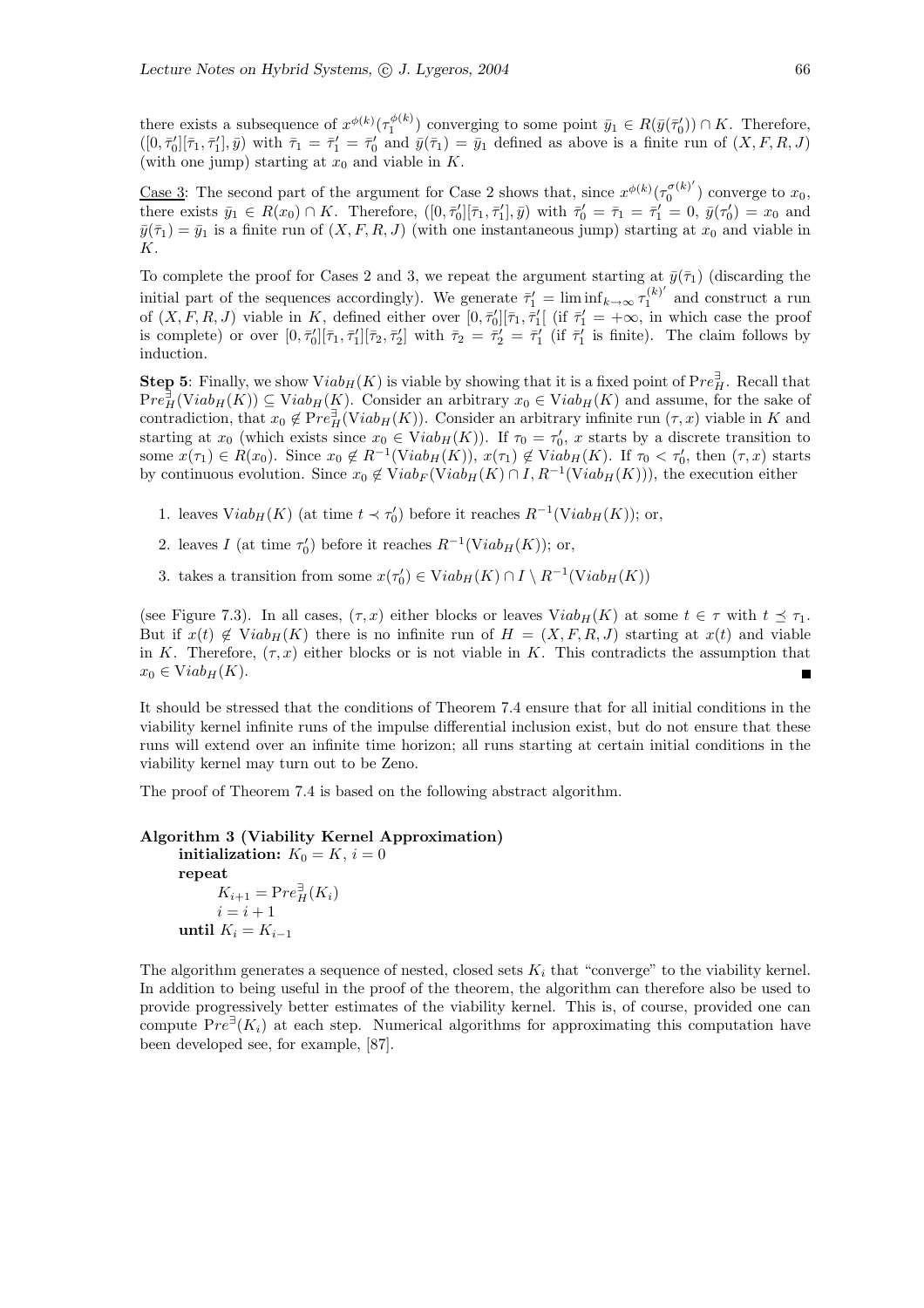## 7.7 Invariance Kernels

If K is not invariant under an impulse differential inclusion  $H$ , one would like to characterise the largest subset of  $K$  which is invariant under  $H$ . This turns out to be the invariance kernel of  $K$ under the impulse differential inclusion. The invariance kernel can be characterised using the notion of the invariance kernel with target for continuous differential inclusions. For a differential inclusion  $\dot{x} \in F(x)$ , the invariance kernel of a set K with target C,  $Inv_F(K, C)$  is defined as the set of states for which all solutions to the differential inclusion remain in K either for ever, of until they reach C.

**Lemma 7.5** Consider a Marchaud and Lipschitz map  $F: X \to 2^X$  and two closed subsets of X, K and C. Inv<sub>F</sub> $(K, C)$  is the largest closed subset of K satisfying the conditions of Lemma 7.2.

**Proof:** By definition,  $Inv_F(K, C)$  is the set of  $x_0 \in K$  such that for all solutions  $x(\cdot)$  of  $\dot{x} \in F(x)$ starting at  $x_0$  either

- 1.  $x(t) \in K$  for all  $t \geq 0$ , or,
- 2. there exists  $t' \geq 0$  such that  $x(t') \in C$  and  $x(t) \in K$  for all  $t \in [0, t']$ .

Therefore,  $Inv_F(K, C)$  satisfies the conditions of Lemma 7.2. Moreover, every subset  $L \subseteq K$  which satisfies the conditions of Lemma 7.2 must be contained in  $Inv_F(K, C)$ , since all runs starting in L stay in L (and therefore in K) until they reach  $C$ .

It remains to show that  $Inv_F(K, C)$  is closed. Consider a sequence  $x_n \in Inv_F(K, C)$  converging to  $x_0$  and show that  $x_0 \in Inv_F(K, C)$ . Since by definition  $Inv_F(K, C) \subseteq K$  and K is assumed to be closed,  $x_0 \in K$ . If  $x_0 \in K \cap C$  there is nothing to prove, since by definition  $K \cap C \subseteq Inv_F(K, C)$ . If  $x_0 \in K \setminus C$ , let  $x(\cdot)$  be any solution of  $\dot{x} \in F(x)$  starting at  $x_0$ . Let

$$
\theta = \sup\{t \mid \forall \ t' \in [0, t[, \ x(t') \in K \setminus C\}.
$$

If  $\theta = \infty$  or if  $x(\theta) \in C$ , then  $x_0 \in Inv_F(K, C)$ , and the proof is complete.

Let  $\lambda$  be the Lipschitz constant of F, and assume, for the sake of contradiction, that  $\theta < \infty$  and  $x(\theta) \in K \backslash C$ . Then, by the definition of  $\theta$  and the assumption that K and C are closed, there exists  $\theta' > \theta$  such that  $x(\theta') \notin K$  and for all  $t \in [\theta, \theta'], x(t) \notin C$ . Choose  $\epsilon$  such that

$$
d(x(\theta'), K) > \epsilon e^{\lambda \theta'}
$$
\n(7.2)

(possible since  $K$  is closed and  $x(\theta') \not\in K)$  and for all  $t \in [0,\theta']$ 

$$
\{x(t) + \epsilon B(0, 1)e^{\lambda t}\} \cap C = \emptyset
$$
\n(7.3)

(possible since C is closed and for all  $t \in [0, \theta'], x(t) \notin C$ ).

Since  $x_n \to x_0$  there exists n large enough such that  $||x_n - x_0|| < \epsilon$ . By Filippovs theorem (see for example [12], Theorem 5.3.1) there exists a solution  $x_n(\cdot)$  of  $\dot{x} \in F(x)$  starting at  $x_n$  such that for all  $t \in [0, \theta']$ 

$$
||x_n(t) - x(t)|| \le ||x_n - x_0||e^{\lambda t},
$$

or, in other words, for all  $t \in [0, \theta']$ 

$$
x_n(t) \in B(x(t), \|x_n - x_0\|e^{\lambda t}) \subseteq B(x(t), \epsilon e^{\lambda t}).
$$

Therefore, by equation (7.3), for all  $t \in [0, \theta'], x_n(t) \notin C$ , while, by equation (7.2)  $x_n(\theta') \notin K$ . This contradicts the assumption that  $x_n \in Inv_F(K, C)$ . Hence, every converging sequence has its limit in  $Inv_F(K, C)$ , and therefore  $Inv_F(K, C)$  is closed.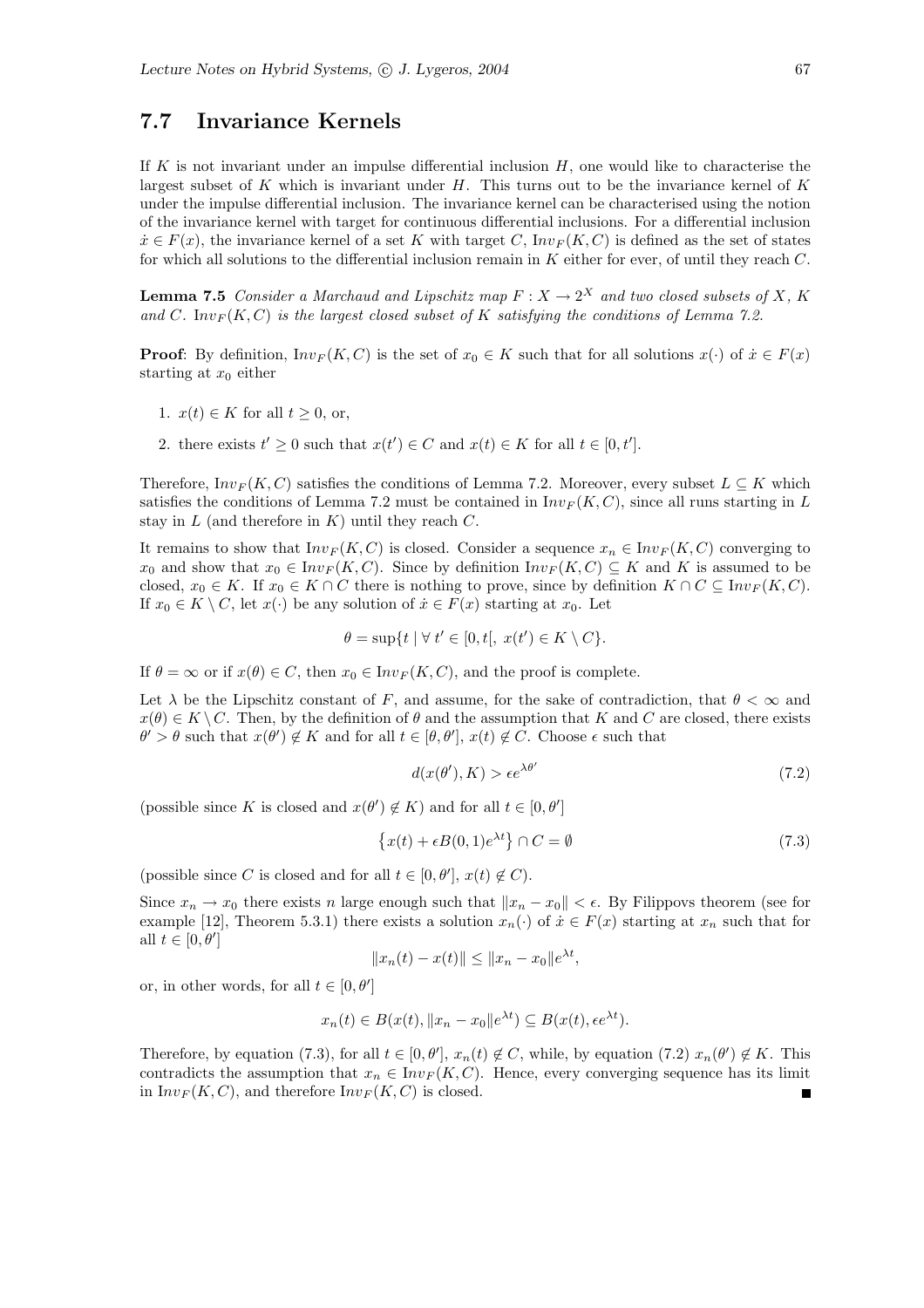**Exercise 7.2** Show that  $K \cap C \subseteq Inv_F(K, C) \subseteq K$ .

Using the notion of invariance kernel with target, one can give an alternative characterisation of the sets that are invariant under an impulse differential inclusion, as fixed points of an operator. Given an impulse differential inclusion  $H = (X, F, R, J)$ , consider the operator  $Pre_H^{\forall} : 2^X \rightarrow 2^X$  defined by

$$
\mathbf{P}re_H^{\forall}(K) = \mathbf{Inv}_F(K, J) \cap R^{\ominus 1}(K)
$$

**Lemma 7.6** Consider an impulse differential inclusion  $H = (X, F, R, J)$  such that F is Marchaud and Lipschitz, R is lower semicontinuous, and J is closed. A closed set  $K \subseteq X$  is invariant under H if and only if it is a fixed point of the operator  $\mathrm{Pre}^{\forall}_H.$ 

#### Proof:

Necessity: We first show that for every closed, invariant set K,  $K = Pre_H^{\forall}(K)$ . Clearly  $Pre_H^{\forall}(K) \subseteq$ K, since  $Inv_F(K, J) \subseteq K$ . Conversely, consider an arbitrary point  $x_0 \in K$  and show that  $x_0 \in$  $Inv_F(K, J) \cap R^{\ominus 1}(K)$ . Assume, for the sake of contradiction that this is not the case. Then, either  $x_0 \notin Inv_F(K, J)$ , or  $x_0 \notin R^{\ominus 1}(K)$ . If  $x_0 \notin R^{\ominus 1}(K)$ , there exists  $x_1 \in R(x_0)$  such that  $x_1 \notin K$ ; in other words, there exists a run of the impulse differential inclusion starting at  $x_0$  that leaves K by a discrete transition. This contradicts the assumption that  $K$  is invariant. If, on the other hand,  $x_0 \notin \text{Inv}_F(K, J)$  then, in particular,  $x_0 \notin J \cap K$  (since  $J \cap K \subseteq \text{Inv}_F(K, J)$ ); but  $x_0 \in K$ , so we must have  $x_0 \notin J$ , and therefore continuous evolution starting at  $x_0$  is possible. Since  $x_0 \notin Inv_F(K, J)$ , there exists a solution to  $\dot{x} \in F(x)$  starting at  $x_0$  that leaves K before reaching J. This solution is a run  $(X, F, R, J)$  that starts in K but is not viable in K. This also contradicts the assumption that  $K$  is invariant.

Sufficiency: Next, we show that every closed set K such that  $K = Pre_H^{\forall}(K)$  is invariant. Consider an arbitrary run  $(\tau, x)$  starting at some  $x_0 \in K$ . We show that  $(\tau, x)$  is viable in K by induction. Assume that we have shown that  $x(t) \in K$  for all  $t \in [\tau_0, \tau'_0], [\tau_1, \tau'_1], \ldots, [\tau_i, \tau_i]$ . Then, since  $K =$  $Pre_{H}^{\forall}(K), x(\tau_i) \in Inv_F(K, J) \cap R^{\ominus 1}(K)$ . If  $\tau_i = \tau'_i$  the system takes a discrete transition to some  $x(\tau_{i+1}) \in R(x(\tau_i')) \subseteq K$ , since  $x(\tau_i') = x(\tau_i) \in R^{\ominus 1}(K)$ . If  $\tau_i < \tau_i'$  the run progresses by continuous evolution. Since  $x(\tau_i) \in Inv_F(K, J)$ , then either

- 1.  $\tau'_i = \infty$  and  $x(t) \in K$  for all  $t \geq \tau_i$ ; or,
- 2.  $\tau'_i < \infty$ ,  $x(\tau'_i) \in J$  and  $x(t) \in K$  for all  $t \in [\tau_i, \tau'_i]$ .

Notice that  $x(\tau_i') \in K = Pre_H^{\forall}(K)$ , and, in particular,  $x(\tau_i') \in R^{\ominus 1}(K)$ . Therefore,  $x(\tau_{i+1}) \in$  $R(x(\tau'_i)) \subseteq K$ . The claim follows by induction.

Notice that in the last argument  $R(x(\tau_i))$  may, in fact, be empty. In this case the run "blocks", in the sense that there exist no infinite runs starting at  $x(\tau_i)$ . The conclusion that all runs starting at  $x_0$  are viable in K is still true however. To preclude this somewhat unrealistic situation, one can add Assumption 7.1 to the lemma and subsequent Theorem 7.5. П

**Theorem 7.5 (Invariance Kernel)** Consider an impulse differential inclusion  $H = (X, F, R, J)$ such that  $F$  is Marchaud and Lipschitz,  $R$  is lower semicontinuous and  $J$  is closed. The invariance kernel of a closed set  $K \subseteq X$  under H is the largest closed subset of K invariant under H, that is, the largest, closed fixed point of  $\text{Pre}_{H}^{\forall}$  contained in K.

Proof: The proof makes use of the sequence of sets generated by the Invariance Kernel Algorithm given below, that is, the sets  $K_0 = K$ ,  $K_{i+1} = Pre_H^{\forall}(K_i)$ . Let

$$
K_{\infty} = \bigcap_{i=0}^{\infty} K_i.
$$

The proof proceeds in a sequence of steps. We show that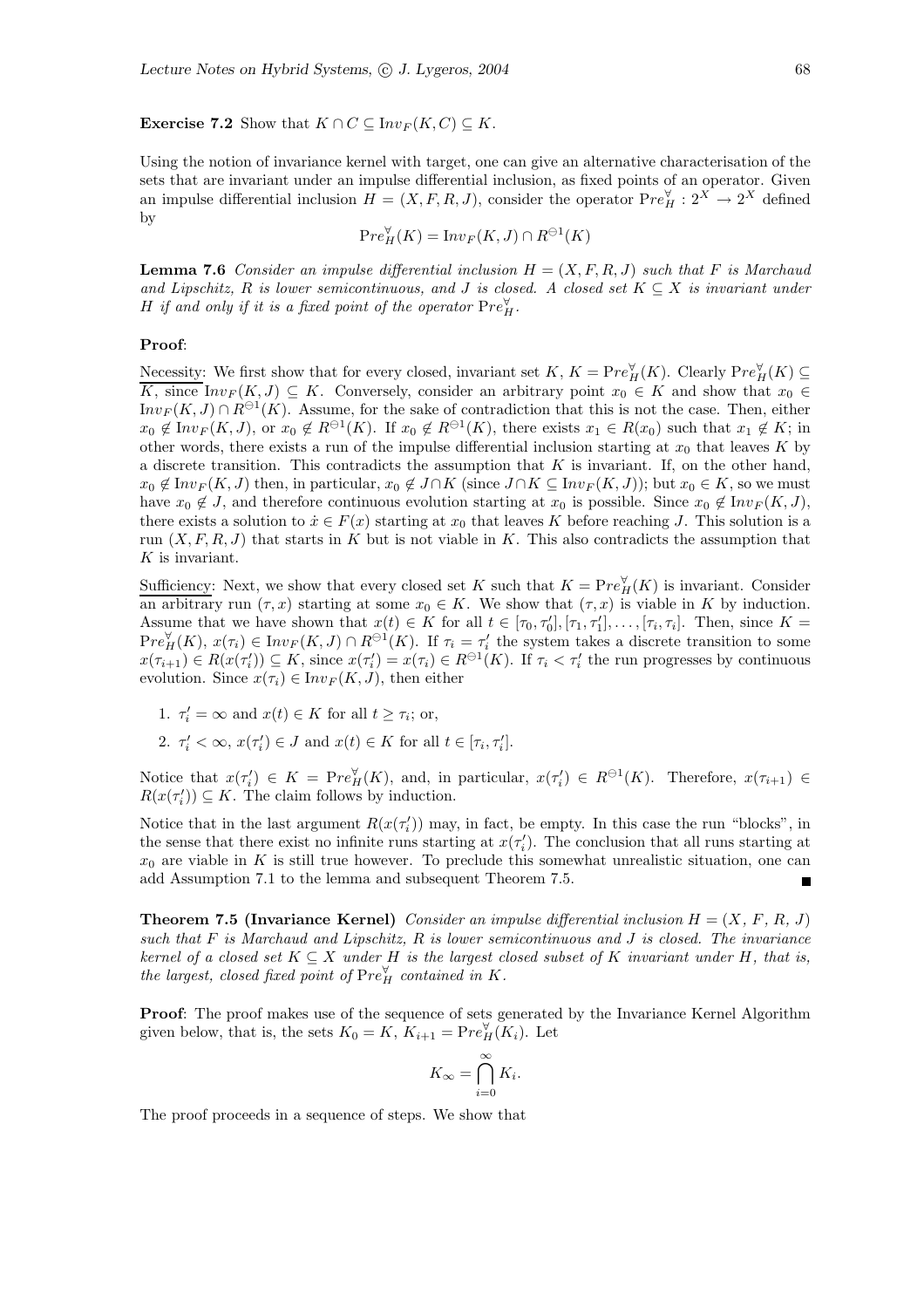- 1. For every invariant set  $L \subseteq K$ ,  $L \subseteq Inv_H(K)$ .
- 2.  $K_{\infty}$  is closed.
- 3. In $v_H(K) \subseteq K_\infty$ .
- 4.  $K_{\infty} = \text{Pre}_{H}^{\forall}(K_{\infty}).$

Step 2, step 4 and Lemma 7.6 imply that  $K_{\infty}$  is invariant. Therefore, by step 1,  $K_{\infty} \subseteq Inv_H(K)$ , and, by step 3,  $K_{\infty} = Inv_H(K)$ . Summarising,  $Inv_H(K)$  is the largest (by step 1), closed (by step 2), invariant (by step 4) subset of  $K$ .

**Step 1**: Every set  $L \subseteq K$  which invariant under  $(X, F, R, J)$  must be contained in  $Inv<sub>H</sub>(K)$ , since all runs starting in  $L$  stay in  $L$ , and therefore in  $K$ .

**Step 2**: Clearly, for all  $i, K_{i+1} \subseteq Inv_F(K_i, J) \subseteq K_i$ . Since K is closed,  $K_0$  is closed. Moreover, if  $K_i$  is closed, then  $Inv_F(K_i, J)$  is closed (by Lemma 7.5, since J is closed),  $R^{\ominus 1}(K_i)$  is closed (since R is lower semicontinuous), and, therefore,  $K_{i+1}$  is closed. By induction, the  $K_i$  form a sequence of nested closed sets, and therefore  $K_{\infty}$  is closed (or the empty set).

Step 3: Consider a point  $x_0 \in Inv_H(K)$  and show that  $x_0 \in K_\infty$ . Assume, for the sake of contradiction, that  $x_0 \notin K_\infty$ . Then there exists  $N \geq 0$  such that  $x \notin K_N$ . If  $N = 0$ , then  $x_0 \notin K_0 = K$ , therefore there exists a (trivial) run starting at  $x_0$  that is not viable in K. This contradicts the assumption that  $x_0 \in Inv_H(K)$ . If  $N > 0$ , we show that there exists a run stating at  $x_0$  that after at most one discrete transition finds itself outside  $K_{N-1}$ . The claim then follows by induction. Indeed, since  $x_0 \notin K_N$  we must either have  $x_0 \notin Inv_F(K_{N-1}, J)$ , or  $x_0 \notin R^{\ominus 1}(K_{N-1})$ . If  $x_0 \notin R^{\ominus 1}(K_{N-1}),$  there exists  $x_1 \in R(x_0)$  such that  $x_1 \notin K_{N-1}$ , i.e., there exists a run starting at  $x_0$  that transitions outside  $K_{N-1}$ . If, on the other hand,  $x_0 \notin Inv_F(K_{N-1}, J)$ , then  $x_0 \notin J \cap K_{N-1}$ . Therefore either  $x_0 \notin K_{N-1}$  (and the proof is complete), or  $x_0 \notin J$  and continuous evolution is possible. In the latter case, since  $x_0 \notin Inv_F(K_{N-1}, J)$ , by Lemma 7.5 there exists a solution to  $\dot{x} \in F(x)$  starting at  $x_0$  that leaves  $K_{N-1}$  before reaching J. This solution is a run of  $(X, F, R, J)$ that leaves  $K_{N-1}$ .

**Step 4:** Recall that  $Pre_H^{\forall}(K_{\infty}) \subseteq K_{\infty}$ . Consider an arbitrary  $x_0 \in K_{\infty}$  and show that  $x_0 \in$  $Pre_H^{\overline{V}}(K_\infty)$ . Assume, for the sake of contradiction, that  $x_0 \notin Inv_F(K_\infty, J) \cap R^{\ominus 1}(K_\infty)$ . Then there exists a run  $(\tau, x)$  starting at  $x_0$  and a  $t \leq \tau_1$  such that<sup>2</sup>  $x(t) \notin K_{\infty}$ , or, in other words, there exists a run  $(\tau, x)$ , a  $t \leq \tau_1$  and a  $N \geq 0$  such that  $x(t) \notin K_N$ . To see this notice that either  $x(\tau_0) \notin R^{\ominus 1}(K_\infty)$ (in which case we can take  $\tau'_0 = \tau_0$ ,  $x(\tau_1) \notin K_\infty$  and  $t = \tau_1$ ) or  $x(\tau_0) \notin Inv_F(K_\infty, J)$  (in which case there exists a solution to  $\dot{x} \in F(x)$  that leaves K before reaching J). The same argument, however, also shows that  $x(\tau_0) = x_0 \notin K_{N+1}$ , which contradicts the assumption that  $x_0 \in K_\infty$ .

### Algorithm 4 (Invariance Kernel Approximation)

initialisation:  $K_0 = K$ ,  $i = 0$ repeat  $K_{i+1} = \text{Pre}_{H}^{\forall}(K_i)$  $i = i + 1$ until  $K_i = K_{i-1}$ 

At each step, the algorithm computes the set of states for which all solution of the differential inclusion  $\dot{x} \in F(x)$  stay in the K<sub>i</sub> until they reach J. K<sub>i+1</sub> is then the subset of those states for which if a transition is possible, the state after the transition is also in  $K_i$ .

<sup>&</sup>lt;sup>2</sup>If  $\tau = [\tau_0, \tau'_0]$  or  $\tau = [\tau_0, \tau'_0[, t \leq \tau_1$  should be replaced by  $t \leq \tau_0$  or, respectively,  $t \prec \tau_0$ .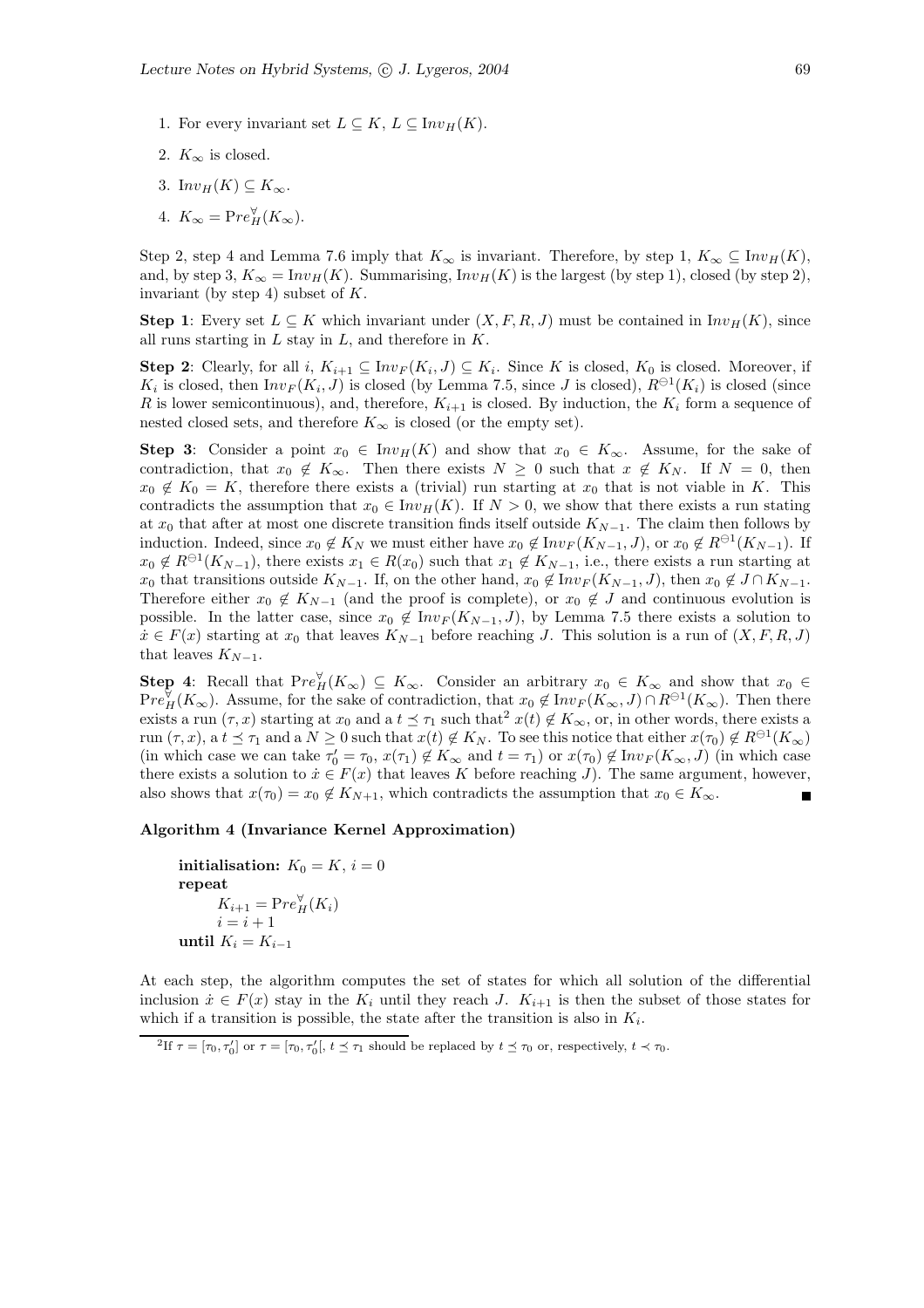# 7.8 The Bouncing Ball Example

It is easy to check that  $F_B$  is both Marchaud and Lipschitz and that  $R_B$  is upper and lower semicontinuous and has closed domain. Moreover,  $H_B$  also satisfies Assumption 7.1, since  $R^{-1}(X) = J$ . Therefore, we can immediately draw the following conclusion.

**Proposition 7.1** Infinite runs exist for all  $x_0 \in X_T$ .

The proposition suggests that the impulse differential inclusion  $H_B$  does not deadlock. However, it is easy to show that for all  $x_0 \in X_T$  all infinite runs are Zeno.

Despite the Zeno behaviour,  $H_B$  is in many ways a reasonable model of the bouncing ball system. For example, one can show that the ball never falls below the surface on which it bounces, and that the system dissipates energy.

**Proposition 7.2** The set  $K = \{x \in X_T | x_1 \geq 0\}$  is viable and invariant. For all  $C > 0$  the set  $L = \{x \in X_T \mid gx_1 + x_2^2/2 \le C\}$  is invariant.

For the first part, notice that  $K \cap J_B = \{x \in X_T \mid x_1 = 0 \text{ and } x_2 \leq 0\}$ . Since  $R_B$  does not affect  $x_1$ ,  $K \cap J_B \subseteq R^{-1}(K)$  and  $R(K) \subseteq K$ . Moreover,  $K \setminus J_B = \{x \in X_T \mid x_1 > 0 \text{ or } x_1 = 0 \text{ and } x_2 > 0\}.$ For x such that  $x_1 > 0$ ,  $F_B(x) \subseteq T_K(x) = X_B$ . For x such that  $x_1 = 0$  and  $x_2 > 0$ ,  $F_B(x) \subseteq \{v \in$  $X | v_1 > 0$  =  $T_K(x)$ . Therefore, K is viable by Theorem 7.1 and invariant by Theorem 7.3.

For the second part, R leaves  $x_1$  unchanged and maps  $x_2$  to  $\alpha x_2$ . Therefore  $R(L) \subseteq L$  since  $\alpha \in [0, 1]$ . Moreover

$$
L \setminus J = \{ x \in X_T \mid x_1 > 0 \text{ or } x_2 > 0 \}
$$

$$
\bigcap \{ x \in X_T \mid gx_1 + x_2^2/2 \le C \}
$$

For  $x \in L \setminus J$  such that  $gx_1 + x_2^2/2 < C$ ,  $F_B(x) \subseteq T_K(x) = X_B$ . For  $x \in L \setminus J$  such that  $gx_1 + x_2^2/2 = C,$ 

$$
T_K(x) = \{ v \in X_B \mid v_1 g + v_2 x_2 \le 0 \}
$$
  
 
$$
\supseteq \{ v \in X_B \mid v_1 g + v_2 x_2 = 0 \} \supseteq F_B(x)
$$

The claim follows by Theorem 7.3.

## 7.9 Bibliography and Further Reading

Reachability with inputs has also been studied in the context of optimal control and differential games [66, 94] and using ellipsoidal calculus [54, 53].

Other classes of control problems that have been studied for hybrid systems include supervisory control [52, 11, 28] and optimal control [21, 35].

Because the analytical study of the resulting equations is rarely possible computational tools have been developed to approximate the solutions numerically [27, 36, 26, 19, 81, 10, 80, 87].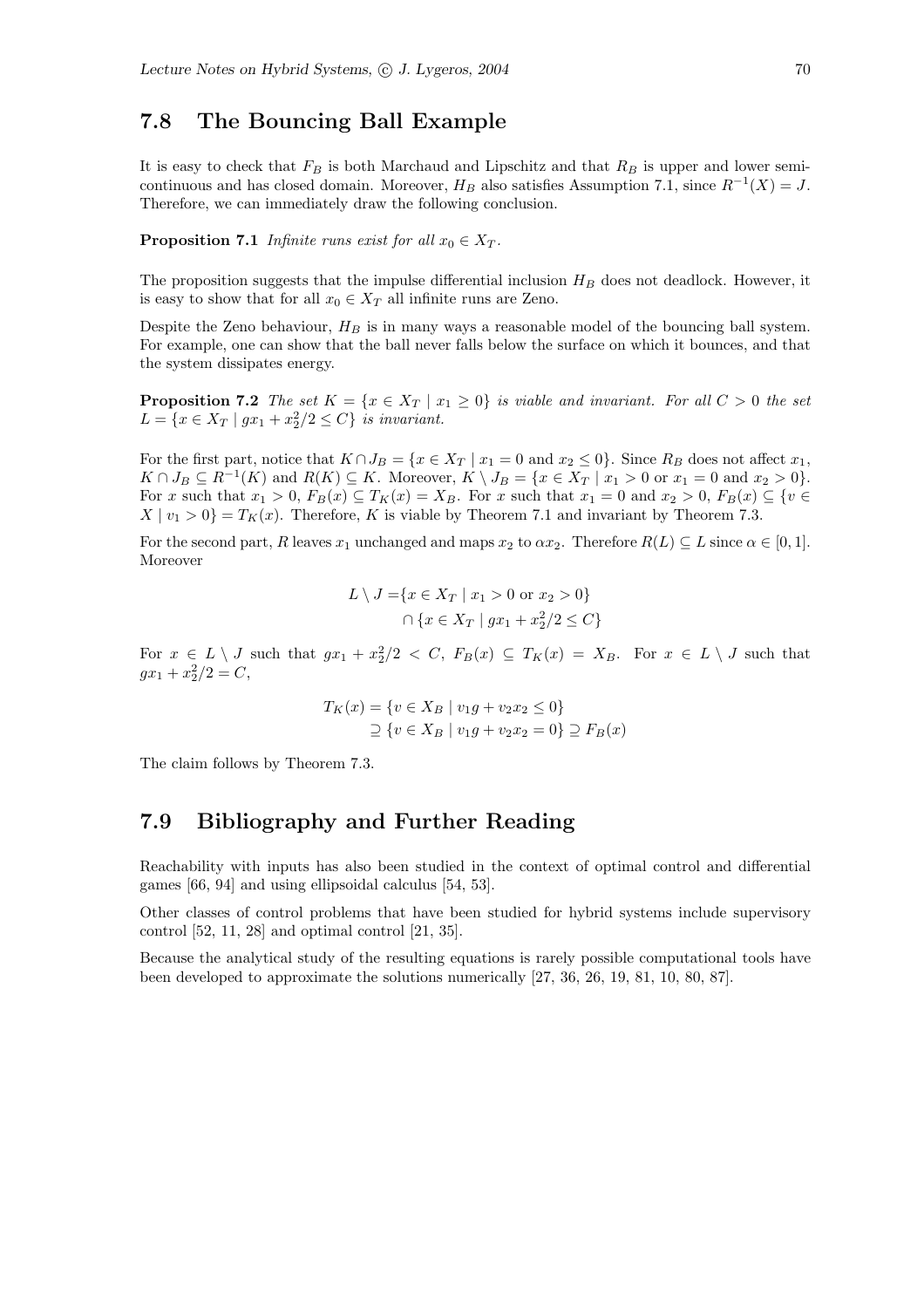# Bibliography

- [1] R. Alur, C. Courcoubetis, N. Halbawachs, T. A. Henzinger, P. H. Ho, X. Nicollin, A. Olivero, J. Sifakis, and S. Yovine. The algorithmic analysis of hybrid systems. Theoretical Computer Science, 138:3–34, 1995.
- [2] R. Alur and D. Dill. A theory of timed automata. Theoretical Computer Science, 126:183–235, 1994.
- [3] R. Alur and D. L. Dill. Automata for modeling real-time systems. In Proceedings of ICALP '90, volume 443 of Lecture Notes in Computer Science, pages 322–335. Springer-Verlag, 1990.
- [4] R. Alur and T.A. Henzinger. Modularity for timed and hybrid systems. In Proceedings of the Eighth International Conference on Concurrency Theory (CONCUR 1997), number 1243 in LNCS, pages 74–88. Springer Verlag, 1997.
- [5] R. Alur, T.A. Henzinger, G. Lafferriere, and G.J. Pappas. Discrete abstractions of hybrid systems. Proceedings of the IEEE, 88(7):971–984, July 2000.
- [6] R. Alur and R.P. Kurshan. Timing analysis in COSPAN. In Hybrid Systems III, number 1066 in LNCS, pages 220–231. Springer Verlag, 1996.
- [7] M. Anderson, D. Bruck, S. E. Mattsson, and T. Schonthal. Omsim- an integrated interactive environment for object-oriented modeling and simulation. In IEEE/IFAC joint symposium on computer aided control system design, pages 285–290, 1994.
- [8] M. Andersson. Object-Oriented Modeling and Simulation of Hybrid Systems. PhD thesis, Lund Institute of Technology, Lund, Sweden, December 1994.
- [9] P.J. Antsaklis and A. Nerode, Editors. Special issue on hybrid control systems. IEEE Transactions on Automatic Control, 43(4), April 1998.
- [10] E. Asarin, O. Bournez, T. Dang, and O. Maler. Approximate reachability analysis of piecewiselinear dynamical systems. In Nancy Lynch and Bruce H. Krogh, editors, Hybrid Systems: Computation and Control, number 1790 in LNCS. Springer Verlag, 2000.
- [11] E. Asarin, O. Bournez, T. Dang, O. Maler, and A. Pnueli. Effective synthesis of switching controllers for linear systems. Proceedings of the IEEE, 88(7):1011–1025, July 2000.
- [12] J.-P. Aubin. *Viability Theory*. Birkhäuser, Boston, 1991.
- [13] J.-P. Aubin and H. Frankowska. Set Valued Analysis. Birkhäuser, Boston, 1990.
- [14] J.-P. Aubin, J. Lygeros, M. Quincampoix, S.S. Sastry, and N. Seube. Impulse differential inclusions: A viability approach to hybrid systems. IEEE Transactions on Automatic Control, 47(1):2–20, January 2002.
- [15] A. Balluchi, L. Benvenuti, M.D. Di Benedetto, C. Pinello, and A.L. Sangiovanni-Vincentelli. Automotive engine control and hybrid systems: Challenges and opportunities. Proceedings of the IEEE, 88(7):888–912, July 2000.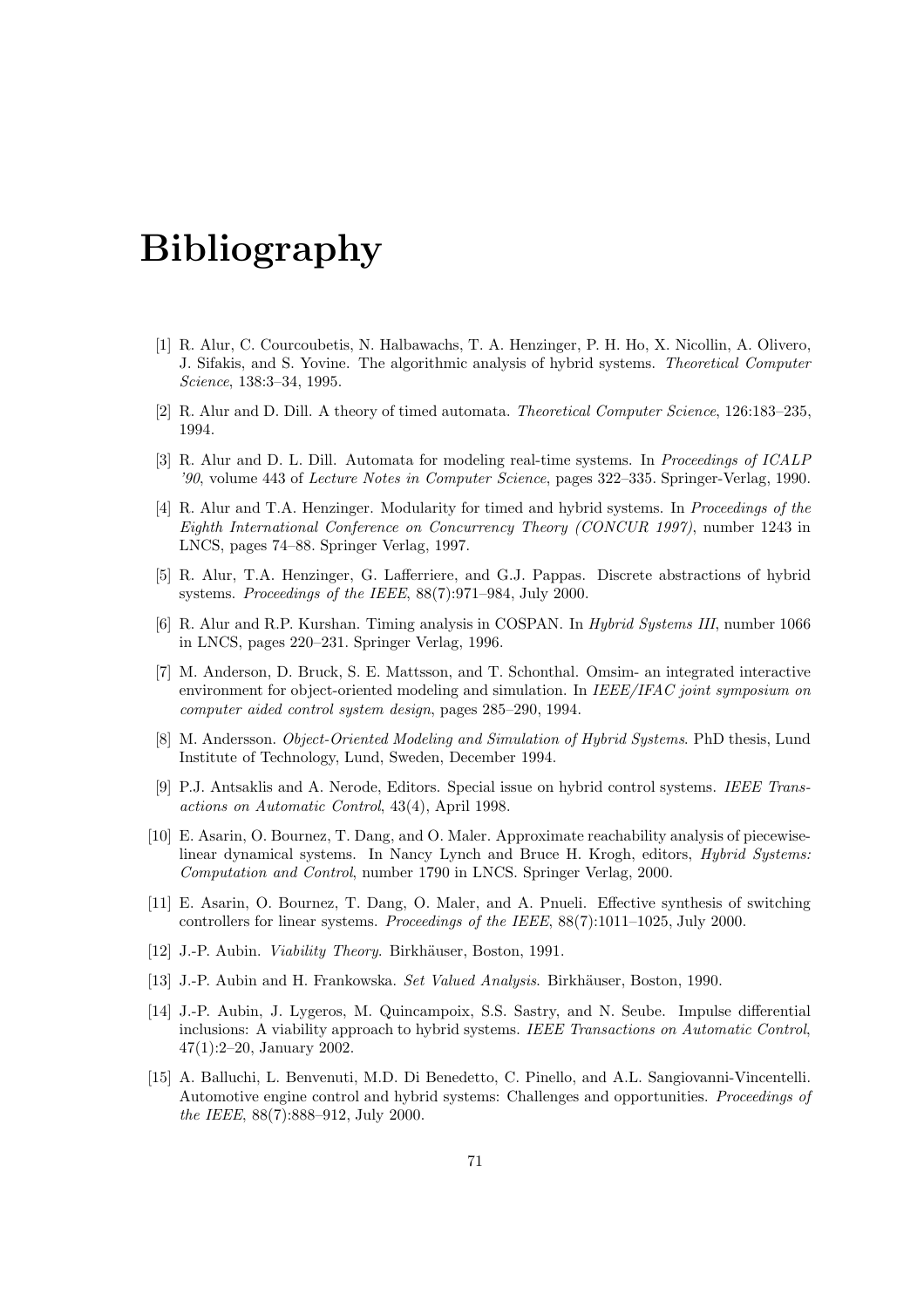- [16] J. Bengtsson, K.G. Larsen, F. Larsson, P. Petterson, and W. Yi. UPAAL: a tool suit for automatic verification of real-time systems. In Hybrid Systems III, number 1066 in LNCS, pages 232–243. Springer Verlag, 1996.
- [17] B. Bérard, P. Gastin, and A. Petit. On the power of non observable actions in timed automata. In Actes du STACS '96, Lecture Notes in Computer Science 1046, pages 257–268. Springer-Verlag, 1996.
- [18] V.S. Borkar. Probability theory: an advanced course. Springer Verlag, New York, 1995.
- [19] O. Botchkarev and S. Tripakis. Verification of hybrid systems with linear differential inclusions using ellipsoidal approximations. In Nancy Lynch and Bruce H. Krogh, editors, Hybrid Systems: Computation and Control, number 1790 in LNCS, pages 73–88. Springer Verlag, 2000.
- [20] M.S. Branicky. Multiple Lyapunov functions and other analysis tools for switched and hybrid systems. IEEE Transactions on Automatic Control, 43(4):475–482, 1998.
- [21] M.S. Branicky, V.S. Borkar, and S.K. Mitter. A unified framework for hybrid control: Model and optimal control theory. IEEE Transactions on Automatic Control, 43(1):31–45, 1998.
- [22] M.S. Branicky, E. Dolginova, and N. Lynch. A toolbox for proving and maintaining hybrid specifications. In A. Nerode P. Antsaklis, W. Kohn and S. Sastry, editors, Hybrid Systems IV, number 1273 in LNCS, pages 18–30. Springer Verlag, 1997.
- [23] R.W. Brockett. Hybrid models for motion control systems. In H.L. Trentelman and J.C. Willems, editors, Perspectives in Control. Birkhäuser, 1993.
- [24] M. Broucke. Regularity of solutions and homotopy equivalence for hybrid systems. In IEEE Conference on Decision and Control, Tampa, FL, 1998.
- [25] C.G. Cassandras and S. Lafortune. Introduction to Discrete Event Systems. Kluwer Academic Publishers, 1999.
- [26] A. Chutinam and B. Krogh. Verification of polyhedral-invariant hybrid automata using polygonal flow pipe approximations. In Frits W. Vaandrager and Jan H. van Schuppen, editors, Hybrid Systems: Computation and Control, number 1569 in LNCS, pages 76–90. Springer Verlag, 1999.
- [27] T. Dang and O. Maler. Reachability analysis via face lifting. In S. Sastry and T.A. Henzinger, editors, Hybrid Systems: Computation and Control, number 1386 in LNCS, pages 96–109. Springer Verlag, 1998.
- [28] J.M. Davoren and A. Nerode. Logics for hybrid systems. Proceedings of the IEEE, 88(7):985– 1010, July 2000.
- [29] C. Daws, A. Olivero, S. Trypakis, and S. Yovine. The tool KRONOS. In R. Alur, T. Henzinger, and E. Sontag, editors, Hybrid Systems III, number 1066 in LNCS, pages 208–219. Springer Verlag, 1996.
- [30] R. De Carlo, M. Branicky, S. Pettersson, and B. Lennarston. Perspectives and results on the stability and stabilizability of hybrid systems. Proceedings of the IEEE, 88(7):1069–1082, July 2000.
- [31] A. Deshpande, A. Gollu, and L. Semenzato. The SHIFT programming language for dynamic networks of hybrid automata. IEEE Transactions on Automatic Control, 43(4):584–587, April 1998.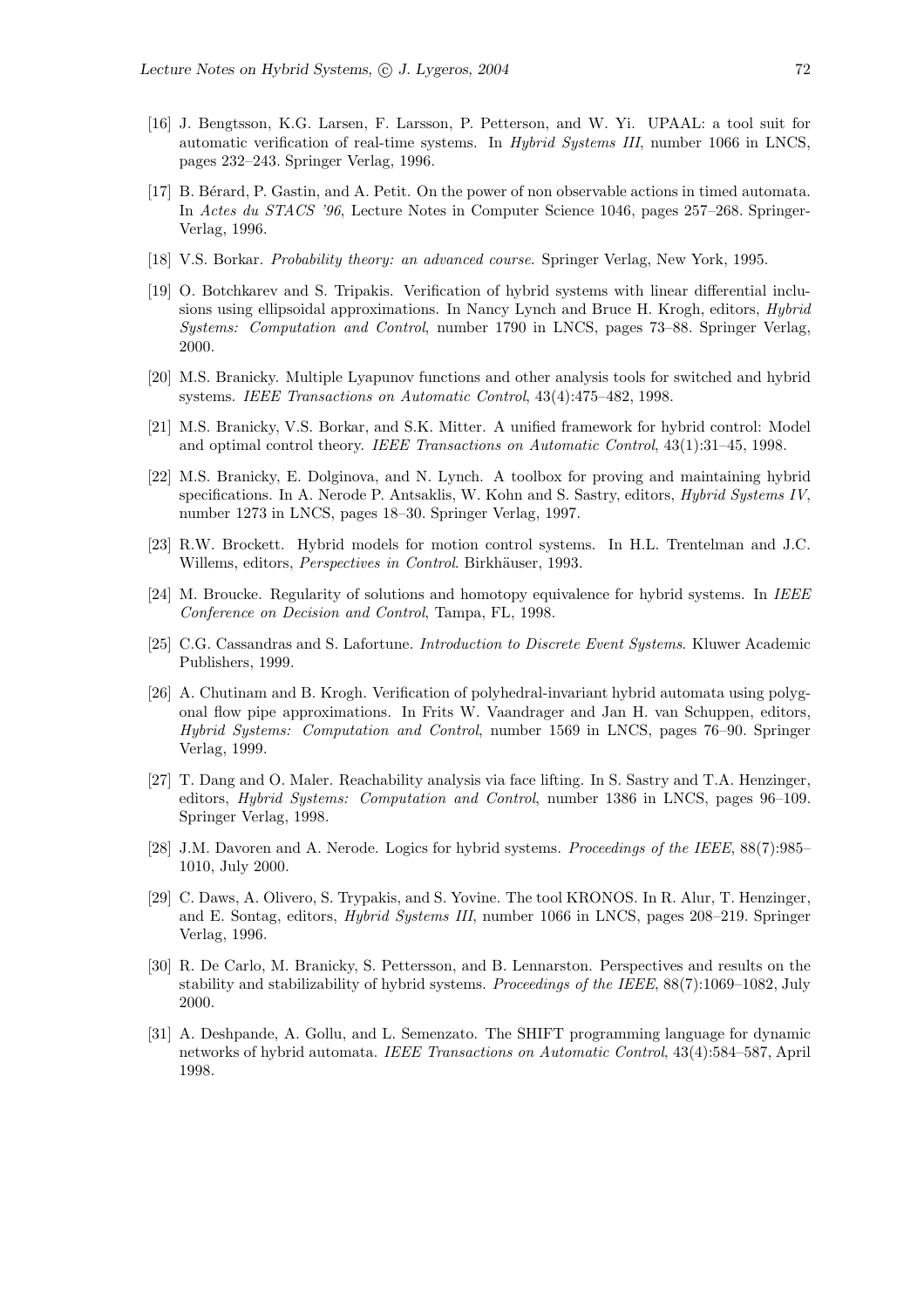- [32] E. Dolginova and N. Lynch. Safety verification for automated platoon maneuvers: a case study. In Oded Maler, editor, Proceedings of HART97, number 1201 in LNCS, pages 154–170. Springer Verlag, Berlin, 1997.
- [33] S. Engell, S. Kowalewski, C. Schulz, and O. Stursberg. Continuous-discrete interactions in chemical processing plants. Proceedings of the IEEE, 88(7):1050–1068, July 2000.
- [34] A. F. Filippov. Differential equations with discontinuous right-hand sides. Kluwer Academic Publishers, 1988.
- [35] G. Grammel. Maximum principle for a hybrid system via singular pertrubations. SIAM Journal of Control and Optimization, 37(4):1162–1175, 1999.
- [36] M.R. Greenstreet and I. Mitchell. Integrating projections. In S. Sastry and T.A. Henzinger, editors, Hybrid Systems: Computation and Control, number 1386 in LNCS, pages 159–174. Springer Verlag, 1998.
- [37] M. Heemels. *Linear Complementarity Systems: a Study in Hybrid Dynamics*. PhD thesis, Technische Universiteit Eindhoven, 1999.
- [38] M. Heemels, H. Schumacher, and S. Weiland. Well-posedness of linear complementarity sysetms. In Proc. 38th IEEE Conference on Decision and Control, Phoenix, AZ, 1999.
- [39] W. P. M. Heemels, B. De Schutter, and A. Bemporad. Equivalence of hybrid dynamical models. Automatica, 37(7):1085–1091, 2001.
- [40] C. Heitmeyer and N. Lynch. The generalized railroad crossing: A case study in formal verification of real-time systems. In Proc. ICCC Real-Time Systems Symposium, San Juan, Puerto Rico, 1994.
- [41] T. Henzinger, P. Kopke, A. Puri, and P. Varaiya. What's decidable about hybrid automata. In  $27<sup>th</sup>$  Annual Symposium on the Theory of Computing, STOC'95, pages 373-382. ACM Press, 1995.
- [42] T. A. Henzinger, P. H. Ho, and H. Wong Toi. A user guide to HYTECH. In E. Brinksma, W. Cleaveland, K. Larsen, T. Margaria, and B. Steffen, editors, TACAS 95: Tools and Algorithms for the Construction and Analysis of Systems, number 1019 in LNCS, pages 41–71. Springer Verlag, 1995.
- [43] J.E. Hopcroft, R. Motwani, and J.D. Ullman. Introduction to automata theory, languages and computation. Addison-Wesley Publishing, second edition, 2000.
- [44] R. Horowitz and P. Varaiya. Control design of an automated highway system. Proceedings of the IEEE, 88(7):913–925, July 2000.
- [45] B. Hu, X. Xu, A.N. Michel, and P.J. Antsaklis. Robust stabilizing control laws for a class of second order switched systems. Systems & Control Letters, 38:197–207, 1999.
- [46] J. Imura and A. J. van der Schaft. Characterization of well-posedness of piecewise linear systems. IEEE Transactions on Automatic Control, 45(9):1600–1619, September 2000.
- [47] K.H. Johansson, M. Egerstedt, J. Lygeros, and S.S. Sastry. On the regularization of Zeno hybrid automata. Systems and Control Letters, 38:141–150, 1999.
- [48] K.H. Johansson, J. Lygeros, S.S. Sastry, and M. Egerstedt. Simulation of Zeno hybrid automata. In IEEE Conference on Decision and Control, pages 3538–3543, Phoenix, Arizona, U.S.A., December 7-10 1999.
- [49] M. Johansson. Piecewise linear control systems. PhD thesis, Department of Automatic Control, Lund Institute of Technology, Sweden, March 1999.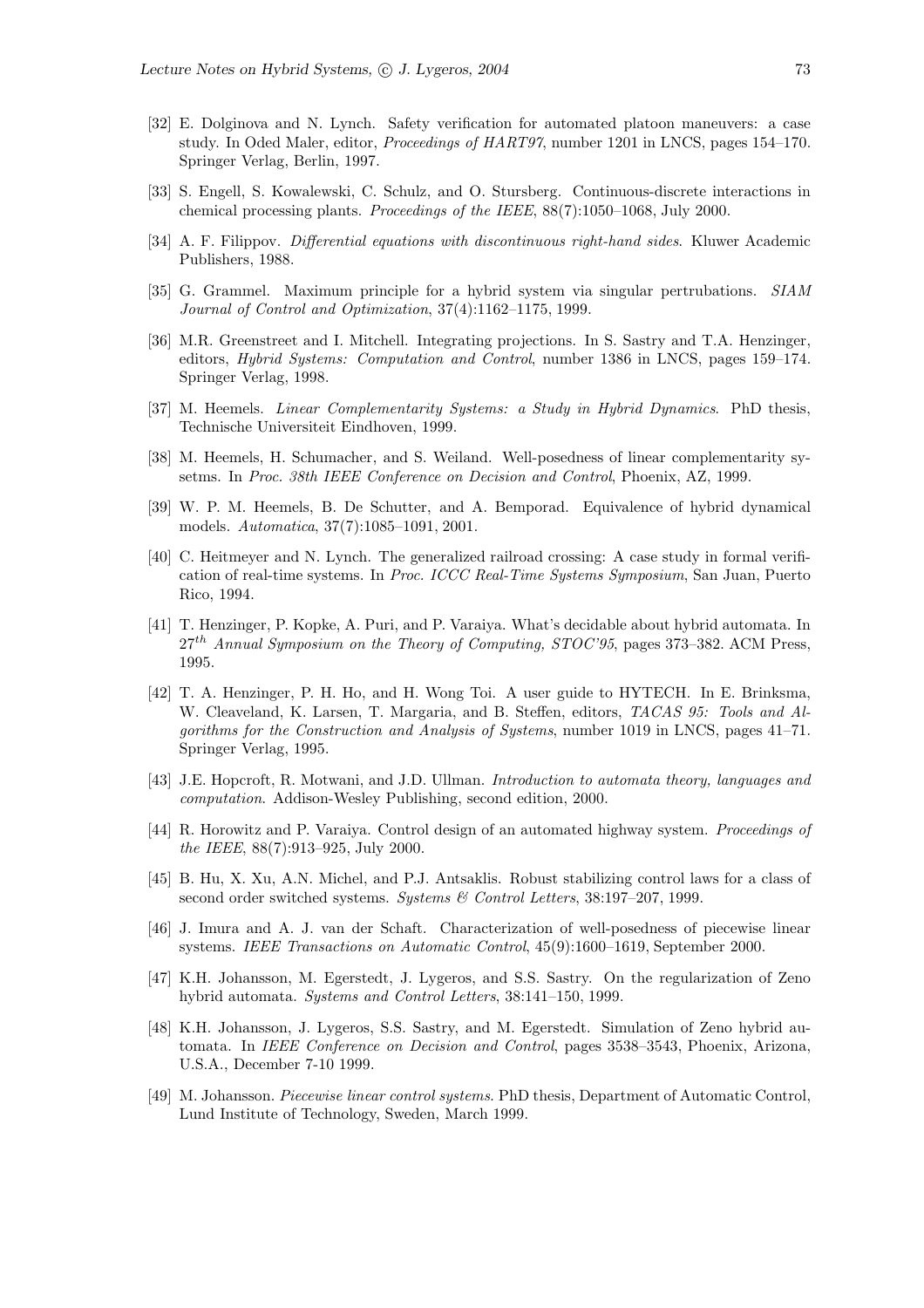- [50] M. Johansson and A. Rantzer. Computation of piecewise quadratic lyapunov functions for hybrid systems. IEEE Transactions on Automatic Control, 43(4):555–559, 1998.
- [51] H.B. Khalil. Nonlinear Systems. Prentice Hall, third edition, 2001.
- [52] X.D. Koutsoukos, P.J. Antsaklis, J.A. Stiver, and M.D. Lemmon. Supervisory control of hybrid systems. Proceedings of the IEEE, 88(7):1026–1049, July 2000.
- [53] A. B. Kurzhanski and P. Varaiya. On reachability under uncertainty. SIAM Journal of Control and Optimization, 41(1):181–216, 2002.
- [54] A.B. Kurzhanski and P. Varaiya. Ellipsoidal techniques for reachability analysis. In Nancy Lynch and Bruce H. Krogh, editors, Hybrid Systems: Computation and Control, number 1790 in LNCS, pages 202–214. Springer Verlag, 2000.
- [55] G. Lafferriere, G.J. Pappas, and S.S. Sastry. O-minimal hybrid systems. Mathematics of Control, Signals, and Systems, 13(1):1–21, March 2000.
- [56] M. Lemmon. On the existence of solutions to controlled hybrid automata. In Nancy Lynch and Bruce H. Krogh, editors, Hybrid Systems: Computation and Control, number 1790 in LNCS, pages 229–242. Springer Verlag, New York, 2000.
- [57] B. Lennartsson, M. Tittus, B. Egardt, and S. Pettersson. Hybrid systems in process control. Control Systems Magazine, 16(5):45–56, 1996.
- [58] H.R. Lewis and C. Papadimitriou. Elements of the Theory of Computation. Prentice Hall, second edition, 1997.
- [59] D. Liberzon, J.P. Hespanha, and A.S. Morse. Stability of switched systems: A Lie algebraic approach. Systems and Control Letters, 37(3):117–122, 1999.
- [60] D. Liberzon and A.S. Morse. Basic problems in stability and design of switched systems. IEEE Control Systems Magazine, 19:59–70, October 1999.
- [61] C. Livadas, J. Lygeros, and N.A. Lynch. High-level modeling and analysis of the traffic alert and collision avoidance system (TCAS). Proceedings of the IEEE, 88(7):926–948, July 2000.
- [62] C. Livadas and N. Lynch. Formal verification of safety-critical hybrid systems. In S. Sastry and T.A. Henzinger, editors, Hybrid Systems: Computation and Control, number 1386 in LNCS, pages 253–272. Springer Verlag, 1998.
- [63] J. Lygeros, K.H. Johansson, S.S. Sastry, and M. Egerstedt. On the existence of executions of hybrid automata. In IEEE Conference on Decision and Control, pages 2249–2254, Phoenix, Arizona, U.S.A., December 7-10 1999.
- [64] J. Lygeros, K.H. Johansson, S.N. Simić, J. Zhang, and S.S. Sastry. Dynamical properties of hybrid automata. IEEE Transactions on Automatic Control, 48(1):2–17, January 2003.
- [65] J. Lygeros and N. Lynch. Strings of vehicles: Modeling and safety conditions. In S. Sastry and T.A. Henzinger, editors, Hybrid Systems: Computation and Control, number 1386 in LNCS, pages 273–288. Springer Verlag, 1998.
- [66] J. Lygeros, C.J. Tomlin, and S.S. Sastry. Controllers for reachability specifications for hybrid systems. Automatica, pages 349–370, March 1999.
- [67] N. Lynch. Distributed Algorithms. Morgan Kaufmann, 1996.
- [68] N. Lynch, R. Segala, F. Vaandrager, and H.B. Weinberg. Hybrid I/O automata. In Hybrid Systems III, number 1066 in LNCS, pages 496–510. Springer Verlag, 1996.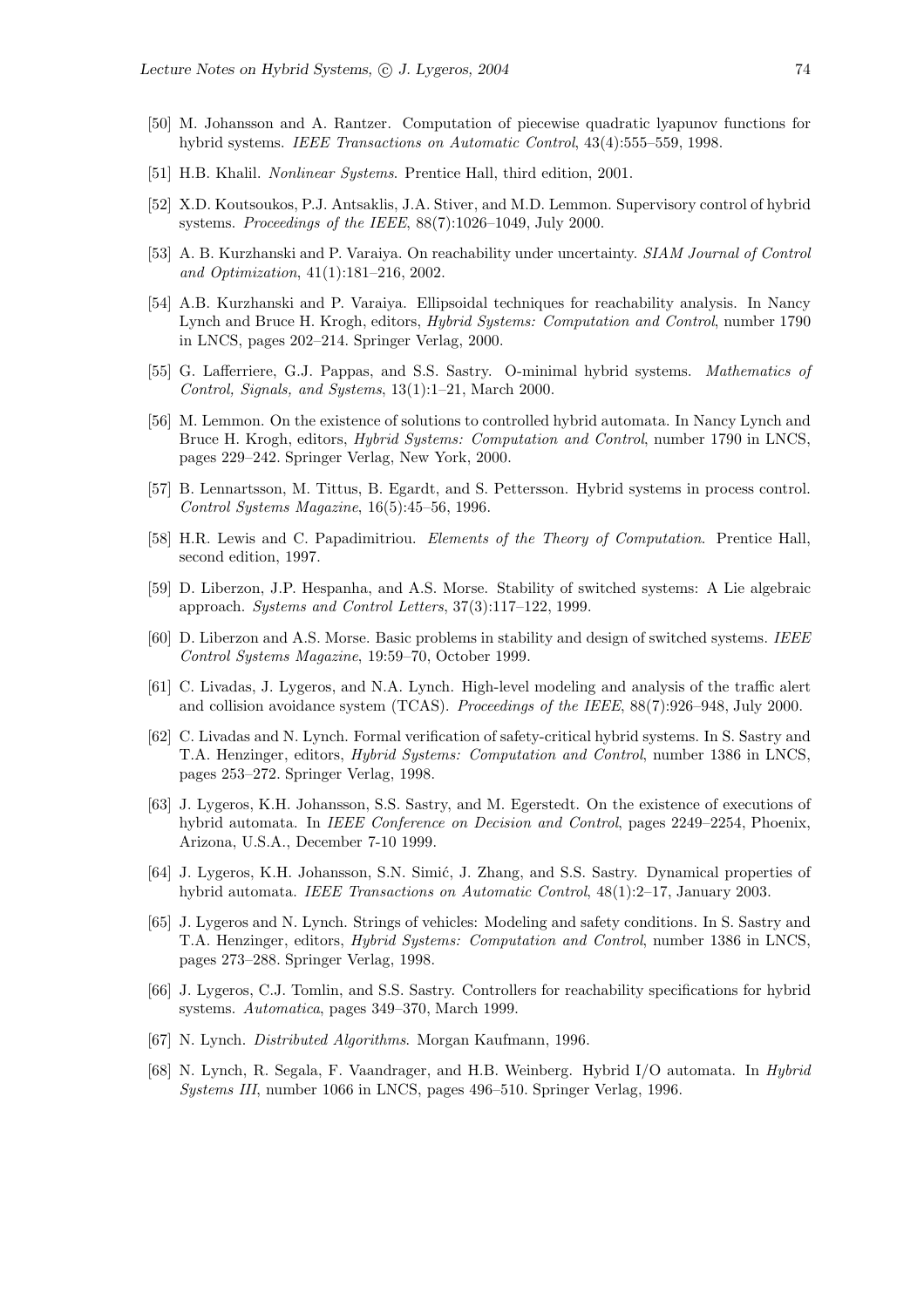- [69] O. Maler, A. Pnueli, and J. Sifakis. On the synthesis of discrete controllers for timed systems. In Theoretical Aspects of Computer Science, number 900 in LNCS, pages 229–242. Springer Verlag, 1995.
- [70] Z. Manna and A. Pnueli. The Temporal Logic of Reactive and Concurrent Systems: specification. Springer-Verlag, Berlin, 1992.
- [71] Z. Manna and A. Pnueli. Temporal Verification of Reactive Systems: Safety. Springer-Verlag, New York, 1995.
- [72] Zohar Manna and Henny Sipma. Deductive verification of hybrid systems using STeP. In S. Sastry and T.A. Henzinger, editors, Hybrid Systems: Computation and Control, number 1386 in LNCS, pages 305–318. Springer Verlag, 1998.
- [73] Zohar Manna and the STeP group. STeP: The Stanford Temporal Prover. Technical Report STAN-CS-TR-94-1518, Computer Science Department, Stanford University, July 1994.
- [74] S. E. Mattsson. On object-oriented modeling of relays and sliding mode behaviour. In Proc. 13th IFAC World Congress, volume F, pages 259–264, San Francisco, CA, 1996.
- [75] S. E. Mattsson, M. Andersson, and K. J. Åström. Object-oriented modelling and simulation. In D. A. Linkens, editor, CAD for Control Systems, chapter 2, pages 31–69. Marcel Dekker Inc., New York, 1993.
- [76] S. E. Mattsson, M. Otter, and H. Elmqvist. Modelica hybrid modeling and efficient simulation. In IEEE Conference on Decision and Control, Phoenix, AZ, 1999.
- [77] A.S. Matveev and A.V. Savkin. Qualitative theory of hybrid dynamical systems. Birkhauser, Boston, 2000.
- [78] R. May. Stability and Complexity of Model Ecosystems. Princeton University Press, Princeton, NJ, 1973.
- [79] A.N. Michel and B. Hu. Towards a stability theory for hybrid dynamical systems. Automatica, 35:371–384, 1999.
- [80] I. Mitchell, A.M. Bayen, and C.J. Tomlin. Validating a hamilton-jacobi approximation to hybrid system reachable sets. In M. Di Benedetto and A. Sangiovanni-Vincentelli, editors, Hybrid Systems: Computation and Control, number 2034 in LNCS, pages 418–432. Springer Verlag, 2001.
- [81] I. Mitchell and C.J. Tomlin. Level set methods for computation in hybrid systems. In Nancy Lynch and Bruce H. Krogh, editors, Hybrid Systems: Computation and Control, number 1790 in LNCS, pages 310–323. Springer Verlag, 2000.
- [82] A.S. Morse. Control using logic based switching. In A. Isidori, editor, Trends in Control, pages 69–114. Springer Verlag, 1995.
- [83] D.L. Pepyne and C.G. Cassandras. Optimal control of hybrid systems in manufacturing. Proceedings of the IEEE, 88(7):1108–1123, July 2000.
- [84] P.J. Antsaklis, Editor. Special issue on hybrid systems: Theory and applications. Proceedings of the IEEE, 88(7), July 2000.
- [85] A. Pnueli and J. Sifakis Editors. Hybrid systems. Theoretical Computer Science, 138(1), 1995.
- [86] A. Puri, P. Varaiya, and V. Borkar.  $\epsilon$ -approximation of differential inclusions. In IEEE Conference on Decision and Control, pages 2892–2897, New Orleans, LA, 1995.
- [87] P. Saint-Pierre. Approximation of viability kernels and capture basins for hybrid systems. In European Control Conference, pages 2776–2783, Porto, Portugal, September 4-7 2001.